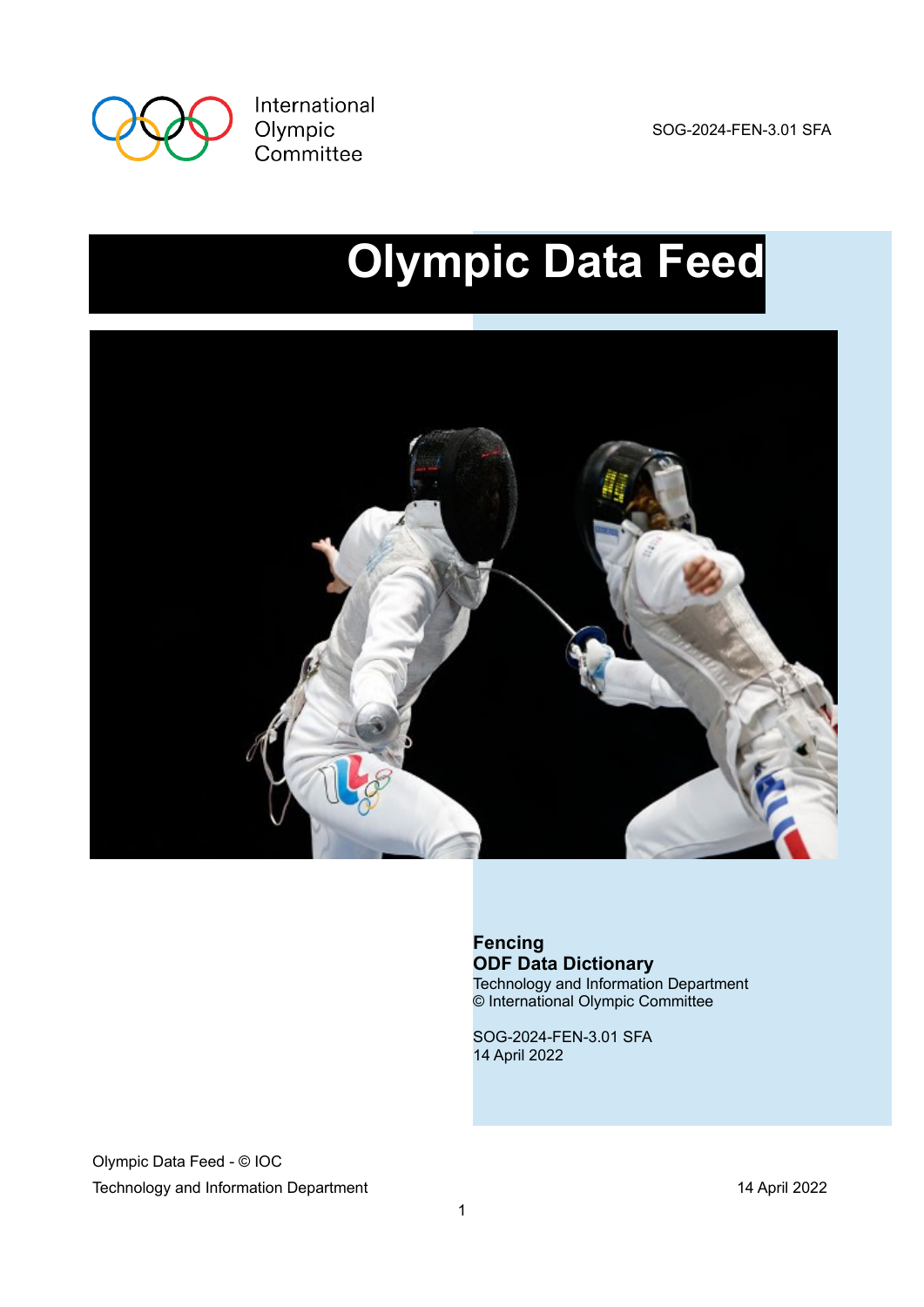

#### **License**

The document accompanying this license and the information contained therein (the Document), whether in a paper or electronic format, is made available to you subject to the terms stated below. By using and/or copying all or part of the Document, you (the licensee) agree that you will comply with the following terms and conditions.

- 1. You may, on a non-exclusive basis, use the Document only on the condition that you abide by the terms of this license. Subject to this condition and other terms and restrictions contained herein, the Document and the information contained therein may be used (i) to further develop the standards described in the Document for use in relation with the Olympic and Paralympic Games and/or (ii) to develop similar standards for other events than the Olympic and Paralympic Games (both (i) and (ii) are hereinafter designated as the Permitted Use, and works further developing these standards for the Olympic and Paralympic Games or developing similar standards for other events are hereinafter referred to as Derivative Works), and copies of the Document or of Derivative Works may be made and distributed for the purpose of the Permitted Use, PROVIDED THAT the COPYRIGHT and references to the IOC appearing in the Document and the TERMS OF THIS LICENSE are included on ALL such COPIES, and further PROVIDED THAT you do not charge any fee or any other monetary compensation for the distribution of the Document to others. The copyright and other intellectual property rights in the Document remain vested in the IOC and the IOC remains entitled to assert his copyright or other intellectual property rights in the Document against any person or entity who does not comply with the terms of this License.
- 2. A copy of any Derivative Work shall be provided to the IOC free of charge. Moreover, the IOC is granted a worldwide, perpetual, unrestricted, royalty-free non-exclusive license to use any Derivative Work for the further development of the standards made by or for the IOC in relation to the Olympic and Paralympic Games (these standards and the documents describing them are hereinafter referred to as Further Standards) and to make or have made all kinds of exploitation of the Further Standards, with the right to grant sub-licenses.
- 3. Except if reproduced in the Document, the use of the name and trademarks of the IOC is strictly prohibited, including, without limitation, for advertising, publicity, or in relation to products or services and their names. Any use of the name or trademarks of the IOC, whether registered or not, shall require the specific written prior permission of the IOC.
- 4. NO WARRANTY, EXPRESSED OR IMPLIED, IS MADE REGARDING THE ACCURACY, ADEQUACY, COMPLETENESS, RELIABILITY OR USEFULNESS OF ANY INFORMATION CONTAINED IN THE DOCUMENT. The Document and the information contained herein are provided on an "as is" basis. THE IOC DISCLAIMS ALL WARRANTIES OF ANY KIND, EXPRESS OR IMPLIED, INCLUDING, BUT NOT LIMITED TO, ANY WARRANTY OF NON-INFRINGEMENT OF PROPRIETARY RIGHTS, MERCHANTABILITY, OR FITNESS FOR A PARTICULAR PURPOSE. IN NO EVENT SHALL THE IOC BE LIABLE TO ANYONE FOR DAMAGES OF ANY KIND ARISING FROM OR RELATING TO YOUR ACQUISITION, USE, DUPLICATION, DISTRIBUTION, OR EXPLOITATION OF THE DOCUMENT OR ANY PORTION THEREOF, INCLUDING BUT NOT LIMITED TO, COMPENSATORY DAMAGES, LOST PROFITS, LOST DATA OR ANY FORM OF SPECIAL, INCIDENTAL, DIRECT, INDIRECT, CONSEQUENTIAL OR PUNITIVE DAMAGES, WHETHER BASED ON BREACH OF CONTRACT OR WARRANTY, TORT OR OTHERWISE. THE IOC FURTHER DISCLAIMS ANY LIABILITY FOR ANY DAMAGE CAUSED WHEN THE DOCUMENT IS USED IN A DERIVATIVE WORK. The IOC further disclaims any liability regarding the existence or inexistence of any intellectual property or other rights that might be claimed by third parties with respect to the implementation or use of the technology or information described in the Document.

The same conditions as those described in this Section shall apply mutatis mutandis to the license granted to the IOC on the Derivative Works in Section 2 above.

- 5. This License is perpetual subject to your conformance to its terms and conditions. The IOC may terminate this License immediately upon your breach of any of its terms and, upon such termination you will cease all use, duplication, distribution, and/or exploitation in any manner of the Document.
- 6. This License is governed by the laws of Switzerland. You agree that any disputes arising from or relating to this License will be resolved in the courts of Lausanne, Switzerland.

IF YOU DO NOT AGREE TO THESE TERMS YOU MUST CEASE ALL USE OF THE DOCUMENT NOW.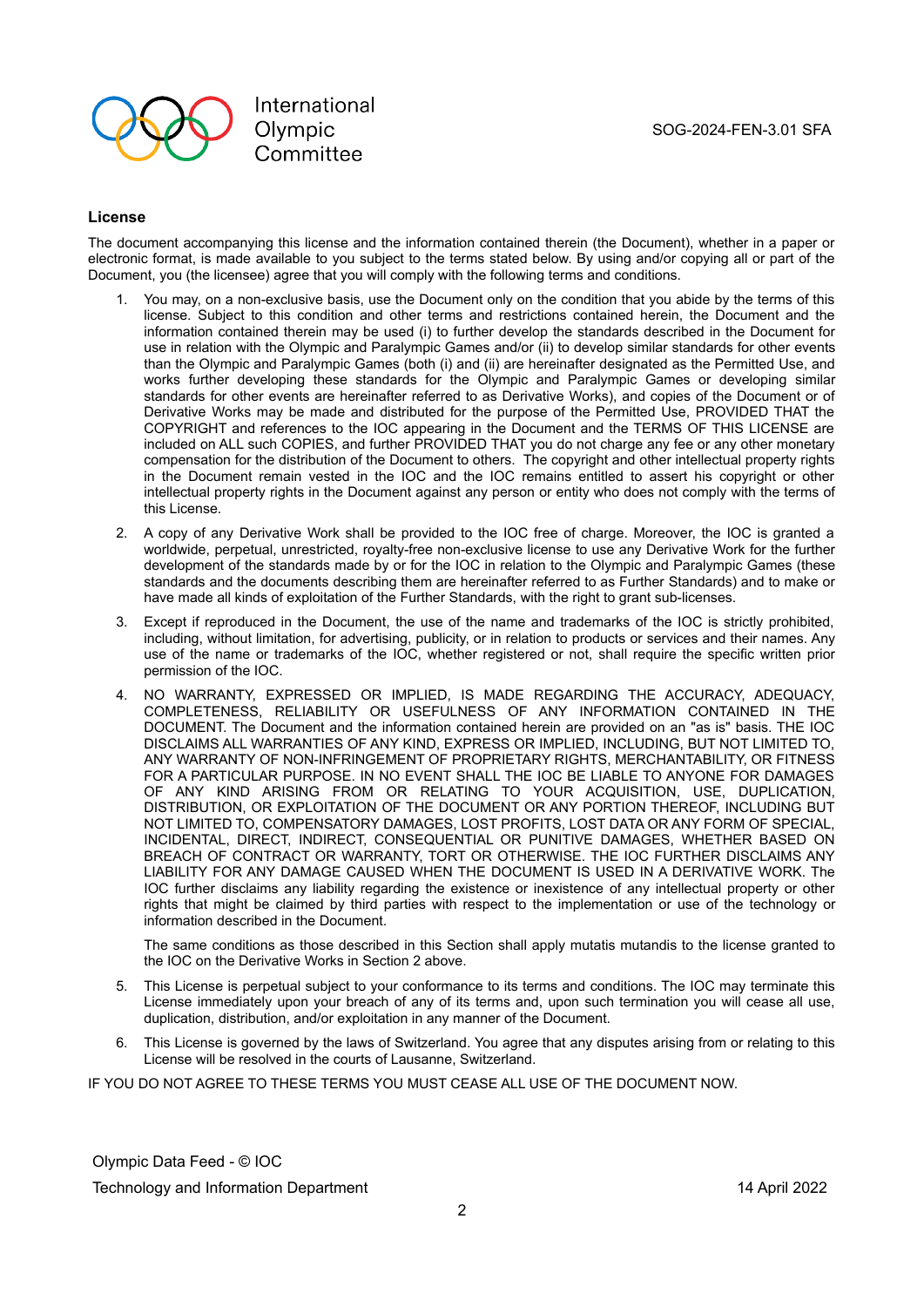

# **Table of Contents**

| 2.3.2 List of participants by discipline / List of participants by discipline update18 |  |
|----------------------------------------------------------------------------------------|--|
|                                                                                        |  |
|                                                                                        |  |
|                                                                                        |  |
|                                                                                        |  |
|                                                                                        |  |
|                                                                                        |  |
|                                                                                        |  |
|                                                                                        |  |
|                                                                                        |  |
|                                                                                        |  |
|                                                                                        |  |
|                                                                                        |  |
|                                                                                        |  |
|                                                                                        |  |
|                                                                                        |  |
|                                                                                        |  |
|                                                                                        |  |
|                                                                                        |  |
|                                                                                        |  |
|                                                                                        |  |
|                                                                                        |  |
|                                                                                        |  |
|                                                                                        |  |
|                                                                                        |  |
|                                                                                        |  |
|                                                                                        |  |
|                                                                                        |  |
|                                                                                        |  |
|                                                                                        |  |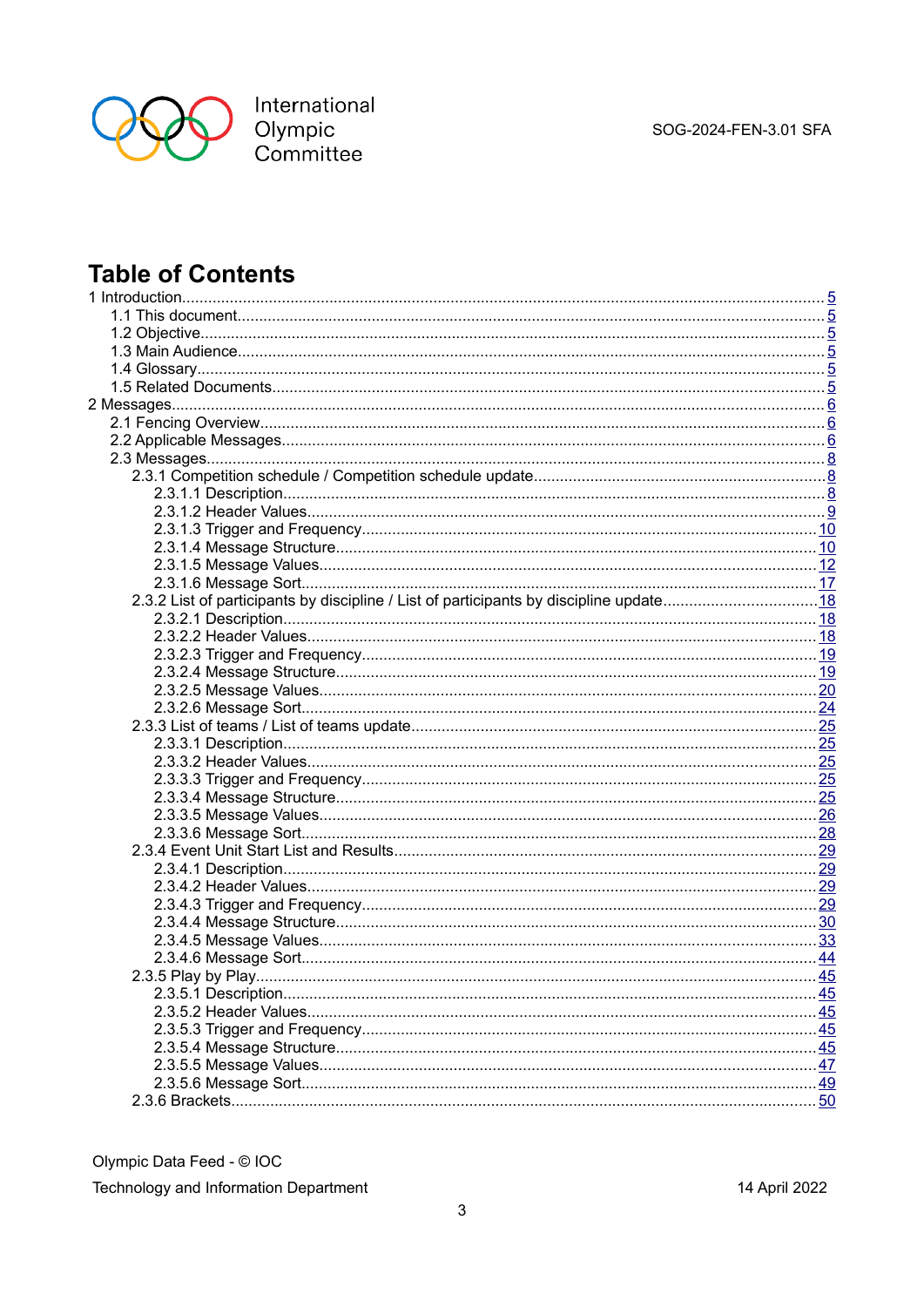

#### SOG-2024-FEN-3.01 SFA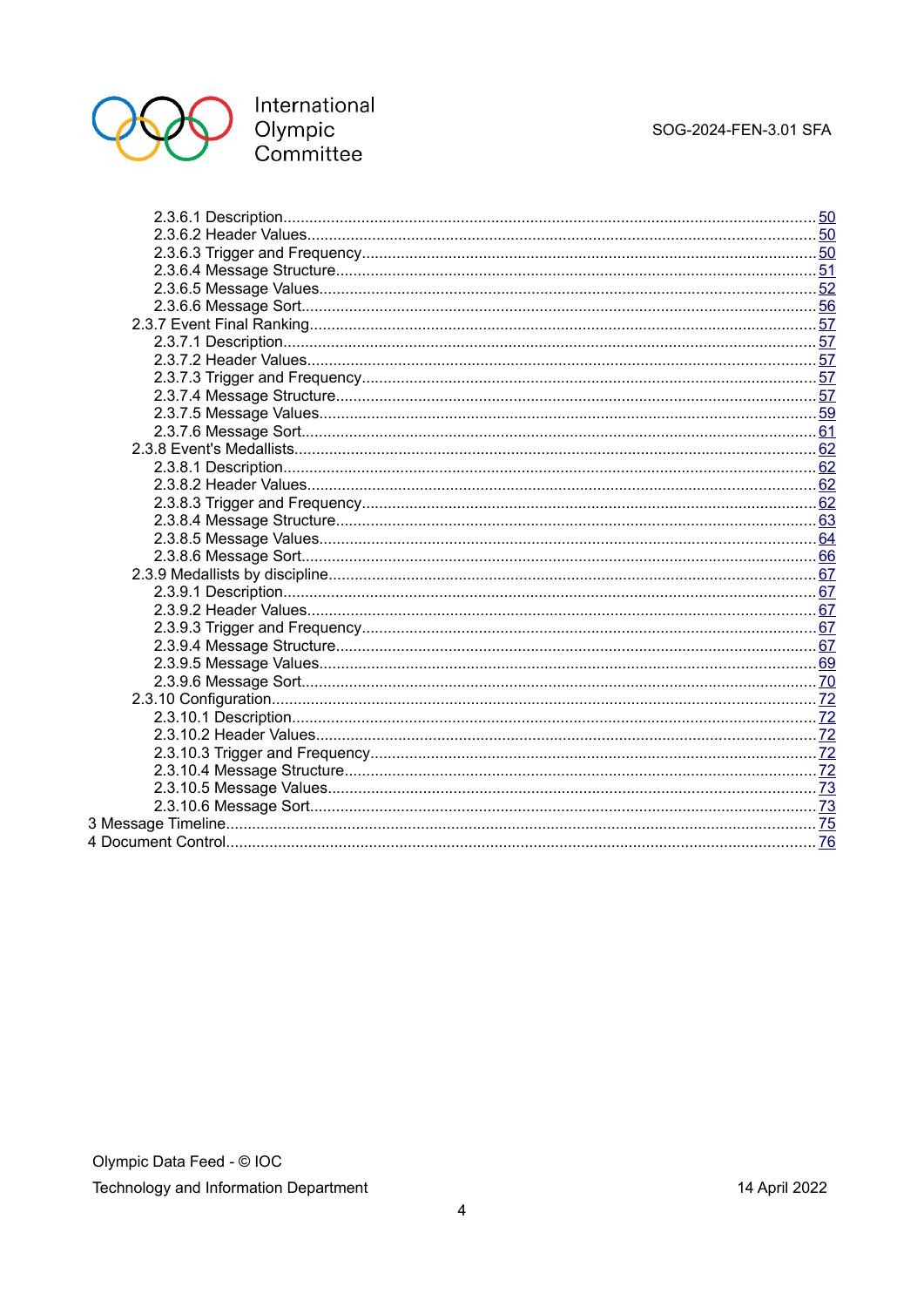SOG-2024-FEN-3.01 SFA



# <span id="page-4-5"></span>**1 Introduction**

### <span id="page-4-4"></span>**1.1 This document**

This document includes the ODF Fencing Data Dictionary. This Data Dictionary refines the messages described in the ODF General Messages Interface Document specifically for this discipline.

#### <span id="page-4-3"></span>**1.2 Objective**

The objective of this document is to provide a complete and formal definition of the ODF Fencing Data Dictionary, with the intention that the information message producer and the message consumer can successfully interchange the information as the competition is run.

# <span id="page-4-2"></span>**1.3 Main Audience**

The main audience of this document is the IOC as the ODF promoter, ODF users such as the World News Press Agencies, Rights Holding Broadcasters and International Sports Federations.

# <span id="page-4-1"></span>**1.4 Glossary**

The following abbreviations are used in this document.

| <b>Acronym</b> | <b>Description</b>                |  |  |  |  |  |
|----------------|-----------------------------------|--|--|--|--|--|
| IF             | International Federation          |  |  |  |  |  |
| <b>IOC</b>     | International Olympic Committee   |  |  |  |  |  |
| <b>NOC</b>     | <b>National Olympic Committee</b> |  |  |  |  |  |
| ODE            | Olympic Data Feed                 |  |  |  |  |  |
| <b>RSC</b>     | <b>Results System Codes</b>       |  |  |  |  |  |
| <b>WNPA</b>    | <b>World News Press Agencies</b>  |  |  |  |  |  |

#### <span id="page-4-0"></span>**1.5 Related Documents**

| <b>Document Title</b>                 | <b>Document Description</b>                                                                  |
|---------------------------------------|----------------------------------------------------------------------------------------------|
| <b>ODF Foundation Principles</b>      | The document explains the environment & general principles for ODF                           |
| <b>ODF General Messages Interface</b> | The document describes the ODF General Messages                                              |
| <b>Common Codes</b>                   | The document describes the ODF Common codes                                                  |
| <b>ODF Header Values</b>              | The document details the header values which shows which RSCs are<br>used in which messages. |
| <b>ORIS Sports Document</b>           | The document details the sport specific requirements                                         |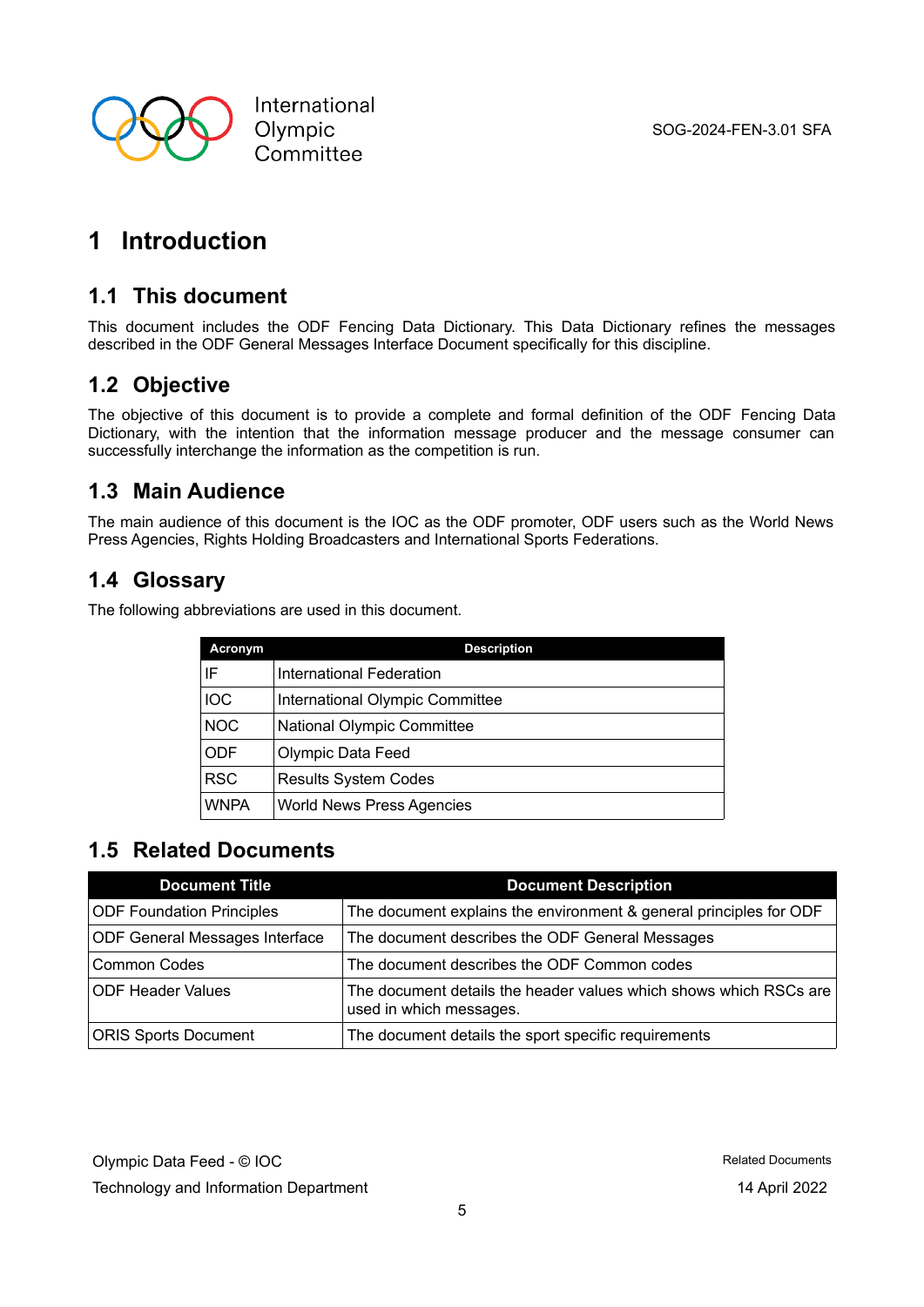



# <span id="page-5-2"></span>**2 Messages**

# <span id="page-5-1"></span>**2.1 Fencing Overview**

MESSAGES IN EACH EVENT

\* All events (individual and team) have a single DT\_RESULT and DT\_PLAY\_BY\_PLAY for each unit.

\* There is also a DT\_BRACKET message for the progression.

#### **SCHEDULE**

The DT\_SCHEDULE/DT\_SCHEDULE\_UPDATE message will include each unit (schedule=Y) only which is aligned with the same RSC for DT\_RESULT.

#### PARALYMPIC GAMES

The DT\_POOL\_STANDING message is only applied in the Paralympic Games, otherwise the points above apply except where noted within the document (including the addition of athlete class).

# <span id="page-5-0"></span>**2.2 Applicable Messages**

The following table is a full list of all ODF messages and describes the list of messages used in this discipline.

- The column "Message type" indicates the DocumentType that identifies a message
- The column "Message name" is the message name identified by the message type
- The column "Message extended" indicates whether a particular message has extended definition in regards to those that are general for all sports. If one particular message is not extended, then it follows the general definition rules.
- Message responsibilities appears in the ODF General Document.

| <b>Message Type</b>                       | <b>Message Name</b>                                                            | Message\<br>nextended    |
|-------------------------------------------|--------------------------------------------------------------------------------|--------------------------|
| DT SCHEDULE<br>DT SCHEDULE UPDATE         | Competition schedule / Competition schedule update                             | $\underline{X}$          |
| DT PARTIC / DT PARTIC UPDATE              | List of participants by discipline / List of participants by discipline update | $\underline{X}$          |
| DT PARTIC NAME                            | <b>Participant Names</b>                                                       |                          |
| DT_PARTIC_TEAMS<br>DT PARTIC TEAMS UPDATE | List of teams / List of teams update                                           | $\underline{X}$          |
| DT RESULT                                 | <b>Event Unit Start List and Results</b>                                       | $\overline{\mathsf{X}}$  |
| DT PLAY BY PLAY                           | Play by Play                                                                   | $\underline{X}$          |
| DT BRACKETS                               | <b>Brackets</b>                                                                | X                        |
| DT RANKING                                | <b>Event Final Ranking</b>                                                     | $\overline{\mathsf{X}}$  |
| DT MEDALLISTS                             | <b>Event's Medallists</b>                                                      | $\underline{\mathsf{X}}$ |
| DT MEDALLISTS DISCIPLINE                  | Medallists by discipline                                                       | $\overline{\mathsf{x}}$  |
| DT MEDALS                                 | Medal standings                                                                |                          |
| DT CONFIG                                 | Configuration                                                                  | $\overline{\mathsf{x}}$  |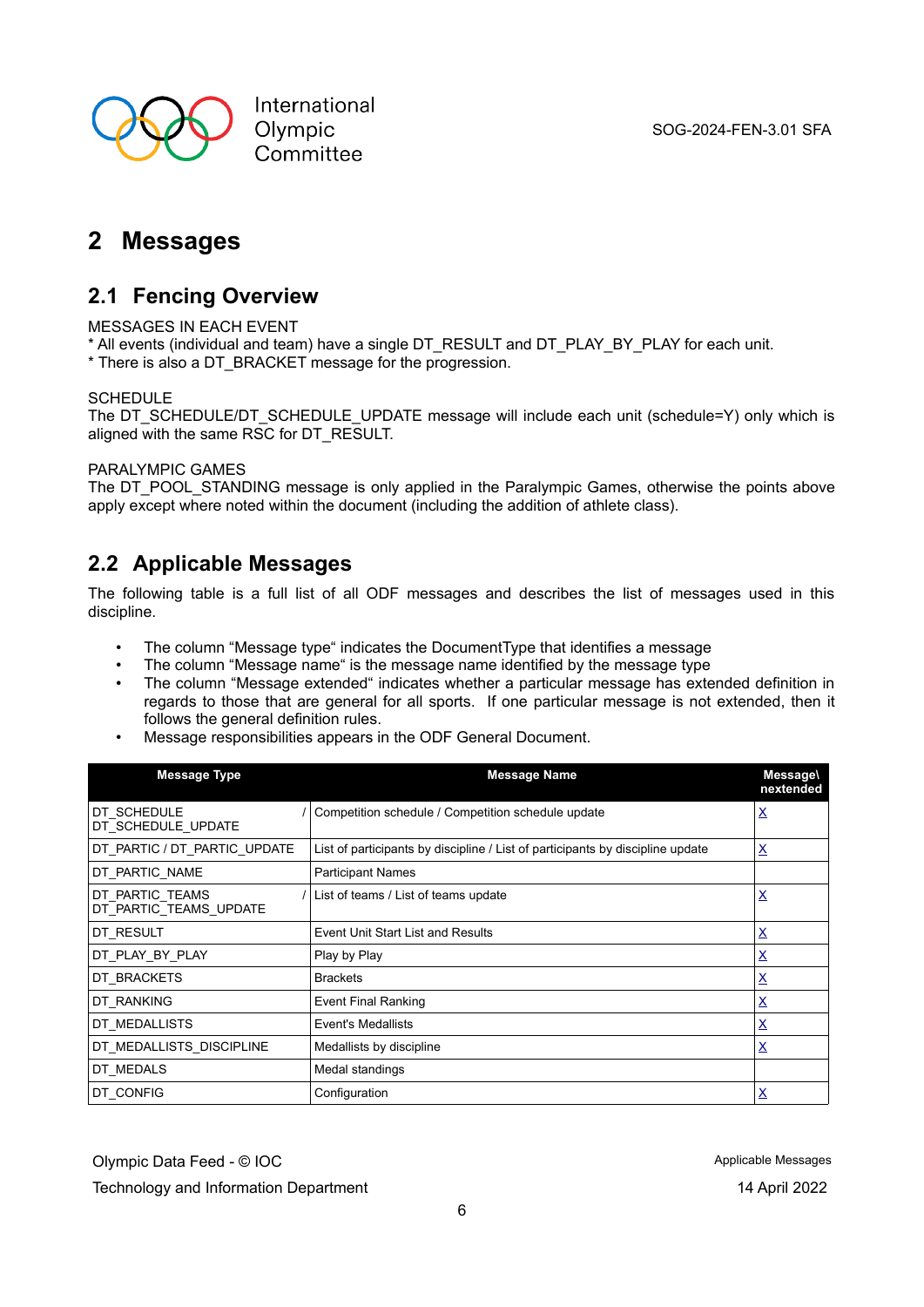

#### SOG-2024-FEN-3.01 SFA

| DT COMMUNICATION | Communication                       |  |
|------------------|-------------------------------------|--|
| DT PRESENTER     | <b>Medal Presenters</b>             |  |
| DT_LOCAL_ON      | Discipline/venue start transmission |  |
| DT LOCAL OFF     | Discipline/venue stop transmission  |  |
| DT KA            | <b>Keep Alive</b>                   |  |
| DT ALERT         | Alert                               |  |
| DT_BCK           | <b>Background Document</b>          |  |
| DT BIO PAR       | Participant Biography               |  |
| DT BIO TEA       | Team Biography                      |  |
| DT NEWS          | <b>News Document</b>                |  |
| DT_PIC           | <b>Pictures</b>                     |  |
| DT_PDF           | PDF Message                         |  |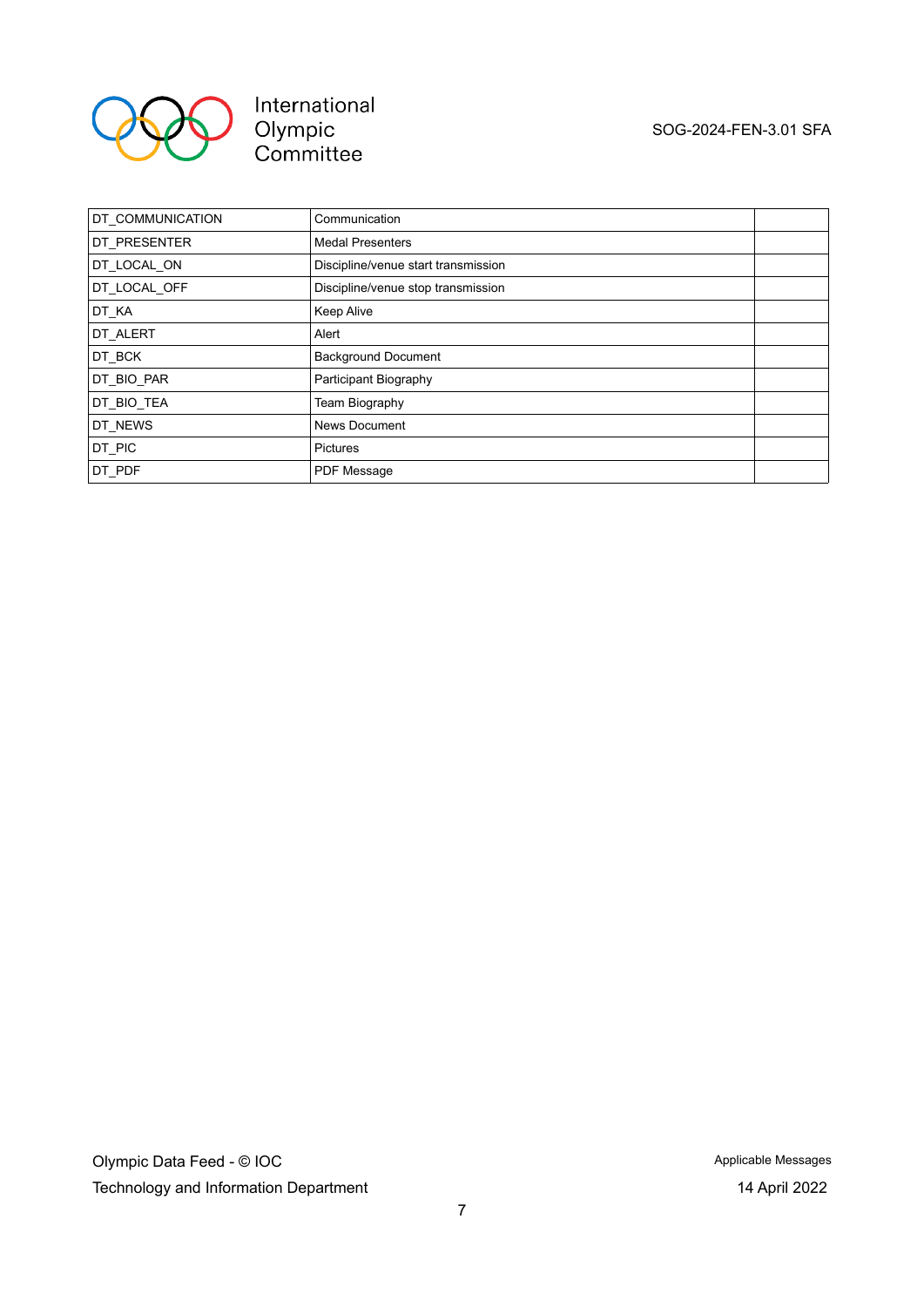



### <span id="page-7-2"></span>**2.3 Messages**

#### <span id="page-7-1"></span>**2.3.1 Competition schedule / Competition schedule update**

#### <span id="page-7-0"></span>**2.3.1.1 Description**

The Competition schedule is a bulk message provided for one discipline. As a general rule, it contains the complete schedule information for all event units needed to run a competition and excludes event units for activities such as unofficial training and press conferences.

This message contains the competition timetable for a complete discipline as well as status for each competition unit and is updated from OVR via the schedule update message.

All event units in codes which have the 'schedule' flag set to 'Y' or 'S' are included in schedule messages regardless of status (those without status must be sent as UNSCHEDULED if the schedule flag is 'Y' or 'S').

The arrival of the competition schedule message resets all the previous schedule information for one discipline.

The StartList component of the message is only included in the case that the Unit Type is one of HATH, HCOUP or HTEAM and at least one of the competitors are known.

The Composition component (i.e. listing athletes) is only included in the case that the Unit Type is one of HATH or HCOUP.

For reference the applicable unit types (from common codes) are:

HATH Individual Head to Head units (e.g. ARC, BDM, TEN, SBD etc) HCOUP Pairs/Couples Head to Head units (e.g. BDM, TEN etc) HTEAM Teams Head to Head units (e.g. BKB, VBV, HBL, CUR, IHO etc)

Managing when start times are not known.

In some disciplines the start time of each unit is not known and the unit are managed by order rather than time.

In these disciplines only the time of the first unit (or first unit per location) is known and distributed. In this case all units should be sent with the same start time and those following units flagged as HideStartDate (and finish). To be able to correctly order these units then the Order attribute is used (and must be sent from the venue).

To ensure there are no incorrectly ordered units then the start time must not be updated to the actual start time (there is an actual start time field to cater for this). For example:

|            | Start Time Display     |          | Unit | HideStartDate Location Order |           |           |  |
|------------|------------------------|----------|------|------------------------------|-----------|-----------|--|
| in message |                        |          |      |                              |           |           |  |
| 12:00      | 12:00                  | Unit 1 N |      |                              | Court 2 1 |           |  |
| 12:00      | Match 2 Court 2 Unit 2 |          |      |                              |           | Court 2 2 |  |

Olympic Data Feed - © IOC COMPETITION Competition schedule / Competition schedule update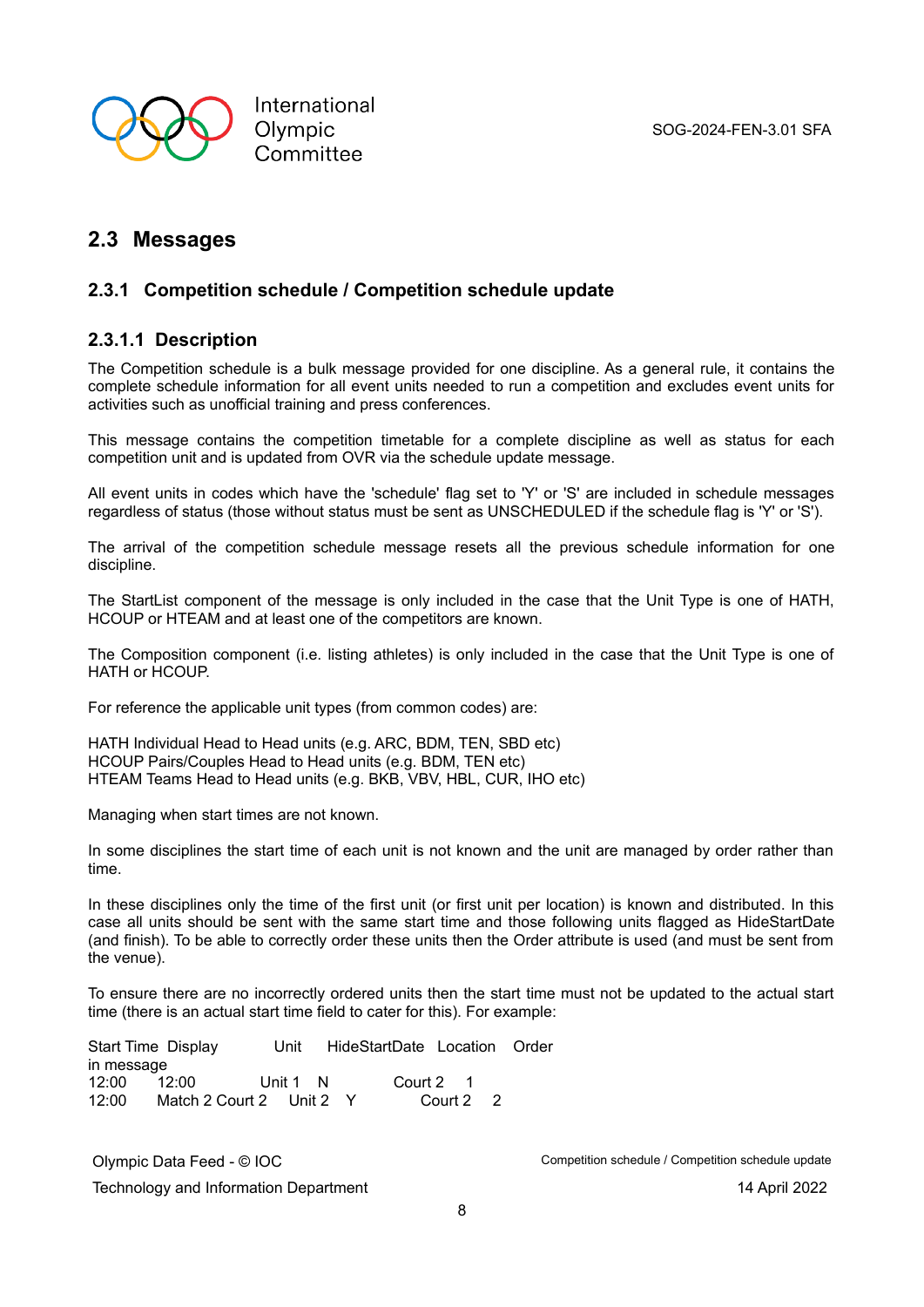

| 12:00 | Match 3 Court 2 Unit 3      |  | Court 2 3         |  |
|-------|-----------------------------|--|-------------------|--|
| 16:30 | Not before $16:30$ Unit 4 Y |  | Court $2 \quad 4$ |  |

If the discipline requires some text describing the order then StartText is used. Typical uses include "Not before 17:00" or "SUN 29 - 2nd match on CC" or "Follows".

Advice for end users - how to sort event units and use DT\_SCHEDULE:

- When displaying the schedule users must use the following sort order to display as intended:

1. By day (or filter by day)

2. By location if applicable (in a small number of sports, when EventOrder = LOC in Discipline codes)

- 3. By Time (regardless if HideStartDate="Y")
- 4. By Order

- The Order is sent for all units where HideStartDate="Y" or if special ordering is required else not sent. Start with 1 each new session each day

- End users should display StartText if HideStartDate="Y"

If a StartText value of "Not before hh:mm" is used then it is expected that the StartDate sent is the same hh:mm.

Competition schedule update:

Competition schedule update is an update message. It is not a complete schedule information message, but only the schedule data being modified.

The arrival of this message updates the previous schedule information for one particular event unit(s) or sessions(s), but does not notify any other change for the rest of the event units/sessions except for those contained in the message.

The key of the information updated is Unit @Code. Therefore, any new unit, deleted unit or updated unit will be identified by all this attribute.

It has to be understood that if one DT\_SCHEDULE message arrives, then all previous DT\_SCHEDULE\_UPDATE messages should be discarded.

When message is sent from Competition Schedule application in advance of the Games the element ExtendedInfos/EntendedInfo will contain following information:

- Type=CS, Code=VERSION, the attribute Value will indicate the version details from the competition schedule application

- Type=CS, Code=STATUS the attribute Value will indicate the status details from the competition schedule application

#### <span id="page-8-0"></span>**2.3.1.2 Header Values**

The following table describes the message header attributes.

| <b>Attribute</b>       | Value                             | Comment                                                       |
|------------------------|-----------------------------------|---------------------------------------------------------------|
| <b>CompetitionCode</b> | CC @Competition                   | Unique ID for competition                                     |
| DocumentCode           | CC @Discipline                    | Full RSC at the discipline level                              |
| DocumentType           | DT SCHEDULE<br>DT SCHEDULE UPDATE | Competition schedule bulk / update                            |
| Version                | 1V                                | Version number associated to the message's content. Ascending |

Technology and Information Department 14 April 2022

Olympic Data Feed - © IOC COMPETED SCOMPETION SCHEDULE Competition schedule / Competition schedule update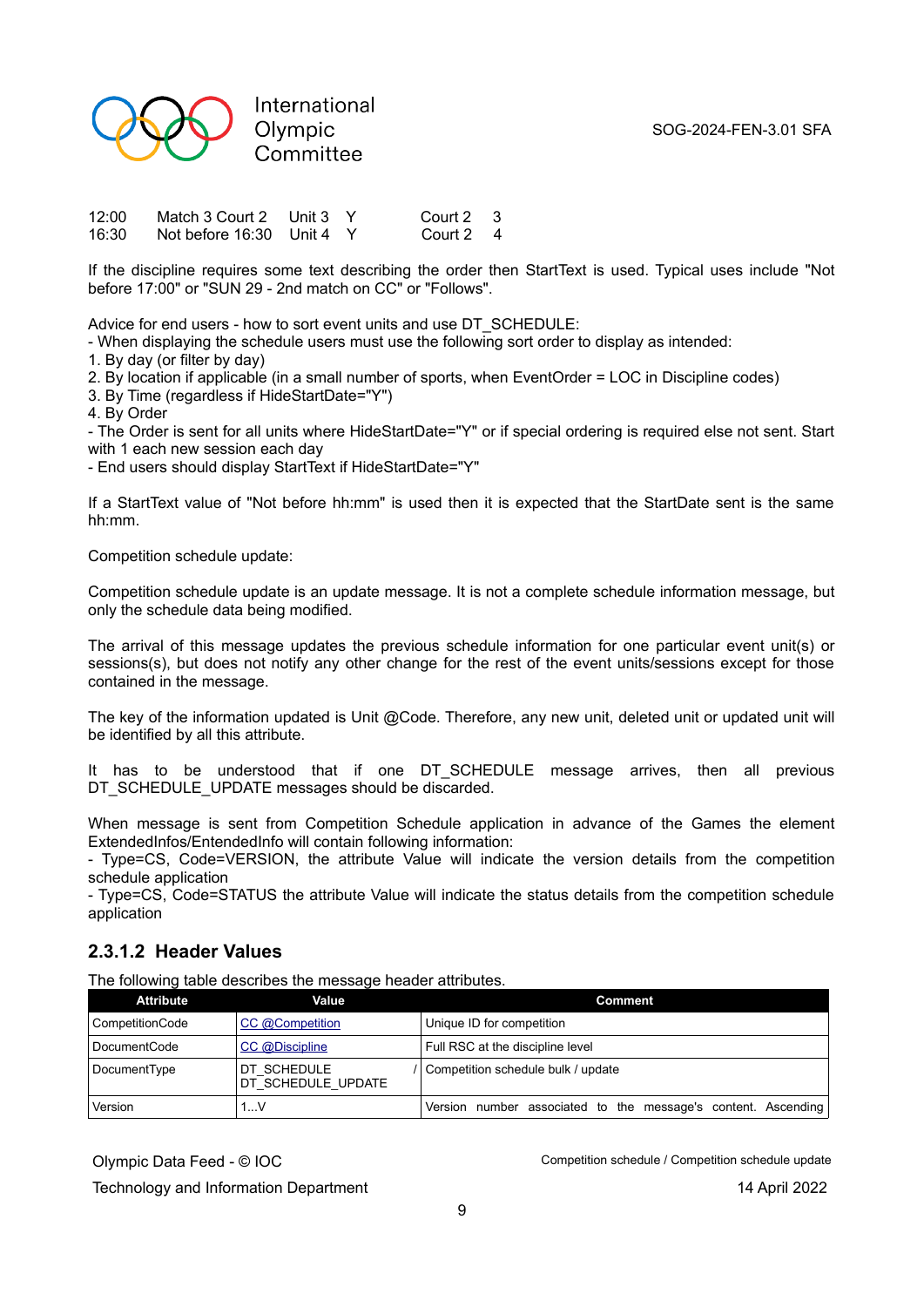

|             |                            | number                                                                                                                                                                          |
|-------------|----------------------------|---------------------------------------------------------------------------------------------------------------------------------------------------------------------------------|
| FeedFlag    | "P"-Production<br>"T"-Test | Test message or production message.                                                                                                                                             |
| Date        | Date                       | Date when the message is generated, expressed in the local time zone<br>where the message was produced.                                                                         |
| Time        | Time                       | Time up to milliseconds when the message is generated, expressed in<br>the local time zone where the message was produced.                                                      |
| LogicalDate | Date                       | Logical Date of events. This is the same as the physical day except<br>when the unit or message transmission extends after midnight.<br>See full explanation in ODF Foundation. |
| Source      | SC @Source                 | Code indicating the system which generated the message.                                                                                                                         |

#### <span id="page-9-1"></span>**2.3.1.3 Trigger and Frequency**

The competition schedule will be sent as a bulk message (DocumentType="DT SCHEDULE") when available before the Games and then sent multiple times until a date to be confirmed after which only update messages will be sent (DocumentType="DT SCHEDULE UPDATE") by OVR. There is no automatic triggering and this (DT\_SCHEDULE) message must not be sent after the transfer of control to OVR.

The competition schedule update message should be triggered at any time there has been a competition schedule modification for any previously sent competition schedule bulk message or update message including the addition of start list details (H2H).

Generally start list details for H2H units should be sent immediately when officially known, which should be as soon as possible after the preceding unit changes to official.

The triggers for status changes are described in each sport data dictionary where differences are needed.

If any text descriptions change in a message (as opposed to the code) then this message is not resent to correct previous messages however the new data is to be used in future messages.

#### <span id="page-9-0"></span>**2.3.1.4 Message Structure**

The following table defines the structure of the message.

| Level 1           | Level 2       | Level 3     | Level 4 | Level 5 | Level 6 | Level 7 | Level 8 | Level 9 |
|-------------------|---------------|-------------|---------|---------|---------|---------|---------|---------|
| Competition (0,1) |               |             |         |         |         |         |         |         |
|                   | Gen           |             |         |         |         |         |         |         |
|                   | Sport         |             |         |         |         |         |         |         |
|                   | Codes         |             |         |         |         |         |         |         |
|                   | Session (0,N) |             |         |         |         |         |         |         |
|                   |               | SessionCode |         |         |         |         |         |         |
|                   |               | StartDate   |         |         |         |         |         |         |
|                   |               | EndDate     |         |         |         |         |         |         |
|                   |               | Leadin      |         |         |         |         |         |         |
|                   |               | Venue       |         |         |         |         |         |         |
|                   |               | VenueName   |         |         |         |         |         |         |

Olympic Data Feed - © IOC COMPETED SCOMPETION SCHEDULE Competition schedule / Competition schedule update Technology and Information Department 14 April 2022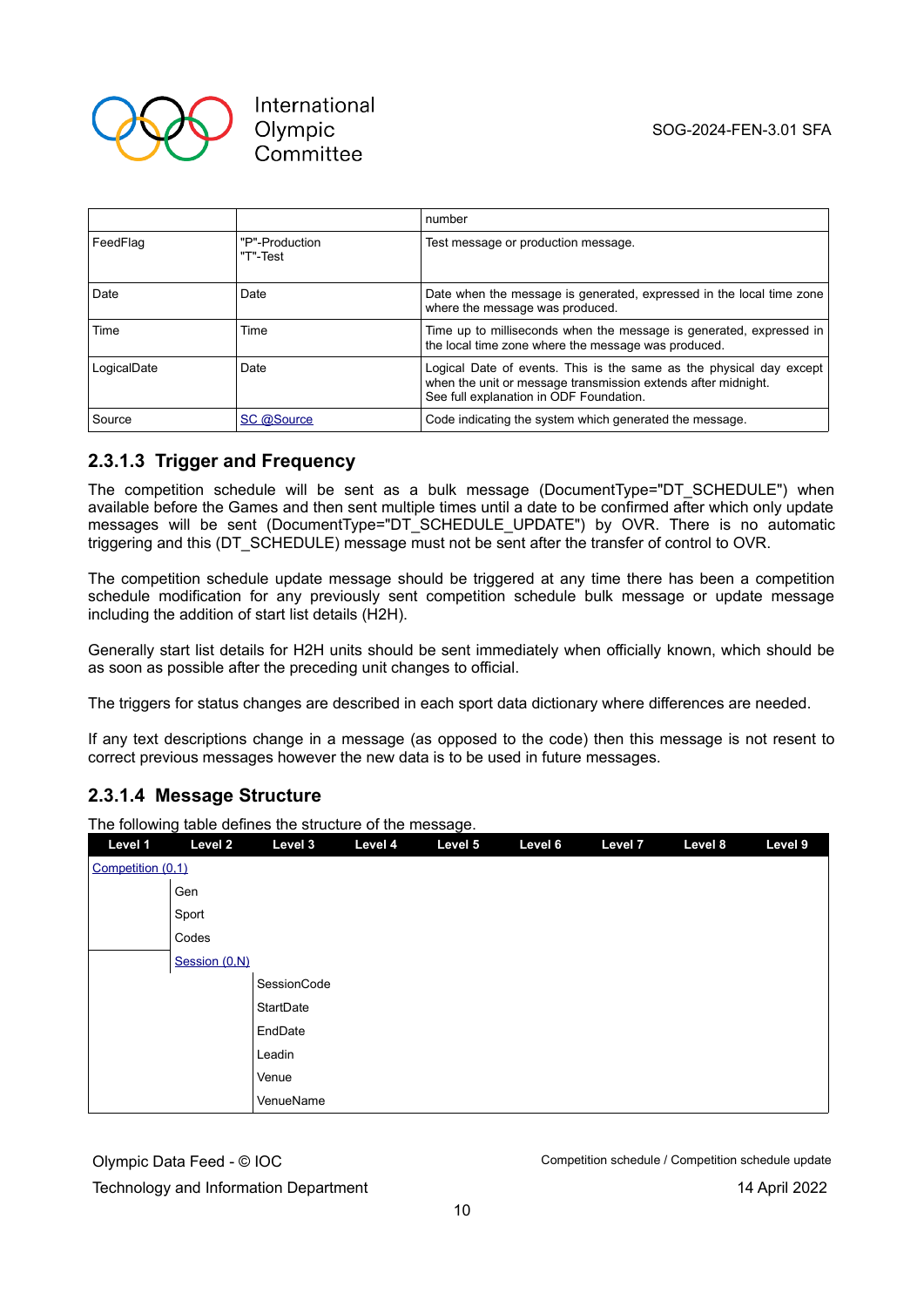

#### SOG-2024-FEN-3.01 SFA

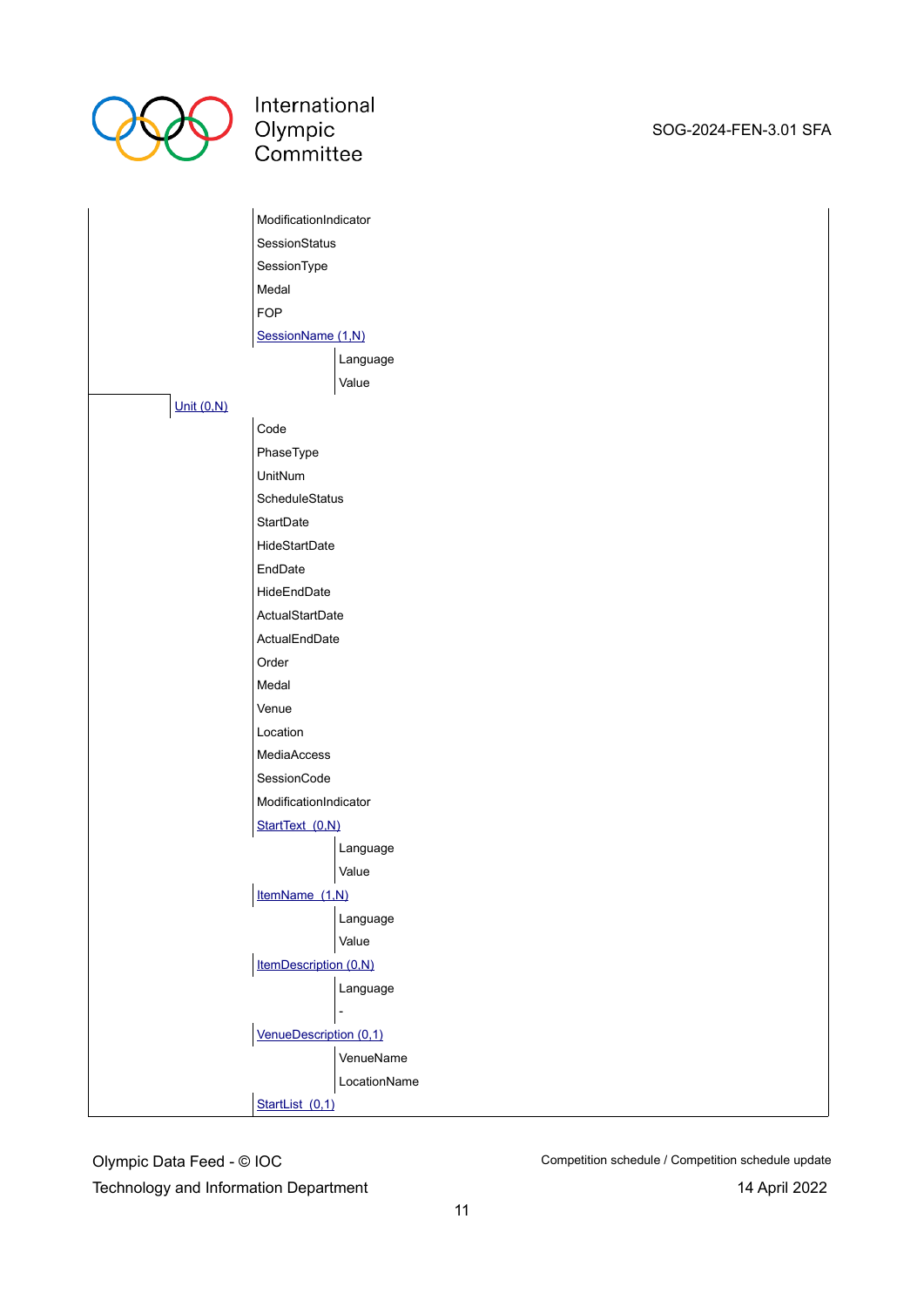



#### <span id="page-11-0"></span>**2.3.1.5 Message Values**

<span id="page-11-2"></span>

| Element: Competition (0,1) |     |       |                                                                     |  |  |  |  |
|----------------------------|-----|-------|---------------------------------------------------------------------|--|--|--|--|
| <b>Attribute</b>           | M/O | Value | <b>Description</b>                                                  |  |  |  |  |
| Gen                        |     | S(20) | Version of the General Data Dictionary applicable to the<br>message |  |  |  |  |
| Sport                      |     | S(20) | Version of the Sport Data Dictionary applicable to the message      |  |  |  |  |
| Codes                      |     | S(20) | Version of the Codes applicable to the message                      |  |  |  |  |

<span id="page-11-1"></span>

| <b>Element: Competition /Session (0,N)</b> |     |       |                                                                                                                                                                                                                                             |
|--------------------------------------------|-----|-------|---------------------------------------------------------------------------------------------------------------------------------------------------------------------------------------------------------------------------------------------|
| <b>Attribute</b>                           | M/O | Value | <b>Description</b>                                                                                                                                                                                                                          |
| SessionCode                                | м   | S(10) | Code of the sports competition session which contains this<br>event unit. Usually in the format DDD00. DDD is the discipline<br>and 00 is the session number within the discipline. For<br>example ARC02 for the second session in Archery. |

Technology and Information Department 14 April 2022

Olympic Data Feed - © IOC COM Competition schedule / Competition schedule update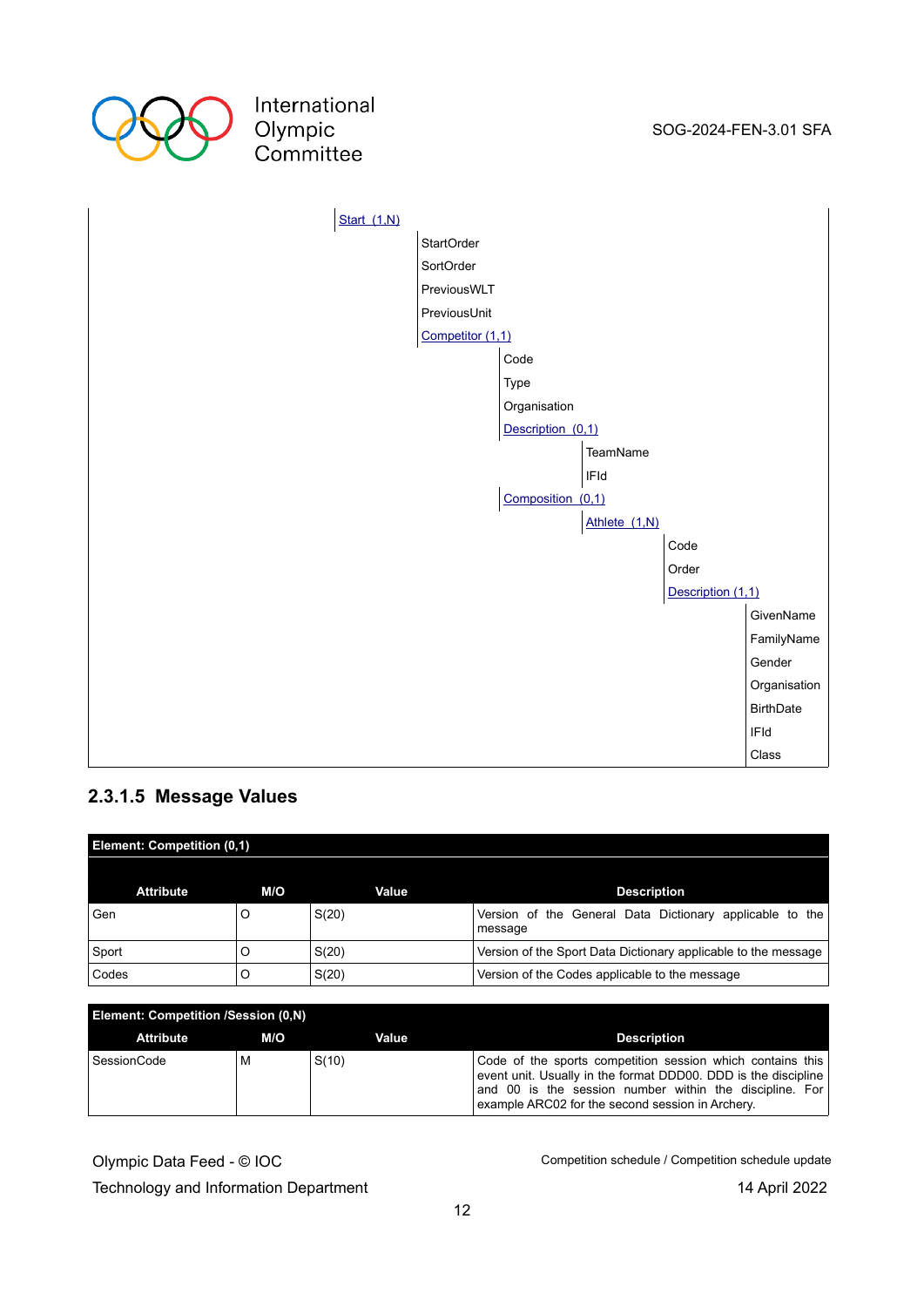

#### SOG-2024-FEN-3.01 SFA

| StartDate             | M       | <b>DateTime</b>      | Start date.<br>Example: 2006-02-26T10:00:00+01:00                                                                                                                                                                                              |
|-----------------------|---------|----------------------|------------------------------------------------------------------------------------------------------------------------------------------------------------------------------------------------------------------------------------------------|
| EndDate               | M       | <b>DateTime</b>      | End date.<br>Example: 2006-02-26T10:00:00+01:00                                                                                                                                                                                                |
| Leadin                | O       | m:ss                 | Amount of time from session start to first scheduled unit.                                                                                                                                                                                     |
| Venue                 | м       | CC @VenueCode        | Venue where the session takes place                                                                                                                                                                                                            |
| VenueName             | м       | S(25)                | Venue ENG Description (not code) from Common Codes                                                                                                                                                                                             |
| ModificationIndicator | O       | S(1)                 | Attribute is mandatory in the<br>DT SCHEDULE UPDATE<br>message.                                                                                                                                                                                |
|                       |         |                      | $N = New$ or $U = Update$ .                                                                                                                                                                                                                    |
| SessionStatus         | O       | CC @ScheduleStatus   | Only use CANCELLED if applicable. All other sessions are<br>assumed to be scheduled. There is no change to running or<br>finished.                                                                                                             |
| SessionType           | O       | CC @SessionType      | Session type of the Session.                                                                                                                                                                                                                   |
| <b>Medal</b>          | $\circ$ | <b>Numeric</b><br>#0 | Send the number of gold medals planned to be determined in<br>this session. [this is a calculation based on the units assigned<br>to the session].                                                                                             |
| <b>FOP</b>            | $\circ$ | <b>Numeric</b><br>#0 | The number of fields of play planned to be used in this<br>session.<br>This data is only included in the message in the pre-Games<br>period before the schedule is known.<br>Do not include in data to or from OVR during the Games<br>period. |

<span id="page-12-1"></span>

| <b>Element: Competition /Session /SessionName (1,N)</b> |     |              |                                        |
|---------------------------------------------------------|-----|--------------|----------------------------------------|
| <b>Attribute</b>                                        | M/O | Value        | <b>Description</b>                     |
| Language                                                | M   | CC @Language | Language of the Session Description    |
| Value                                                   | M   | S(40)        | Name of the sports competition session |

#### **Sample (General)**

<Session Code="ATH01" StartDate="2016-08-12T10:00:00+01:00" EndDate="2016-08-

- 12T14:00:00+05:00" LeadIn="5:00" Venue="STA" VenueName="Olympic Stadium" >
- <SessionName Language="ENG" Value="Athletics Session 1" />
- </Session>

<Session Code="ATH02" StartDate="2016-08-12T18:00:00+01:00" EndDate="2016-08-

- 12T21:00:00+05:00" LeadIn="5:00" Venue="STA" VenueName="Olympic Stadium" >
- <SessionName Language="ENG" Value="Athletics Session 2" />

</Session>

<span id="page-12-0"></span>

| <b>Element: Competition / Unit (0,N)</b> |     |                    |                                              |
|------------------------------------------|-----|--------------------|----------------------------------------------|
| <b>Attribute</b>                         | M/O | Value              | <b>Description</b>                           |
| Code                                     | м   | CC @Unit           | Full RSC for the unit                        |
| PhaseType                                | м   | CC @PhaseType      | Phase type for the unit                      |
| <b>UnitNum</b>                           | O   | S(15)              | Match / Game / Bout / Race Number or similar |
| ScheduleStatus                           | M   | CC @ScheduleStatus | <b>Unit Status</b>                           |

#### Olympic Data Feed - © IOC COMPUTE: Competition schedule / Competition schedule update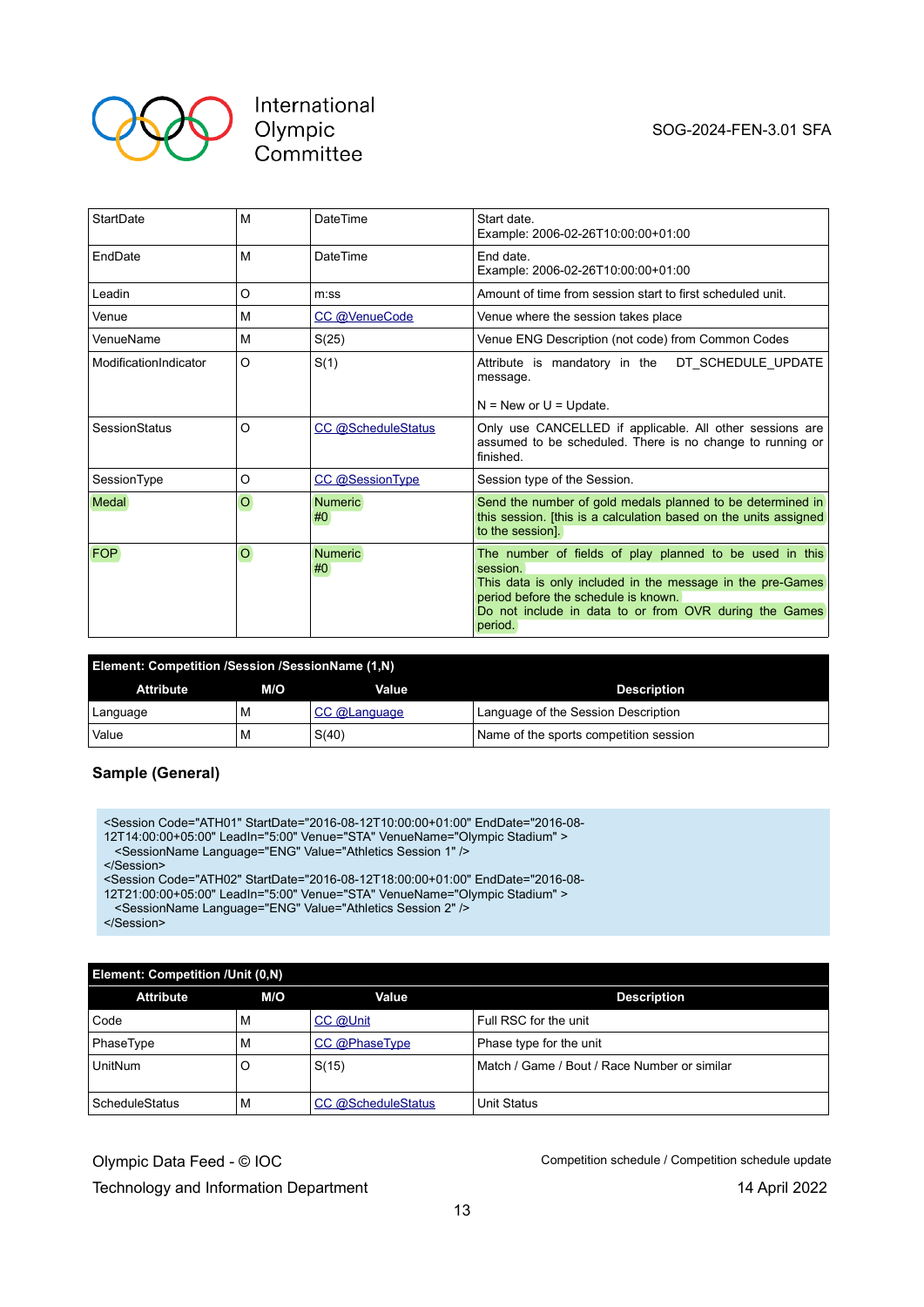

#### SOG-2024-FEN-3.01 SFA

| <b>StartDate</b> | O | <b>DateTime</b>        | Start date. This attribute may not be sent when the<br>@ScheduleStatus is UNSCHEDULED. For other statuses the<br>StartDate is expected otherwise ordering in display may be<br>incorrect (including CANCELLED and POSTPONED.<br>This is the scheduled Start date and time and will not be        |
|------------------|---|------------------------|--------------------------------------------------------------------------------------------------------------------------------------------------------------------------------------------------------------------------------------------------------------------------------------------------|
|                  |   |                        | updated when an event unit starts, that is, do not change to<br>actual (updated only with RESCHEDULED status)                                                                                                                                                                                    |
|                  |   |                        | Where HideStartDate="Y" then this should be filled with the<br>session start time or the start time of a group of units for all<br>similar units and Order used for sorting. This method is not<br>used in team sports where HideStartDate="Y" is only used<br>temporarily to remove times.      |
|                  |   |                        | Example: 2006-02-26T10:00:00+01:00<br>Do not update with actual start time (see ActualStartDate)                                                                                                                                                                                                 |
| HideStartDate    | O | S(1)                   | Send 'Y' if StartDate (scheduled start time) should not be<br>displayed. It may be an estimate or 'fake' time.<br>Do not send if StartDate (scheduled start time) is to be<br>displayed.                                                                                                         |
|                  |   |                        | Start times of some units depend on the finalisation of previous<br>event units and therefore there is no fixed start time in these<br>cases this field is set to 'Y'.                                                                                                                           |
|                  |   |                        | When the flag is set to 'Y' then the time is used for sorting<br>purposes but should not be displayed.                                                                                                                                                                                           |
| EndDate          | O | <b>DateTime</b>        | This is the scheduled end date and time and will not be<br>updated when an event unit ends, that is, do not change to<br>actual (updated only with RESCHEDULED status relative to<br>StartDate)                                                                                                  |
|                  |   |                        | This attribute is not required when the @ScheduleStatus is<br>UNSCHEDULED or CANCELLED.                                                                                                                                                                                                          |
|                  |   |                        | Example: 2006-02-26T10:00:00+01:00<br>Do not update with actual end time (see ActualEndDate)                                                                                                                                                                                                     |
| HideEndDate      | O | S(1)                   | Send 'Y' if EndDate scheduled end time is not to be displayed.                                                                                                                                                                                                                                   |
|                  |   |                        | Some event units have a scheduled end time well bounded,<br>however, some event units in some circumstances have a<br>scheduled end time not quite variable (example, some press<br>conferences or tennis matches, etc.) in these cases this field is<br>set to 'Y' and should not be displayed. |
| ActualStartDate  | O | DateTime               | This attribute is expected once the event unit has started.<br>Example: 2006-02-26T10:03:22+01:00                                                                                                                                                                                                |
| ActualEndDate    | O | <b>DateTime</b>        | This attribute is expected once the event unit has finished.<br>Example: 2006-02-26T12:43:51+01:00                                                                                                                                                                                               |
| Order            | O | <b>Numeric</b><br>###0 | Order of the units when displayed. This field is considered in<br>two situations:                                                                                                                                                                                                                |
|                  |   |                        | 1. If HideStartDate = 'Y' then send at least for all Units in an<br>affected session though it is suggested to be sent for all units<br>in a discipline where the concept is used in the discipline.                                                                                             |
|                  |   |                        | 2. If some units start at the same time and a particular order of<br>the units is expected.                                                                                                                                                                                                      |

Olympic Data Feed - © IOC COMPETITION Competition schedule / Competition schedule update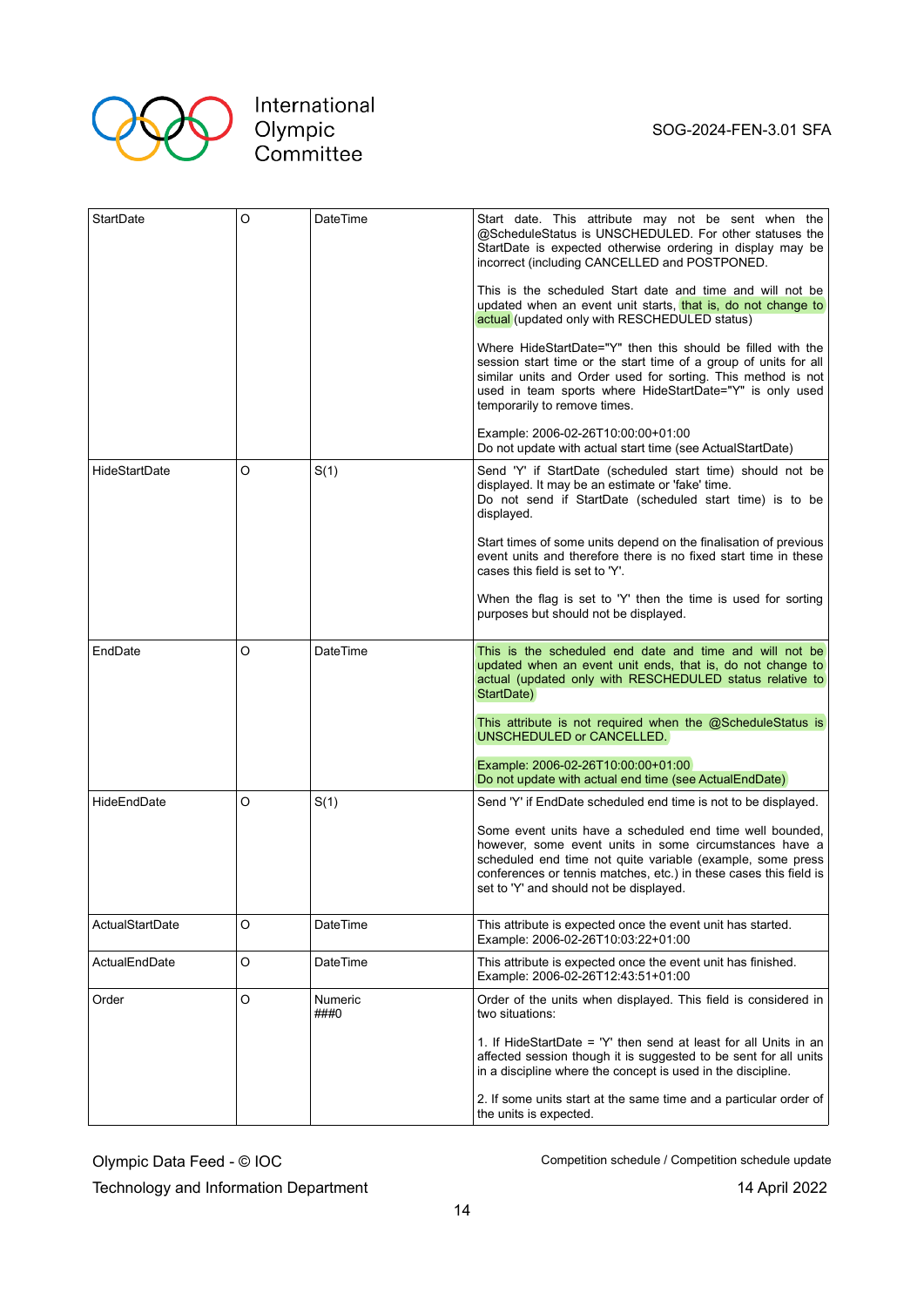

|                       |          |                   | It is generally recommended to start at 1 in each session each<br>day though may be ordered independently by location starting<br>at 1 for each location in each session (where the schedule is<br>ordered by location) or using other numbers to ensure the<br>order of two using starting at the same time are displayed in<br>the<br>appropriate order.                                |
|-----------------------|----------|-------------------|-------------------------------------------------------------------------------------------------------------------------------------------------------------------------------------------------------------------------------------------------------------------------------------------------------------------------------------------------------------------------------------------|
| Medal                 | O        | SC @UnitMedalType | Indicator of medal awarded for this unit.                                                                                                                                                                                                                                                                                                                                                 |
| Venue                 | $\circ$  | CC @VenueCode     | Venue where the unit takes place<br>Mandatory unless UNSCHEDULED<br>Can use TBD if the Venue is not known yet (see CC).                                                                                                                                                                                                                                                                   |
| Location              | $\circ$  | CC @Location      | Location where the unit takes place.<br>Mandatory unless UNSCHEDULED.<br>Can use TBD if the Location is not known yet or a generic<br>code for the discipline (see CC).                                                                                                                                                                                                                   |
| <b>MediaAccess</b>    | O        | S(6)              | Only applicable for non-competition.<br>If unit is open to media send "OPE", if the unit is closed then<br>send "CLO".                                                                                                                                                                                                                                                                    |
| <b>SessionCode</b>    | $\Omega$ | S(10)             | Code of the sports competition session which contains this<br>event unit. Usually in the format DDD00. DDD is the discipline<br>and 00 is the session number within the discipline. For<br>example ARC02 for the second session in Archery.<br>If a unit finishes in a different session (due to interuption) from<br>the starting one then the SessionCode remains the starting<br>code. |
| ModificationIndicator | O        | N, U              | DT SCHEDULE UPDATE<br>Attribute is mandatory in the<br>message only<br>N-New event unit<br>U-Update event unit<br>If Modification Indicator='N', then include new event unit. It will<br>be rarely used as most added units were available in<br>"UNSCHEDULED" status.<br>If Modification Indicator="U", then update the event unit.                                                      |

#### <span id="page-14-1"></span>**Element: Competition /Unit /StartText (0,N)**

**This element is only used for Competition Schedules when HideStartDate is 'Y'. In this case, English Language is mandatory.**

| Attribute | M/O | Value                        | <b>Description</b>                                                                                                                               |
|-----------|-----|------------------------------|--------------------------------------------------------------------------------------------------------------------------------------------------|
| Language  | м   | CC @Language                 | Code Language of the @Value                                                                                                                      |
| Value     | М   | S(20)<br>or<br>SC @StartText | Text to be displayed in the case that StartDate is not to be<br>' displayed.<br>Use available codes or free text if appropriate is not available |

<span id="page-14-0"></span>

| <b>Element: Competition /Unit /ItemName (1,N)</b> |     |              |                                                            |
|---------------------------------------------------|-----|--------------|------------------------------------------------------------|
| <b>Attribute</b>                                  | M/O | Value        | <b>Description</b>                                         |
| Language                                          | м   | CC @Language | Code Language of the @Value                                |
| Value                                             | M   | S(40)        | Item Name / Unit Description.                              |
|                                                   |     |              | For competition units show the short unit description from |

Olympic Data Feed - © IOC COMPUTE: Competition schedule / Competition schedule update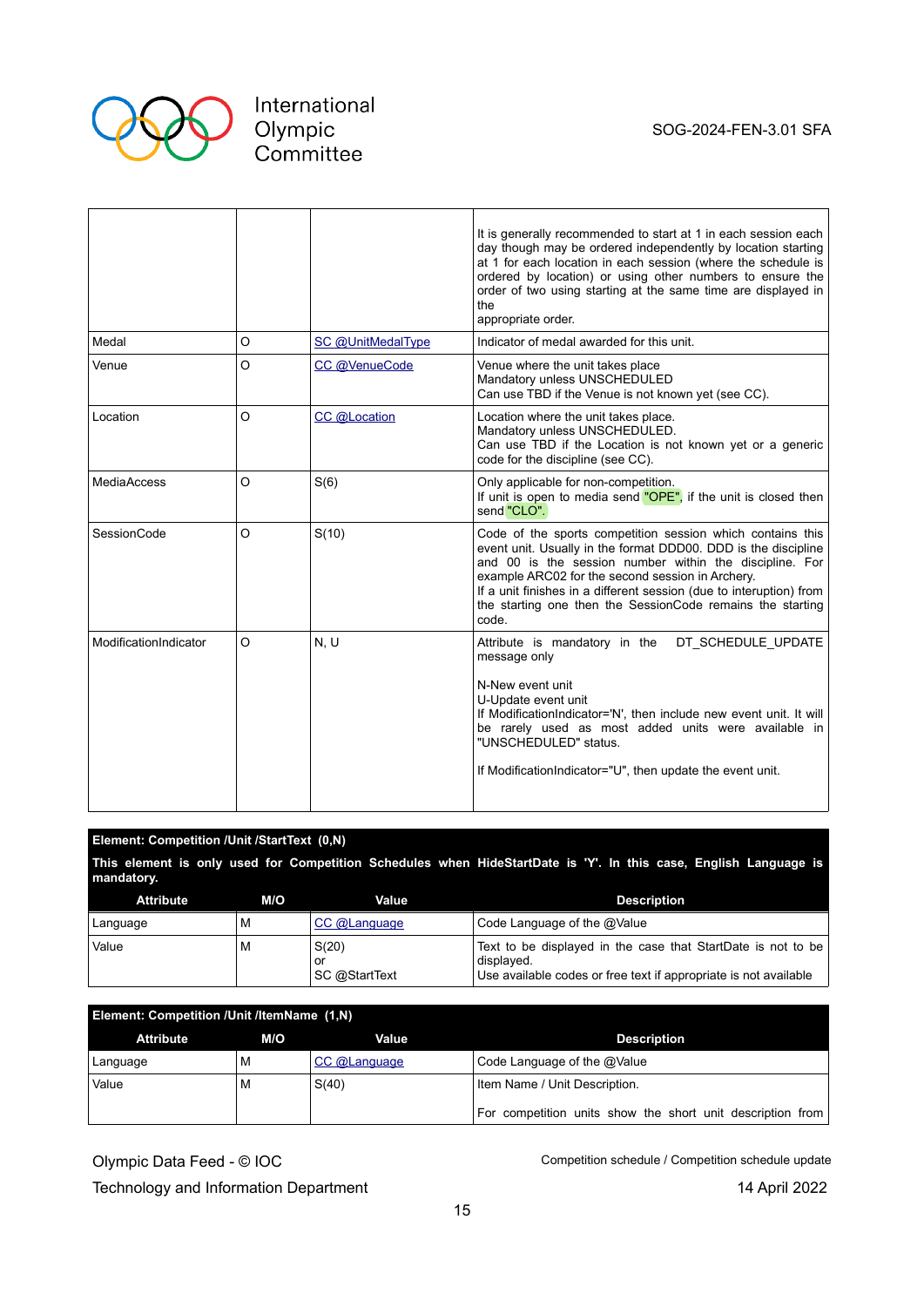

| common codes which matches the RSC. As in all messages<br>with a description.<br>Only the ENG description is expected. |
|------------------------------------------------------------------------------------------------------------------------|
| For non-competition schedules (where the item description is<br>not in common codes) then add the description.         |

<span id="page-15-1"></span>

| <b>Element: Competition /Unit /ItemDescription (0,N)</b> |     |              |                                               |
|----------------------------------------------------------|-----|--------------|-----------------------------------------------|
| <b>Attribute</b>                                         | M/O | Value        | Description                                   |
| Language                                                 | M   | CC @Language | Code Language of the @Value                   |
|                                                          | M   | Free Text    | Item Description for non-competition schedule |

<span id="page-15-0"></span>

| <b>Element: Competition /Unit /VenueDescription (0.1)</b> |     |       |                                                       |  |
|-----------------------------------------------------------|-----|-------|-------------------------------------------------------|--|
| Mandatory when Unit/Venue is included                     |     |       |                                                       |  |
| <b>Attribute</b>                                          | M/O | Value | <b>Description</b>                                    |  |
| VenueName                                                 | м   | S(25) | Venue ENG Description (not code) from Common Codes    |  |
| LocationName                                              | м   | S(30) | Location ENG Description (not code) from Common Codes |  |

#### <span id="page-15-4"></span>**Element: Competition /Unit /StartList /Start (1,N)**

**StartList information is only sent in the case that the Unit type is one of HATH, HCOUP or HTEAM and at least one of the competitors are known. (Sent as soon as known for applicable units)**

| <b>Attribute</b>  | M/O | Value          | <b>Description</b>                                                                                                                                                                                                                                                                                                |
|-------------------|-----|----------------|-------------------------------------------------------------------------------------------------------------------------------------------------------------------------------------------------------------------------------------------------------------------------------------------------------------------|
| <b>StartOrder</b> | O   | <b>Numeric</b> | Competitor's start order                                                                                                                                                                                                                                                                                          |
| SortOrder         | м   | <b>Numeric</b> | Used to sort competitors in an event unit (for example, if there<br>is no StartOrder). It is mainly used for display purposes.                                                                                                                                                                                    |
| PreviousWLT       | O   | S(1)           | W or L for winner of loser of a particular previous unit plays in<br>this unit. This attribute is only filled if the competitors are 100%<br>confirmed as participating at this time and not subject to<br>change depending on TV times etc. Further, the data is<br>removed when the real competitors are known. |
| PreviousUnit      | O   | CC @Unit       | The full RSC of the unit where this competitor came from. This<br>attribute is only filled if the competitors are 100% confirmed as<br>participating at this time and not subject to change depending<br>on TV times etc. Further, the data is removed when the real<br>competitors are known.                    |

<span id="page-15-3"></span>

| Element: Competition / Unit / Start List / Start / Competitor (1,1) |     |                                                  |                                                                                                                                                                                                  |  |  |  |  |
|---------------------------------------------------------------------|-----|--------------------------------------------------|--------------------------------------------------------------------------------------------------------------------------------------------------------------------------------------------------|--|--|--|--|
| <b>Attribute</b>                                                    | M/O | Value                                            | <b>Description</b>                                                                                                                                                                               |  |  |  |  |
| Code                                                                | M   | S(20)<br>with<br>no<br>zeroes.<br>TBD or NOCOMP. | leading Competitor's ID, TBD in case that the competitor is not known<br>at this time AND the other competitor is known. NOCOMP is<br>sent when there is no competitor (and will not come later) |  |  |  |  |
| Type                                                                | м   | S(1)                                             | T for team, A for athlete                                                                                                                                                                        |  |  |  |  |
| Organisation                                                        | O   | CC @Organisation                                 | Should be sent when known                                                                                                                                                                        |  |  |  |  |

<span id="page-15-2"></span>

| Element: Competition /Unit /StartList /Start /Competitor /Description (0.1) |     |              |                    |  |  |
|-----------------------------------------------------------------------------|-----|--------------|--------------------|--|--|
| <b>Attribute</b>                                                            | M/O | <b>Value</b> | <b>Description</b> |  |  |

Olympic Data Feed - © IOC COMPUTE: Competition schedule / Competition schedule update Technology and Information Department 14 April 2022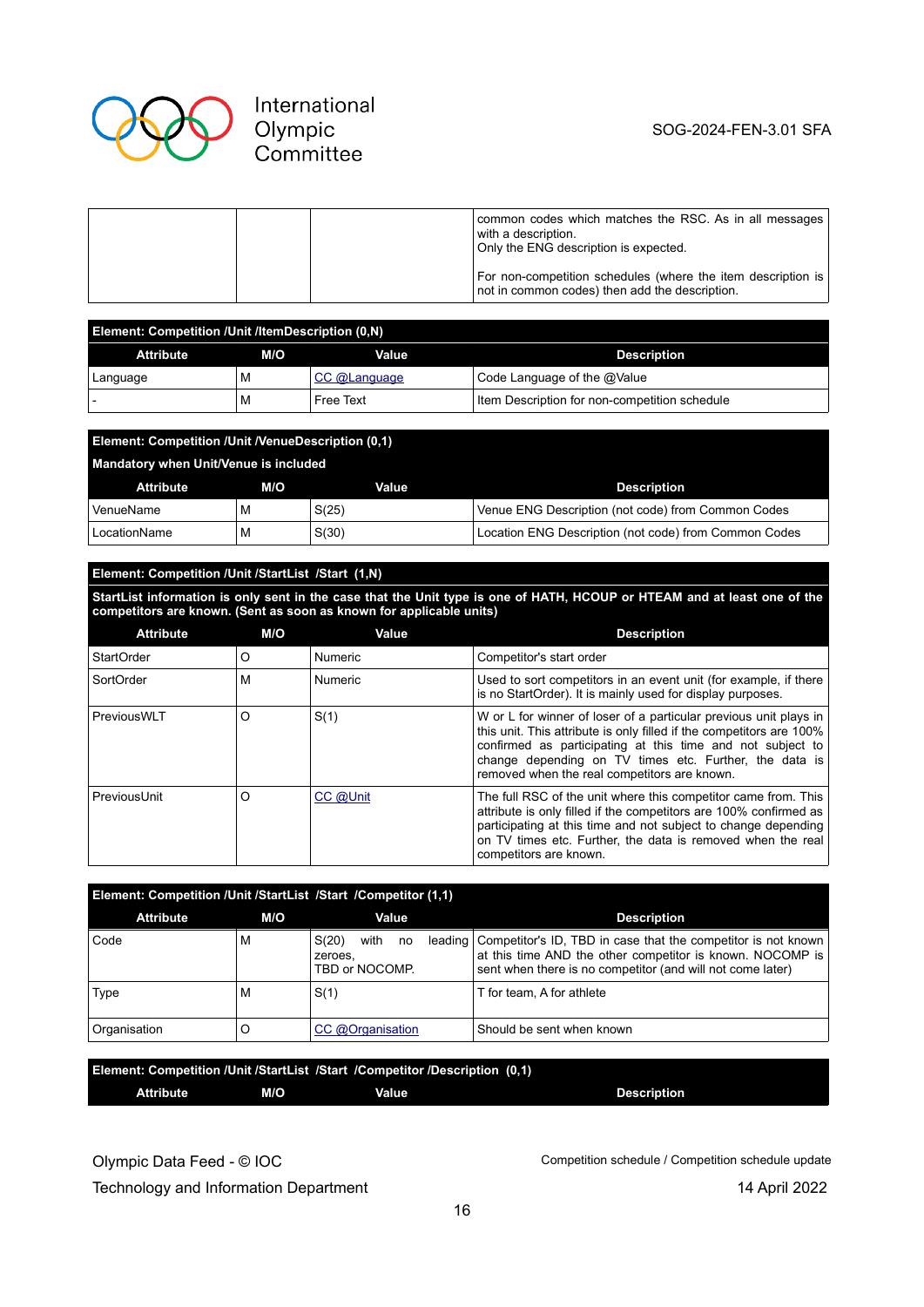

| IeamName     | M | ں ، ،ت | Team Name where known, must send when available |
|--------------|---|--------|-------------------------------------------------|
| <b>IFI</b> a |   | S(16)  | number, send if available<br>Team IF            |

<span id="page-16-2"></span>**Element: Competition /Unit /StartList /Start /Competitor /Composition /Athlete (1,N)**

**Only send in the case that the Unit type is one of HATH (ARC, BDM, TEN etc) or HCOUP (BDM, TEN etc), In case of the Competitor @Code='TBD' the Competitor element should not be sent.**

| Attribute | M/O | Value                         | Description                                                                                                     |
|-----------|-----|-------------------------------|-----------------------------------------------------------------------------------------------------------------|
| Code      | M   | S(20)<br>with<br>no<br>zeroes | leading Athlete's ID, corresponding to either a team member or an<br>individual athlete in the event unit.      |
| Order     | м   | Numeric                       | Order attribute used to sort team members in a team (if)<br>Competitor @Type="T") or 1 if Competitor @Type="A". |

<span id="page-16-1"></span>

| Element: Competition /Unit /StartList /Start /Competitor /Composition /Athlete /Description (1,1) |     |                     |                                                                                                                    |
|---------------------------------------------------------------------------------------------------|-----|---------------------|--------------------------------------------------------------------------------------------------------------------|
| <b>Attribute</b>                                                                                  | M/O | Value               | <b>Description</b>                                                                                                 |
| GivenName                                                                                         | O   | S(25)               | Given name in WNPA format (mixed case). Send if not null.                                                          |
| FamilyName                                                                                        | м   | S(25)               | Family name in WNPA format (mixed case)                                                                            |
| Gender                                                                                            | м   | CC @PersonGender    | Participant's gender                                                                                               |
| Organisation                                                                                      | м   | CC @Organisation    | Organisation ID                                                                                                    |
| <b>BirthDate</b>                                                                                  | O   | YYYY-MM-DD          | Date of birth.                                                                                                     |
| <b>IFId</b>                                                                                       | O   | S(16)               | Athlete IF number, send if available, only for the current<br>discipline.                                          |
| Class                                                                                             | O   | CC @DisciplineClass | Code to identify the sport class in the case of events with<br>athletes with a disability (e.g: Paralympic Games). |
|                                                                                                   |     |                     | This attribute is optional because it is not used in events<br>without such athletes.                              |

#### <span id="page-16-0"></span>**2.3.1.6 Message Sort**

Sort by Session @SessionCode.

The message is sorted by Unit@StartDate then by Unit@Order then Unit@Code.

In case of event unit with no Unit@StartDate defined (example, they are in an event unit status such as UNSCHEDULED), they will be listed at the end in Unit@Code order.

17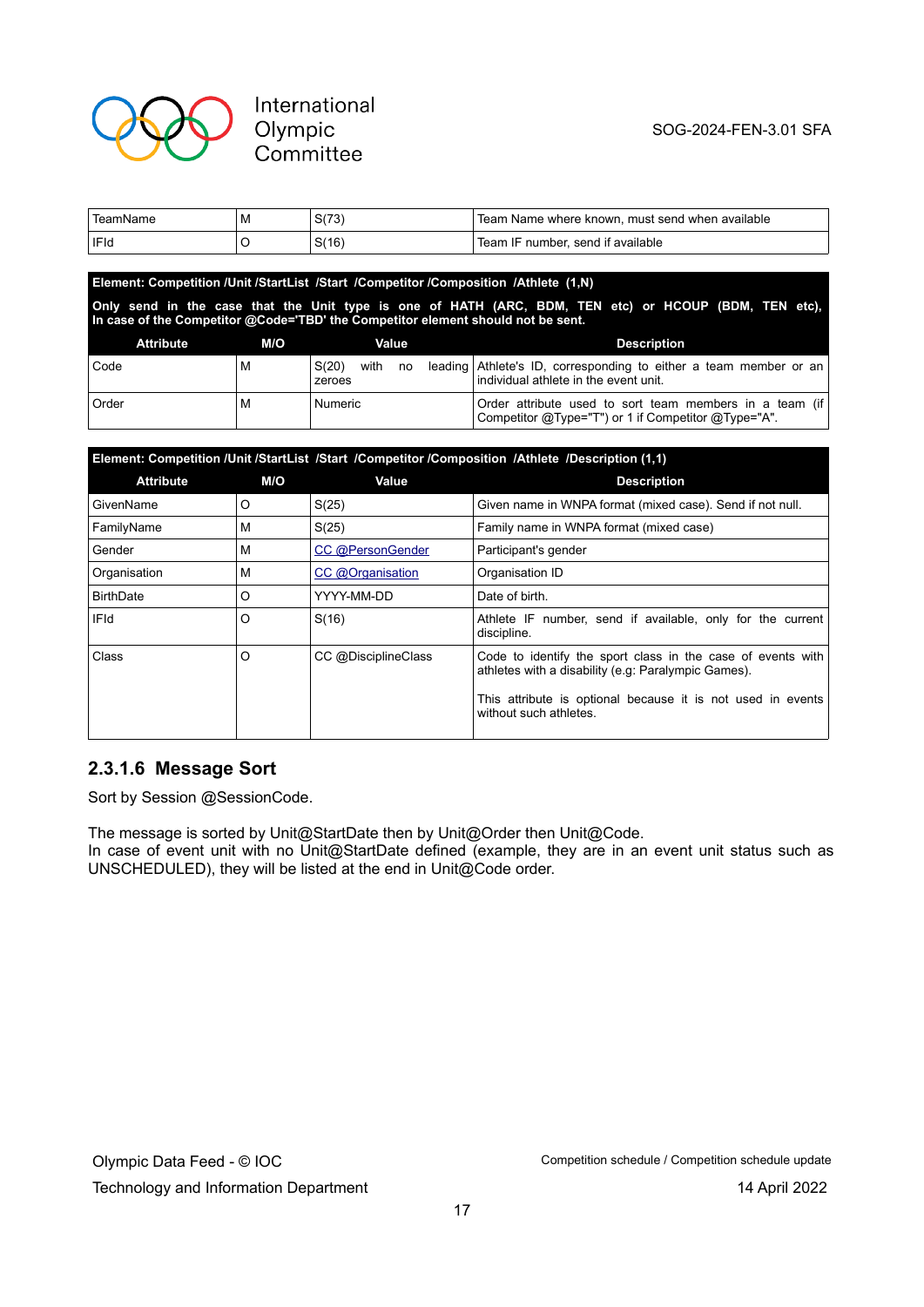

#### <span id="page-17-2"></span>**2.3.2 List of participants by discipline / List of participants by discipline update**

#### <span id="page-17-1"></span>**2.3.2.1 Description**

A participant is considered to be any individual (type athlete, participating or not in the current games) or any official in one or several disciplines or a competitor being part of a team (team member).

Although the participant may participate in more than one event or more than one discipline, this message just contains the information for the discipline of the message, listing the information of all the events for that discipline.

This message includes historical athletes that do not participate in the current competition. Historical athletes will not be registered to any event.

It is important to note that all the sport messages that make references to athletes (event unit start list and results, phase results, medallists etc.) will always match the athlete ID with the athlete ID in this message. The historical athletes will be used to match historical athlete information as it appears in the records message when sending the previous record information and this previous record was an historical record not being broken in the current competition.

List of participants by discipline (DT\_PARTIC) is a bulk message, provided for each discipline. It is a complete participant information message for one particular discipline. The arrival of this message resets all the previous participants' information for one particular discipline. This message includes a list of current athletes, officials, coaches, guides, technical officials, reserves and historical athletes regardless of their status.

List of participants by discipline update (DT\_PARTIC\_UPDATE) is an update message. It is not a complete list of participants' information by discipline message, only the participant data being modified, i.e. if some data of one participant changes, the element Participant for it with all its children and attributes must be sent.

The key of the information updated consists of the following attribute: Participant @Code. Therefore, any new or updated Participant Discipline-Event will be identified by all these attributes.

#### <span id="page-17-0"></span>**2.3.2.2 Header Values**

The following table describes the message header attributes.

| <b>Attribute</b> | Value                         | <b>Comment</b>                                                                                                                                                                    |  |  |  |
|------------------|-------------------------------|-----------------------------------------------------------------------------------------------------------------------------------------------------------------------------------|--|--|--|
| CompetitionCode  | CC @Competition               | Unique ID for competition                                                                                                                                                         |  |  |  |
| DocumentCode     | CC @Discipline                | Full RSC at the discipline level                                                                                                                                                  |  |  |  |
| DocumentType     | DT PARTIC<br>DT PARTIC UPDATE | List of participants by discipline message                                                                                                                                        |  |  |  |
| DocumentSubtype  | S(20)                         | HISTORICAL if the message is from the historical results provider and<br>only includes historic athletes else the attribute is not included.<br>Never included in UPDATE message. |  |  |  |
| Version          | 1.5V                          | Version number associated to the message's content. Ascending<br>number                                                                                                           |  |  |  |
| FeedFlag         | "P"-Production<br>"T"-Test    | Test message or production message.                                                                                                                                               |  |  |  |

Olympic Data Feed - © IOC List of participants by discipline / List of participants by discipline update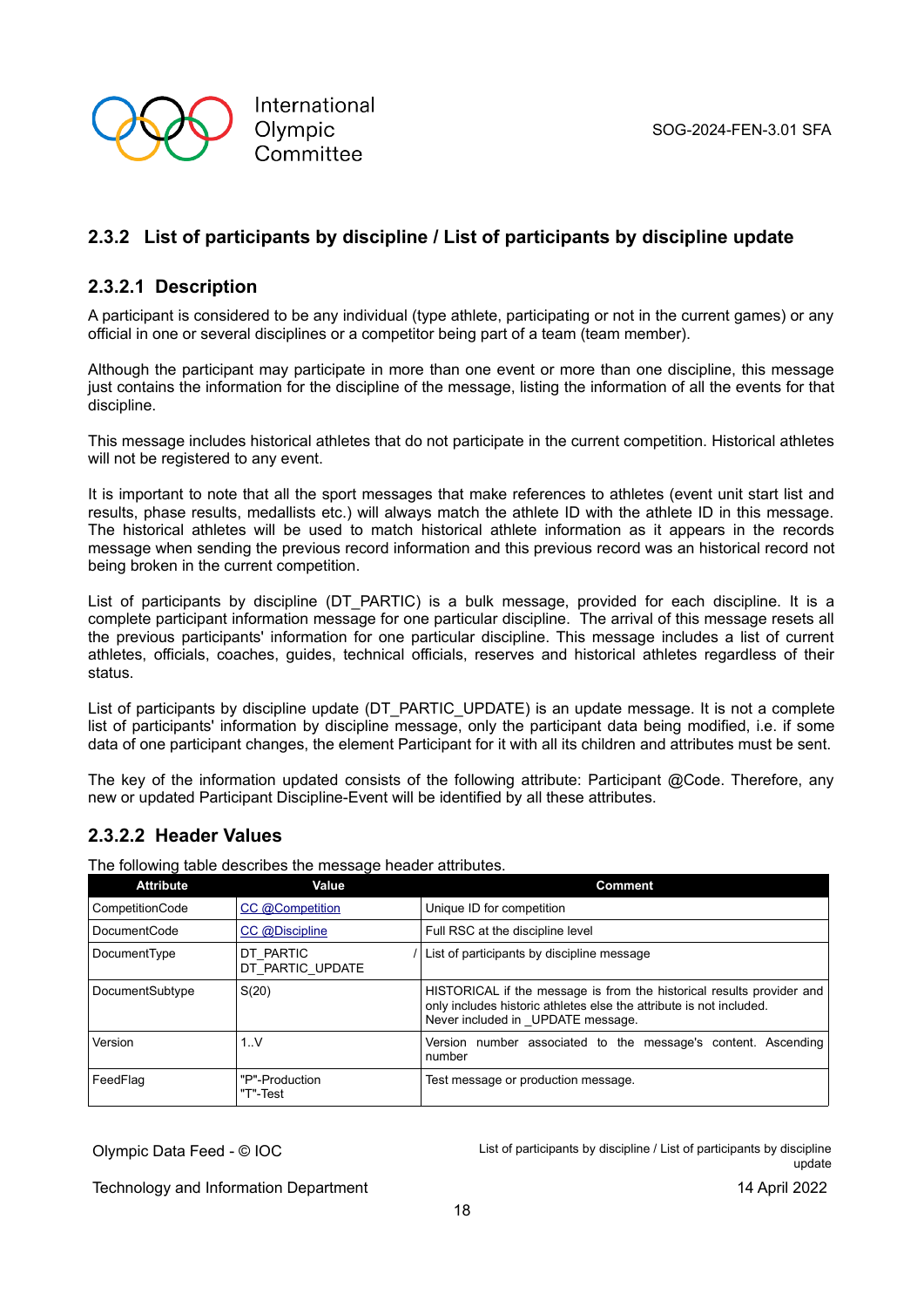

| Date        | Date       | Date when the message is generated, expressed in the local time zone<br>where the message was produced.                                                                         |
|-------------|------------|---------------------------------------------------------------------------------------------------------------------------------------------------------------------------------|
| Time        | Time       | Time up to milliseconds when the message is generated, expressed in<br>the local time zone where the message was produced.                                                      |
| LogicalDate | Date       | Logical Date of events. This is the same as the physical day except<br>when the unit or message transmission extends after midnight.<br>See full explanation in ODF Foundation. |
| Source      | SC @Source | Code indicating the system which generated the message.                                                                                                                         |

#### <span id="page-18-1"></span>**2.3.2.3 Trigger and Frequency**

The DT\_PARTIC message is sent as a bulk message prior to the Games. It is sent several times up to the date of transfer of control to OVR after which only DT\_PARTIC\_UPDATE messages are sent.

The DT\_PARTIC\_UPDATE message is triggered when there is a modification in the data for any individual after the transfer of control to OVR.

#### <span id="page-18-0"></span>**2.3.2.4 Message Structure**

The following table defines the structure of the message.

| Level 1           | Level <sub>2</sub> | Level 3            | Level 4 | Level 5 | Level 6 |
|-------------------|--------------------|--------------------|---------|---------|---------|
| Competition (0,1) |                    |                    |         |         |         |
|                   | Gen                |                    |         |         |         |
|                   | Sport              |                    |         |         |         |
|                   | Codes              |                    |         |         |         |
|                   | Participant (1,N)  |                    |         |         |         |
|                   |                    | Code               |         |         |         |
|                   |                    | Parent             |         |         |         |
|                   |                    | Status             |         |         |         |
|                   |                    | GivenName          |         |         |         |
|                   |                    | FamilyName         |         |         |         |
|                   |                    | PassportGivenName  |         |         |         |
|                   |                    | PassportFamilyName |         |         |         |
|                   |                    | PrintName          |         |         |         |
|                   |                    | PrintlnitialName   |         |         |         |
|                   |                    | TVName             |         |         |         |
|                   |                    | TVInitialName      |         |         |         |
|                   |                    | TVFamilyName       |         |         |         |
|                   |                    | LocalFamilyName    |         |         |         |
|                   |                    | LocalGivenName     |         |         |         |
|                   |                    | Gender             |         |         |         |
|                   |                    | Organisation       |         |         |         |
|                   |                    | <b>BirthDate</b>   |         |         |         |

Olympic Data Feed - © IOC **List of participants by discipline** / List of participants by discipline update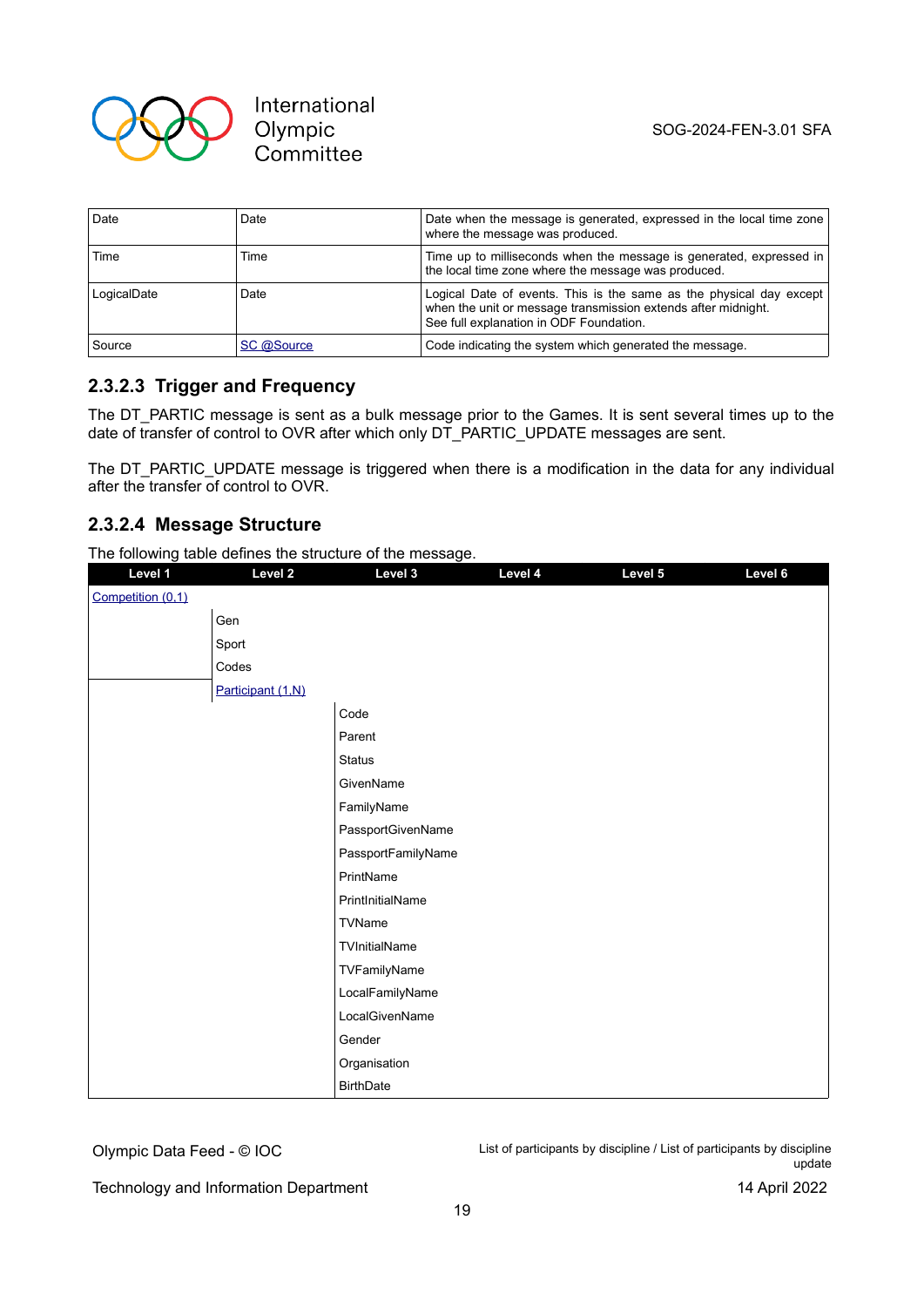

| PlaceofBirth          |                       |                  |       |
|-----------------------|-----------------------|------------------|-------|
| CountryofBirth        |                       |                  |       |
| PlaceofResidence      |                       |                  |       |
| CountryofResidence    |                       |                  |       |
| Nationality           |                       |                  |       |
| MainFunctionId        |                       |                  |       |
| Current               |                       |                  |       |
| OlympicSolidarity     |                       |                  |       |
| ModificationIndicator |                       |                  |       |
| Discipline (1,1)      |                       |                  |       |
|                       | Code                  |                  |       |
|                       | <b>IFId</b>           |                  |       |
|                       | DisciplineEntry (0,N) |                  |       |
|                       |                       | Type             |       |
|                       |                       | Code             |       |
|                       |                       | Pos              |       |
|                       |                       | Value            |       |
|                       | RegisteredEvent (0,N) |                  |       |
|                       |                       | Event            |       |
|                       |                       | Class            |       |
|                       |                       | Substitute       |       |
|                       |                       | EventEntry (0,N) |       |
|                       |                       |                  | Type  |
|                       |                       |                  | Code  |
|                       |                       |                  | Pos   |
|                       |                       |                  | Value |

#### <span id="page-19-0"></span>**2.3.2.5 Message Values**

<span id="page-19-1"></span>

| <b>Element: Competition (0,1)</b> |     |       |                                                                     |  |  |  |
|-----------------------------------|-----|-------|---------------------------------------------------------------------|--|--|--|
| <b>Attribute</b>                  | M/O | Value | <b>Description</b>                                                  |  |  |  |
| Gen                               |     | S(20) | Version of the General Data Dictionary applicable to the<br>message |  |  |  |
| Sport                             |     | S(20) | Version of the Sport Data Dictionary applicable to the message      |  |  |  |
| Codes                             |     | S(20) | Version of the Codes applicable to the message                      |  |  |  |

#### **Sample (General)**

<Competition Gen="SOG-2020-1.10" Sport="SOG-2020-FEN-1.10" Codes="SOG-2020-1.20" >

Olympic Data Feed - © IOC List of participants by discipline / List of participants by discipline update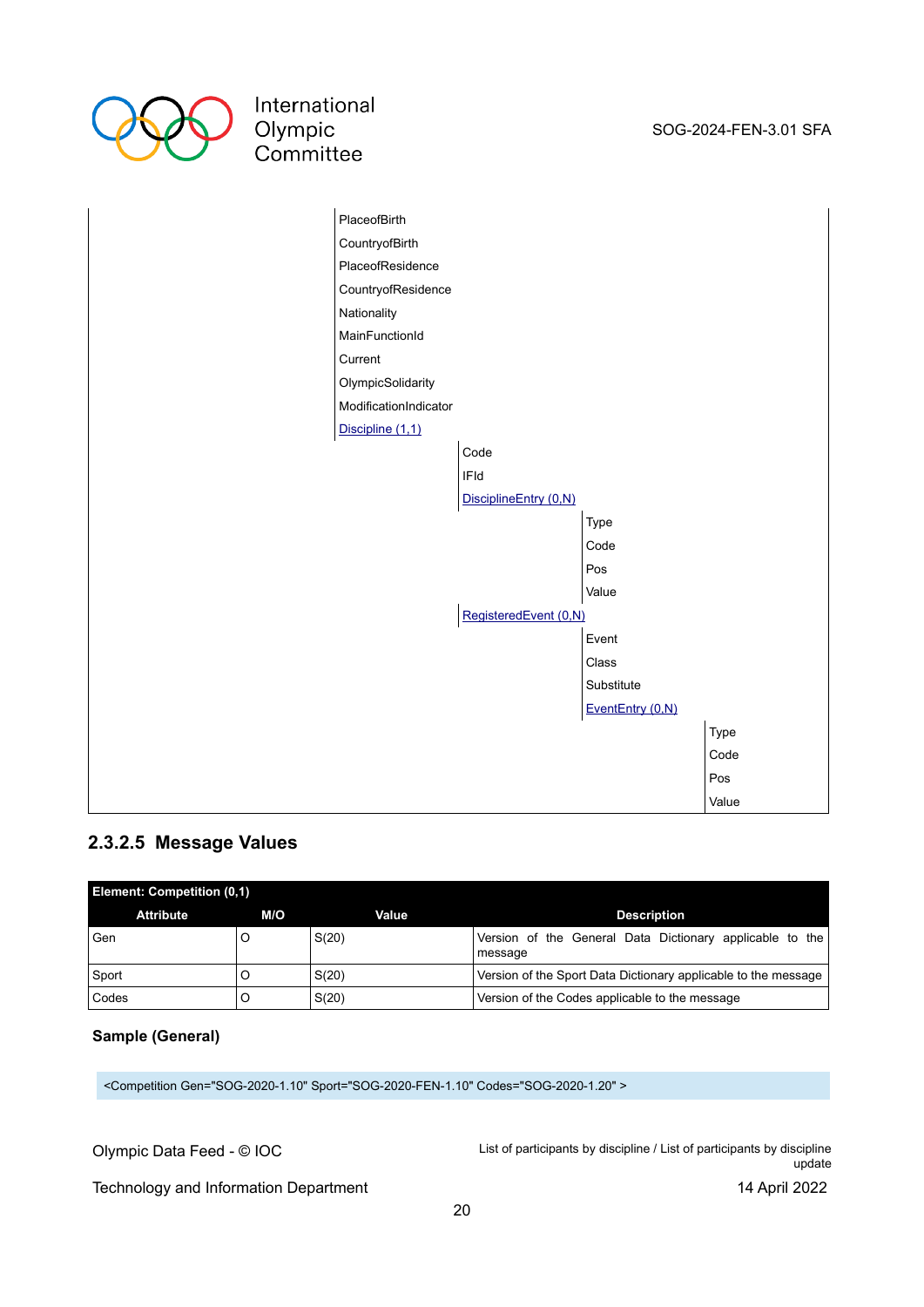

<span id="page-20-0"></span>

| <b>Element: Competition /Participant (1,N)</b> |     |                  |      |       |         |                                                                                                                                                                                                                                                                                                                                                                                                                                                                                                                                               |
|------------------------------------------------|-----|------------------|------|-------|---------|-----------------------------------------------------------------------------------------------------------------------------------------------------------------------------------------------------------------------------------------------------------------------------------------------------------------------------------------------------------------------------------------------------------------------------------------------------------------------------------------------------------------------------------------------|
| <b>Attribute</b>                               | M/O |                  |      | Value |         | <b>Description</b>                                                                                                                                                                                                                                                                                                                                                                                                                                                                                                                            |
| Code                                           | М   | S(20)<br>zeroes  | with | no    |         | leading   Participant's ID.<br>It identifies an athlete or an official and the holding participant's<br>valid information for one particular period of time.                                                                                                                                                                                                                                                                                                                                                                                  |
|                                                |     |                  |      |       |         | It is used to link other messages to the participant's<br>information.                                                                                                                                                                                                                                                                                                                                                                                                                                                                        |
|                                                |     |                  |      |       |         | Participant's information (example @Organisation) will not be<br>the latest for the athlete/official, unless the @Code attribute is<br>the same as the @Parent attribute. However, this information<br>could be the one being valid in the particular moment of a start<br>list, event unit results, etc.                                                                                                                                                                                                                                     |
|                                                |     |                  |      |       |         | When the participant is an historical one, then this ID will start<br>with "A" when it is an Athlete, "C" when Coach and "O" when<br>Official.                                                                                                                                                                                                                                                                                                                                                                                                |
| Parent                                         | М   | S(20)<br>zeroes  | with | no    | leading | Participant's parent ID, which is used to link to the latest valid<br>information for one participant. @Parent attribute should be<br>linked to the latest participant's information, by retrieving that<br>Athlete/Official whose @Code attribute is the same as<br>@Parent.                                                                                                                                                                                                                                                                 |
|                                                |     |                  |      |       |         | The participant containing @Code attribute being the same as<br>the @Parent attribute will be the one with the latest information<br>for the participant.<br>The @Parent attribute will only be different from @Code in the<br>case that critical personal information has changed from<br>previous competitions. The typical examples are Organisation<br>(for change of country) or Name (particularly for women<br>changing their name at marriage). Further to be clear, @Parent<br>and @Code can only be different if Current = "false". |
| <b>Status</b>                                  | O   | CC @ParticStatus |      |       |         | Participant's accreditation status this attribute is Mandatory in<br>the case of @Current="true" and it is optional in the case that<br>@Current="false".                                                                                                                                                                                                                                                                                                                                                                                     |
|                                                |     |                  |      |       |         | To delete a participant, a specific value of the Status attribute<br>is used.                                                                                                                                                                                                                                                                                                                                                                                                                                                                 |
| GivenName                                      | O   | S(25)            |      |       |         | Given name in WNPA format (mixed case)                                                                                                                                                                                                                                                                                                                                                                                                                                                                                                        |
| FamilyName                                     | М   | S(25)            |      |       |         | Family name in WNPA format (mixed case)                                                                                                                                                                                                                                                                                                                                                                                                                                                                                                       |
| PassportGivenName                              | O   | S(25)            |      |       |         | Passport Given Name (Uppercase).                                                                                                                                                                                                                                                                                                                                                                                                                                                                                                              |
| PassportFamilyName                             | O   | S(25)            |      |       |         | Passport Family Name (Uppercase).                                                                                                                                                                                                                                                                                                                                                                                                                                                                                                             |
| PrintName                                      | M   | S(35)            |      |       |         | Print name (family name in upper case + given name in mixed<br>case)                                                                                                                                                                                                                                                                                                                                                                                                                                                                          |
| PrintlnitialName                               | M   | S(18)            |      |       |         | Print Initial name (for the given name it is sent just the initial,<br>without dot)                                                                                                                                                                                                                                                                                                                                                                                                                                                           |
| TVName                                         | М   | S(35)            |      |       |         | TV name                                                                                                                                                                                                                                                                                                                                                                                                                                                                                                                                       |
| <b>TVInitialName</b>                           | M   | S(18)            |      |       |         | TV initial name                                                                                                                                                                                                                                                                                                                                                                                                                                                                                                                               |
| TVFamilyName                                   | М   | S(25)            |      |       |         | TV family name                                                                                                                                                                                                                                                                                                                                                                                                                                                                                                                                |
| LocalFamilyName                                | O   | S(25)            |      |       |         | Family name in the local language in the appropriate case for<br>the local language (usually mixed case)                                                                                                                                                                                                                                                                                                                                                                                                                                      |

Olympic Data Feed - © IOC List of participants by discipline / List of participants by discipline update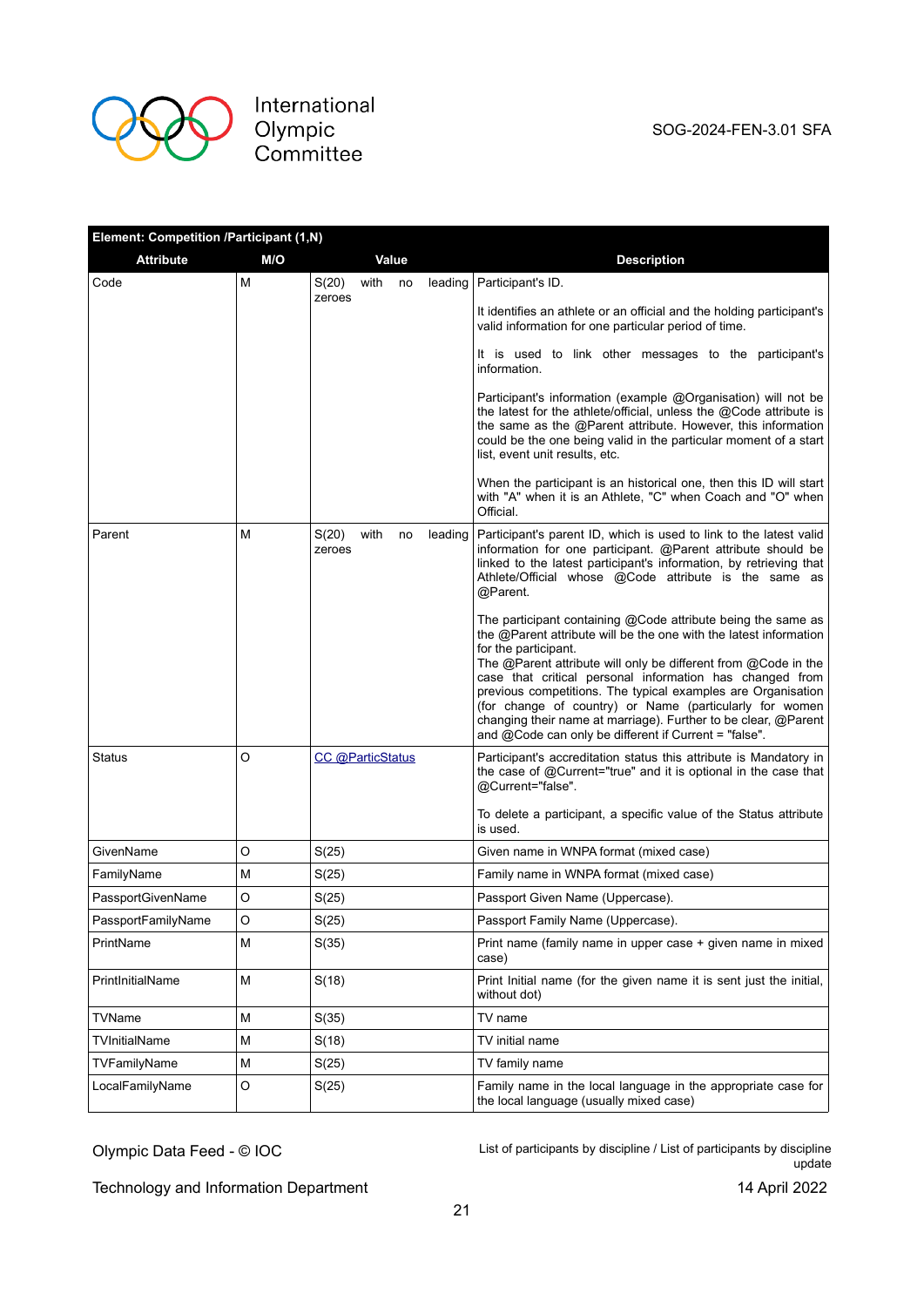

#### SOG-2024-FEN-3.01 SFA

| LocalGivenName        | $\circ$  | S(25)               | Given name in the local language in the appropriate case for<br>the local language (usually mixed case)                                |
|-----------------------|----------|---------------------|----------------------------------------------------------------------------------------------------------------------------------------|
| Gender                | M        | CC @PersonGender    | Participant's gender                                                                                                                   |
| Organisation          | М        | CC @Organisation    | Organisation ID                                                                                                                        |
| <b>BirthDate</b>      | O        | YYYY-MM-DD          | Date of birth.<br>Expected for athletes, not expected for officials.                                                                   |
| PlaceofBirth          | $\circ$  | S(75)               | Place of Birth                                                                                                                         |
| CountryofBirth        | O        | CC @Country         | Country ID of Birth                                                                                                                    |
| PlaceofResidence      | O        | S(75)               | Place of Residence                                                                                                                     |
| CountryofResidence    | O        | CC @Country         | Country ID of Residence                                                                                                                |
| Nationality           | $\circ$  | CC @Country         | Participant's nationality.                                                                                                             |
|                       |          |                     | Although this attribute is optional, in very exceptional situations<br>it will not be known, and for this reason not ready to be sent. |
| MainFunctionId        | $\Omega$ | CC @ResultsFunction | Main function                                                                                                                          |
|                       |          |                     | In the Case of Current="true" this attribute is Mandatory.                                                                             |
| Current               | M        | boolean             | It defines if a participant is participating in the games (true) or<br>is a Historical participant (false).                            |
| OlympicSolidarity     | $\circ$  | S(1)                | Send Y if the participant is a member of the Solidarity /<br>Scholarship Program else not sent.                                        |
| ModificationIndicator | M        | S(1)                | 'N' or 'U'<br>Attribute is mandatory in the DT PARTIC UPDATE message<br>only                                                           |
|                       |          |                     | N-New participant (in the case that this information comes as a<br>late entry)<br>U-Update participant                                 |
|                       |          |                     | If Modification Indicator='N', then include new participant to the<br>previous bulk-loaded list of participants                        |
|                       |          |                     | If ModificationIndicator='U', then update the participant to the<br>previous bulk-loaded list of participants                          |
|                       |          |                     | To delete a participant, a specific value of the Status attribute<br>is used.                                                          |

#### <span id="page-21-1"></span>**Element: Competition /Participant /Discipline (1,1)**

**All participating athletes will be assigned at least one discipline, it could be more. Each accredited official will be assigned at least one discipline, but it could be more. If an athlete or official is assigned to more than one discipline, it will be included in the participant message of both disciplines.**

| <b>Attribute</b> | M/O | Value          | Description                                                                    |
|------------------|-----|----------------|--------------------------------------------------------------------------------|
| Code             | M   | CC @Discipline | It is the discipline code used to fill the OdfBody<br>@DocumentCode attribute. |
| l IFId           |     | S(16)          | FIE identification (IF number)                                                 |

<span id="page-21-0"></span>

| <b>Element: Competition /Participant /Discipline /DisciplineEntry (0,N)</b> |      |     |             |  |  |
|-----------------------------------------------------------------------------|------|-----|-------------|--|--|
| Send if there is specific discipline information for the official.          |      |     |             |  |  |
| <b>Type</b>                                                                 | Code | Pos | Description |  |  |

Olympic Data Feed - © IOC List of participants by discipline / List of participants by discipline update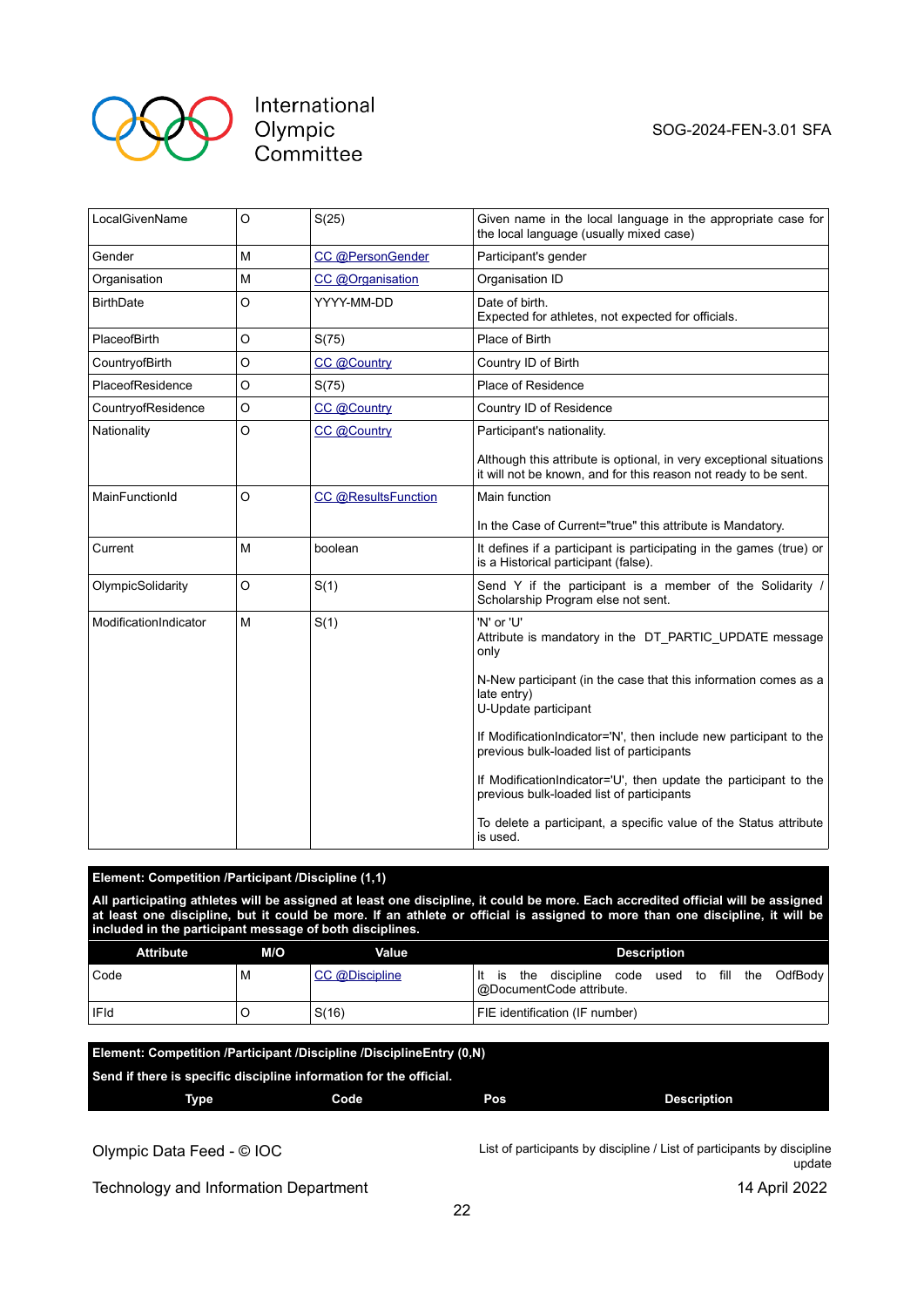

| <b>ENTRY</b> |                  | <b>LICENCE</b> | SC @Weapon   | <b>Pos Description:</b><br>Send weapon code<br>Element Expected:<br>Always for license information. |
|--------------|------------------|----------------|--------------|-----------------------------------------------------------------------------------------------------|
|              | <b>Attribute</b> | M/O            | <b>Value</b> | <b>Description</b>                                                                                  |
|              | <b>Value</b>     | M              | S(1)         | A or B                                                                                              |

#### <span id="page-22-1"></span>**Element: Competition /Participant /Discipline /RegisteredEvent (0,N)**

**All accredited athletes will be assigned to one or more events. There is one exception: in some sports, substitutes may be accredited without any associated event. Historical athletes are not registered to any event.**

| <b>Attribute</b> | M/O | Value               | <b>Description</b>                                                                                                                                                                                                                                                     |
|------------------|-----|---------------------|------------------------------------------------------------------------------------------------------------------------------------------------------------------------------------------------------------------------------------------------------------------------|
| Event            | м   | CC @Event           | Full RSC of the Event                                                                                                                                                                                                                                                  |
| Class            | O   | CC @DisciplineClass | Code to identify the handicap class in the case of events with<br>handicapped athletes (e.g. paralympic games).<br>This attribute is optional because is not used in other type of<br>events without handicapped athletes.<br>Send only in the Case of Current="true". |
| Substitute       | O   | S(1)                | Flag that indicates when the competitor is an alternate.<br>Send "Y" if the competitor is an alternate player. (only<br>expected in team events)                                                                                                                       |

#### <span id="page-22-0"></span>**Element: Competition /Participant /Discipline /RegisteredEvent /EventEntry (0,N)**

**Send if there are specific athlete's event entries.**

|              | <b>Type</b>      | Code             | Pos                 | <b>Description</b>                                                                                                                                                                          |
|--------------|------------------|------------------|---------------------|---------------------------------------------------------------------------------------------------------------------------------------------------------------------------------------------|
| <b>ENTRY</b> |                  | <b>HAND</b>      | N/A                 | <b>Element Expected:</b><br>Always, as soon as this information is known<br>(it can be sent in both messages)                                                                               |
|              | <b>Attribute</b> | M/O              | Value               | <b>Description</b>                                                                                                                                                                          |
|              | Value            | M                | SC @Hand            | Handedness of the athlete                                                                                                                                                                   |
| <b>ENTRY</b> |                  | <b>LICENCE</b>   | N/A                 | Element Expected:<br>Always, as soon as this information is known<br>and this athlete has FIE license number (this<br>information can be sent in both messages).                            |
|              | <b>Attribute</b> | M/O              | Value               | <b>Description</b>                                                                                                                                                                          |
|              | Value            | M                | S(16)               | (FIE)<br>International<br>Fencing<br>Federation<br>license number                                                                                                                           |
| <b>ENTRY</b> |                  | <b>QUAL TYPE</b> | N/A                 | Element Expected:<br>Always, as soon as this information is known<br>(it can be sent in both messages).<br>For Individual and Team events.                                                  |
|              | <b>Attribute</b> | M/O              | Value               | <b>Description</b>                                                                                                                                                                          |
|              | Value            | M                | SC @QualifiyingType | Qualification type                                                                                                                                                                          |
| <b>ENTRY</b> |                  | <b>RANK WLD</b>  | N/A                 | Element Expected:<br>Always, as soon as this information is known<br>and this athlete has ranking or not (this<br>information can be sent in both messages).<br>Only for Individual events. |
|              | <b>Attribute</b> | M/O              | <b>Value</b>        | <b>Description</b>                                                                                                                                                                          |

Olympic Data Feed - © IOC List of participants by discipline / List of participants by discipline update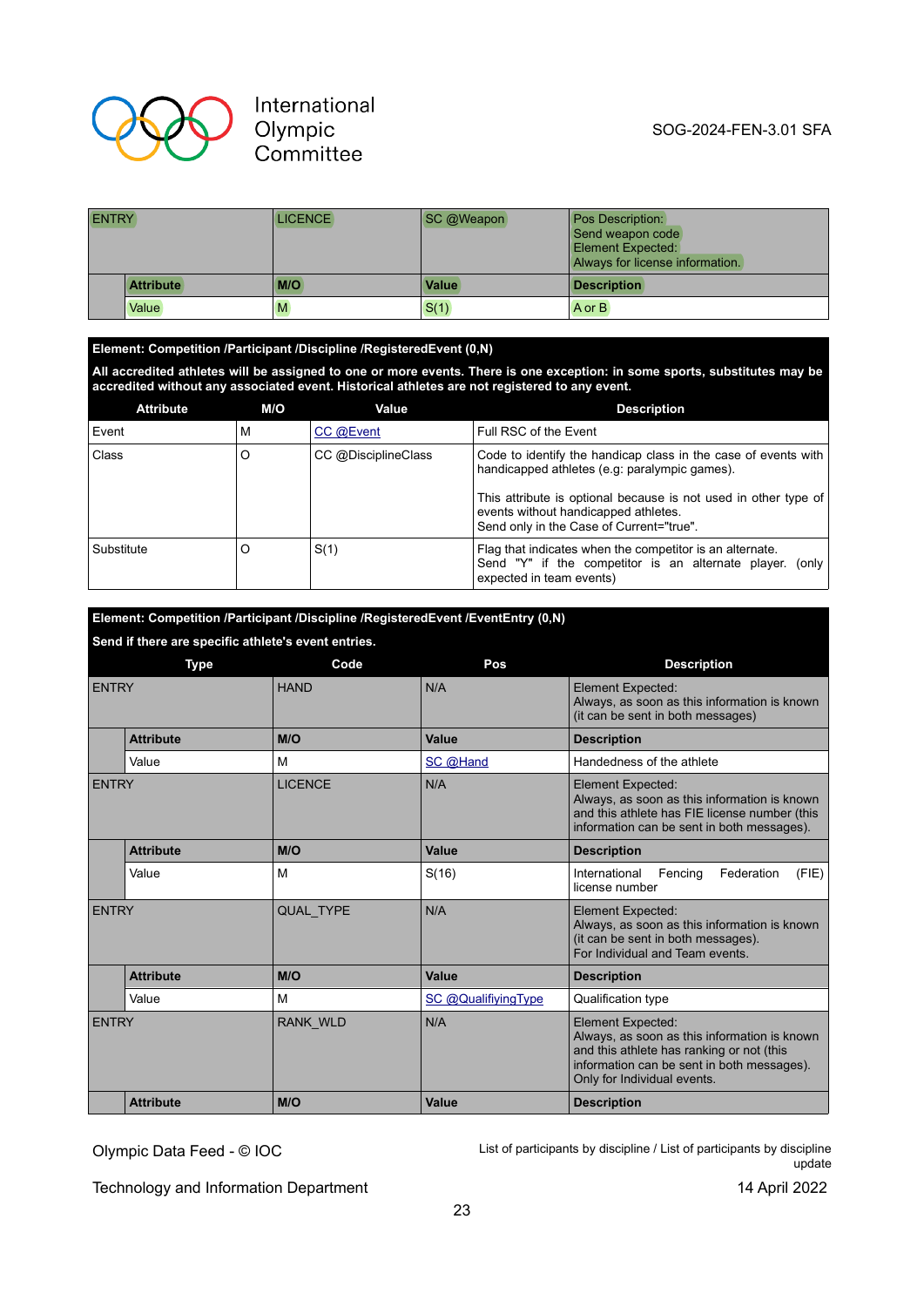

|              | Value            | M           | S(4)                 | World Ranking                                                                                                                                                                                              |
|--------------|------------------|-------------|----------------------|------------------------------------------------------------------------------------------------------------------------------------------------------------------------------------------------------------|
| <b>ENTRY</b> |                  | <b>SEED</b> | N/A                  | <b>Element Expected:</b><br>Always, as soon as this information is known<br>and this athlete has Seed Number (this<br>information only will be sent in the update<br>message). Only for Individual events. |
|              | <b>Attribute</b> | M/O         | <b>Value</b>         | <b>Description</b>                                                                                                                                                                                         |
|              | Value            | м           | <b>Numeric</b><br>## | Seed Number                                                                                                                                                                                                |

#### <span id="page-23-0"></span>**2.3.2.6 Message Sort**

The message is sorted by Participant @Code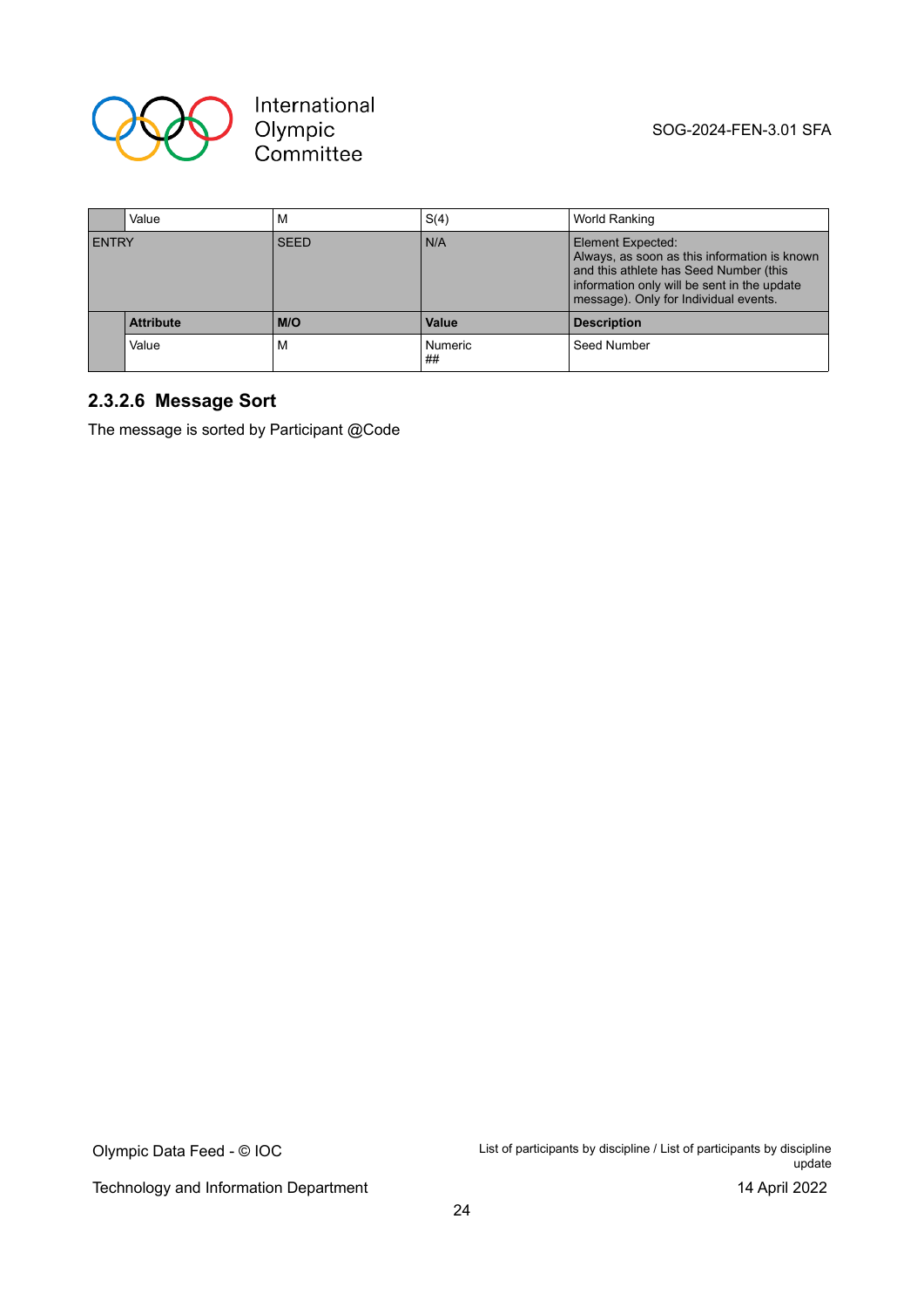

#### <span id="page-24-4"></span>**2.3.3 List of teams / List of teams update**

#### <span id="page-24-3"></span>**2.3.3.1 Description**

DT\_PARTIC\_TEAMS contains the list of teams related to the current competition.

List of teams (DT\_PARTIC\_TEAMS) is a bulk message by discipline. The list is always complete. The arrival of this message resets all the previous participant teams' information for that discipline. It is assumed that all teams appearing in this list are valid, in the meaning that they are participating or they could participate in one event.

List of teams update (DT\_PARTIC\_TEAMS\_UPDATE) is an update message. It is not a complete list of teams' information message. It only contains the data of a team being modified.

#### <span id="page-24-2"></span>**2.3.3.2 Header Values**

The following table describes the message header attributes.

| <b>Attribute</b> | Value                                     | <b>Comment</b>                                                                                                                                                                  |
|------------------|-------------------------------------------|---------------------------------------------------------------------------------------------------------------------------------------------------------------------------------|
| CompetitionCode  | CC @Competition                           | Unique ID for competition                                                                                                                                                       |
| DocumentCode     | CC @Discipline                            | Full RSC at the discipline level                                                                                                                                                |
| DocumentType     | DT PARTIC TEAMS<br>DT_PARTIC_TEAMS_UPDATE | List of participant teams message                                                                                                                                               |
| DocumentSubtype  | S(20)                                     | HISTORICAL if the message is from the historical results provider and<br>only includes historic teams else the attribute is not included.<br>Never included in _UPDATE message. |
| Version          | 1.1V                                      | Version number associated to the message's content. Ascending<br>number                                                                                                         |
| FeedFlag         | "P"-Production<br>"T"-Test                | Test message or production message.                                                                                                                                             |
| Date             | Date                                      | Date when the message is generated, expressed in the local time zone<br>where the message was produced.                                                                         |
| Time             | Time                                      | Time up to milliseconds when the message is generated, expressed in<br>the local time zone where the message was produced.                                                      |
| LogicalDate      | Date                                      | Logical Date of events. This is the same as the physical day except<br>when the unit or message transmission extends after midnight.<br>See full explanation in ODF Foundation. |
| Source           | SC @Source                                | Code indicating the system which generated the message.                                                                                                                         |

#### <span id="page-24-1"></span>**2.3.3.3 Trigger and Frequency**

The DT\_PARTIC\_TEAMS message is sent as a bulk message before the Games. It is sent several times up to the date of transfer of control to OVR after which only DT\_PARTIC\_TEAMS\_UPDATE messages are sent.

The DT\_PARTIC\_TEAMS\_UPDATE message is triggered when there is a modification in the data for any team after the transfer of control to OVR.

#### <span id="page-24-0"></span>**2.3.3.4 Message Structure**

The following table defines the structure of the message.

Olympic Data Feed - © IOC <br>
Colympic Data Feed - © IOC List of teams update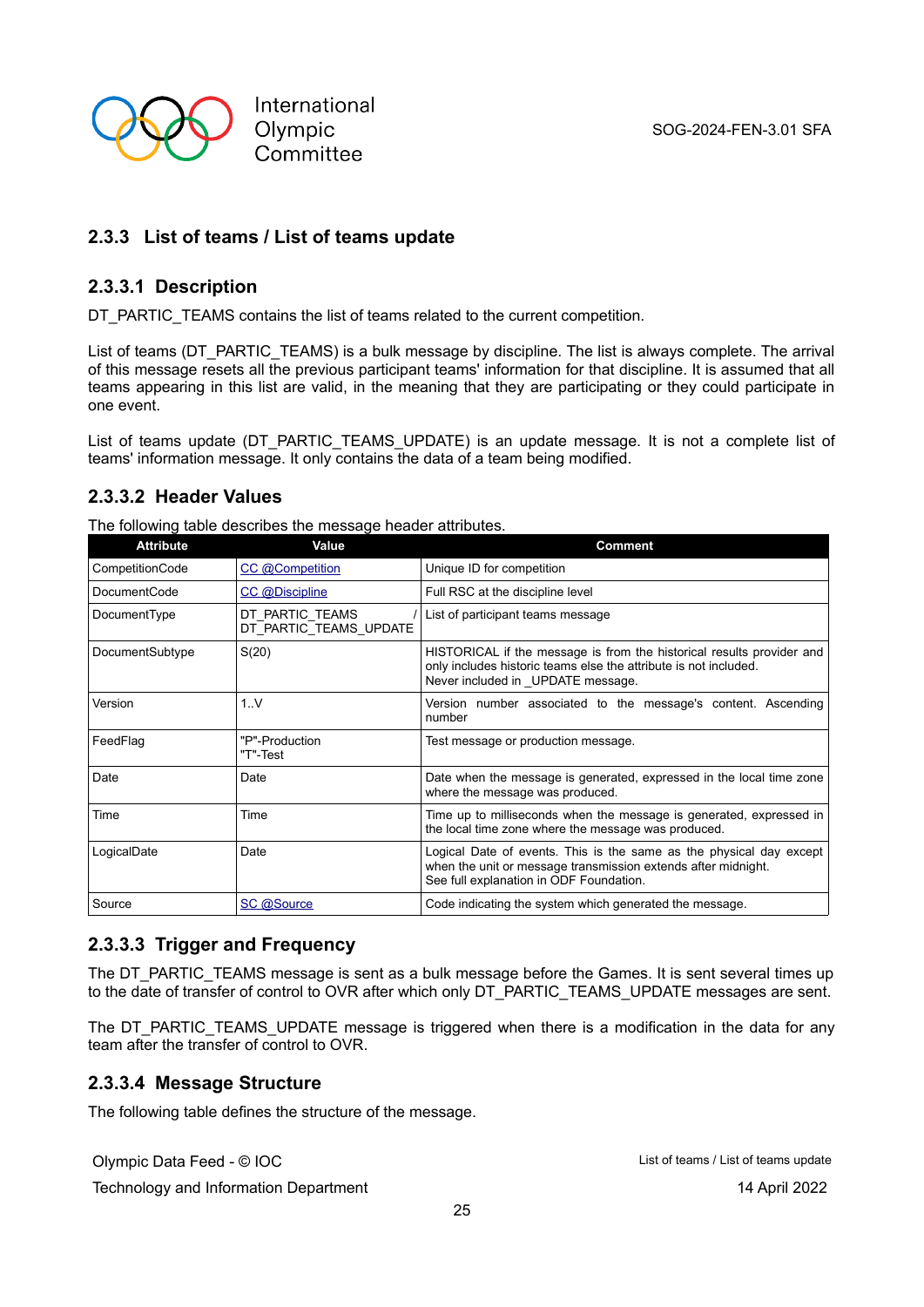

International<br>Olympic<br>Committee

#### SOG-2024-FEN-3.01 SFA

| Level 1           | Level 2      | Level 3               | Level 4               | Level 5          | Level 6 |
|-------------------|--------------|-----------------------|-----------------------|------------------|---------|
| Competition (0,1) |              |                       |                       |                  |         |
|                   | Gen          |                       |                       |                  |         |
|                   | Sport        |                       |                       |                  |         |
|                   | Codes        |                       |                       |                  |         |
|                   | Team $(1,N)$ |                       |                       |                  |         |
|                   |              | Code                  |                       |                  |         |
|                   |              | Organisation          |                       |                  |         |
|                   |              | Number                |                       |                  |         |
|                   |              | Name                  |                       |                  |         |
|                   |              | ShortName             |                       |                  |         |
|                   |              | TVTeamName            |                       |                  |         |
|                   |              | Gender                |                       |                  |         |
|                   |              | Current               |                       |                  |         |
|                   |              | TeamType              |                       |                  |         |
|                   |              | ModificationIndicator |                       |                  |         |
|                   |              | Composition (0,1)     |                       |                  |         |
|                   |              |                       | Athlete (0,N)         |                  |         |
|                   |              |                       |                       | Code             |         |
|                   |              |                       |                       | Order            |         |
|                   |              | TeamOfficials (0,1)   |                       |                  |         |
|                   |              |                       | Official (1,N)        |                  |         |
|                   |              |                       |                       | Code             |         |
|                   |              |                       |                       | Function         |         |
|                   |              |                       |                       | Order            |         |
|                   |              | Discipline (0,1)      |                       |                  |         |
|                   |              |                       | Code                  |                  |         |
|                   |              |                       | RegisteredEvent (0,1) |                  |         |
|                   |              |                       |                       | Event            |         |
|                   |              |                       |                       | EventEntry (0,N) |         |
|                   |              |                       |                       |                  | Type    |
|                   |              |                       |                       |                  | Code    |
|                   |              |                       |                       |                  | Pos     |
|                   |              |                       |                       |                  | Value   |

# <span id="page-25-0"></span>**2.3.3.5 Message Values**

<span id="page-25-1"></span>

| <b>Element: Competition (0,1)</b>     |     |       |                                      |
|---------------------------------------|-----|-------|--------------------------------------|
| <b>Attribute</b>                      | M/O | Value | <b>Description</b>                   |
|                                       |     |       |                                      |
| Olympic Data Feed - © IOC             |     |       | List of teams / List of teams update |
| Technology and Information Department |     |       | 14 April 2022                        |
|                                       |     |       | 26                                   |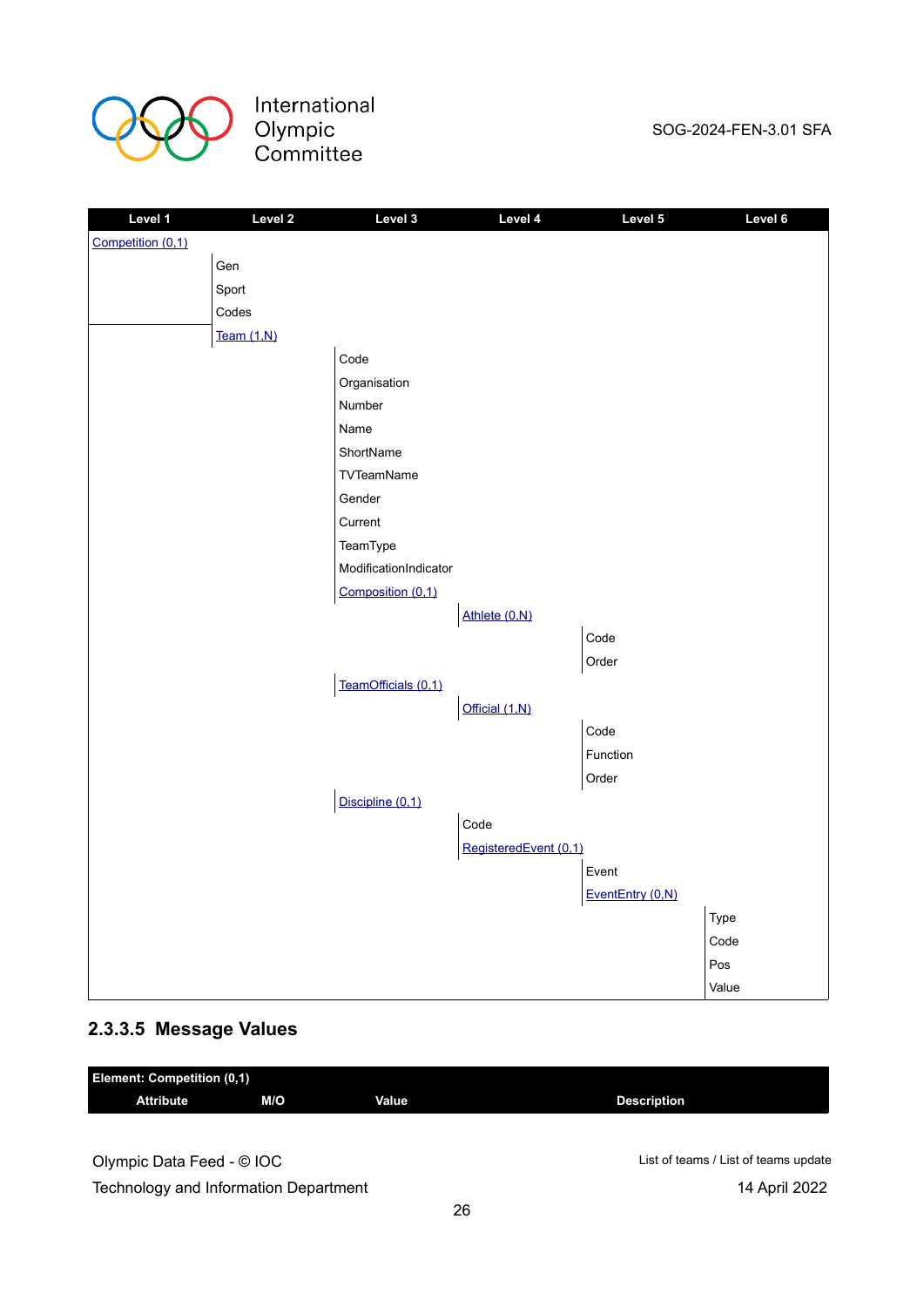

#### SOG-2024-FEN-3.01 SFA

| Gen   | S(20) | Version of the General Data Dictionary applicable to the<br>message |
|-------|-------|---------------------------------------------------------------------|
| Sport | S(20) | Version of the Sport Data Dictionary applicable to the message      |
| Codes | S(20) | Version of the Codes applicable to the message                      |

<span id="page-26-2"></span>

| Element: Competition /Team (1,N) |         |                               |                                                                                                                                                                                                                                                                                                                                                                                                                                                                                               |
|----------------------------------|---------|-------------------------------|-----------------------------------------------------------------------------------------------------------------------------------------------------------------------------------------------------------------------------------------------------------------------------------------------------------------------------------------------------------------------------------------------------------------------------------------------------------------------------------------------|
| <b>Attribute</b>                 | M/O     | Value                         | <b>Description</b>                                                                                                                                                                                                                                                                                                                                                                                                                                                                            |
| Code                             | M       | S(20)<br>with<br>no<br>zeroes | leading   Team's ID (example ATHM4X400M--ESP01, 393553)<br>When the Team is an historical one, then this ID starts with "T".                                                                                                                                                                                                                                                                                                                                                                  |
| Organisation                     | M       | CC @Organisation              | Team organisation's ID                                                                                                                                                                                                                                                                                                                                                                                                                                                                        |
| Number                           | $\circ$ | <b>Numeric</b><br>#0          | Team's number.<br>If there is not more than one team for one organisation<br>participating in one event, it is 1. Otherwise, it will be<br>incremental, 1 for the first organisation's team, 2 for the second<br>organisation's team, etc.<br>Required in the case of current teams.                                                                                                                                                                                                          |
| Name                             | M       | S(73)                         | Team name                                                                                                                                                                                                                                                                                                                                                                                                                                                                                     |
| <b>ShortName</b>                 | M       | S(40)                         | <b>Team Short Name</b>                                                                                                                                                                                                                                                                                                                                                                                                                                                                        |
| TVTeamName                       | M       | S(21)                         | <b>TV Team Name</b>                                                                                                                                                                                                                                                                                                                                                                                                                                                                           |
| Gender                           | M       | CC @SportGender               | Gender Code of the Team                                                                                                                                                                                                                                                                                                                                                                                                                                                                       |
| Current                          | M       | boolean                       | It defines if a team is participating in the games (true) or it is a<br>Historical team (false)                                                                                                                                                                                                                                                                                                                                                                                               |
| <b>TeamType</b>                  | M       | SC @TeamType                  | Send the team type.<br>This is how the name is constructed to allow clients to build in<br>other languages. Use ORG.                                                                                                                                                                                                                                                                                                                                                                          |
| ModificationIndicator            | M       | N, U, D                       | Attribute is mandatory in the DT PARTIC TEAMS UPDATE<br>message only<br>N-New team (in the case that this information comes as a late<br>entry)<br>U-Update team<br>D-Delete team<br>If Modification Indicator='N', then include new team to the<br>previous bulk-loaded list of teams<br>If ModificationIndicator='U', then update the team to the<br>previous bulk-loaded list of teams<br>If Modification Indicator='D', then delete the team to the<br>previous bulk-loaded list of teams |

#### <span id="page-26-1"></span>**Element: Competition /Team /Composition /Athlete (0,N)**

| <b>Attribute</b> | M/O |                         | Value | <b>Description</b>                                  |
|------------------|-----|-------------------------|-------|-----------------------------------------------------|
| Code             | м   | S(20)<br>with<br>zeroes | no    | leading   Athlete's ID of the listed team's member. |
| Order            |     | Numeric                 |       | Team member order                                   |

#### <span id="page-26-0"></span>**Element: Competition /Team /TeamOfficials /Official (1,N)**

**Send if there are specific officials for the team. Does not apply to historical teams.**

Olympic Data Feed - © IOC **List of teams / List of teams / List of teams update** Technology and Information Department 14 April 2022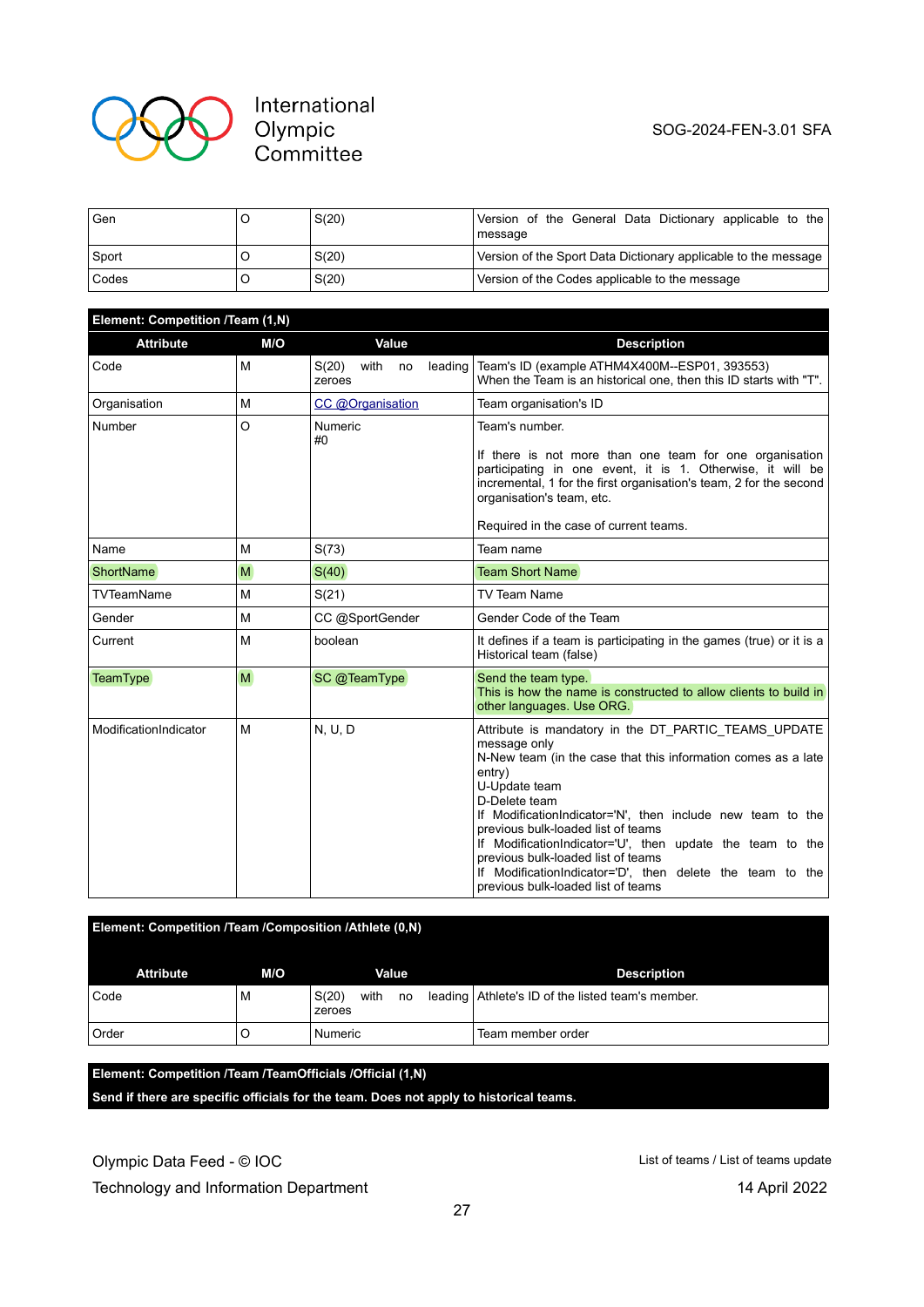

#### SOG-2024-FEN-3.01 SFA

<span id="page-27-3"></span><span id="page-27-2"></span><span id="page-27-1"></span>

|              | <b>Attribute</b>                                 | M/O         | Value                                                                                             |               |                                   | <b>Description</b>                                                                                                                                                         |
|--------------|--------------------------------------------------|-------------|---------------------------------------------------------------------------------------------------|---------------|-----------------------------------|----------------------------------------------------------------------------------------------------------------------------------------------------------------------------|
| Code         |                                                  | M           | S(20) with<br>no<br>zeroes                                                                        | leading       |                                   | Official's ID of the listed team official.<br>For all team officials where applicable.                                                                                     |
| Function     |                                                  | M           | CC @ResultsFunction                                                                               |               | Official's function for the team. |                                                                                                                                                                            |
| Order        |                                                  | O           | <b>Numeric</b><br>$\#$                                                                            |               | Official's order in the team.     |                                                                                                                                                                            |
|              | Element: Competition /Team /Discipline (0,1)     |             |                                                                                                   |               |                                   |                                                                                                                                                                            |
|              |                                                  |             |                                                                                                   |               |                                   | "Each team is assigned just to one discipline. Discipline is expected unless ModificationIndicator="D                                                                      |
|              | <b>Attribute</b>                                 | M/O         | Value                                                                                             |               |                                   | <b>Description</b>                                                                                                                                                         |
| Code         |                                                  | M           | CC @Discipline                                                                                    |               | Full RSC of the Discipline        |                                                                                                                                                                            |
|              |                                                  |             |                                                                                                   |               |                                   |                                                                                                                                                                            |
|              |                                                  |             | Element: Competition /Team /Discipline /RegisteredEvent (0,1)                                     |               |                                   |                                                                                                                                                                            |
|              |                                                  |             | Each current team is assigned to one event. Historical teams will not be registered to any event. |               |                                   |                                                                                                                                                                            |
|              | <b>Attribute</b>                                 | M/O         | Value                                                                                             |               |                                   | <b>Description</b>                                                                                                                                                         |
| Event        |                                                  | M           | CC @Event                                                                                         |               | Full RSC of the Event             |                                                                                                                                                                            |
|              |                                                  |             | Element: Competition /Team /Discipline /RegisteredEvent /EventEntry (0,N)                         |               |                                   |                                                                                                                                                                            |
|              | Send if there are specific team's event entries. |             |                                                                                                   |               |                                   |                                                                                                                                                                            |
|              | <b>Type</b>                                      |             | Code                                                                                              |               | Pos                               | <b>Description</b>                                                                                                                                                         |
| <b>ENTRY</b> |                                                  |             | <b>QUAL TYPE</b>                                                                                  | N/A           |                                   | Element Expected:<br>Always, as soon as this information is known<br>(it can be sent in both messages)                                                                     |
|              | <b>Attribute</b>                                 | M/O         |                                                                                                   | Value         |                                   | <b>Description</b>                                                                                                                                                         |
|              | Value                                            | M           |                                                                                                   |               | SC @QualifiyingType               | Qualification type                                                                                                                                                         |
| <b>ENTRY</b> |                                                  |             | <b>RANK WLD</b>                                                                                   | N/A           |                                   | <b>Element Expected:</b><br>Always, as soon as this information is known<br>and the team has ranking or not (this<br>information can be sent in both messages)             |
|              | <b>Attribute</b>                                 | M/O         |                                                                                                   | Value         |                                   | <b>Description</b>                                                                                                                                                         |
|              | Value                                            | M           |                                                                                                   | S(4)          |                                   | World Ranking                                                                                                                                                              |
| <b>ENTRY</b> |                                                  | <b>SEED</b> |                                                                                                   | N/A           |                                   | <b>Element Expected:</b><br>Always, as soon as this information is known<br>and this team has Seed Number (this<br>information only will be sent in the update<br>message) |
|              | <b>Attribute</b>                                 | M/O         |                                                                                                   | <b>Value</b>  |                                   | <b>Description</b>                                                                                                                                                         |
|              | Value                                            | М           |                                                                                                   | Numeric<br>## |                                   | Seed Number                                                                                                                                                                |

# <span id="page-27-0"></span>**2.3.3.6 Message Sort**

The message is sorted by Team @Code.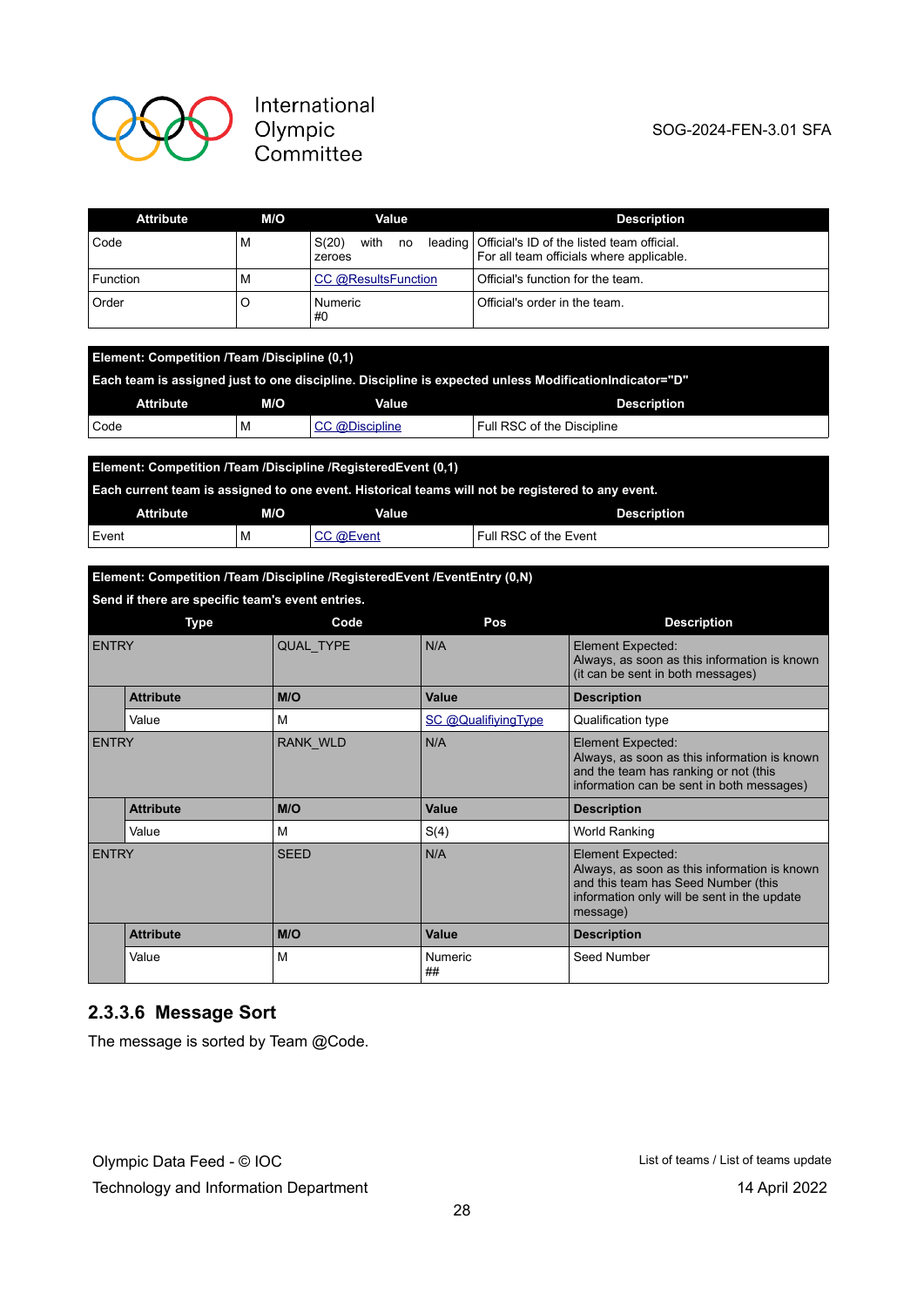

#### <span id="page-28-3"></span>**2.3.4 Event Unit Start List and Results**

#### <span id="page-28-2"></span>**2.3.4.1 Description**

The Event Unit Start List and Results is a message containing both the start list and results information of the competitors in one (individual or team) event unit.

The Event Unit Start List and Results is a mandatory message for all sports. The definition includes as much generic information as possible due to the fact that each discipline and event has its own format for the results information (example: score of a match, time in a race, distance in a throw...).

This is always a full message and all applicable elements and attributes are always sent.

#### <span id="page-28-1"></span>**2.3.4.2 Header Values**

The following table describes the message header attributes.

| <b>Attribute</b>       | Value                      | <b>Comment</b>                                                                                                                                                                                                                                          |
|------------------------|----------------------------|---------------------------------------------------------------------------------------------------------------------------------------------------------------------------------------------------------------------------------------------------------|
| CompetitionCode        | CC @Competition            | Unique ID for competition                                                                                                                                                                                                                               |
| <b>DocumentCode</b>    | CC @Unit                   | Full RSC of the unit                                                                                                                                                                                                                                    |
| <b>DocumentSubcode</b> | N/A                        | N/A                                                                                                                                                                                                                                                     |
| DocumentType           | DT RESULT                  | Event Unit Start List and Results message                                                                                                                                                                                                               |
| DocumentSubtype        | N/A                        | N/A                                                                                                                                                                                                                                                     |
| Version                | 1.5V                       | Version number associated to the message's content. Ascending<br>number                                                                                                                                                                                 |
| <b>ResultStatus</b>    | CC @ResultStatus           | It indicates whether the result is official or unofficial (or intermediate etc).<br><b>START LIST</b><br>LIVE (used during the competition when nothing else applies).<br>INTERMEDIATE (during extended breaks)<br><b>OFFICIAL</b><br><b>UNOFFICIAL</b> |
| FeedFlag               | "P"-Production<br>"T"-Test | Test message or production message.                                                                                                                                                                                                                     |
| Date                   | Date                       | Date when the message is generated, expressed in the local time zone<br>where the message was produced.                                                                                                                                                 |
| Time                   | Time                       | Time up to milliseconds when the message is generated, expressed in<br>the local time zone where the message was produced.                                                                                                                              |
| LogicalDate            | Date                       | Logical Date of events. This is the same as the physical day except<br>when the unit or message transmission extends after midnight.<br>See full explanation in ODF Foundation.                                                                         |
| Source                 | SC @Source                 | Code indicating the system which generated the message.                                                                                                                                                                                                 |

#### <span id="page-28-0"></span>**2.3.4.3 Trigger and Frequency**

This message is sent with ResultStatus 'START\_LIST' as soon as the start list information is available and for any change to this information.

This message is then sent with ResultStatus 'LIVE' as soon as the unit starts and continues to be triggered on all updates:

Olympic Data Feed - © IOC **Event Unit Start List and Results**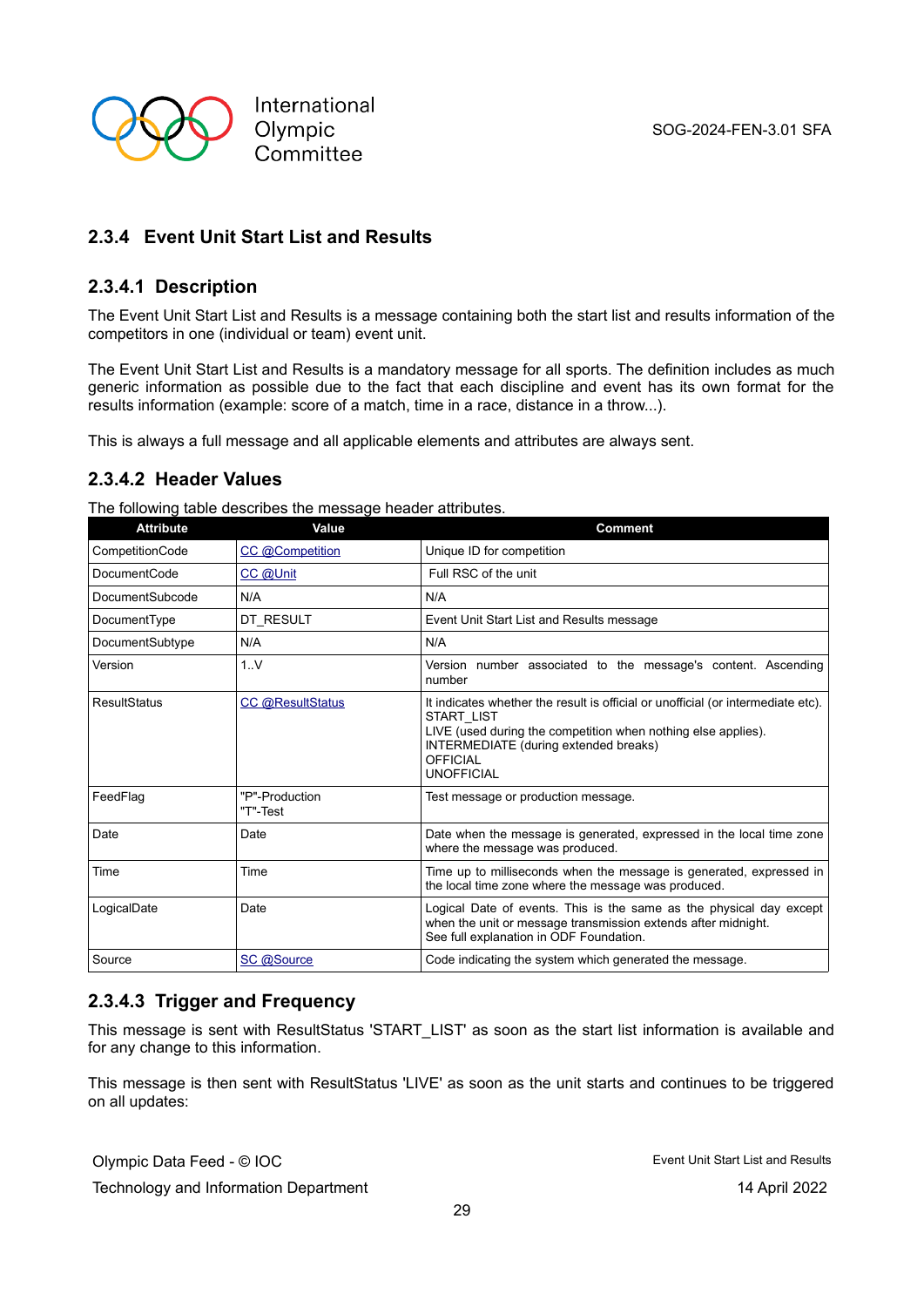

- At the start of the competition (LIVE)
- With every change in any data (LIVE)
- In case of Toss please send the message as soon the Priority winner is known.

This message is also sent when the event unit finishes and the results are still unofficial. Also, this message is expected when the results become official. The official/unofficial status is included in the ODF headers (ResultStatus attribute).

The message is sent as 'INTERMEDIATE' during extended breaks.

Trigger also after any change.

#### <span id="page-29-0"></span>**2.3.4.4 Message Structure**

The following table defines the structure of the message.

| Level 1 | Level 2             | Level 3                | Level 4         | Level 5 | Level 6 | Level 7 | Level 8 | Level 9 |
|---------|---------------------|------------------------|-----------------|---------|---------|---------|---------|---------|
|         | Competition (0,1)   |                        |                 |         |         |         |         |         |
|         | Gen                 |                        |                 |         |         |         |         |         |
|         | Sport               |                        |                 |         |         |         |         |         |
|         | Codes               |                        |                 |         |         |         |         |         |
|         | ExtendedInfos (0,1) |                        |                 |         |         |         |         |         |
|         |                     | UnitDateTime (0,1)     |                 |         |         |         |         |         |
|         |                     |                        | StartDate       |         |         |         |         |         |
|         |                     |                        | EndDate         |         |         |         |         |         |
|         |                     |                        | Duration        |         |         |         |         |         |
|         |                     | ExtendedInfo (0,N)     |                 |         |         |         |         |         |
|         |                     |                        | Type            |         |         |         |         |         |
|         |                     |                        | Code            |         |         |         |         |         |
|         |                     |                        | Pos             |         |         |         |         |         |
|         |                     |                        | Value           |         |         |         |         |         |
|         |                     |                        | Extension (0,N) |         |         |         |         |         |
|         |                     | SportDescription (0,1) |                 |         |         |         |         |         |
|         |                     |                        | DisciplineName  |         |         |         |         |         |
|         |                     |                        | EventName       |         |         |         |         |         |
|         |                     |                        | Gender          |         |         |         |         |         |
|         |                     |                        | SubEventName    |         |         |         |         |         |
|         |                     |                        | UnitNum         |         |         |         |         |         |
|         |                     | VenueDescription (0,1) |                 |         |         |         |         |         |
|         |                     |                        | Venue           |         |         |         |         |         |
|         |                     |                        | VenueName       |         |         |         |         |         |
|         |                     |                        | Location        |         |         |         |         |         |
|         |                     |                        | LocationName    |         |         |         |         |         |
|         | Officials (0,1)     |                        |                 |         |         |         |         |         |

Olympic Data Feed - © IOC **Event Unit Start List and Results** Technology and Information Department 14 April 2022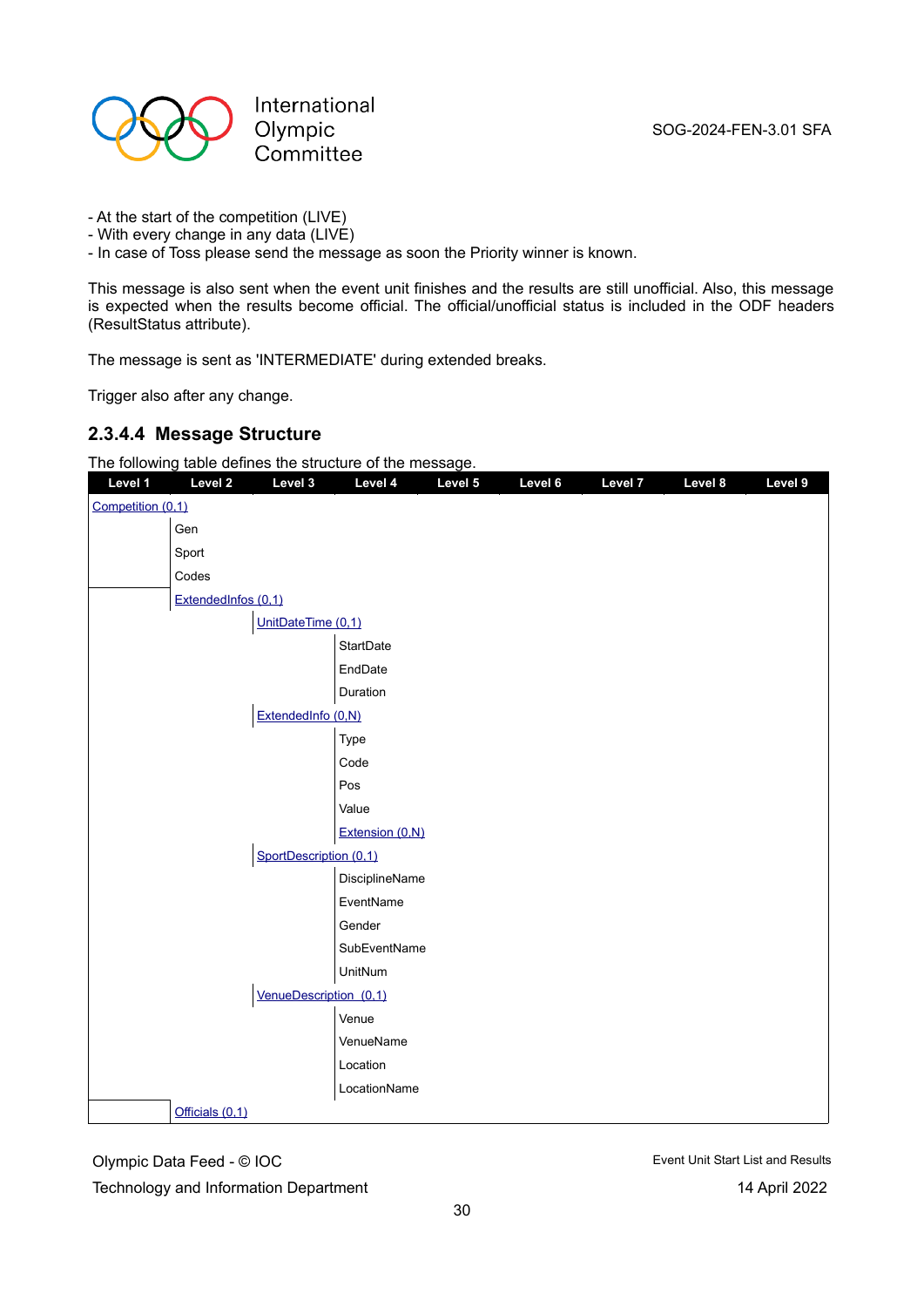

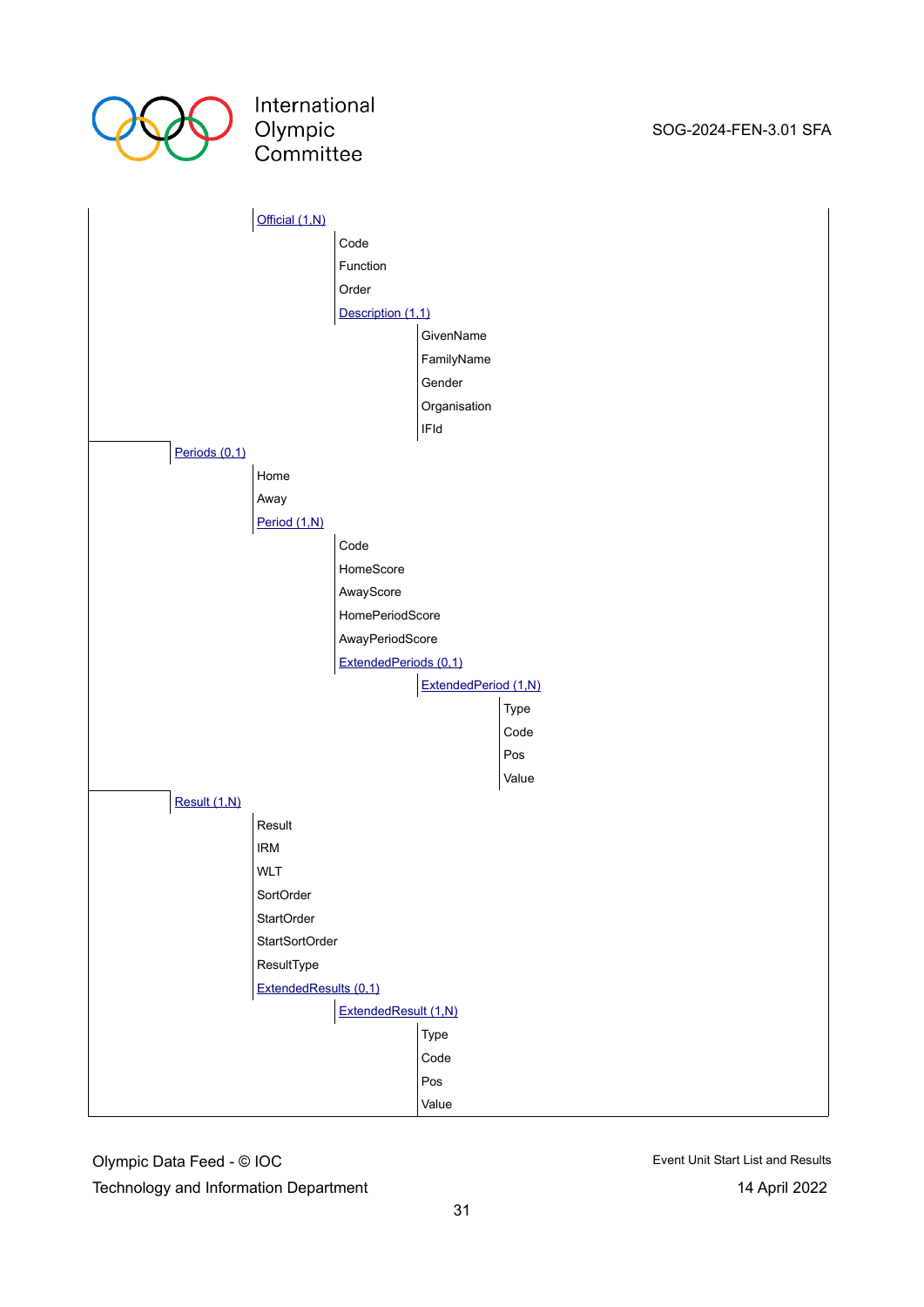

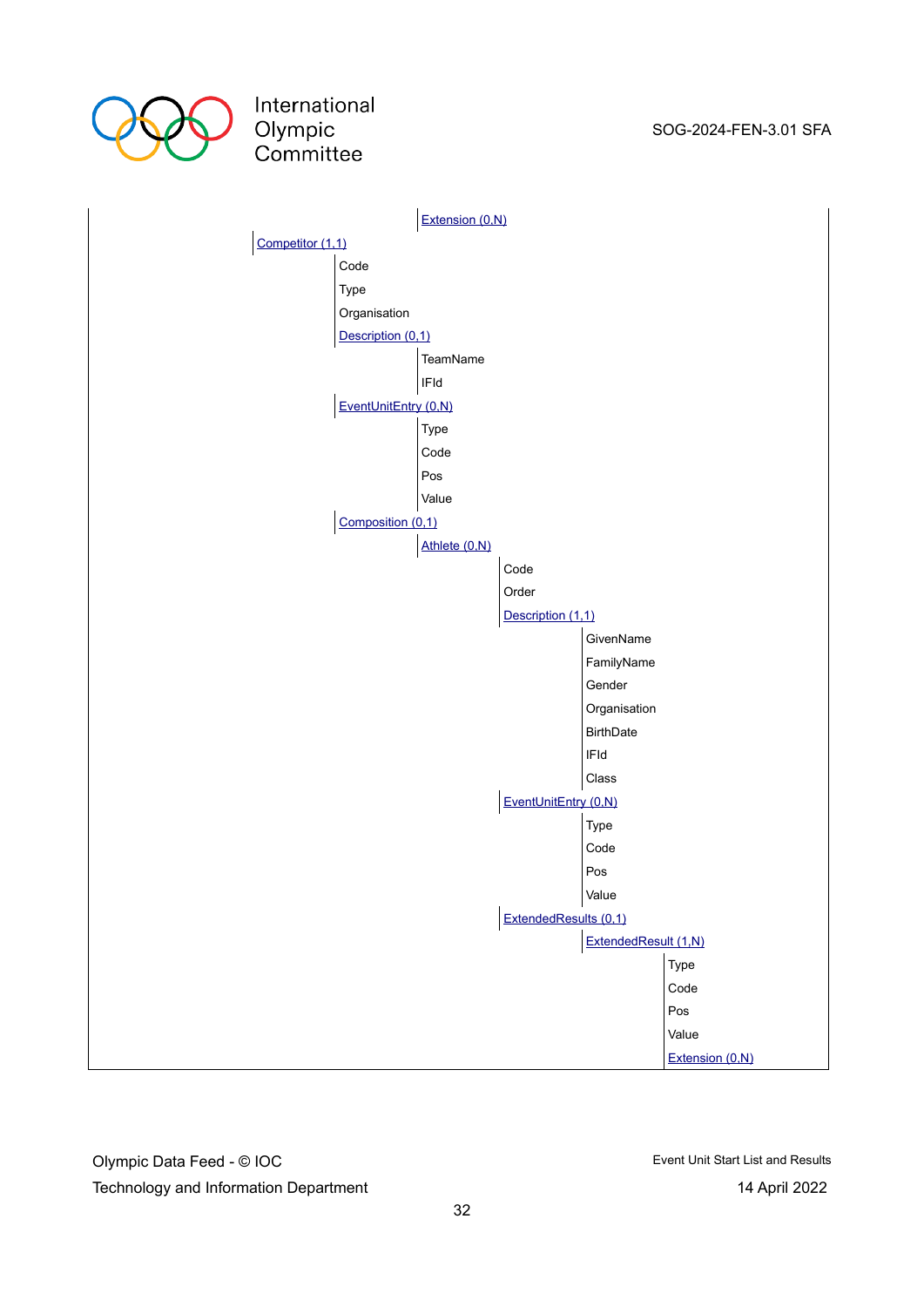

#### <span id="page-32-0"></span>**2.3.4.5 Message Values**

<span id="page-32-3"></span>

| <b>Element: Competition (0,1)</b> |     |       |                                                                     |  |  |
|-----------------------------------|-----|-------|---------------------------------------------------------------------|--|--|
| <b>Attribute</b>                  | M/O | Value | <b>Description</b>                                                  |  |  |
| Gen                               |     | S(20) | Version of the General Data Dictionary applicable to the<br>message |  |  |
| Sport                             |     | S(20) | Version of the Sport Data Dictionary applicable to the message      |  |  |
| Codes                             |     | S(20) | Version of the Codes applicable to the message                      |  |  |

<span id="page-32-2"></span>

| <b>Element: Competition /ExtendedInfos /UnitDateTime (0.1)</b> |     |                 |                                                                                                                                                                                                                    |  |
|----------------------------------------------------------------|-----|-----------------|--------------------------------------------------------------------------------------------------------------------------------------------------------------------------------------------------------------------|--|
| Actual times. Include when the unit starts.                    |     |                 |                                                                                                                                                                                                                    |  |
| <b>Attribute</b>                                               | M/O | Value           | <b>Description</b>                                                                                                                                                                                                 |  |
| StartDate                                                      | М   | <b>DateTime</b> | Actual start date and time.                                                                                                                                                                                        |  |
| EndDate                                                        |     | <b>DateTime</b> | Actual end date-time.                                                                                                                                                                                              |  |
| Duration                                                       |     | mm:ss           | Total duration of the encounter (Bout Time or Total Match Time<br>according to the events of Individual or Team respectively).<br>Remove leading zeros in minutes (unless time under one)<br>minute then one zero) |  |

<span id="page-32-1"></span>

|                | Element: Competition /ExtendedInfos /ExtendedInfo (0,N)                                                                                        |           |                     |                                                                                                                                                                                                                                                                                |  |
|----------------|------------------------------------------------------------------------------------------------------------------------------------------------|-----------|---------------------|--------------------------------------------------------------------------------------------------------------------------------------------------------------------------------------------------------------------------------------------------------------------------------|--|
|                | <b>Type</b>                                                                                                                                    | Code      | Pos                 | <b>Description</b>                                                                                                                                                                                                                                                             |  |
| <b>DISPLAY</b> |                                                                                                                                                | LAST_COMP | SC @Period          | Pos Description:<br>Send the Period<br><b>Element Expected:</b><br>Send the last athlete who make a touch with<br>every LIVE update within the period. Each<br>period starts without any carry-over.<br>(Different @Pos depending on event type)<br>Only in the LIVE messages. |  |
|                | <b>Attribute</b>                                                                                                                               | M/O       | Value               | <b>Description</b>                                                                                                                                                                                                                                                             |  |
|                | Value                                                                                                                                          | M         | S(20)               | Send the competitor ID of the last athlete to<br>make a touch<br>Send '0' for both athletes scoring in the same<br>time.                                                                                                                                                       |  |
| UI             |                                                                                                                                                | COMP      | <b>Numeric</b><br># | Pos Description:<br>Sequential number to indicate the bout<br>number between each member of one team<br>against each from the other one.<br><b>Element Expected:</b><br>Always, when this information is available<br>(just for Team events)                                   |  |
|                | Sub Element: Competition /ExtendedInfos /ExtendedInfo /Extension<br>Expected Always, when this information is available (just for Team events) |           |                     |                                                                                                                                                                                                                                                                                |  |
|                | <b>Value</b><br><b>Attribute</b>                                                                                                               |           | <b>Description</b>  |                                                                                                                                                                                                                                                                                |  |
|                | Code                                                                                                                                           | A         |                     |                                                                                                                                                                                                                                                                                |  |
|                | Pos                                                                                                                                            | N/A       | N/A                 |                                                                                                                                                                                                                                                                                |  |
|                | Value                                                                                                                                          |           |                     | S(20) with no leading Athlete's ID (to identify an athlete) that competes in this bout as a                                                                                                                                                                                    |  |

Olympic Data Feed - © IOC **Example 2018** Event Unit Start List and Results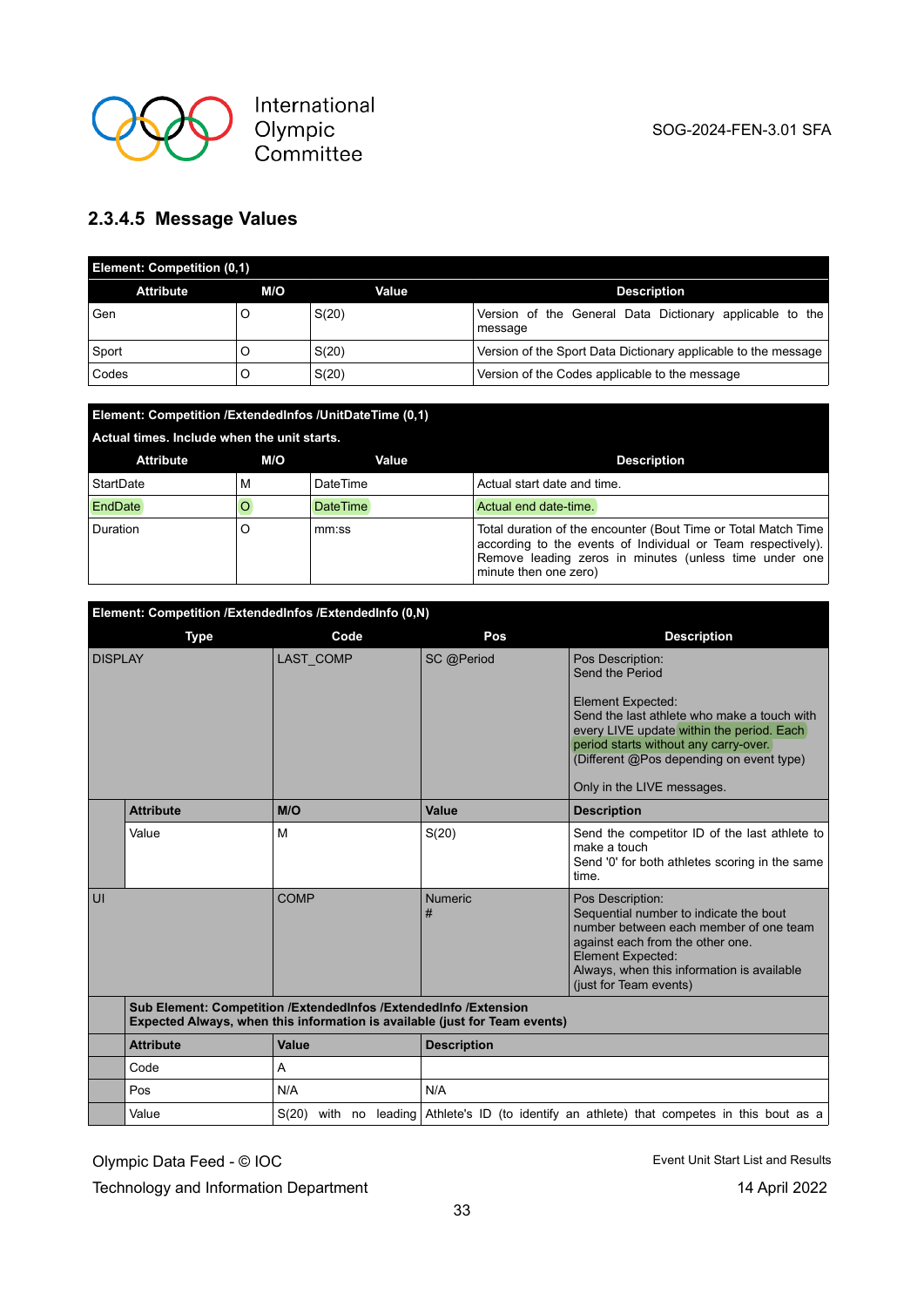

|    | member from the team A.<br>zeroes |                                                                                                                                                |                         |                                                                                                                                                                                                                                                                                                          |
|----|-----------------------------------|------------------------------------------------------------------------------------------------------------------------------------------------|-------------------------|----------------------------------------------------------------------------------------------------------------------------------------------------------------------------------------------------------------------------------------------------------------------------------------------------------|
|    |                                   | Sub Element: Competition /ExtendedInfos /ExtendedInfo /Extension<br>Expected Always, when this information is available (just for Team events) |                         |                                                                                                                                                                                                                                                                                                          |
|    | <b>Attribute</b>                  | <b>Value</b>                                                                                                                                   | <b>Description</b>      |                                                                                                                                                                                                                                                                                                          |
|    | Code                              | B                                                                                                                                              |                         |                                                                                                                                                                                                                                                                                                          |
|    | Pos                               | N/A                                                                                                                                            | N/A                     |                                                                                                                                                                                                                                                                                                          |
|    | Value                             | Value<br>$S(20)$ with no leading<br>zeroes                                                                                                     | member from the team B. | Athlete's ID (to identify an athlete) that competes in this bout as a                                                                                                                                                                                                                                    |
| UI |                                   | DURATION_IND                                                                                                                                   | Numeric<br>#            | Pos Description:<br>Sequential number to indicate the bout<br>number between each member of one team<br>against each from the other one. Therefore,<br>there will be nine bouts among both teams.<br><b>Element Expected:</b><br>Only for the team event, at the end of each<br>bout from the team match |
|    | <b>Attribute</b>                  | M/O                                                                                                                                            | <b>Value</b>            | <b>Description</b>                                                                                                                                                                                                                                                                                       |
|    | Value                             | M                                                                                                                                              | mm:ss                   | Duration of the Bout (within the match, for<br>team events), including any overtime.<br>Remove leading zeros in minutes (unless<br>time under one minute then one zero)                                                                                                                                  |
| UI |                                   | DURATION_OVERTIME                                                                                                                              | N/A                     | Element Expected:<br>Always, at the end of the individual bout /<br>team match in the case of overtime else not<br>sent.                                                                                                                                                                                 |
|    | <b>Attribute</b>                  | M/O                                                                                                                                            | <b>Value</b>            | <b>Description</b>                                                                                                                                                                                                                                                                                       |
|    | Value                             | M                                                                                                                                              | mm:ss                   | Overtime's duration of the encounter (Bout<br>Overtime or Match Overtime, according to<br>of<br>Individual<br><b>or</b><br>Team<br>the<br>events<br>respectively). Remove leading zeros in<br>minutes (unless time under one minute then<br>one zero)                                                    |
| UI |                                   | DURATION_NORMAL                                                                                                                                | N/A                     | Element Expected:<br>Always, at the end of the individual bout /<br>team match                                                                                                                                                                                                                           |
|    | <b>Attribute</b>                  | M/O                                                                                                                                            | <b>Value</b>            | <b>Description</b>                                                                                                                                                                                                                                                                                       |
|    | Value                             | M                                                                                                                                              | mm:ss                   | Duration of the encounter (Bout Time or Total<br>Match Time according to the events of<br>Individual or Team respectively), not including<br>any overtime. Remove leading zeros in<br>minutes (unless time under one minute then<br>one zero)                                                            |
| UI |                                   | <b>OVERTIME</b>                                                                                                                                | N/A                     | Element Expected:<br>If overtime is required in the unit<br>For both events: individual and team.                                                                                                                                                                                                        |
|    | <b>Attribute</b>                  | M/O                                                                                                                                            | Value                   | <b>Description</b>                                                                                                                                                                                                                                                                                       |
|    | Value                             | м                                                                                                                                              | S(1)                    | Send Y only if the encounter goes to<br>Overtime.                                                                                                                                                                                                                                                        |
| UI |                                   | <b>TOSS</b>                                                                                                                                    | N/A                     | <b>Element Expected:</b><br>As soon as the Priority competitor is known.                                                                                                                                                                                                                                 |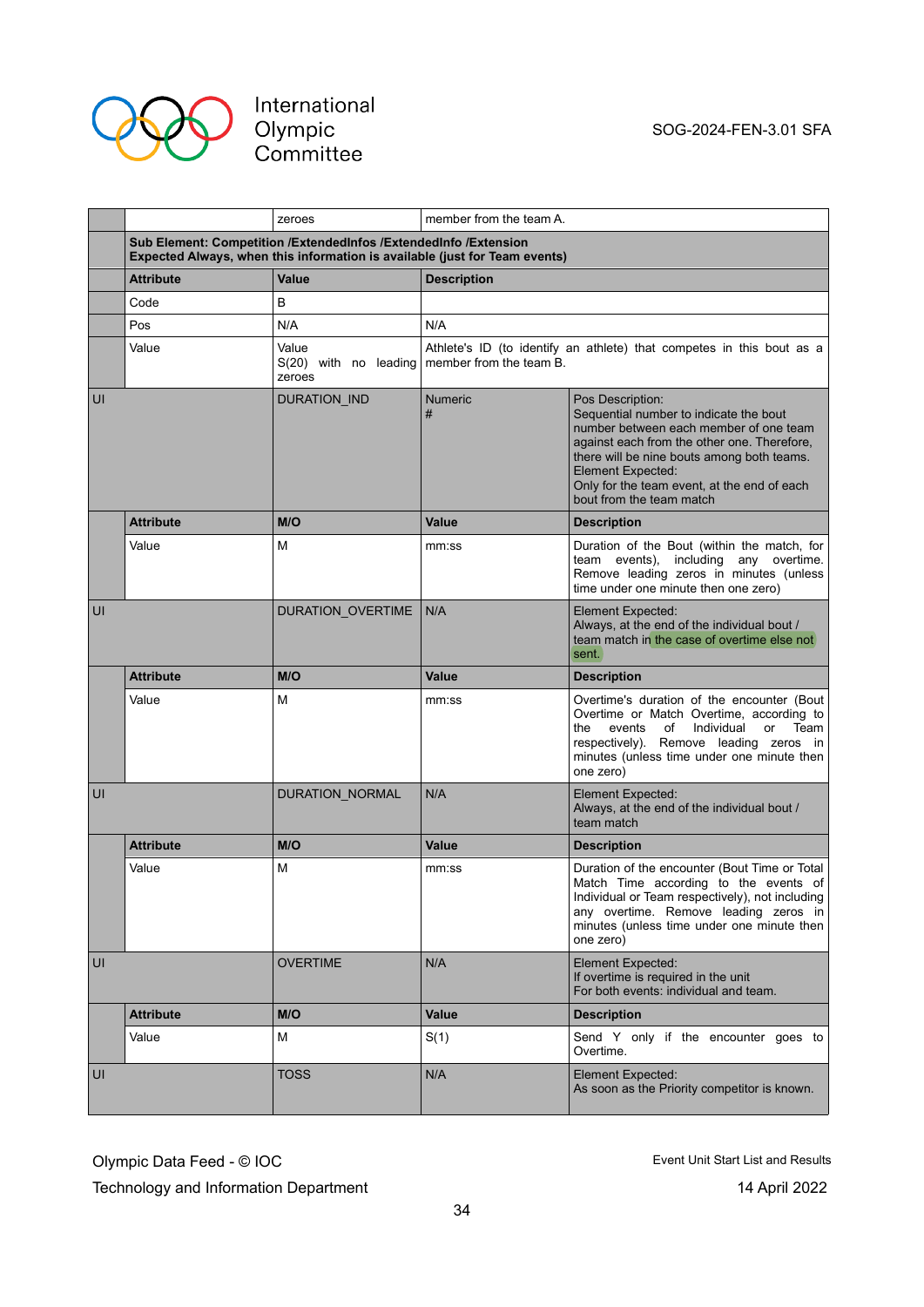

|    |                  |                  |                                   | For both events: individual and team<br>Do not send if there is a point marked in the<br>OT period or the OT period is finished without<br>winner (0-0 score in the OT period).                       |
|----|------------------|------------------|-----------------------------------|-------------------------------------------------------------------------------------------------------------------------------------------------------------------------------------------------------|
|    | <b>Attribute</b> | M/O              | <b>Value</b>                      | <b>Description</b>                                                                                                                                                                                    |
|    | Value            | м                | S(1)<br>(A, B)                    | The Victory by Toss indicator before the<br>overtime period, in the case of a tie after the<br>competition periods.<br>Send 'A' or 'B' if the preferred winner is the<br>first or the second athlete. |
| UI |                  | <b>WINNER ID</b> | N/A                               | <b>Element Expected:</b><br>Always, at the end of the individual bout /<br>team match if there is a winner                                                                                            |
|    | <b>Attribute</b> | M/O              | <b>Value</b>                      | <b>Description</b>                                                                                                                                                                                    |
|    | Value            | м                | $S(20)$ with no leading<br>zeroes | Athlete's ID / Team's ID, to identify an athlete<br>or team, winner of the encounter (individual<br>bout or team match) respectively.                                                                 |

#### **Sample (Individual)**

<ExtendedInfos>

- <UnitDateTime StartDate="2012-07-28T19:10:00+01:00" Duration="31:59" />
- <ExtendedInfo Type="UI" Code="DURATION\_OVERTIME" Value="0:01" />
- <ExtendedInfo Type="UI" Code="OVERTIME" Value="Y"/>
- <ExtendedInfo Type="UI" Code="DURATION\_NORMAL" Value="31:58" />
- <ExtendedInfo Type="UI" Code="WINNER\_ID" Value="1092084" />
- <ExtendedInfo Type="UI" Code="WINNER\_ID" Value="1092084" />

#### **Sample (Team)**

| <extendedinfos><br/>&gt;UnitDateTime StartDate="2012-08-02T18:00:00+01:00" Duration="66:24"<br/><extendedinfo code="COMP" pos="1" type="UI"><br/><extension code="A" value="1071386"></extension><br/><extension code="B" value="1099401"></extension><br/></extendedinfo><br/><extendedinfo code="COMP" pos="2" type="UI"><br/><extension code="A" value="1071388"></extension><br/><extension code="B" value="1099405"></extension><br/></extendedinfo></extendedinfos> |
|---------------------------------------------------------------------------------------------------------------------------------------------------------------------------------------------------------------------------------------------------------------------------------------------------------------------------------------------------------------------------------------------------------------------------------------------------------------------------|
| <extendedinfo code="COMP" pos="9" type="UI"><br/><extension code="A" value="1071388"></extension></extendedinfo>                                                                                                                                                                                                                                                                                                                                                          |
| <extension code="B" value="1099401"></extension><br>                                                                                                                                                                                                                                                                                                                                                                                                                      |
| <extendedinfo code="DURATION NORMAL" type="UI" value="66:24"></extendedinfo>                                                                                                                                                                                                                                                                                                                                                                                              |
| <extendedinfo code="WINNER_ID" type="UI" value="FEW401ITA01"></extendedinfo>                                                                                                                                                                                                                                                                                                                                                                                              |
| <extendedinfo code="DURATION_IND" pos="1" type="UI" value="11:36"></extendedinfo><br><extendedinfo code="DURATION_IND" pos="2" type="UI" value="4:17"></extendedinfo>                                                                                                                                                                                                                                                                                                     |
| <extendedinfo code="DURATION IND" pos="9" type="UI" value="8:35"></extendedinfo>                                                                                                                                                                                                                                                                                                                                                                                          |

#### <span id="page-34-0"></span>**Element: Competition /ExtendedInfos /SportDescription (0,1)**

Olympic Data Feed - © IOC **Example 2018** Event Unit Start List and Results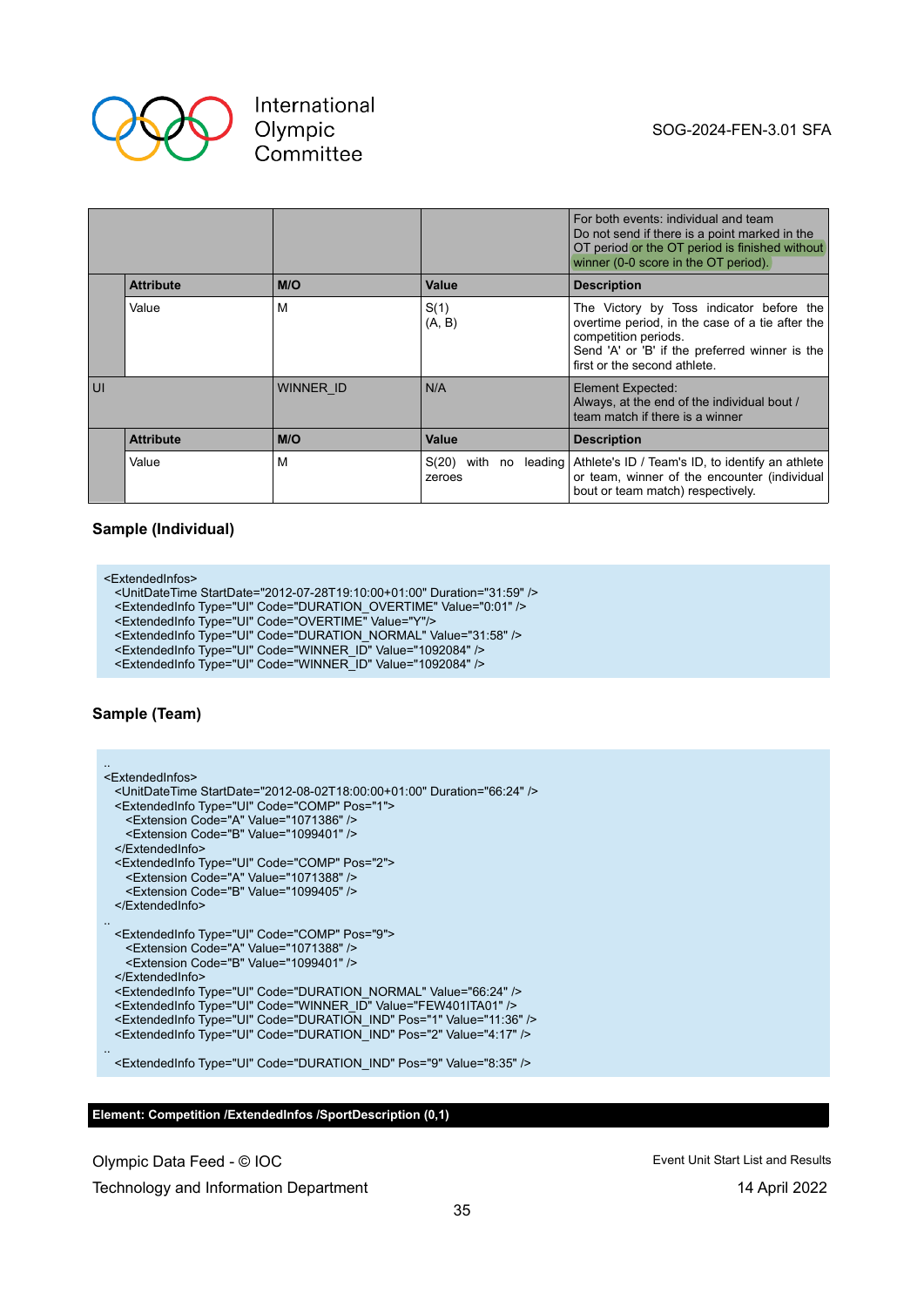

| <b>Sport Descriptions in Text.</b> |     |                 |                                                         |  |  |
|------------------------------------|-----|-----------------|---------------------------------------------------------|--|--|
| <b>Attribute</b>                   | M/O | Value           | <b>Description</b>                                      |  |  |
| <b>DisciplineName</b>              | М   | S(40)           | Discipline ENG Description (not code) from Common Codes |  |  |
| EventName                          | м   | S(40)           | Event ENG Description (not code) from Common Codes.     |  |  |
| Gender                             | М   | CC @SportGender | Gender code for the event unit                          |  |  |
| SubEventName                       | М   | S(40)           | EventUnit ENG Description (not code) from Common Codes  |  |  |
| <b>UnitNum</b>                     | O   | S(6)            | Bout number / match number                              |  |  |

<span id="page-35-0"></span>**Element: Competition /ExtendedInfos /VenueDescription (0,1)**

| Venue Names in Text. |     |               |                                                       |  |  |
|----------------------|-----|---------------|-------------------------------------------------------|--|--|
| <b>Attribute</b>     | M/O | Value         | <b>Description</b>                                    |  |  |
| Venue                | M   | CC @VenueCode | Venue Code                                            |  |  |
| VenueName            | M   | S(25)         | Venue ENG Description (not code) from Common Codes    |  |  |
| Location             | м   | CC @Location  | Location code                                         |  |  |
| LocationName         | M   | S(30)         | Location ENG Description (not code) from Common Codes |  |  |

<span id="page-35-3"></span>

| Element: Competition /Officials /Official (1,N) |     |                                            |                                                                                                                                                                                                                                                                                                                                                                                  |  |  |
|-------------------------------------------------|-----|--------------------------------------------|----------------------------------------------------------------------------------------------------------------------------------------------------------------------------------------------------------------------------------------------------------------------------------------------------------------------------------------------------------------------------------|--|--|
| <b>Attribute</b>                                | M/O | Value                                      | <b>Description</b>                                                                                                                                                                                                                                                                                                                                                               |  |  |
| Code                                            | М   | S(20)<br>leading  <br>with<br>no<br>zeroes | Official's code                                                                                                                                                                                                                                                                                                                                                                  |  |  |
| <b>Function</b>                                 | М   | CC @ResultsFunction                        | Official's function (example: referee, etc.).<br>Can be different from the function sent in the DT PARTIC<br>message.<br>Send according to the codes for:<br>- Referee<br>- Video Referee<br>- Assistant Referee<br>(2 or 3 referees, 1 video referee and 2 assistants are expected<br>in Team events, and 1 referee, 1 video referee and 2<br>assistants for Individual events) |  |  |
| Order                                           | М   | Numeric                                    | Official's order as required in the sport                                                                                                                                                                                                                                                                                                                                        |  |  |

<span id="page-35-2"></span>

| Element: Competition /Officials /Official /Description (1,1) |     |                  |                                         |  |  |
|--------------------------------------------------------------|-----|------------------|-----------------------------------------|--|--|
| Officials extended information.                              |     |                  |                                         |  |  |
| <b>Attribute</b>                                             | M/O | Value            | <b>Description</b>                      |  |  |
| GivenName                                                    | O   | S(25)            | Given name in WNPA format (mixed case)  |  |  |
| FamilyName                                                   | м   | S(25)            | Family name in WNPA format (mixed case) |  |  |
| Gender                                                       | м   | CC @PersonGender | Gender of the official                  |  |  |
| Organisation                                                 | м   | CC @Organisation | Official's organisation                 |  |  |
| IFId                                                         | O   | S(16)            | International Federation ID             |  |  |

<span id="page-35-1"></span>

| <b>Element: Competition /Periods (0,1)</b> |     |       |                    |
|--------------------------------------------|-----|-------|--------------------|
| For Individual events only                 |     |       |                    |
| <b>Attribute</b>                           | M/O | Value | <b>Description</b> |
|                                            |     |       |                    |

Olympic Data Feed - © IOC **Example 2018** Event Unit Start List and Results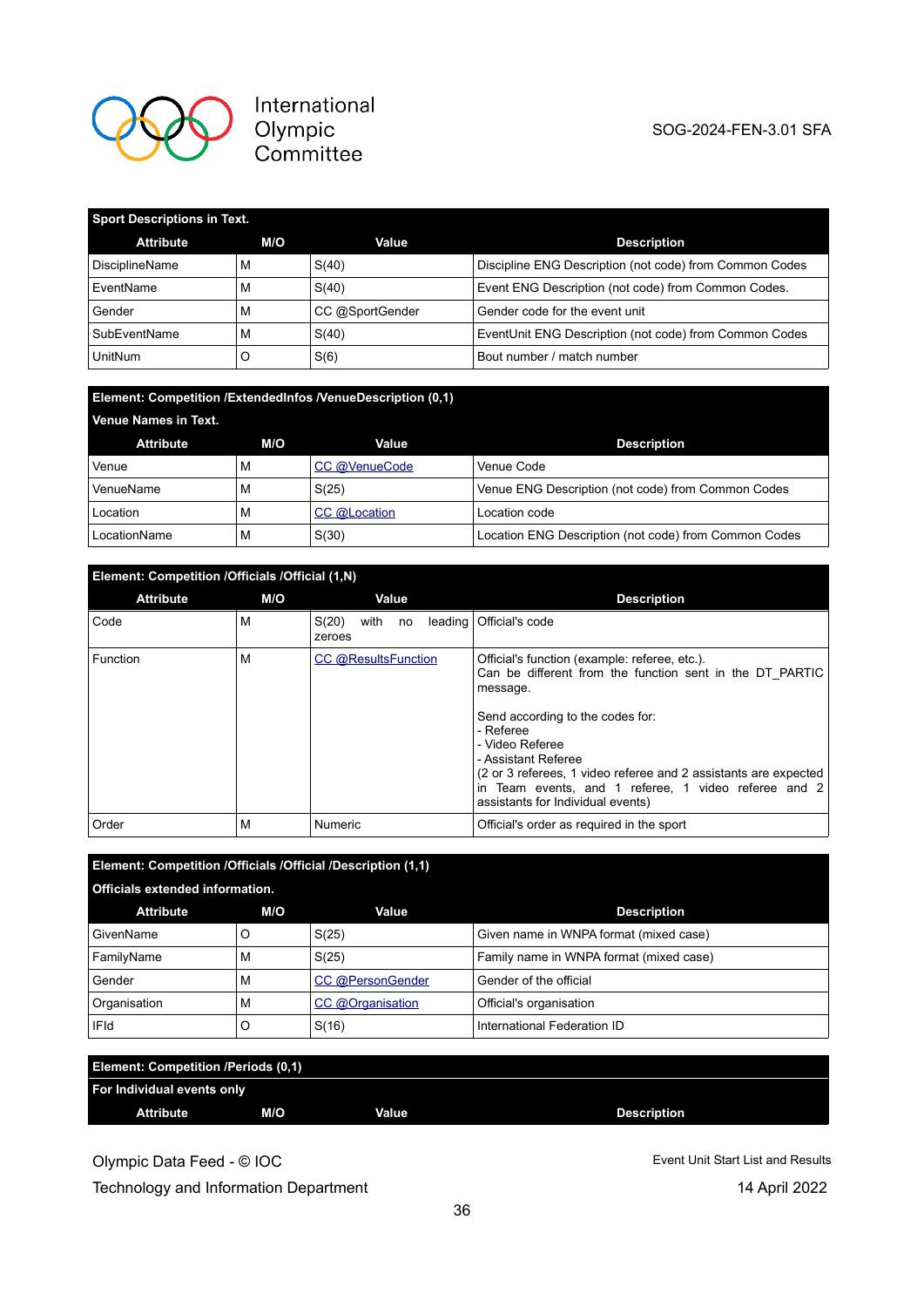

| Home | S(20)<br>with<br>zeroes | no | leading Home Competitor ID (this is the "A" competitor who is on the<br>right) |
|------|-------------------------|----|--------------------------------------------------------------------------------|
| Away | S(20)<br>with<br>zeroes | no | leading Away Competitor ID (this is the "B" competitor who is on the<br>left)  |

| Element: Competition /Periods /Period (1,N) |     |                                                                                        |                                                                                                                                                                                             |  |  |
|---------------------------------------------|-----|----------------------------------------------------------------------------------------|---------------------------------------------------------------------------------------------------------------------------------------------------------------------------------------------|--|--|
|                                             |     | Only for the individual events and expected only for the current and previous periods. |                                                                                                                                                                                             |  |  |
| <b>Attribute</b>                            | M/O | Value                                                                                  | <b>Description</b>                                                                                                                                                                          |  |  |
| Code                                        | M   | <b>SC</b> @Period                                                                      | Period code, usually there are 3 periods and optionally an<br>overtime.                                                                                                                     |  |  |
| HomeScore                                   | M   | Numeric<br>#0                                                                          | Overall score of the home (A) competitor at the end of the<br>period or during if current<br>(e.g.: 4 at the end of Period-1 ('1st Period'),<br>11 at the end of Period-2 ('2nd Period'), ) |  |  |
| AwayScore                                   | М   | Numeric<br>#0                                                                          | Overall score of the away (B) competitor at the end of the<br>period or during if current<br>(e.g.: 4 at the end of Period-1 ('1st Period').<br>9 at the end of Period-2 ('2nd Period'), )  |  |  |
| <b>HomePeriodScore</b>                      | O   | <b>Numeric</b><br>#0<br>or<br>$\cdots$                                                 | Score of the home (A) competitor only for this period<br>After the bout is unofficial, if a round has not been contested<br>then send '-'.                                                  |  |  |
| AwayPeriodScore                             | O   | Numeric<br>#0<br>or<br>$\mathbf{r}$                                                    | Score of the $away(B)$ competitor only for this period<br>After the bout is unofficial, if a round has not been contested<br>then send '-'.                                                 |  |  |

## **Element: Competition /Periods /Period /ExtendedPeriods /ExtendedPeriod (1,N)**

**ExtendedPeriod information.**

|    | Type             | Code              | Pos                                       | <b>Description</b>                                                                                                                                                                                          |
|----|------------------|-------------------|-------------------------------------------|-------------------------------------------------------------------------------------------------------------------------------------------------------------------------------------------------------------|
| EP |                  | <b>LAST TOUCH</b> | N/A                                       | Element Expected:<br>Individual events. Always, after each touch.                                                                                                                                           |
|    | <b>Attribute</b> | M/O               | <b>Value</b>                              | <b>Description</b>                                                                                                                                                                                          |
|    | Value            | м                 | S(1)<br>$(A \text{ or } B \text{ or } 0)$ | Last Touch Indicator for this period when it is<br>the last finished within the bout. Send 'A' or<br>'B' if the last touch is scored by A or B<br>competitor. Sent for each period in Individual<br>events. |
|    |                  |                   |                                           | Send '0' for both athletes scoring in the same<br>time.                                                                                                                                                     |

### **Sample (General)**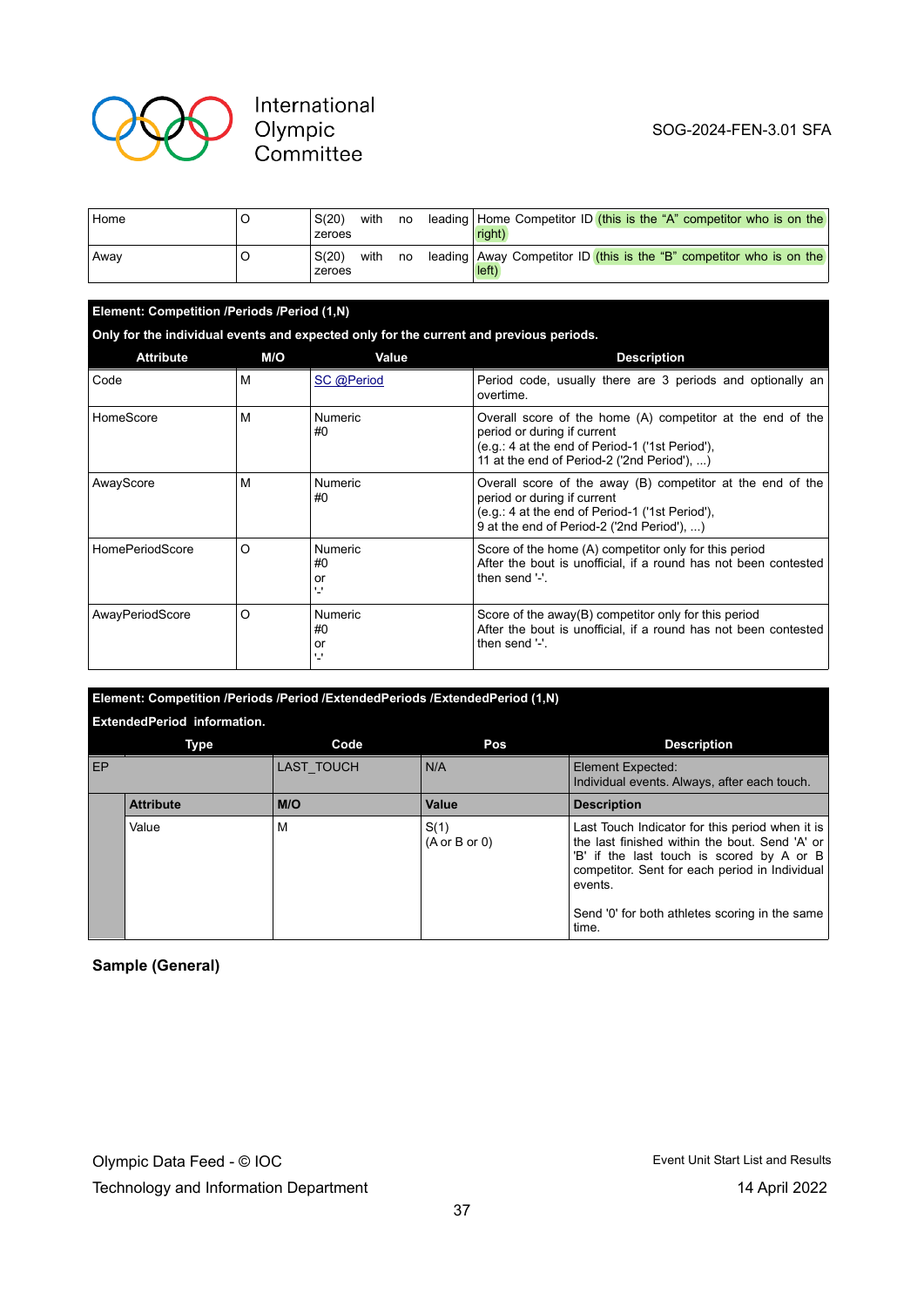

#### <Periods>

- <Period Code="P1" HomeScore="8" AwayScore="5" HomePeriodScore="8" AwayPeriodScore="5"/>
- <ExtendedPeriods>
- <ExtendedPeriod Type="EP" Code="LAST\_TOUCH" Value="A" />
- </ExtendedPeriods>
- <Period Code="P2" HomeScore="11" AwayScore="11" HomePeriodScore="3" AwayPeriodScore="6" />
- <ExtendedPeriods>
- <ExtendedPeriod Type="EP" Code="LAST\_TOUCH" Value="B" />
- </ExtendedPeriods>
- <Period Code="P3" HomeScore="15" AwayScore="13" HomePeriodScore="4" AwayPeriodScore="2" />
- <ExtendedPeriods> <ExtendedPeriod Type="EP" Code="LAST\_TOUCH" Value="B" />
- </ExtendedPeriods>
- <Period Code="OT" HomeScore="15" AwayScore="13" HomePeriodScore="-" AwayPeriodScore="-" />
- <ExtendedPeriods>
- <ExtendedPeriod Type="EP" Code="LAST\_TOUCH" Value="A" />
- </ExtendedPeriods>

| Element: Competition /Result (1,N) |     |                       |                                                                                                                                                                                                                                                                                             |  |  |
|------------------------------------|-----|-----------------------|---------------------------------------------------------------------------------------------------------------------------------------------------------------------------------------------------------------------------------------------------------------------------------------------|--|--|
| <b>Attribute</b>                   | M/O | Value                 | <b>Description</b>                                                                                                                                                                                                                                                                          |  |  |
| Result                             | O   | <b>Numeric</b><br>#0  | Result for the particular event unit, i.e. the final score in the<br>corresponding bout / match (in Individual / Team events<br>respectively).<br>Send in the case @ResultType is Points or IRM with points.<br>Send the value 0 as soon as the unit is LIVE and update with<br>each score. |  |  |
| <b>IRM</b>                         | O   | SC @IRM               | The invalid rank mark, if applicable.<br>IRM of the competitor for the particular event unit.<br>Send IRM if known before competition.                                                                                                                                                      |  |  |
| WLT                                | O   | SC @WLT               | The code whether a competitor won $(W)$ [Victory] or lost $(L)$<br>[Defeat] the bout/match.<br>Only will be informed (it is mandatory) at the end of the bout /<br>match (in Individual / Team events respectively).<br>In the case or both disqualified then both receive L                |  |  |
| SortOrder                          | M   | <b>Numeric</b>        | Send 1 for A competitor and 2 for B competitor for both<br>Individual and Team events.                                                                                                                                                                                                      |  |  |
| <b>StartOrder</b>                  | M   | <b>Numeric</b>        | Send 1 for A competitor and 2 for B competitor for both<br>Individual and Team events.                                                                                                                                                                                                      |  |  |
| <b>StartSortOrder</b>              | M   | <b>Numeric</b>        | Same @StartOrder                                                                                                                                                                                                                                                                            |  |  |
| ResultType                         | O   | <b>SC @ResultType</b> | Result type, either points or IRM with points for the<br>corresponding individual bout / team match (see codes<br>section).<br>Only will be informed (mandatory) when the unit starts (LIVE).                                                                                               |  |  |

| <b>Element: Competition /Result /ExtendedResults /ExtendedResult (1,N)</b> |             |                     |                                                                                                                                                                                                   |  |  |  |
|----------------------------------------------------------------------------|-------------|---------------------|---------------------------------------------------------------------------------------------------------------------------------------------------------------------------------------------------|--|--|--|
| Type                                                                       | Code        | Pos                 | <b>Description</b>                                                                                                                                                                                |  |  |  |
| <b>ER</b>                                                                  | <b>BOUT</b> | <b>Numeric</b><br># | Pos Description:<br>Sequential number to indicate the bout<br>number between each member of one team<br>against each from the other one. Therefore,<br>there will be nine bouts among both teams. |  |  |  |

Olympic Data Feed - © IOC **Example 2018** Event Unit Start List and Results Technology and Information Department 14 April 2022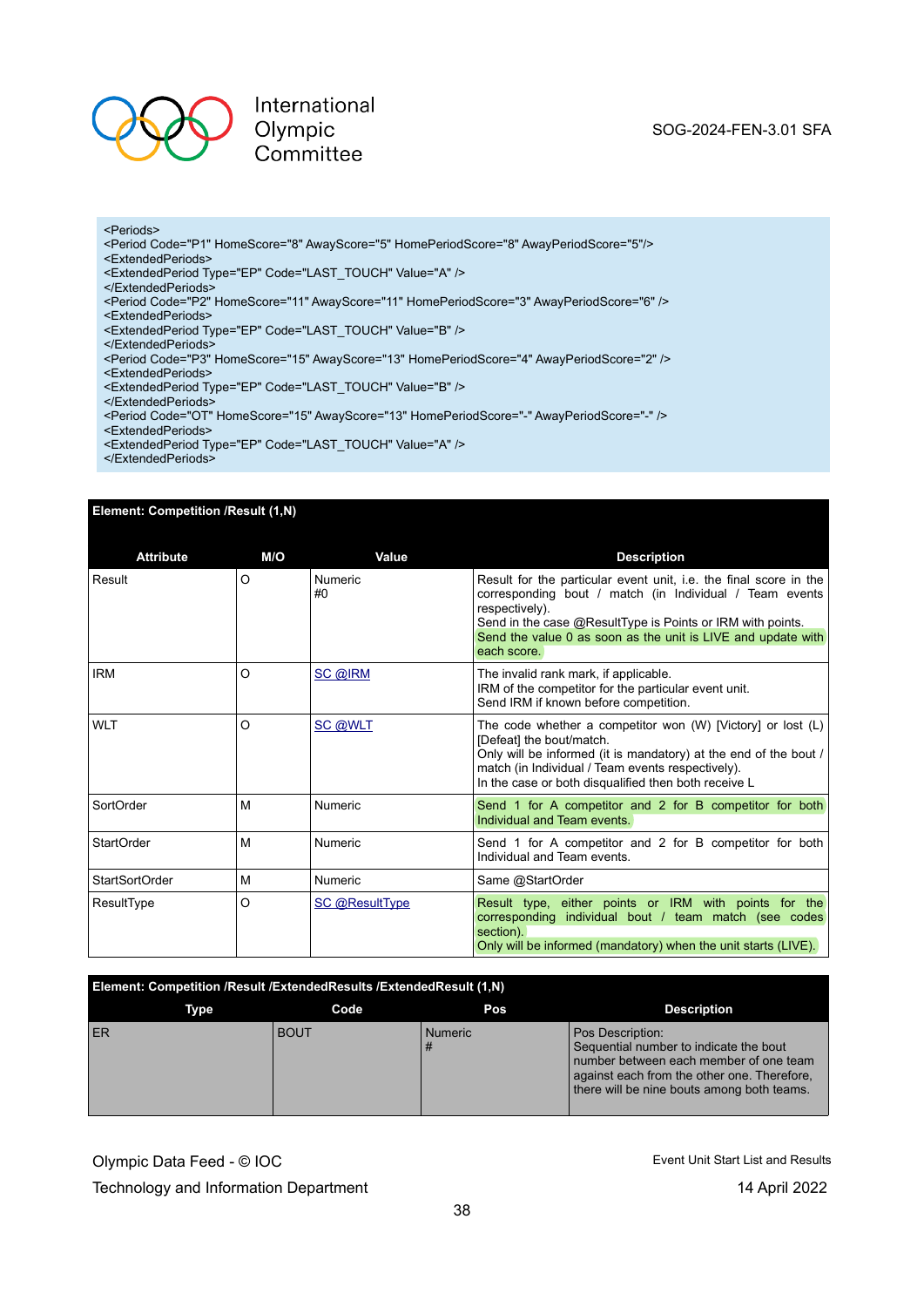

|           |                                                                                                                           |                      |                         | <b>Element Expected:</b><br>Always, for each point scored at match level<br>and at the end of each bout within the match  |  |  |  |  |
|-----------|---------------------------------------------------------------------------------------------------------------------------|----------------------|-------------------------|---------------------------------------------------------------------------------------------------------------------------|--|--|--|--|
|           | Sub Element: Competition /Result /ExtendedResults /ExtendedResult /Extension<br>Expected Always, after each scored point. |                      |                         |                                                                                                                           |  |  |  |  |
|           | <b>Attribute</b>                                                                                                          | Value                | <b>Description</b>      |                                                                                                                           |  |  |  |  |
|           | Code                                                                                                                      | TEAM_SCORE           |                         |                                                                                                                           |  |  |  |  |
|           | Pos                                                                                                                       | N/A                  | N/A                     |                                                                                                                           |  |  |  |  |
|           | Value                                                                                                                     | <b>Numeric</b><br>#0 | the team in the match). | Team's cumulative score after each scored point (at match level). (for                                                    |  |  |  |  |
| <b>ER</b> |                                                                                                                           | <b>BC NUM</b>        | S(10)                   | Pos Description:<br>Send COMPETITOR or COACH as<br>applicable                                                             |  |  |  |  |
|           |                                                                                                                           |                      |                         | <b>Element Expected:</b><br>Always after the unit starts                                                                  |  |  |  |  |
|           | <b>Attribute</b>                                                                                                          | M/O                  | Value                   | <b>Description</b>                                                                                                        |  |  |  |  |
|           | Value                                                                                                                     | M                    | <b>Numeric</b><br>0     | Warnings - Number of black cards.                                                                                         |  |  |  |  |
| <b>ER</b> |                                                                                                                           | RC_NUM               | S(10)                   | Pos Description:<br>Send COMPETITOR<br><b>Element Expected:</b>                                                           |  |  |  |  |
|           |                                                                                                                           |                      |                         | Always after the unit starts                                                                                              |  |  |  |  |
|           | <b>Attribute</b>                                                                                                          | M/O                  | Value                   | <b>Description</b>                                                                                                        |  |  |  |  |
|           | Value                                                                                                                     | M                    | <b>Numeric</b><br>0     | Warnings - Number of red cards.                                                                                           |  |  |  |  |
| <b>ER</b> |                                                                                                                           | YC_NUM               | S(10)                   | Pos Description:<br>Send COMPETITOR or COACH as<br>applicable<br><b>Element Expected:</b><br>Always after the unit starts |  |  |  |  |
|           | <b>Attribute</b>                                                                                                          | M/O                  | Value                   | <b>Description</b>                                                                                                        |  |  |  |  |
|           | Value                                                                                                                     | М                    | <b>Numeric</b><br>0     | Warnings - Number of yellow cards                                                                                         |  |  |  |  |

 **Sample (Team)**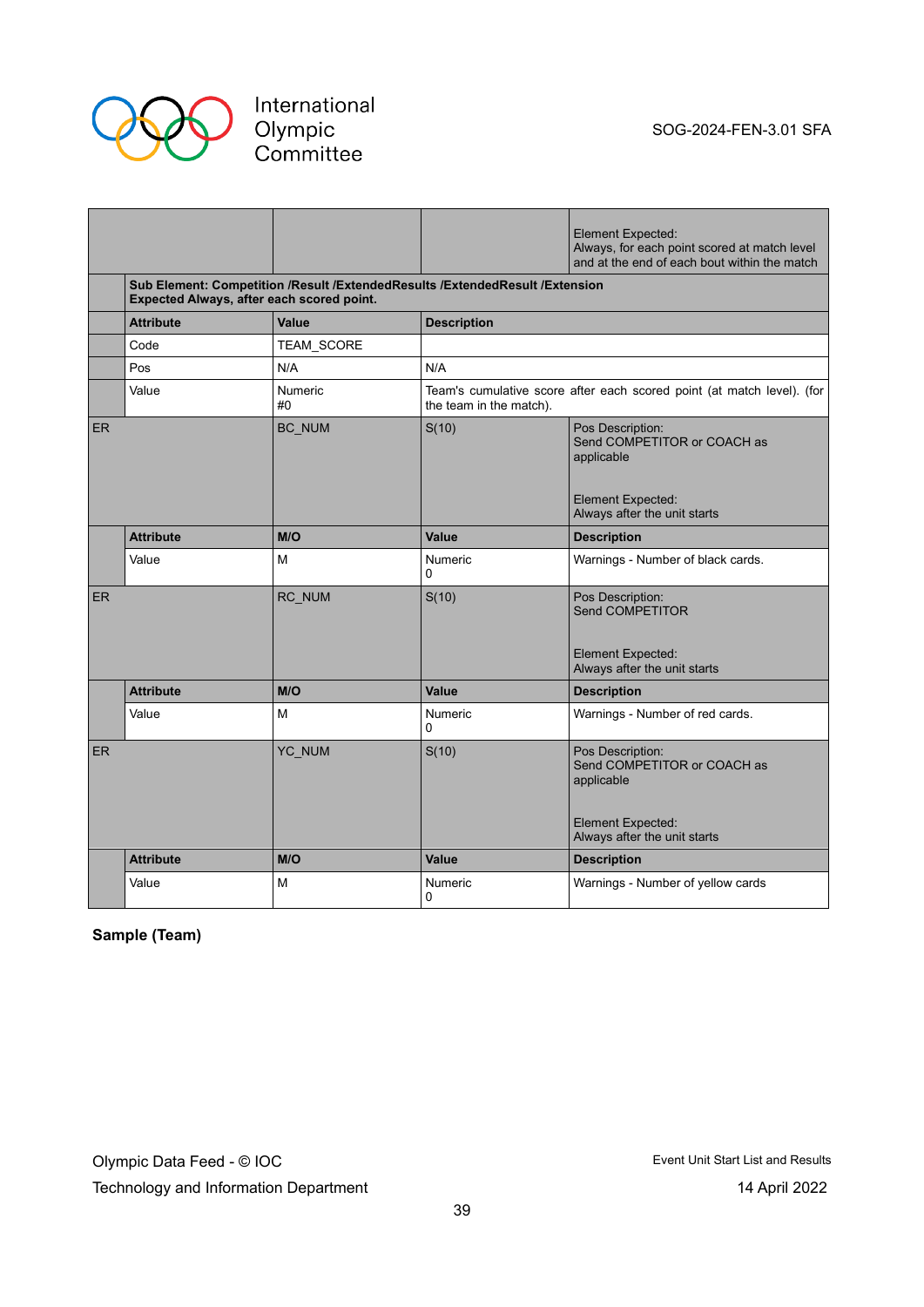

| <result result="45" resulttype="POINTS" sortorder="1" startorder="1" startsortorder="1" wlt="W"></result> |
|-----------------------------------------------------------------------------------------------------------|
| <extendedresults></extendedresults>                                                                       |
| <extendedresult code="BOUT" pos="1" type="ER"></extendedresult>                                           |
| <extensions></extensions>                                                                                 |
| <extension code="TEAM SCORE" value="5"></extension>                                                       |
|                                                                                                           |
|                                                                                                           |
| <extendedresult code="BOUT" pos="2" type="ER"></extendedresult>                                           |
| <extensions></extensions>                                                                                 |
| <extension code="TEAM SCORE" value="10"></extension>                                                      |
| $<$ /Extensions>                                                                                          |
|                                                                                                           |
|                                                                                                           |
| $\cdots$                                                                                                  |
| <extendedresult code="BOUT" pos="9" type="ER"></extendedresult>                                           |
| <extensions></extensions>                                                                                 |
| <extension code="TEAM SCORE" value="45"></extension>                                                      |
|                                                                                                           |
|                                                                                                           |
| <extendedresult code="YC NUM" pos="COMPETITOR" type="ER" value="2"></extendedresult>                      |
| <extendedresult code="RC_NUM" pos="COMPETITOR" type="ER" value="0"></extendedresult>                      |
| <extendedresult code="BC_NUM" pos="COMPETITOR" type="ER" value="0"></extendedresult>                      |
| <extendedresult code="YC_NUM" pos="COACH" type="ER" value="2"></extendedresult>                           |
| <extendedresult code="BC_NUM" pos="COACH" type="ER" value="0"></extendedresult><br>                       |

### **Element: Competition /Result /Competitor (1,1)**

| Competitor related to the result of one event unit. |     |                                      |                                                                                                               |  |  |
|-----------------------------------------------------|-----|--------------------------------------|---------------------------------------------------------------------------------------------------------------|--|--|
| <b>Attribute</b>                                    | M/O | Value                                | <b>Description</b>                                                                                            |  |  |
| Code                                                | м   | S(20)<br>with<br>no<br>zeroes or TBD | leading   Competitor's ID or TBD in case that the competitor is unknown<br>at this time but will be available |  |  |
| Type                                                | M   | S(1)                                 | T for team<br>A for athlete                                                                                   |  |  |
| Organisation                                        | O   | CC @Organisation                     | Competitor's organisation                                                                                     |  |  |

| <b>Element: Competition /Result /Competitor /Description (0.1)</b> |     |       |                                           |  |  |
|--------------------------------------------------------------------|-----|-------|-------------------------------------------|--|--|
| Competitors extended information.                                  |     |       |                                           |  |  |
| Attribute                                                          | M/O | Value | <b>Description</b>                        |  |  |
| TeamName                                                           | м   | S(73) | Name of the team. Only applies for teams. |  |  |
| IFId                                                               |     | S(16) | International Federation ID of the team   |  |  |

**Element: Competition /Result /Competitor /EventUnitEntry (0,N) For team event information (only for Team events) Type Code Pos Description** EUE COLOUR N/A Element Expected: As soon as it is known **Attribute M/O Value Description** Value M M [SC @Colour](http://odf.olympictech.org/2024-Paris/codes/HTML/og_sc/odf_sc_Colour_SOG_FEN.htm) Team colour EUE SEED SEED N/A Element Expected: Team Event. Always, as soon as this

Olympic Data Feed - © IOC **Example 2018** Event Unit Start List and Results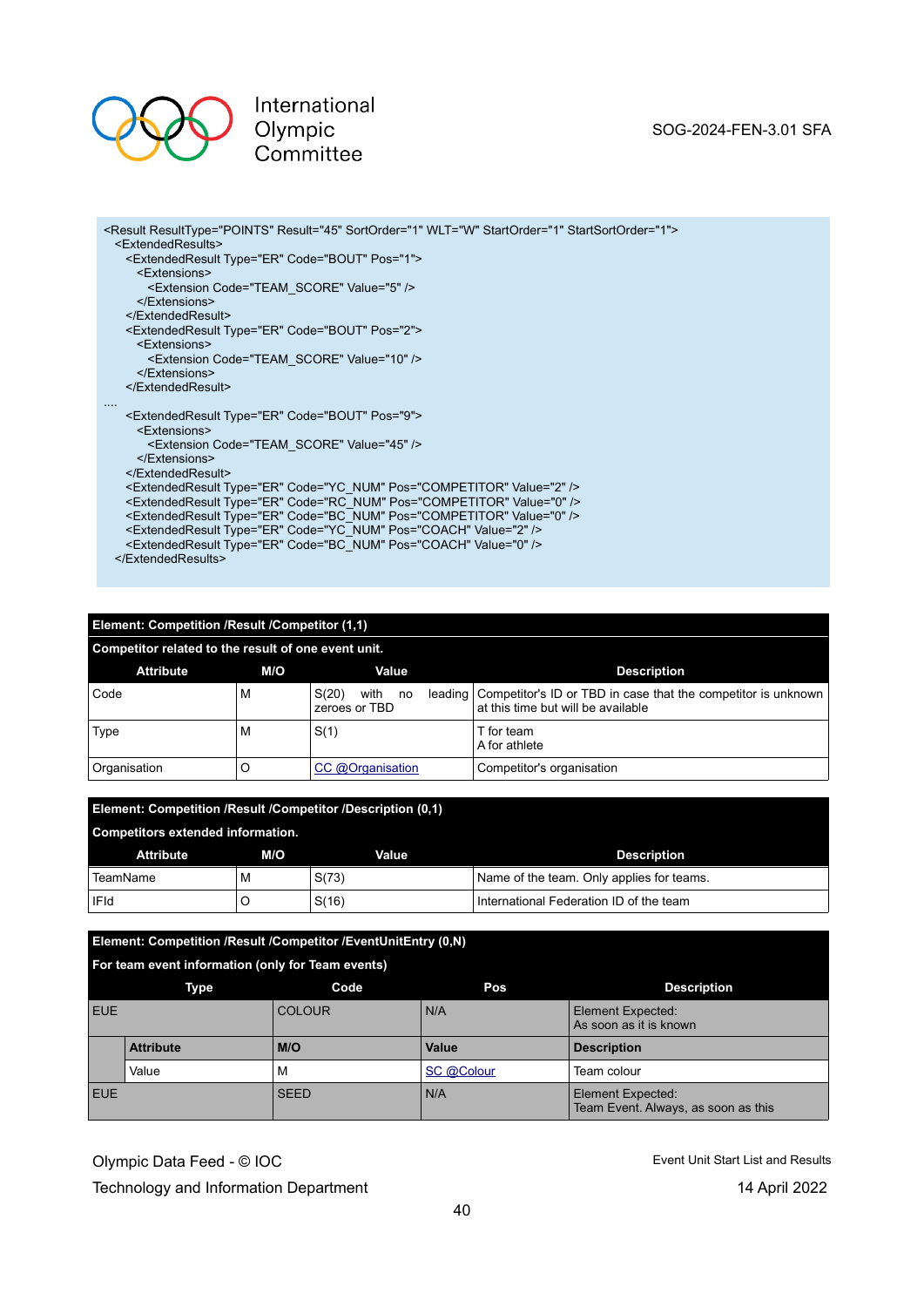

#### SOG-2024-FEN-3.01 SFA

|                  |     |               | Information is known and this team has Seed<br>Number. |
|------------------|-----|---------------|--------------------------------------------------------|
| <b>Attribute</b> | M/O | <b>Value</b>  | <b>Description</b>                                     |
| Value            | м   | Numeric<br>## | Seed Number (for team)                                 |

| <b>Element: Competition /Result /Competitor /Composition /Athlete (0.N)</b> |     |                               |                                                                                                                 |  |  |
|-----------------------------------------------------------------------------|-----|-------------------------------|-----------------------------------------------------------------------------------------------------------------|--|--|
| <b>Attribute</b>                                                            | M/O | Value                         | <b>Description</b>                                                                                              |  |  |
| Code                                                                        | M   | S(20)<br>with<br>no<br>zeroes | leading   Athlete's ID                                                                                          |  |  |
| Order                                                                       | M   | Numeric                       | Order attribute used to sort team members in a team (if)<br>Competitor @Type="T") or 1 if Competitor @Type="A". |  |  |

#### **Element: Competition /Result /Competitor /Composition /Athlete /Description (1,1)**

| Athletes extended information. |     |                     |                                                                                                                         |  |  |
|--------------------------------|-----|---------------------|-------------------------------------------------------------------------------------------------------------------------|--|--|
| <b>Attribute</b>               | M/O | Value               | <b>Description</b>                                                                                                      |  |  |
| GivenName                      | O   | S(25)               | Given name in WNPA format (mixed case)                                                                                  |  |  |
| FamilyName                     | м   | S(25)               | Family name in WNPA format (mixed case)                                                                                 |  |  |
| Gender                         | м   | CC @PersonGender    | Gender of the athlete                                                                                                   |  |  |
| Organisation                   | М   | CC @Organisation    | Athletes' organisation                                                                                                  |  |  |
| <b>BirthDate</b>               | O   | Date                | Birth date (example: YYYY-MM-DD). Must include if the data is<br>available                                              |  |  |
| <b>IFId</b>                    | O   | S(16)               | International Federation ID                                                                                             |  |  |
| Class                          | O   | CC @DisciplineClass | Code to identify the sport class in the case of events with<br>athletes with a disability (e.g: Paralympic Games).      |  |  |
|                                |     |                     | This attribute is optional because it is not used in events<br>without such athletes but is mandatory where applicable. |  |  |

**Element: Competition /Result /Competitor /Composition /Athlete /EventUnitEntry (0,N)**

**Individual athletes entry information. Type Code Pos Description** EUE SEED N/A Element Expected: Always, as soon as this information is known and this athlete has Seed Number (just for Individual events). **Attribute M/O Value Description** Value M M Numeric #0 Seed Number (for athlete) EUE COLOUR N/A Element Expected: As soon as it is known, only in individual matches, not applicable for individual bouts within a team match. **Attribute M/O Value Description** Value M M [SC @Colour](http://odf.olympictech.org/2024-Paris/codes/HTML/og_sc/odf_sc_Colour_SOG_FEN.htm) Athlete colour EUE SEQ\_NUMBER N/A Element Expected: Always, as soon as this information is known

Olympic Data Feed - © IOC **Example 2018** Event Unit Start List and Results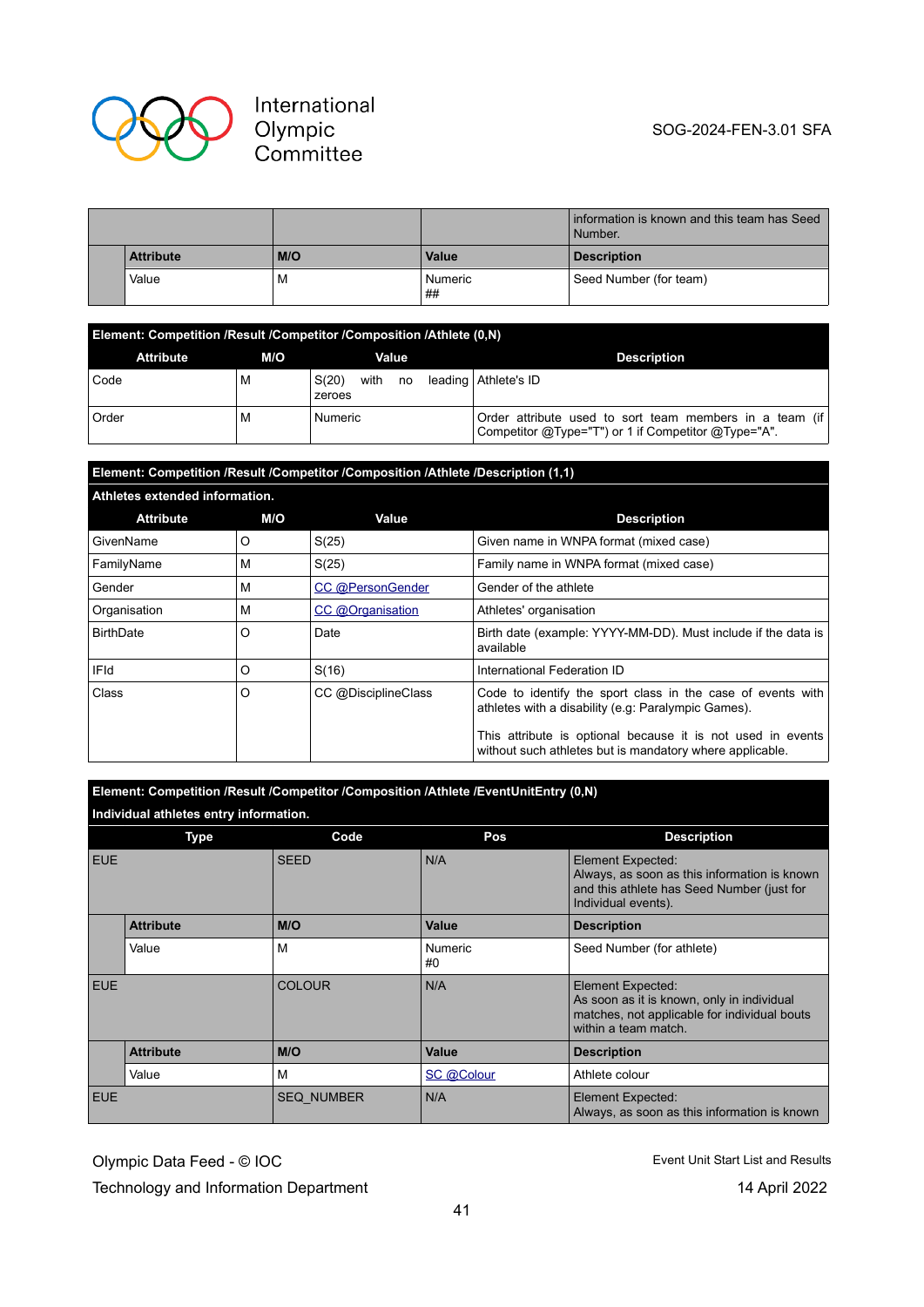

|            |                  |                   |                     | (just for Team events). Not applicable for<br>athletes replaced before the unit.                                                                                                                                           |
|------------|------------------|-------------------|---------------------|----------------------------------------------------------------------------------------------------------------------------------------------------------------------------------------------------------------------------|
|            | <b>Attribute</b> | M/O               | <b>Value</b>        | <b>Description</b>                                                                                                                                                                                                         |
|            | Value            | м                 | <b>Numeric</b><br>0 | Sequence Number (for a team member),<br>from 1 to 6 (three for each one of the<br>competing teams in a match).                                                                                                             |
| <b>EUE</b> |                  | <b>SUBSTITUTE</b> | N/A                 | Element Expected:<br>Always, as soon as this information is known<br>(just for Team events). Does not change<br>during the unit.                                                                                           |
|            | <b>Attribute</b> | M/O               | Value               | <b>Description</b>                                                                                                                                                                                                         |
|            | Value            | м                 | S(1)                | Flag that indicates when the team member is<br>a substitute (alternate).<br>Send 'S' if the competitor (as a team)<br>member) is a substitute or 'R' if the<br>competitor is a replaced athlete (from before)<br>the unit. |

#### **Sample (Team Event)**

<EventUnitEntry Type="EUE" Code="SUBSTITUTE" Value="Y"/> <EventUnitEntry Type="EUE" Code="SEQ\_NUMBER" Value="6" />

|    | Element: Competition /Result /Competitor /Composition /Athlete /ExtendedResults /ExtendedResult (1,N)                                                                                    |                                                         |                              |                                                                                                                                                                                                                                                                                                                                                                      |  |  |  |  |
|----|------------------------------------------------------------------------------------------------------------------------------------------------------------------------------------------|---------------------------------------------------------|------------------------------|----------------------------------------------------------------------------------------------------------------------------------------------------------------------------------------------------------------------------------------------------------------------------------------------------------------------------------------------------------------------|--|--|--|--|
|    |                                                                                                                                                                                          | Team members extended result. Only send in team events. |                              |                                                                                                                                                                                                                                                                                                                                                                      |  |  |  |  |
|    | <b>Type</b>                                                                                                                                                                              | Code                                                    | <b>Pos</b>                   | <b>Description</b>                                                                                                                                                                                                                                                                                                                                                   |  |  |  |  |
| ER | <b>Attribute</b>                                                                                                                                                                         | <b>BOUT</b><br>M/O                                      | <b>Numeric</b><br>#<br>Value | Pos Description:<br>The number that identifies the Bout number<br>(within the match, as in ExtendedInfos), in<br>which this athlete fights as a team member.<br>There will be three bouts for each team<br>member. (not considering substitutes)<br>Element Expected:<br>Only for Team events Send only for the<br>current and completed bouts<br><b>Description</b> |  |  |  |  |
|    | Value                                                                                                                                                                                    | M                                                       | <b>Numeric</b><br>#          | Cumulative score achieved by the team due<br>to this bout's result                                                                                                                                                                                                                                                                                                   |  |  |  |  |
|    | <b>Expected Only for Team events</b>                                                                                                                                                     |                                                         |                              | Sub Element: Competition /Result /Competitor /Composition /Athlete /ExtendedResults /ExtendedResult /Extension                                                                                                                                                                                                                                                       |  |  |  |  |
|    | <b>Attribute</b>                                                                                                                                                                         | Value                                                   | <b>Description</b>           |                                                                                                                                                                                                                                                                                                                                                                      |  |  |  |  |
|    | Code                                                                                                                                                                                     | CARD                                                    |                              |                                                                                                                                                                                                                                                                                                                                                                      |  |  |  |  |
|    | Pos                                                                                                                                                                                      | N/A                                                     | N/A                          |                                                                                                                                                                                                                                                                                                                                                                      |  |  |  |  |
|    | Value                                                                                                                                                                                    |                                                         | Card indicator               |                                                                                                                                                                                                                                                                                                                                                                      |  |  |  |  |
|    | Sub Element: Competition /Result /Competitor /Composition /Athlete /ExtendedResults /ExtendedResult /Extension<br><b>Expected Only for Team events (for any team member)</b><br>SC @Card |                                                         |                              |                                                                                                                                                                                                                                                                                                                                                                      |  |  |  |  |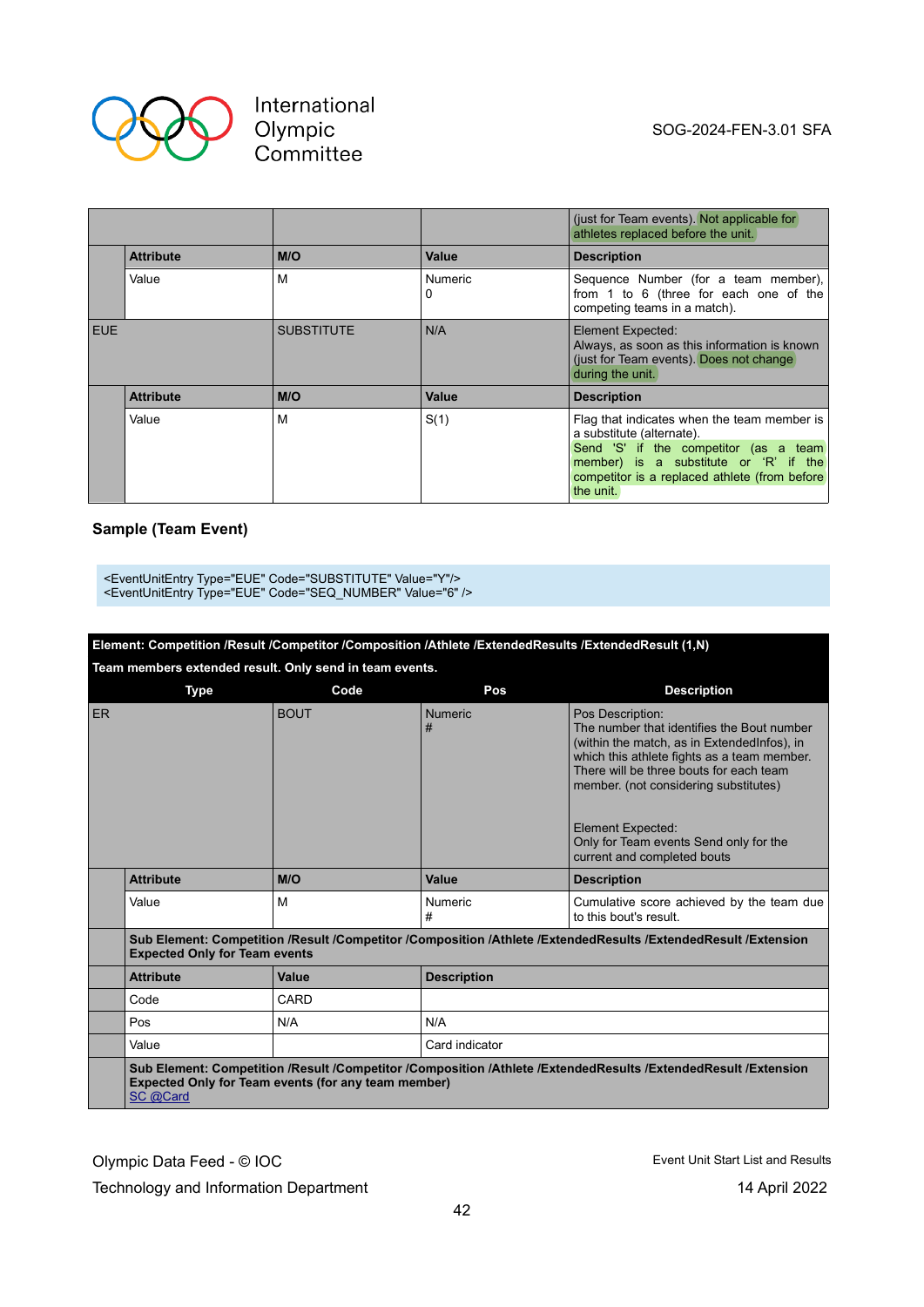

|                  | <b>Attribute</b> | <b>Value</b>                                                     | <b>Description</b>                                                                                                                                                                                       |                                                                                                                                                        |
|------------------|------------------|------------------------------------------------------------------|----------------------------------------------------------------------------------------------------------------------------------------------------------------------------------------------------------|--------------------------------------------------------------------------------------------------------------------------------------------------------|
|                  | Code             | <b>IRM</b>                                                       |                                                                                                                                                                                                          |                                                                                                                                                        |
|                  | Pos              | N/A                                                              | N/A                                                                                                                                                                                                      |                                                                                                                                                        |
|                  | Value            |                                                                  | Send the IRM granted in the related bout.                                                                                                                                                                |                                                                                                                                                        |
|                  | SC @IRM          |                                                                  | Expected Only for Team events. Send only for the current and completed bouts                                                                                                                             | Sub Element: Competition /Result /Competitor /Composition /Athlete /ExtendedResults /ExtendedResult /Extension                                         |
|                  | <b>Attribute</b> | Value                                                            | <b>Description</b>                                                                                                                                                                                       |                                                                                                                                                        |
|                  | Code             | <b>SCORE</b>                                                     |                                                                                                                                                                                                          |                                                                                                                                                        |
|                  | Pos              | N/A                                                              | N/A                                                                                                                                                                                                      |                                                                                                                                                        |
|                  | Value            | Numeric<br>#0                                                    | cumulative.                                                                                                                                                                                              | Send the team member Score (number of touches) in this bout. Not                                                                                       |
|                  |                  | Expected Only for Team events. When changes and after each bout. |                                                                                                                                                                                                          | Sub Element: Competition /Result /Competitor /Composition /Athlete /ExtendedResults /ExtendedResult /Extension                                         |
|                  | <b>Attribute</b> | <b>Value</b>                                                     | <b>Description</b>                                                                                                                                                                                       |                                                                                                                                                        |
|                  | Code             | <b>WLT</b>                                                       |                                                                                                                                                                                                          |                                                                                                                                                        |
|                  | Pos              | N/A                                                              | N/A                                                                                                                                                                                                      |                                                                                                                                                        |
|                  | Value            | S(1)                                                             | Winner indicator for each bout (within the match).<br>Send 'W', 'L' or 'T' if the team member wins, loses or ties the bout (within<br>the match)<br>In the case or both disqualified then both receive L |                                                                                                                                                        |
| <b>ER</b>        |                  | <b>REPLACED</b>                                                  | N/A                                                                                                                                                                                                      | <b>Element Expected:</b><br>Only for Team events if an athlete is replaced                                                                             |
|                  | <b>Attribute</b> | M/O                                                              | <b>Value</b>                                                                                                                                                                                             | <b>Description</b>                                                                                                                                     |
|                  | Value            | M                                                                | S(1)                                                                                                                                                                                                     | Send Y if the athlete is replaced by a<br>substitute.                                                                                                  |
| EUE <sup>®</sup> |                  | <b>SEQ NUMBER</b>                                                | N/A                                                                                                                                                                                                      | Element Expected:<br>Included for a substitute if he/she participates<br>in the match.                                                                 |
|                  | <b>Attribute</b> | M/O                                                              | Value                                                                                                                                                                                                    | <b>Description</b>                                                                                                                                     |
|                  | Value            | M                                                                | <b>Numeric</b><br>$\overline{0}$                                                                                                                                                                         | Sequence Number (for a team member),<br>from $1$ to $6$ .                                                                                              |
| ER.              |                  | MEMBER SCORE CU<br><b>MU</b>                                     | N/A                                                                                                                                                                                                      | <b>Element Expected:</b><br>Only for Team events (at the end of each<br>bout within the match)                                                         |
|                  | <b>Attribute</b> | M/O                                                              | <b>Value</b>                                                                                                                                                                                             | <b>Description</b>                                                                                                                                     |
|                  | Value            | М                                                                | Numeric<br>#0                                                                                                                                                                                            | Send the team member Score (touches)<br>achieved within the match. It's the cumulative<br>score of three bouts in which it fights as a<br>team member. |

 **Sample (General)**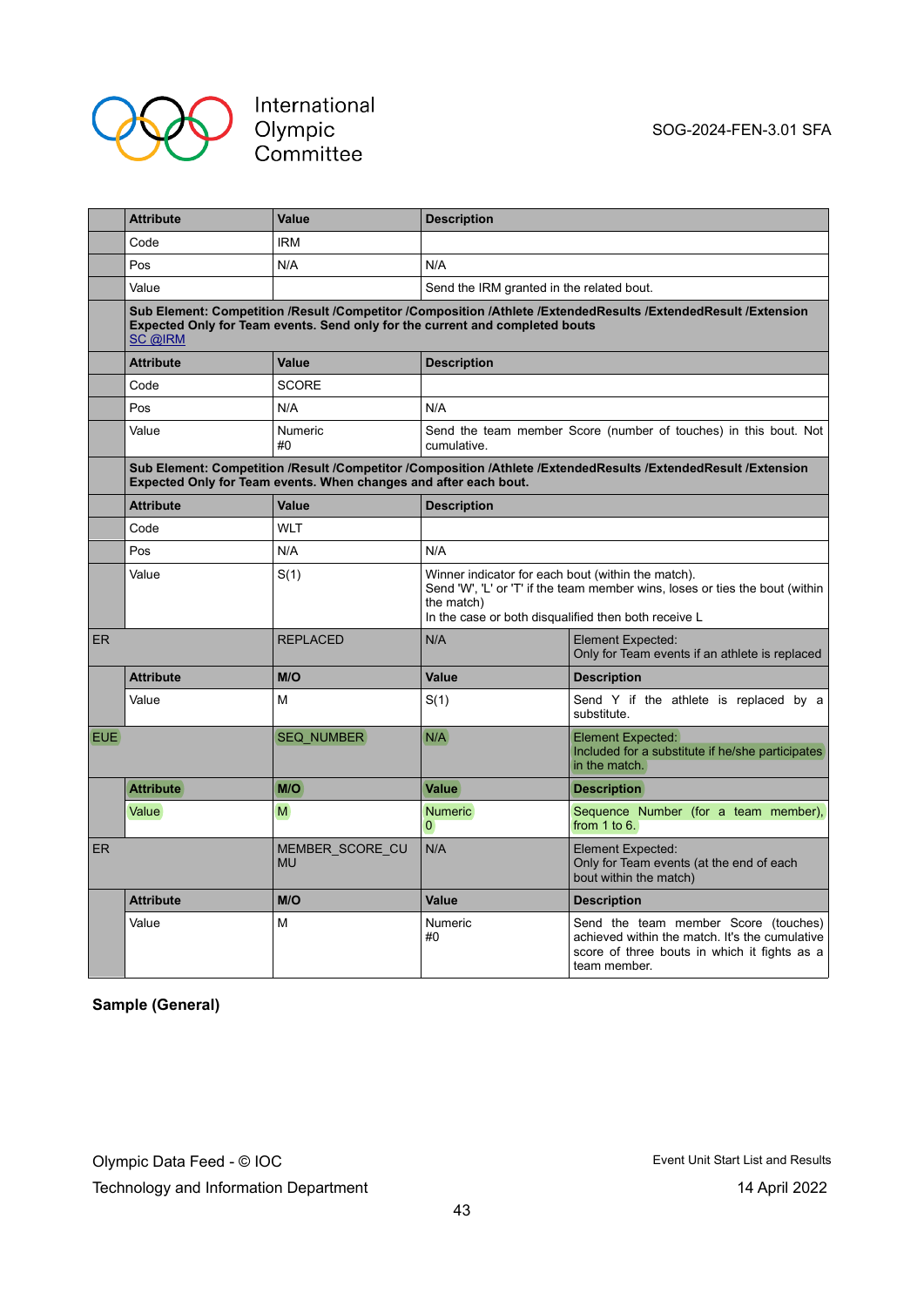

SOG-2024-FEN-3.01 SFA

<ExtendedResults> <ExtendedResult Type="ER" Code="BOUT" Pos="2"> <Extensions> <Extension Code="SCORE" Value="5" /> <Extension Code="WINNER" Value="Y" /> </Extensions> </ExtendedResult> <ExtendedResult Type="ER" Code="BOUT" Pos="4"> <Extensions> <Extension Code="SCORE" Value="5" /> <Extension Code="WINNER" Value="Y" /> </Extensions> </ExtendedResult> </ExtendedResults>

# **2.3.4.6 Message Sort**

Sort by Result @SortOrder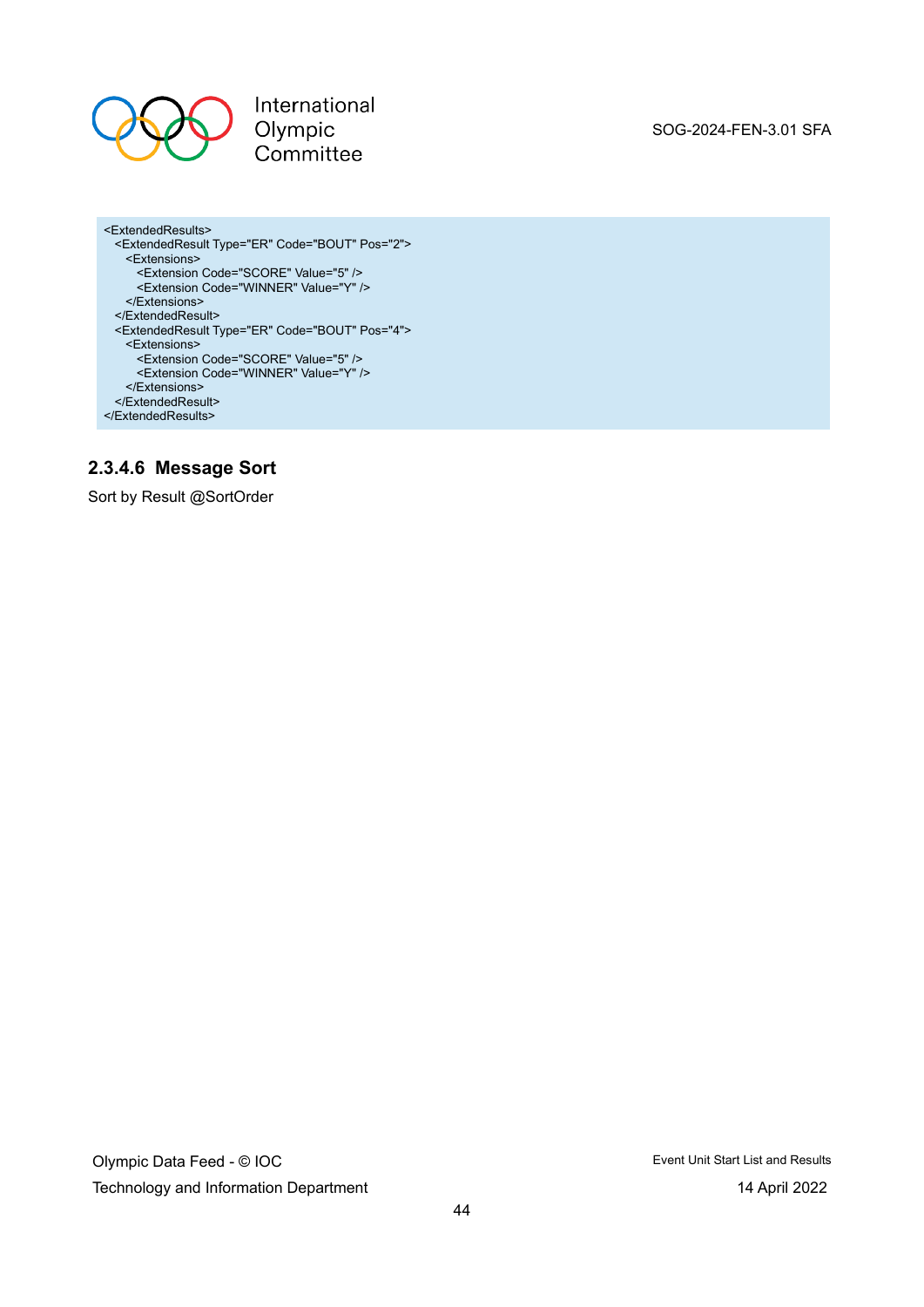

## **2.3.5 Play by Play**

### **2.3.5.1 Description**

The Play by Play is a message containing official raw data from the results provider for each action.

The message contains a generic definition that can be used to provide results data of different nature as well as all of the actions in a unit.

In fencing this message is only used in all events.

## **2.3.5.2 Header Values**

The following table describes the message header attributes.

| <b>Attribute</b>       | Value                      | <b>Comment</b>                                                                                                                                                                                                                                                                     |  |  |  |
|------------------------|----------------------------|------------------------------------------------------------------------------------------------------------------------------------------------------------------------------------------------------------------------------------------------------------------------------------|--|--|--|
| CompetitionCode        | CC @Competition            | Unique ID for competition                                                                                                                                                                                                                                                          |  |  |  |
| <b>DocumentCode</b>    | CC @Unit                   | Full RSC of the unit                                                                                                                                                                                                                                                               |  |  |  |
| <b>DocumentSubcode</b> | N/A                        | N/A                                                                                                                                                                                                                                                                                |  |  |  |
| DocumentType           | DT PLAY BY PLAY            | Play by Play message                                                                                                                                                                                                                                                               |  |  |  |
| DocumentSubtype        | S(8)                       | Send "ACTION"                                                                                                                                                                                                                                                                      |  |  |  |
| Version                | 1.1V                       | Version number associated to the message's content. Ascending<br>number                                                                                                                                                                                                            |  |  |  |
| <b>ResultStatus</b>    | CC @ResultStatus           | Status of the message. Possible values are:<br>START LIST (only used if there are actions before the start)<br>LIVE (used during the competition when nothing else applies)<br>INTERMEDIATE if there is an extended break<br><b>UNOFFICIAL</b><br>OFFICIAL (when results official) |  |  |  |
| FeedFlag               | "P"-Production<br>"T"-Test | Test message or production message.                                                                                                                                                                                                                                                |  |  |  |
| Date                   | Date                       | Date when the message is generated, expressed in the local time zone<br>where the message was produced.                                                                                                                                                                            |  |  |  |
| Time                   | Time                       | Time up to milliseconds when the message is generated, expressed in<br>the local time zone where the message was produced.                                                                                                                                                         |  |  |  |
| LogicalDate            | Date                       | Logical Date of events. This is the same as the physical day except<br>when the unit or message transmission extends after midnight.<br>See full explanation in ODF Foundation.                                                                                                    |  |  |  |
| Source                 | SC @Source                 | Code indicating the system which generated the message.                                                                                                                                                                                                                            |  |  |  |

## **2.3.5.3 Trigger and Frequency**

This message is sent:

- LIVE: During the match after every change in score or card given.
- UNOFFICIAL/OFFICIAL: After the match

### **2.3.5.4 Message Structure**

The following table defines the structure of the message.

Olympic Data Feed - © IOC Play by Play by Play by Play by Play by Play by Play by Play by Play by Play by Play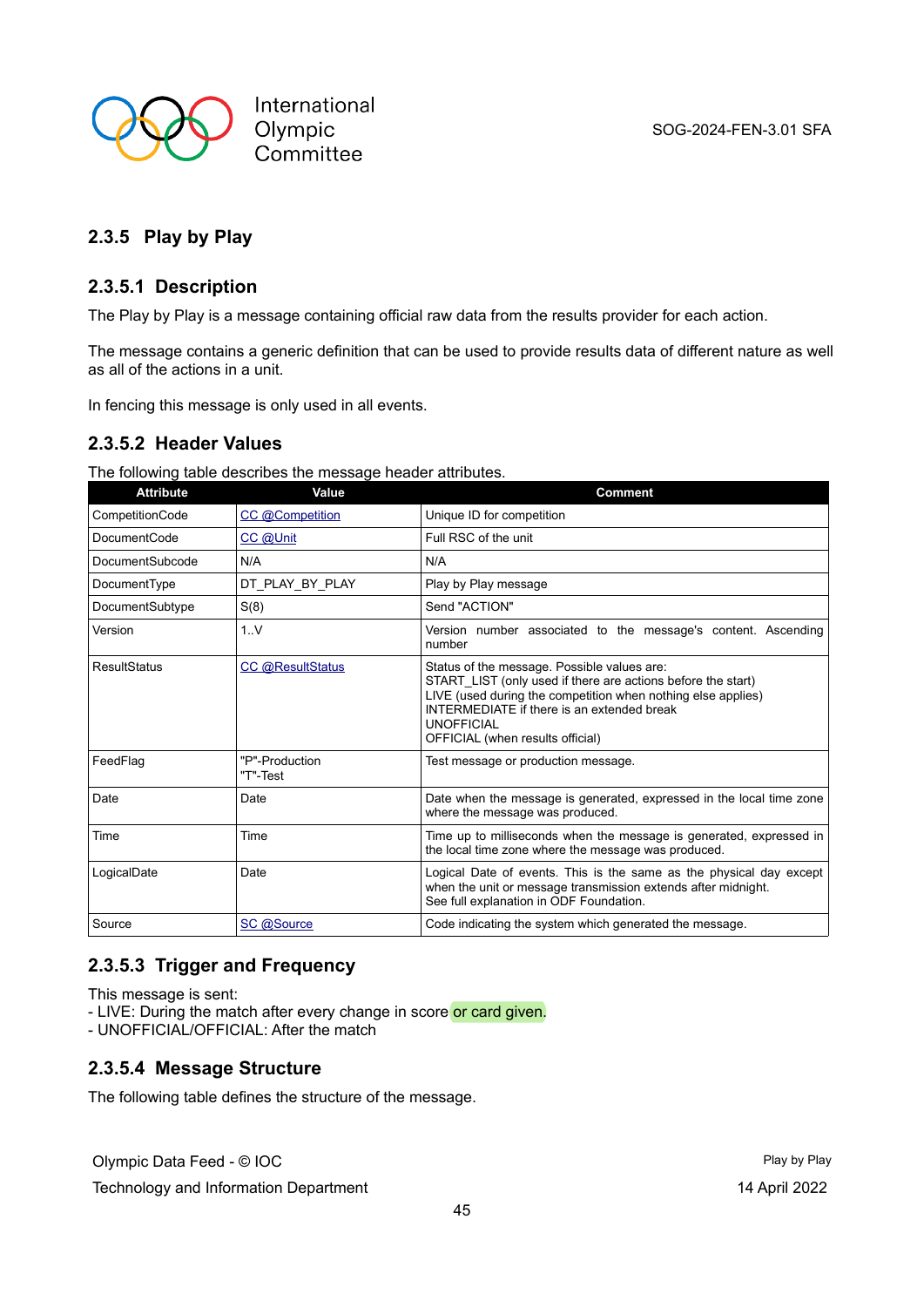

### SOG-2024-FEN-3.01 SFA

| Level 1           | Level 2             | Level 3                | Level 4          | Level 5              | Level 6       | Level 7           | Level 8      |
|-------------------|---------------------|------------------------|------------------|----------------------|---------------|-------------------|--------------|
| Competition (0,1) |                     |                        |                  |                      |               |                   |              |
|                   | Gen                 |                        |                  |                      |               |                   |              |
|                   | Sport               |                        |                  |                      |               |                   |              |
|                   | Codes               |                        |                  |                      |               |                   |              |
|                   | ExtendedInfos (0,1) |                        |                  |                      |               |                   |              |
|                   |                     | SportDescription (0,1) |                  |                      |               |                   |              |
|                   |                     |                        | DisciplineName   |                      |               |                   |              |
|                   |                     |                        | EventName        |                      |               |                   |              |
|                   |                     |                        | SubEventName     |                      |               |                   |              |
|                   |                     |                        | Gender           |                      |               |                   |              |
|                   |                     | VenueDescription (0,1) |                  |                      |               |                   |              |
|                   |                     |                        | Venue            |                      |               |                   |              |
|                   |                     |                        | VenueName        |                      |               |                   |              |
|                   |                     |                        | Location         |                      |               |                   |              |
|                   |                     |                        | LocationName     |                      |               |                   |              |
|                   | Actions (0,1)       |                        |                  |                      |               |                   |              |
|                   |                     | Home                   |                  |                      |               |                   |              |
|                   |                     | Away                   |                  |                      |               |                   |              |
|                   |                     | Action (1,N)           |                  |                      |               |                   |              |
|                   |                     |                        | ${\sf Id}$       |                      |               |                   |              |
|                   |                     |                        | Period           |                      |               |                   |              |
|                   |                     |                        | Order            |                      |               |                   |              |
|                   |                     |                        | Action           |                      |               |                   |              |
|                   |                     |                        | When             |                      |               |                   |              |
|                   |                     |                        | ScoreH           |                      |               |                   |              |
|                   |                     |                        | ScoreA           |                      |               |                   |              |
|                   |                     |                        | Competitor (0,N) |                      |               |                   |              |
|                   |                     |                        |                  | Code                 |               |                   |              |
|                   |                     |                        |                  | Type<br>Organisation |               |                   |              |
|                   |                     |                        |                  | Composition (0,1)    |               |                   |              |
|                   |                     |                        |                  |                      | Athlete (1,N) |                   |              |
|                   |                     |                        |                  |                      |               | Code              |              |
|                   |                     |                        |                  |                      |               | Description (1,1) |              |
|                   |                     |                        |                  |                      |               |                   | GivenName    |
|                   |                     |                        |                  |                      |               |                   | FamilyName   |
|                   |                     |                        |                  |                      |               |                   | Gender       |
|                   |                     |                        |                  |                      |               |                   | Organisation |

Olympic Data Feed - © IOC Play by Play by Play by Play by Play by Play by Play by Play by Play by Play by Play Technology and Information Department 14 April 2022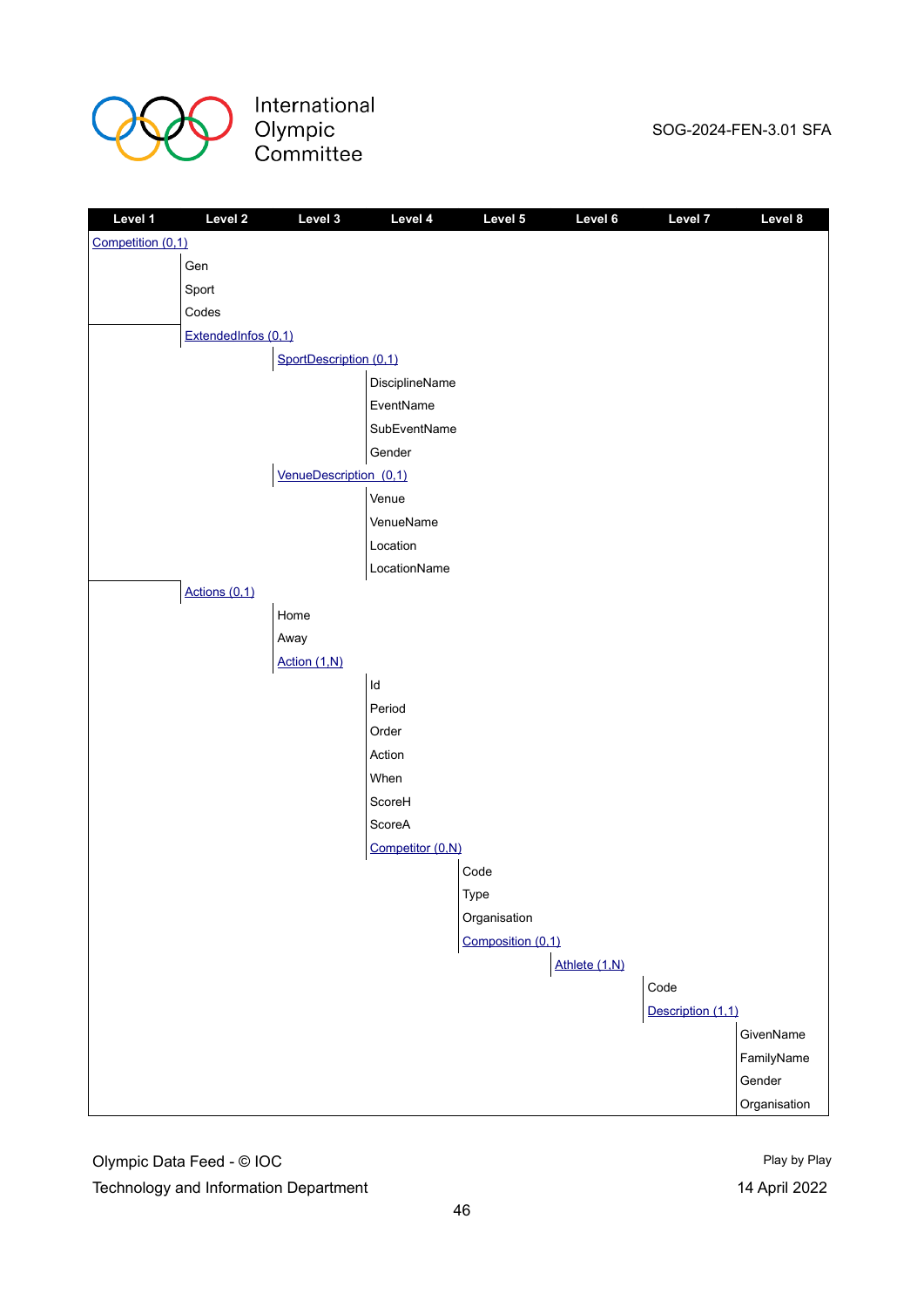

| <b>BirthDate</b> |
|------------------|
| IFId             |
| Class            |

# **2.3.5.5 Message Values**

<span id="page-46-4"></span>

| <b>Element: Competition (0.1)</b> |     |       |                                                                     |  |  |  |  |
|-----------------------------------|-----|-------|---------------------------------------------------------------------|--|--|--|--|
| <b>Attribute</b>                  | M/O | Value | <b>Description</b>                                                  |  |  |  |  |
| Gen                               |     | S(20) | Version of the General Data Dictionary applicable to the<br>message |  |  |  |  |
| Sport                             |     | S(20) | Version of the Sport Data Dictionary applicable to the message      |  |  |  |  |
| Codes                             |     | S(20) | Version of the Codes applicable to the message                      |  |  |  |  |

<span id="page-46-3"></span>

| Element: Competition /ExtendedInfos /SportDescription (0,1) |     |                 |                                                         |  |  |  |  |
|-------------------------------------------------------------|-----|-----------------|---------------------------------------------------------|--|--|--|--|
| <b>Sport Descriptions in Text.</b>                          |     |                 |                                                         |  |  |  |  |
| <b>Attribute</b>                                            | M/O | Value           | <b>Description</b>                                      |  |  |  |  |
| <b>DisciplineName</b>                                       | м   | S(40)           | Discipline ENG Description (not code) from Common Codes |  |  |  |  |
| EventName                                                   | м   | S(40)           | Event ENG Description (not code) from Common Codes.     |  |  |  |  |
| SubEventName                                                | м   | S(40)           | EventUnit ENG Description (not code) from Common Codes  |  |  |  |  |
| Gender                                                      | м   | CC @SportGender | Gender code for the event unit                          |  |  |  |  |

# <span id="page-46-2"></span>**Element: Competition /ExtendedInfos /VenueDescription (0,1)**

| Venue Names in Text. |     |               |                                                       |
|----------------------|-----|---------------|-------------------------------------------------------|
| <b>Attribute</b>     | M/O | Value         | <b>Description</b>                                    |
| Venue                | M   | CC @VenueCode | Venue Code                                            |
| VenueName            | м   | S(25)         | Venue ENG Description (not code) from Common Codes    |
| Location             | M   | CC @Location  | Location code                                         |
| LocationName         | M   | S(30)         | Location ENG Description (not code) from Common Codes |

<span id="page-46-1"></span>

| <b>Element: Competition /Actions (0,1)</b> |     |                 |      |       |  |                              |  |
|--------------------------------------------|-----|-----------------|------|-------|--|------------------------------|--|
| <b>Attribute</b>                           | M/O |                 |      | Value |  | <b>Description</b>           |  |
| Home                                       | M   | S(20)<br>zeroes | with | no    |  | leading   Home Competitor ID |  |
| Away                                       | M   | S(20)<br>zeroes | with | no    |  | leading   Away Competitor ID |  |

<span id="page-46-0"></span>

| <b>Element: Competition /Actions /Action (1,N)</b> |     |            |                                                                                                                                                                                            |  |  |  |  |
|----------------------------------------------------|-----|------------|--------------------------------------------------------------------------------------------------------------------------------------------------------------------------------------------|--|--|--|--|
| <b>Attribute</b>                                   | M/O | Value      | <b>Description</b>                                                                                                                                                                         |  |  |  |  |
| ld                                                 | м   | S(36)      | Unique identifier for the action within the message.<br>When the identifier is assigned for an action in a unit then it<br>must not change within the same unit in subsequent<br>messages. |  |  |  |  |
| Period                                             | м   | SC @Period | Period of the action within the match                                                                                                                                                      |  |  |  |  |

Olympic Data Feed - © IOC Play by Play by Play by Play by Play by Play by Play by Play by Play by Play by Play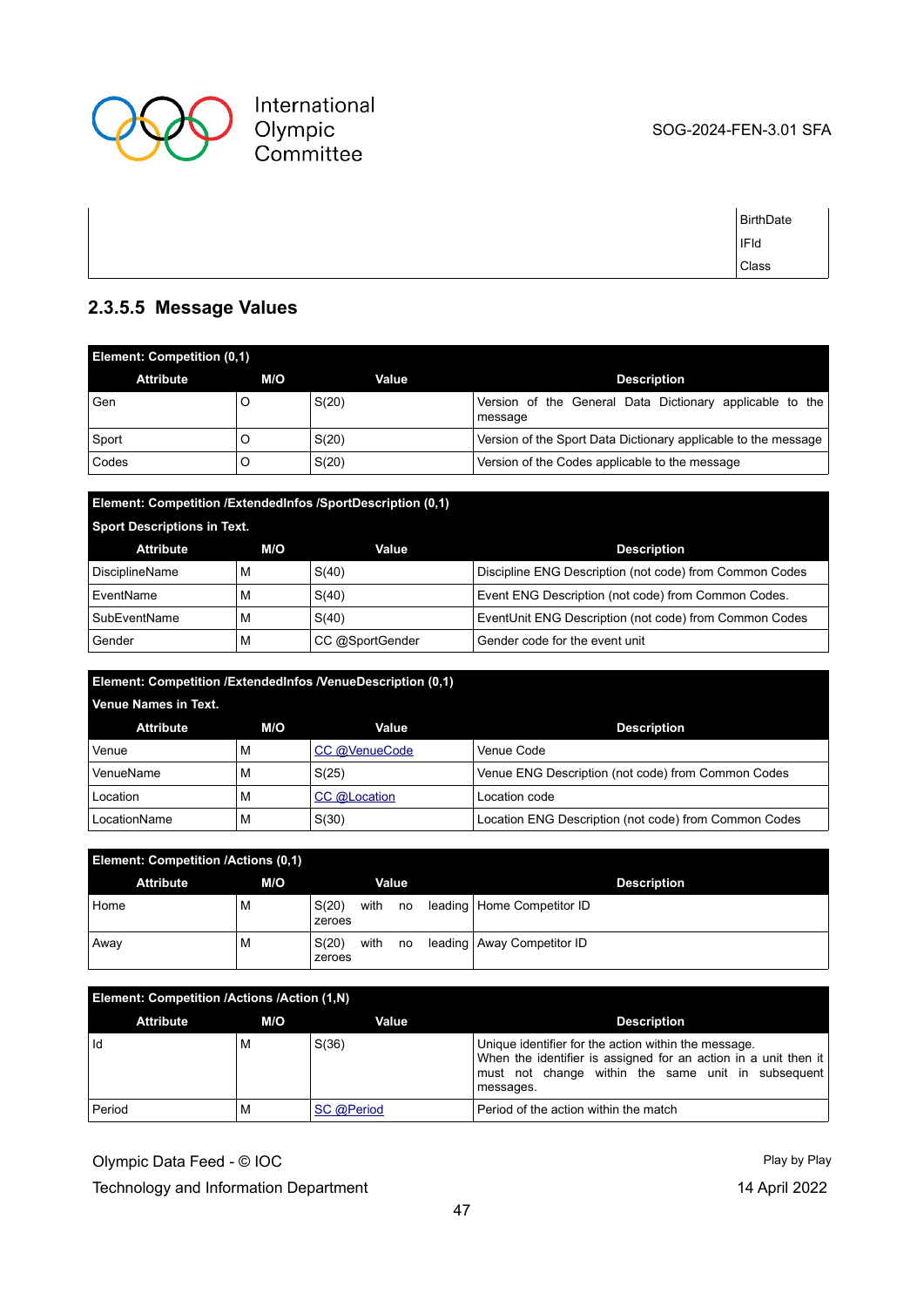

#### SOG-2024-FEN-3.01 SFA

|             |    |                      | (R codes used for teams)                                                                                                                                                                 |
|-------------|----|----------------------|------------------------------------------------------------------------------------------------------------------------------------------------------------------------------------------|
| Order       | м  | <b>Numeric</b>       | Unique sequential number for all the incidents and actions.<br>from 1 to n'<br>It is used to sort Action                                                                                 |
| Action      | O  | SC @Action           | Actions in the game, one action code (only for cards)                                                                                                                                    |
| <b>When</b> | M. | $m$ :ss.f            | Time of the action within the period.<br>The clock counts down to zero in each period.                                                                                                   |
| ScoreH      | O  | <b>Numeric</b><br>#0 | Total Home Score (competitor A) in the match in individual<br>matches Home Score in the Relay (competitor A) in team<br>matches<br>Send if there is a score change for either competitor |
| ScoreA      | O  | <b>Numeric</b><br>#0 | Total Away Score (competitor B) in the match in individual<br>matches Home Score in the Relay (competitor B) in team<br>matches<br>Send if there is a score change for either competitor |

#### <span id="page-47-2"></span>**Element: Competition /Actions /Action /Competitor (0,N)**

**Competitor participating in the Action. Used when the Action is related to a competitor.**

| <b>Attribute</b> | M/O | Value                         | <b>Description</b>        |
|------------------|-----|-------------------------------|---------------------------|
| Code             | M   | S(20)<br>with<br>no<br>zeroes | leading   Competitor's ID |
| Type             | M   | S(1)                          | A for athlete             |
| Organisation     | м   | CC @Organisation              | Competitors' organisation |

<span id="page-47-1"></span>

| Element: Competition /Actions /Action /Competitor /Composition /Athlete (1,N) |     |                               |  |                                                                                   |
|-------------------------------------------------------------------------------|-----|-------------------------------|--|-----------------------------------------------------------------------------------|
| <b>Attribute</b>                                                              | M/O | Value                         |  | <b>Description</b>                                                                |
| Code                                                                          | M   | S(20)<br>with<br>no<br>zeroes |  | leading Athlete's ID (individual athlete or team member) related to the<br>action |

#### <span id="page-47-0"></span>**Element: Competition /Actions /Action /Competitor /Composition /Athlete /Description (1,1)**

| Athletes extended information |     |                     |                                                                                                                    |
|-------------------------------|-----|---------------------|--------------------------------------------------------------------------------------------------------------------|
| <b>Attribute</b>              | M/O | Value               | <b>Description</b>                                                                                                 |
| GivenName                     | O   | S(25)               | Given name in WNPA format (mixed case)                                                                             |
| FamilyName                    | м   | S(25)               | Family name in WNPA format (mixed case)                                                                            |
| Gender                        | м   | CC @PersonGender    | Gender of the athlete                                                                                              |
| Organisation                  | м   | CC @Organisation    | Athletes' organisation                                                                                             |
| <b>BirthDate</b>              | O   | Date                | Birth date (example: YYYY-MM-DD). Must include if the data is<br>available                                         |
| <b>IFId</b>                   | O   | S(16)               | International Federation ID                                                                                        |
| Class                         | O   | CC @DisciplineClass | Code to identify the sport class in the case of events with<br>athletes with a disability (e.g: Paralympic Games). |
|                               |     |                     | This attribute is optional because it is not used in events<br>without such athletes.                              |

#### **Sample (General)**

Olympic Data Feed - © IOC Play by Play by Play by Play by Play by Play by Play by Play by Play by Play by Play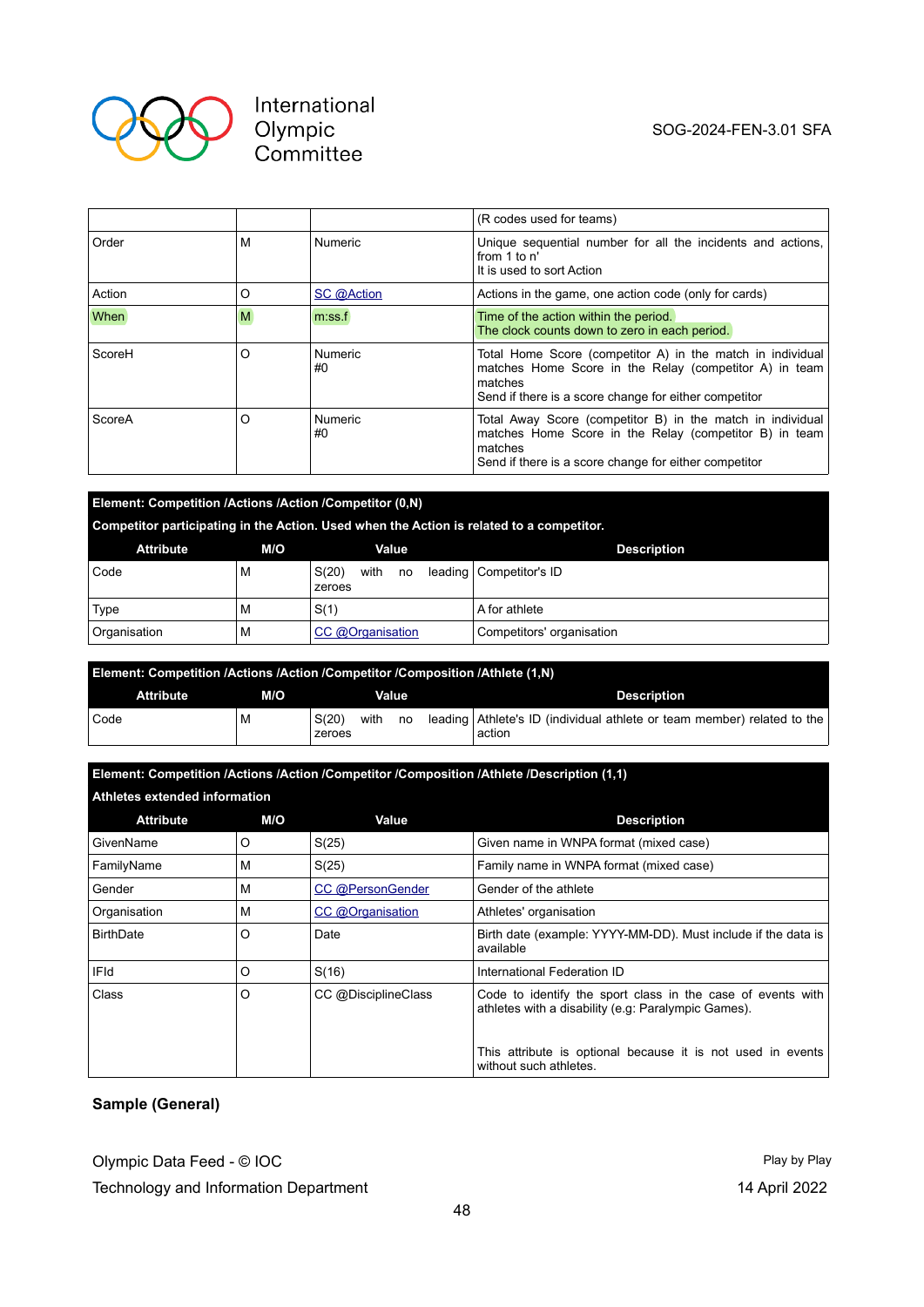

<Action Id="123456" Period="P2" Order="6" Action="P-r" ScoreH="2" ScoreA="2" > <Competitor Code="1106655" Type="A" Organisation="RSA" Order="1"> <Composition> <Athlete Code="1106655" Order="1" > <Description GivenName="Jane" FamilyName="Smith" Gender="F" Organisation="RSA" BirthDate="1993-05-12" /> </Athlete> </Composition> </Competitor> </Action>

## **2.3.5.6 Message Sort**

Actions /Action @Order.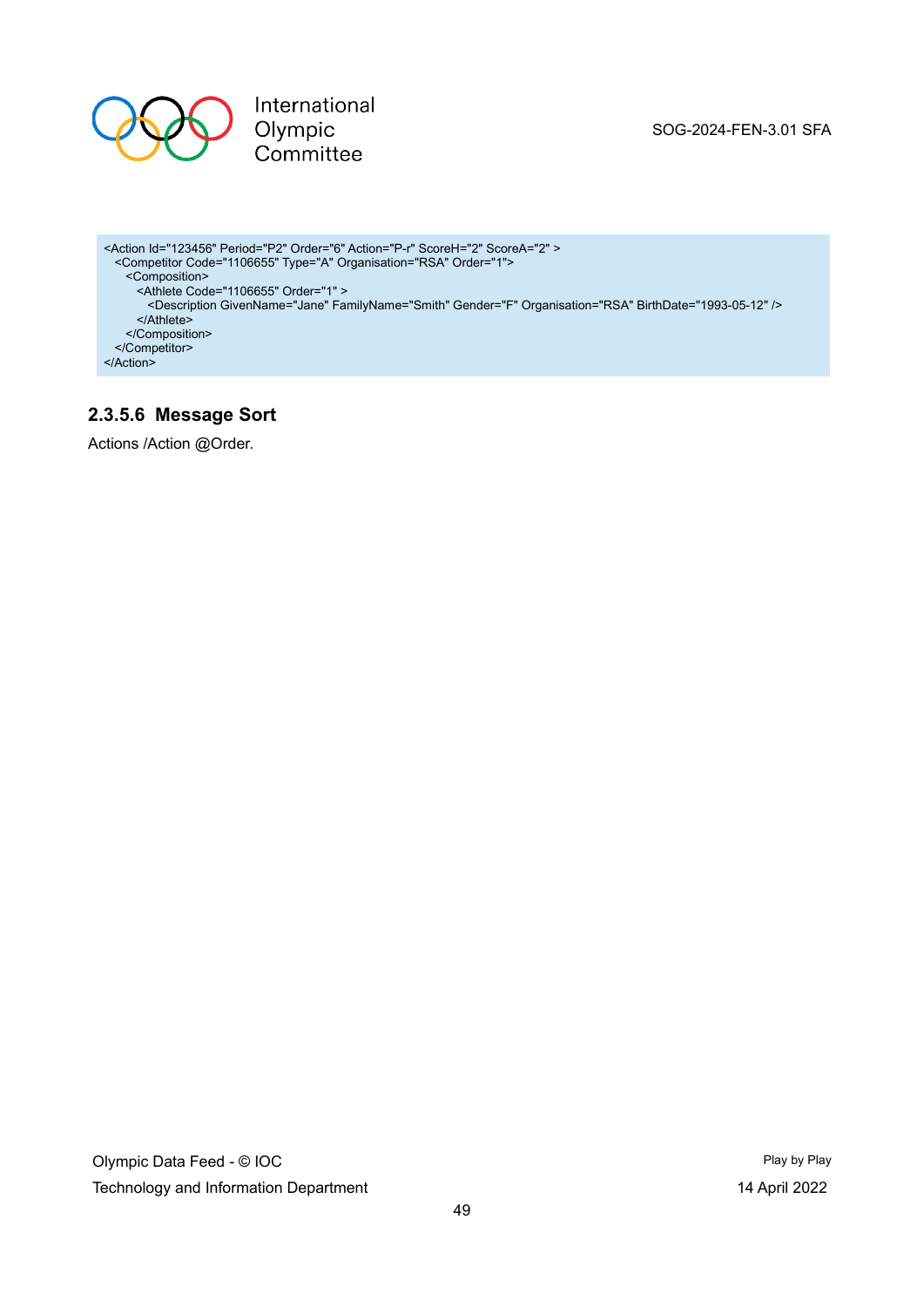

## **2.3.6 Brackets**

## **2.3.6.1 Description**

The brackets message contains the brackets information for one particular event. It is used in events where there is a necessity to know in advance how successive event units will be filled as the competition progresses. In the early stages of the competition, it indicates how each of the event units will be built from the winners/losers, or other competition rules of the previous event units.

## **2.3.6.2 Header Values**

The following table describes the message header attributes.

| <b>Attribute</b>    | Value                      | <b>Comment</b>                                                                                                                                                                                                        |
|---------------------|----------------------------|-----------------------------------------------------------------------------------------------------------------------------------------------------------------------------------------------------------------------|
| CompetitionCode     | CC @Competition            | Unique ID for competition                                                                                                                                                                                             |
| DocumentCode        | CC @Event                  | Full RSC of the Event                                                                                                                                                                                                 |
| DocumentType        | DT BRACKETS                | Brackets message                                                                                                                                                                                                      |
| Version             | 1.1V                       | Version number associated to the message's content. Ascending<br>number                                                                                                                                               |
| <b>ResultStatus</b> | CC @ResultStatus           | Status of the message. Expected statuses are:<br>START LIST (before any unit is complete)<br>INTERMEDIATE (during the competition)<br>UNOFFICIAL (when last match unofficial)<br>OFFICIAL (when all matches official) |
| FeedFlag            | "P"-Production<br>"T"-Test | Test message or production message.                                                                                                                                                                                   |
| Date                | Date                       | Date when the message is generated, expressed in the local time zone<br>where the message was produced.                                                                                                               |
| Time                | Time                       | Time up to milliseconds when the message is generated, expressed in<br>the local time zone where the message was produced.                                                                                            |
| LogicalDate         | Date                       | Logical Date of events. This is the same as the physical day except<br>when the unit or message transmission extends after midnight.<br>See full explanation in ODF Foundation.                                       |
| Source              | SC @Source                 | Code indicating the system which generated the message.                                                                                                                                                               |

## **2.3.6.3 Trigger and Frequency**

This message should be sent at the very beginning of a competition, as soon as brackets are available after the draw.

Send when a match/event unit is completed, including Official status. Therefore it is triggered up to two times (with both status) for each event unit but only if there is a change from the previous version. The message should be updated including information on each competitor in the different bracket items.

The @ResultStatus attribute will vary depending on the competition status.

- Send with ResultStatus = 'START\_LIST' before the start of competition

- Send with ResultStatus = 'INTERMEDIATE' until the last event unit (Gold Medal Match) is Unofficial (i.e. for all event units up until the Gold Medal match is completed for an event)

- Send with ResultStatus = 'UNOFFICIAL'/'OFFICIAL' when the last event unit for an event (Gold Medal match) is completed.

Olympic Data Feed - © IOC Brackets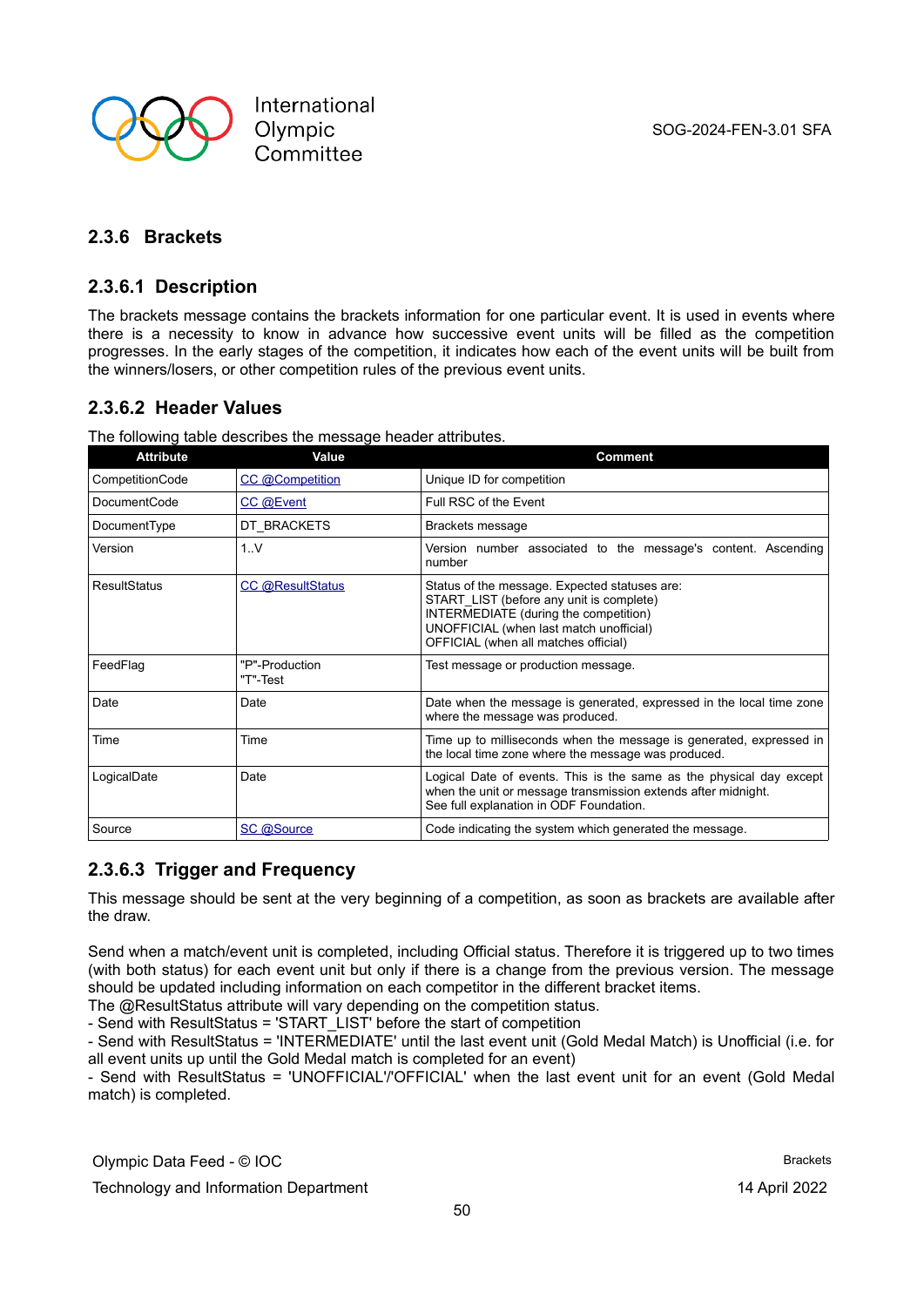

Trigger also after any change.

## **2.3.6.4 Message Structure**

The following table defines the structure of the message.

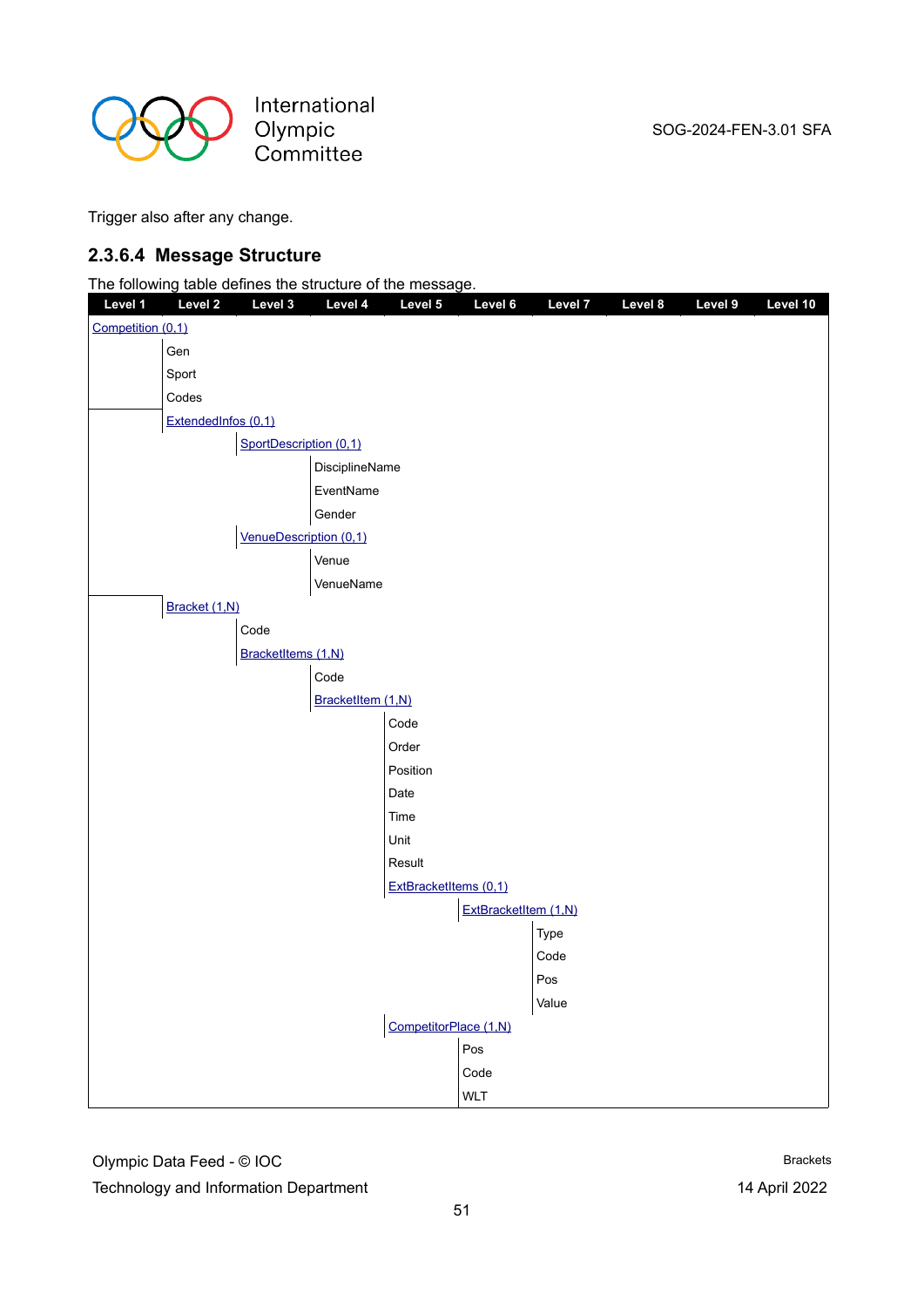



## **2.3.6.5 Message Values**

<span id="page-51-0"></span>**Element: Competition (0,1)**

Olympic Data Feed - © IOC Brackets Technology and Information Department 14 April 2022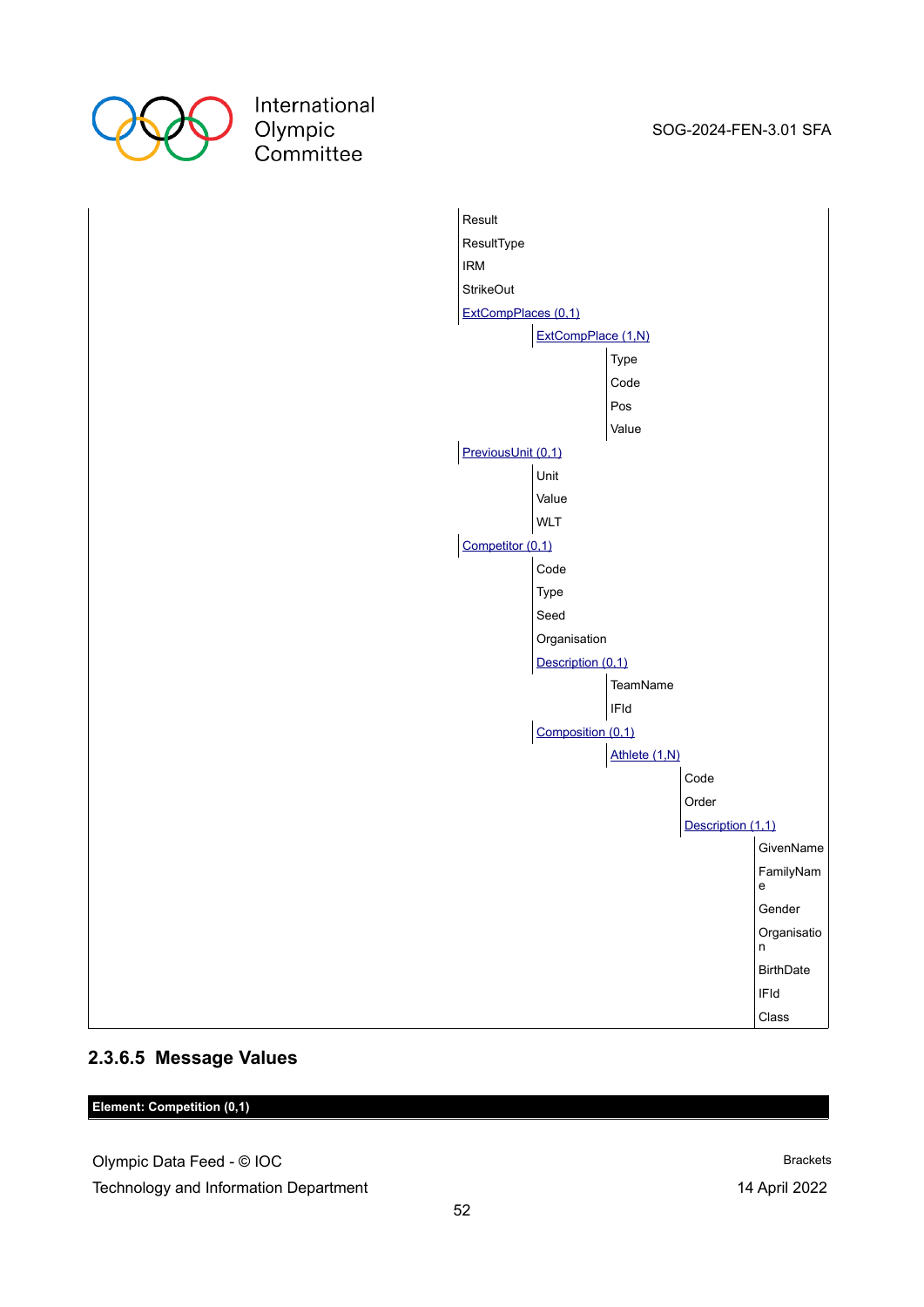

#### SOG-2024-FEN-3.01 SFA

| <b>Attribute</b> | M/O | Value | <b>Description</b>                                                  |
|------------------|-----|-------|---------------------------------------------------------------------|
| Gen              |     | S(20) | Version of the General Data Dictionary applicable to the<br>message |
| Sport            |     | S(20) | Version of the Sport Data Dictionary applicable to the message      |
| Codes            |     | S(20) | Version of the Codes applicable to the message                      |

## <span id="page-52-4"></span>**Element: Competition /ExtendedInfos /SportDescription (0,1)**

| Sport Description in Text |     |                 |                                                         |  |
|---------------------------|-----|-----------------|---------------------------------------------------------|--|
| <b>Attribute</b>          | M/O | Value           | <b>Description</b>                                      |  |
| <b>DisciplineName</b>     | м   | S(40)           | Discipline ENG Description (not code) from Common Codes |  |
| EventName                 | м   | S(40)           | Event ENG Description (not code) from Common Codes.     |  |
| Gender                    | м   | CC @SportGender | Gender code for the event unit                          |  |

<span id="page-52-3"></span>

| <b>Element: Competition /ExtendedInfos /VenueDescription (0.1)</b> |     |               |                                                    |  |
|--------------------------------------------------------------------|-----|---------------|----------------------------------------------------|--|
| Venue Names in text.                                               |     |               |                                                    |  |
| <b>Attribute</b>                                                   | M/O | Value         | <b>Description</b>                                 |  |
| Venue                                                              | M   | CC @VenueCode | Venue code                                         |  |
| VenueName                                                          | M   | S(25)         | Venue ENG Description (not code) from Common Codes |  |

<span id="page-52-2"></span>

| <b>Element: Competition /Bracket (1,N)</b> |     |             |                                                                                                                                                            |
|--------------------------------------------|-----|-------------|------------------------------------------------------------------------------------------------------------------------------------------------------------|
| <b>Attribute</b>                           | M/O | Value       | <b>Description</b>                                                                                                                                         |
| Code                                       | M   | SC @Bracket | Bracket code to identify a bracket item (finals). There should<br>be a different code for each bracket based on sport/ORIS<br>presentation of the bracket. |

<span id="page-52-1"></span>

|                  | <b>Element: Competition /Bracket /Bracket/tems (1,N)</b> |                  |                                                                                                                                                                                                                                                                                                          |  |
|------------------|----------------------------------------------------------|------------------|----------------------------------------------------------------------------------------------------------------------------------------------------------------------------------------------------------------------------------------------------------------------------------------------------------|--|
| <b>Attribute</b> | M/O                                                      | Value            | <b>Description</b>                                                                                                                                                                                                                                                                                       |  |
| Code             | M                                                        | SC @BracketItems | Bracket code to identify a set of bracket items. It usually refers<br>to the phase BracketItem / Unit @ Phase<br>It is referred to the phase of event. It will be sent Table of<br>64, , quarterfinals, semi-finals or finals phase<br>(e.g.: R64 Table of 64-only for individuals-' QFL Quarterfinals') |  |

<span id="page-52-0"></span>

| Element: Competition /Bracket /BracketItems /BracketItem (1,N) |     |                       |                                                                                                                                                                                                                                                           |
|----------------------------------------------------------------|-----|-----------------------|-----------------------------------------------------------------------------------------------------------------------------------------------------------------------------------------------------------------------------------------------------------|
| <b>Attribute</b>                                               | M/O | Value                 | <b>Description</b>                                                                                                                                                                                                                                        |
| Code                                                           | O   | S(3)                  | In general, this is the contest number for each bracket item as<br>a unique identifier.<br>(e.q.: 17, 18, 19, 20)<br>However, it may include "TBD" for to be defined, if the contest<br>number is not known.                                              |
| Order                                                          | м   | <b>Numeric</b><br>##0 | Sequential number inside of BracketItems to indicate the order,<br>always start at 1                                                                                                                                                                      |
| Position                                                       | м   | <b>Numeric</b><br>##0 | Bracket position when drawing the bracket. For example a<br>quarter final has 4 items, with positions 1, 2, 3 and 4 from the<br>top. Use the appropriate number to draw the position.<br>If there is only 3 items in a quarterfinal and the fourth is not |

Olympic Data Feed - © IOC Brackets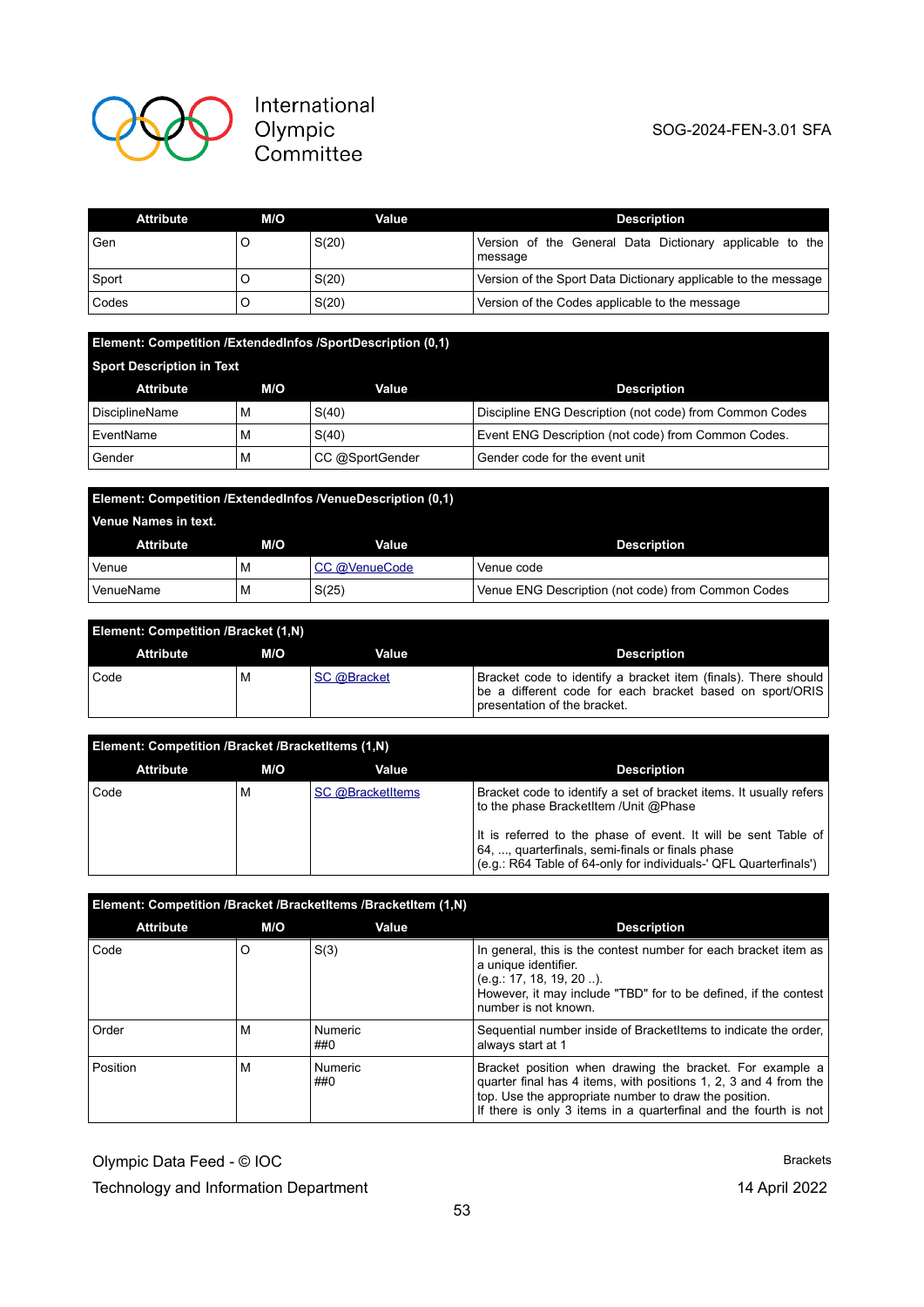

#### SOG-2024-FEN-3.01 SFA

|        |   |          | displayed and would logically be the first then the positions are<br>2.3.4.                                                                                                                                                                                                                                           |
|--------|---|----------|-----------------------------------------------------------------------------------------------------------------------------------------------------------------------------------------------------------------------------------------------------------------------------------------------------------------------|
| Date   | O | Date     | Date of match (example: YYYY-MM-DD). Must include if the<br>data is available                                                                                                                                                                                                                                         |
| Time   | O | S(5)     | Time of match (example HH:MM).<br>Include if the data is available, however in disciplines where<br>match times are determined depending on the participating<br>competitors then the time is withheld until after competitors are<br>known and the times are approved. Do not include for byes.                      |
| Unit   | O | CC @Unit | Full RSC of the unit for the BracketItem                                                                                                                                                                                                                                                                              |
| Result | O | S(50)    | Result of the match if the match is complete and formatted as<br>in ORIS (separator & order, example 5-2). Must include if the<br>data is available and the match is complete.<br>In case of the Toss to be sent (for example): $V(T)$ 14 - 14.<br>Could include also the IRM information (for example: 5-2<br>(DSQ)) |

<span id="page-53-1"></span>

| Element: Competition /Bracket /BracketItems /BracketItem /ExtBracketItems /ExtBracketItem (1,N) |  |
|-------------------------------------------------------------------------------------------------|--|
|                                                                                                 |  |

|     | Type             | Code            | Pos          | <b>Description</b>                  |
|-----|------------------|-----------------|--------------|-------------------------------------|
| EBI |                  | <b>LOCATION</b> | N/A          | Element Expected:<br>Send it always |
|     | <b>Attribute</b> | M/O             | <b>Value</b> | <b>Description</b>                  |
|     | Value            | M               | CC @Location | <b>Location Code</b>                |

#### <span id="page-53-0"></span>**Element: Competition /Bracket /BracketItems /BracketItem /CompetitorPlace (1,N)**

**- If the competitors are known, this element is used to place the competitors in the bracket.**

**- If they are not yet known, it contains some information (on the rule to access to this bracket...)**

| <b>Attribute</b> | M/O     | Value               | <b>Description</b>                                                                                                                                   |  |  |
|------------------|---------|---------------------|------------------------------------------------------------------------------------------------------------------------------------------------------|--|--|
| Pos              | м       | Numeric<br>##0      | This attribute is a sequential number to place the different<br>competitors in the bracket $(1, 2)$ .                                                |  |  |
| Code             | O       | SC @CompetitorPlace | Send when the competitor is not known for this competitor<br>place. Send TBD for the "other" competitor when one<br>competitor is known or is a bye. |  |  |
| <b>WLT</b>       | O       | SC @WLT             | Indicates the winner or loser of the bracket item. Always send<br>when known<br>In the case or both disqualified then both receive L                 |  |  |
| Result           | O       | S(10)               | The result of the competitor in the event unit                                                                                                       |  |  |
| ResultType       | $\circ$ | SC @ResultType      | Type of the @Result attribute.                                                                                                                       |  |  |
| <b>IRM</b>       | O       | SC @IRM             | The invalid rank mark, if applicable                                                                                                                 |  |  |
| <b>StrikeOut</b> | O       | S(1)                | If the competitor should be struck out in this bracket item send<br>Y, usually only used for DQB.                                                    |  |  |

<span id="page-53-2"></span>**Element: Competition /Bracket /BracketItems /BracketItem /CompetitorPlace /ExtCompPlaces /ExtCompPlace (1,N)**

**Bracket /BracketItems /BracketItem /CompetitorPlace /ExtCompPlaces / ExtCompPlace (it should be included when the competitor is not yet known for all events -Individual and Team-)**

| _<br>Tvpe<br>. . | Code | Pos | −<br><b>Description</b> |  |
|------------------|------|-----|-------------------------|--|
|                  |      |     |                         |  |

Olympic Data Feed - © IOC Brackets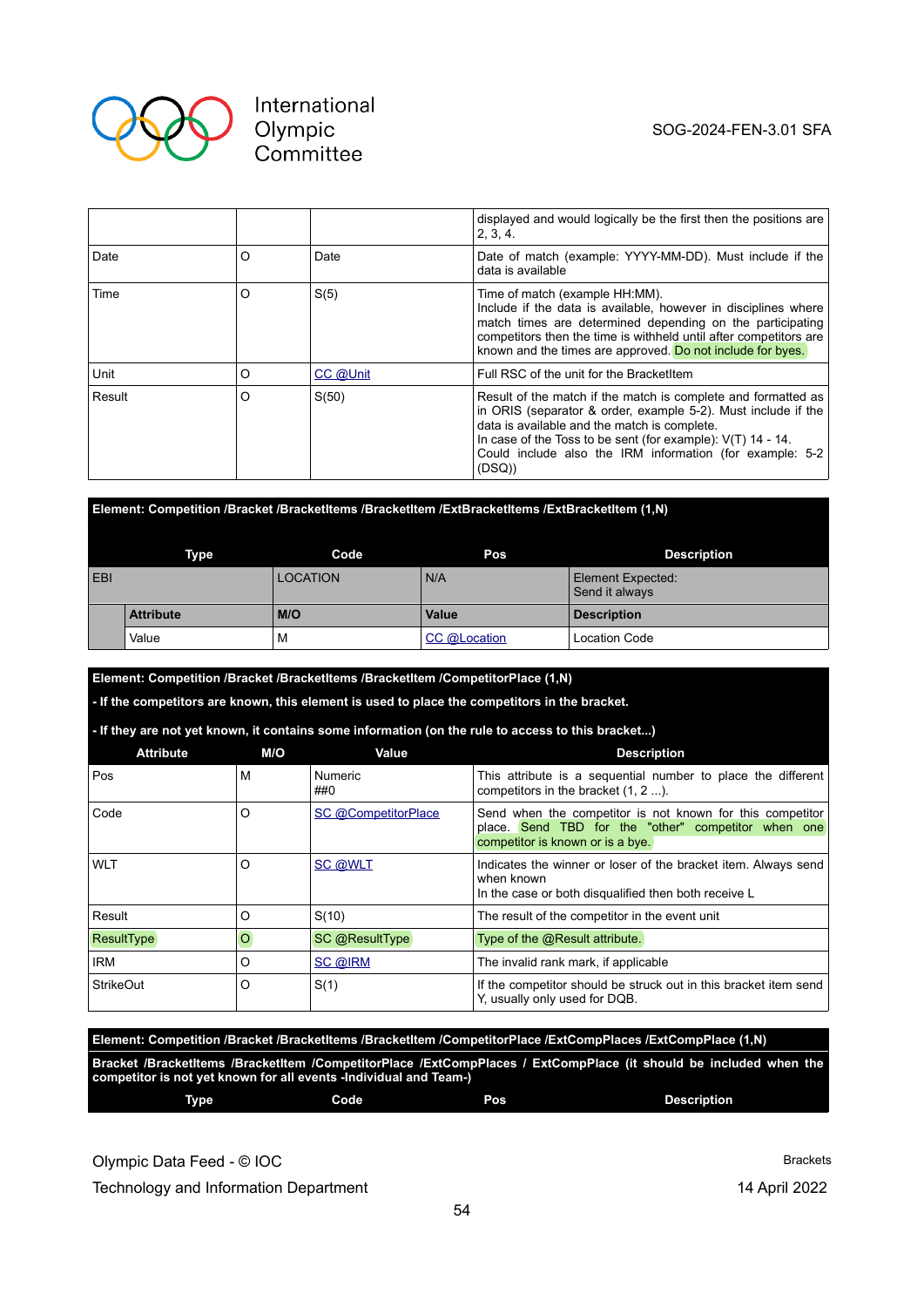

| <b>ECP</b> |                  | <b>DRAW</b> | N/A                  | Element Expected:<br>Only for 'Table of 64' in Individual events and<br>'Table of 16' in Team events including when<br>there is no competitor in this place (when the<br>CompetitorPlace @Code is BYE)                                                                   |
|------------|------------------|-------------|----------------------|--------------------------------------------------------------------------------------------------------------------------------------------------------------------------------------------------------------------------------------------------------------------------|
|            | <b>Attribute</b> | M/O         | Value                | <b>Description</b>                                                                                                                                                                                                                                                       |
|            | Value            | М           | <b>Numeric</b><br>## | Send the Draw Number for the competitor (or<br>Bye) in this bracket item.<br>Is a number between 1 to 16 used in 'Table of<br>16' for Team events (depending on the<br>number of teams competing), and between 1<br>to 64 used in 'Table of 64' for Individual<br>events |

<span id="page-54-3"></span>**Element: Competition /Bracket /BracketItems /BracketItem /CompetitorPlace /PreviousUnit (0,1)**

**Previous event unit related to the CompetitorPlace@Pos competitor of the current bracket item. It is always informed except for the bracket items whose CompetitorPlace@Pos competitor do not have preceding event units in the bracket graph unless coming from a pool.**

| <b>Attribute</b> | M/O | Value    | <b>Description</b>                                                                                                                                                                                                                                              |
|------------------|-----|----------|-----------------------------------------------------------------------------------------------------------------------------------------------------------------------------------------------------------------------------------------------------------------|
| Unit             | O   | CC @Unit | Full RSC code of the previous event unit for the<br>CompetitorPlace@Pos competitor of the bracket item. Must<br>send if a winner/loser from a single unit. If from a pool then this<br>is the RSC of the pool.                                                  |
| Value            | O   | S(6)     | If the competitor in the current unit is unknown due to coming<br>from a pool or previous matches then fill this field with the pool<br>code or the match number as appropriate.                                                                                |
| <b>WLT</b>       | O   | SC @WLT  | If the competitor in the current unit is unknown and coming<br>from an earlier bracketitem then fill this field with the W or L<br>indication winner or loser of the previous unit if the information<br>is known. Do not send if competitor comes from a pool. |

<span id="page-54-2"></span>

|  | [6.0] Element: Competition /Bracket /BracketItems /BracketItem /CompetitorPlace /Competitor (0,1) |  |  |  |  |  |
|--|---------------------------------------------------------------------------------------------------|--|--|--|--|--|
|  |                                                                                                   |  |  |  |  |  |

**CompetitorPlace @Pos competitor related to the bracket item. Only include if the competitor is known.**

| <b>Attribute</b> | M/O | Value                         | <b>Description</b>                                                                                                                                                   |
|------------------|-----|-------------------------------|----------------------------------------------------------------------------------------------------------------------------------------------------------------------|
| Code             | м   | S(20)<br>with<br>no<br>zeroes | leading   Competitor's ID                                                                                                                                            |
| Type             | м   | S(1)                          | T for team<br>A for athlete                                                                                                                                          |
| Seed             | O   | S(10)                         | The seed of the competitor or equivalent information.<br>In the first phase in each event (T64 individual, T16 for Team)<br>the draw number / seed must be included. |
| Organisation     | O   | CC @Organisation              | Competitors' organisation if known.                                                                                                                                  |

<span id="page-54-1"></span>

| Element: Competition /Bracket /BracketItems /BracketItem /CompetitorPlace /Competitor /Description (0.1) |   |       |                                                    |  |  |  |  |
|----------------------------------------------------------------------------------------------------------|---|-------|----------------------------------------------------|--|--|--|--|
| <b>Attribute</b><br>M/O<br>Value<br><b>Description</b>                                                   |   |       |                                                    |  |  |  |  |
| TeamName                                                                                                 | м | S(73) | Name of the team. Only applies for teams / groups. |  |  |  |  |
| l IFId<br>Team IF number, send if available<br>S(16)                                                     |   |       |                                                    |  |  |  |  |

<span id="page-54-0"></span>**Element: Competition /Bracket /BracketItems /BracketItem /CompetitorPlace /Competitor /Composition /Athlete (1,N)**

Olympic Data Feed - © IOC Brackets Technology and Information Department 14 April 2022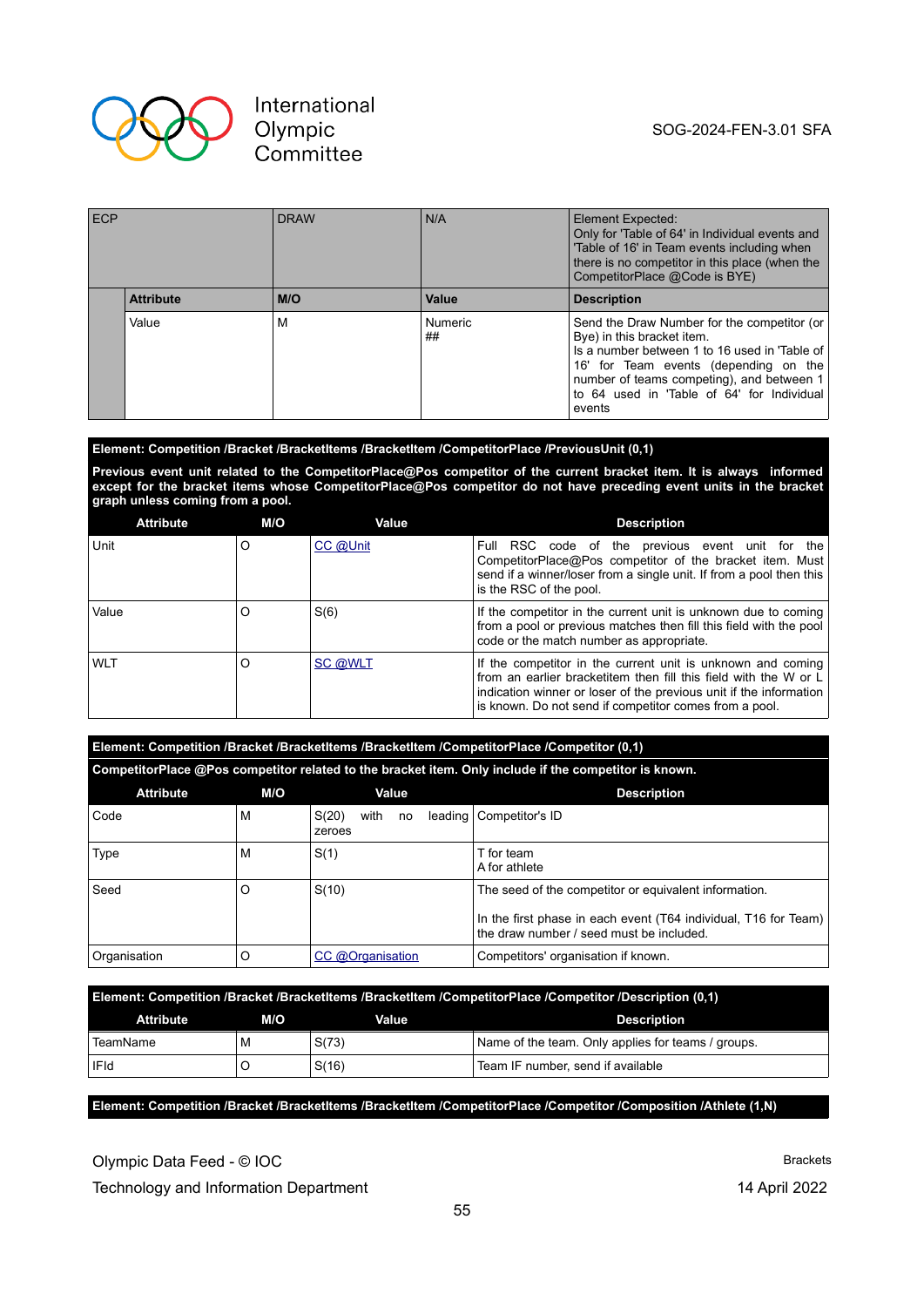

#### SOG-2024-FEN-3.01 SFA

| Only send composition if individual event. |     |                               |                                                |  |  |  |  |
|--------------------------------------------|-----|-------------------------------|------------------------------------------------|--|--|--|--|
| <b>Attribute</b>                           | M/O | Value                         | <b>Description</b>                             |  |  |  |  |
| Code                                       | M   | S(20)<br>with<br>no<br>zeroes | leading   Athlete's ID                         |  |  |  |  |
| Order                                      | M   | Numeric                       | Order attribute use 1 if Competitor @Type="A". |  |  |  |  |

<span id="page-55-0"></span>**Element: Competition /Bracket /BracketItems /BracketItem /CompetitorPlace /Competitor /Composition /Athlete /Description (1,1)**

| <b>Attribute</b> | M/O      | Value               | <b>Description</b>                                                                                                                                                                                                                            |
|------------------|----------|---------------------|-----------------------------------------------------------------------------------------------------------------------------------------------------------------------------------------------------------------------------------------------|
| GivenName        | O        | S(25)               | Given name in WNPA format (mixed case)                                                                                                                                                                                                        |
| FamilyName       | М        | S(25)               | Family name in WNPA format (mixed case)                                                                                                                                                                                                       |
| Gender           | M        | CC @PersonGender    | Gender of the athlete                                                                                                                                                                                                                         |
| Organisation     | M        | CC @Organisation    | Athletes' organisation                                                                                                                                                                                                                        |
| <b>BirthDate</b> | $\Omega$ | Date                | Birth date (example: YYYY-MM-DD). Must include if the data is<br>available                                                                                                                                                                    |
| <b>IFId</b>      | Ω        | S(16)               | International Federation ID                                                                                                                                                                                                                   |
| Class            | O        | CC @DisciplineClass | Code to identify the sport class in the case of events with<br>athletes with a disability (e.g: Paralympic Games).<br>This attribute is optional because it is not used in events<br>without such athletes but is mandatory where applicable. |

#### **Sample (General)**

```
..
<BracketItem Code="131" Order="2" Position="2" Date="2016-08-09" Time="01:20" Unit="FENMEPEE--------------SFNL0001----"
Result="15-10" >
 <CompetitorPlace Pos="1" WLT="W" Result="15" >
   <PreviousUnit Unit="FENM54KG--------------QFNL0001----" />
     <Competitor Code="1066978" Type="A" Seed="4" Organisation="ESP" >
       <Composition>
         <Athlete Code="1066978" Order="1" >
          <Description FamilyName="Black" GivenName="John" Gender="M" Organisation="ESP" BirthDate="1991-12-16" />
         </Athlete>
       </Composition>
```
### **2.3.6.6 Message Sort**

Bracket @Code then BracketItems @Code then BracketItems /BracketItem /Unit @Phase and then BracketItem /Unit @Unit are sorted according to their Position in the bracket.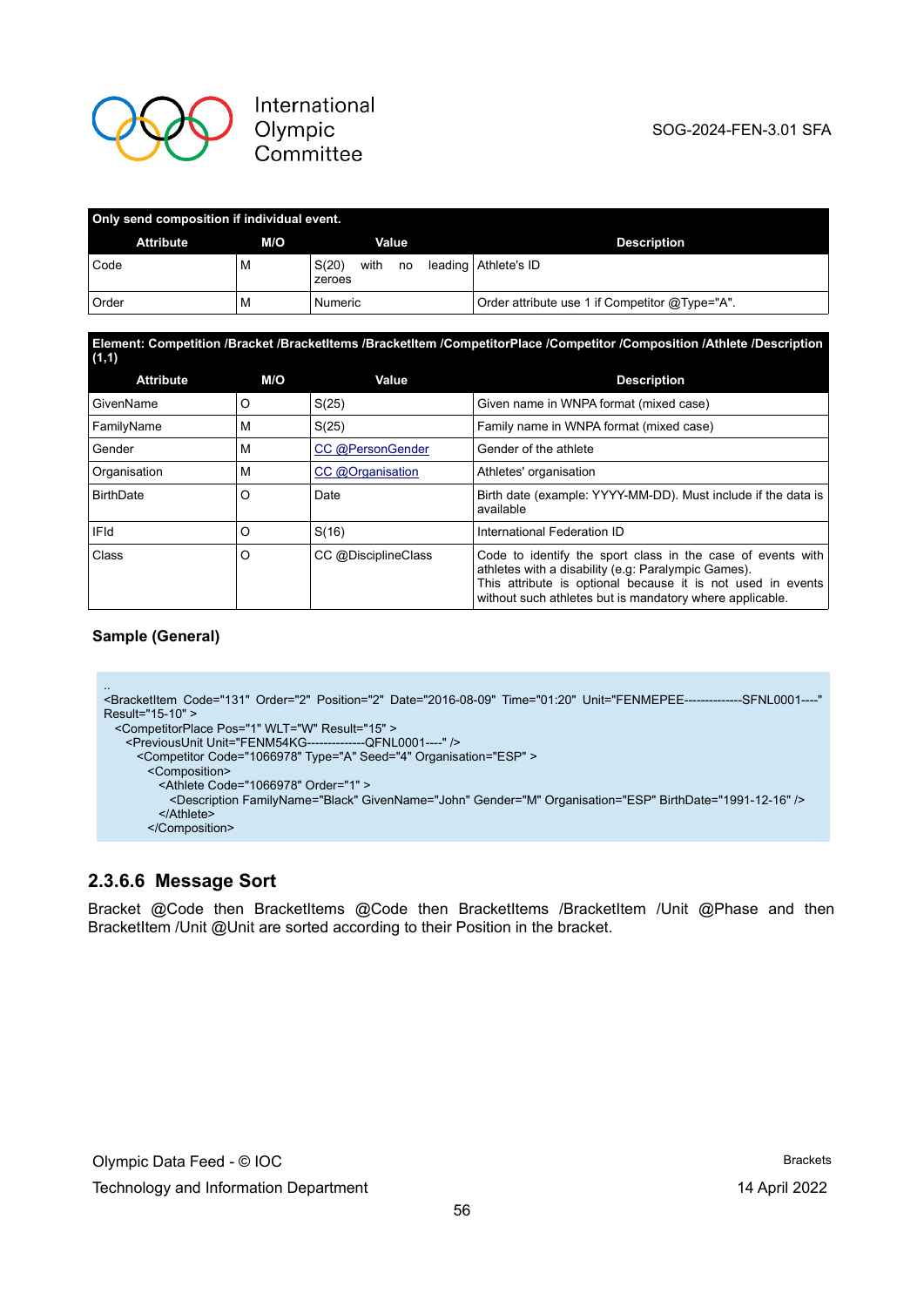

## **2.3.7 Event Final Ranking**

#### **2.3.7.1 Description**

The event final ranking is a message containing the final results and ranking at the completion of one particular event, either for individual athletes or for aggregated athletes.

The final ranking message is a generic message for all sports, including the full event final result for all competitors who were either ranked, got an Invalid Rank Mark (disqualified, etc.), or both.

### **2.3.7.2 Header Values**

The following table describes the message header attributes.

| <b>Attribute</b>    | Value                      | <b>Comment</b>                                                                                                                                                                  |  |  |  |
|---------------------|----------------------------|---------------------------------------------------------------------------------------------------------------------------------------------------------------------------------|--|--|--|
| CompetitionCode     | CC @Competition            | Unique ID for competition                                                                                                                                                       |  |  |  |
| <b>DocumentCode</b> | CC @Event                  | Full RSC of the Event                                                                                                                                                           |  |  |  |
| DocumentType        | DT RANKING                 | Event Final ranking message                                                                                                                                                     |  |  |  |
| Version             | 1.1V                       | Version number associated to the message's content. Ascending<br>number                                                                                                         |  |  |  |
| <b>ResultStatus</b> | CC @ResultStatus           | Result status, indicates whether the data is official or partial.<br>PARTIAI<br><b>UNOFFICIAL</b><br><b>OFFICIAL</b>                                                            |  |  |  |
| FeedFlag            | "P"-Production<br>"T"-Test | Test message or production message.                                                                                                                                             |  |  |  |
| Date                | Date                       | Date when the message is generated, expressed in the local time zone<br>where the message was produced.                                                                         |  |  |  |
| Time                | Time                       | Time up to milliseconds when the message is generated, expressed in<br>the local time zone where the message was produced.                                                      |  |  |  |
| LogicalDate         | Date                       | Logical Date of events. This is the same as the physical day except<br>when the unit or message transmission extends after midnight.<br>See full explanation in ODF Foundation. |  |  |  |
| Source              | SC @Source                 | Code indicating the system which generated the message.                                                                                                                         |  |  |  |

## **2.3.7.3 Trigger and Frequency**

This message is only triggered after a unit which affects the final ranking is official and that particular ranking is not subject to change.

Send as PARTIAL as each ranking is inserted until OFFICIAL after the event when all final rankings are known.

UNOFFICIAL may be used after the gold medal unit and before the unit is official.

Trigger also after any change.

#### **2.3.7.4 Message Structure**

The following table defines the structure of the message.

Olympic Data Feed - © IOC **Example 2018** Event Final Ranking Technology and Information Department 14 April 2022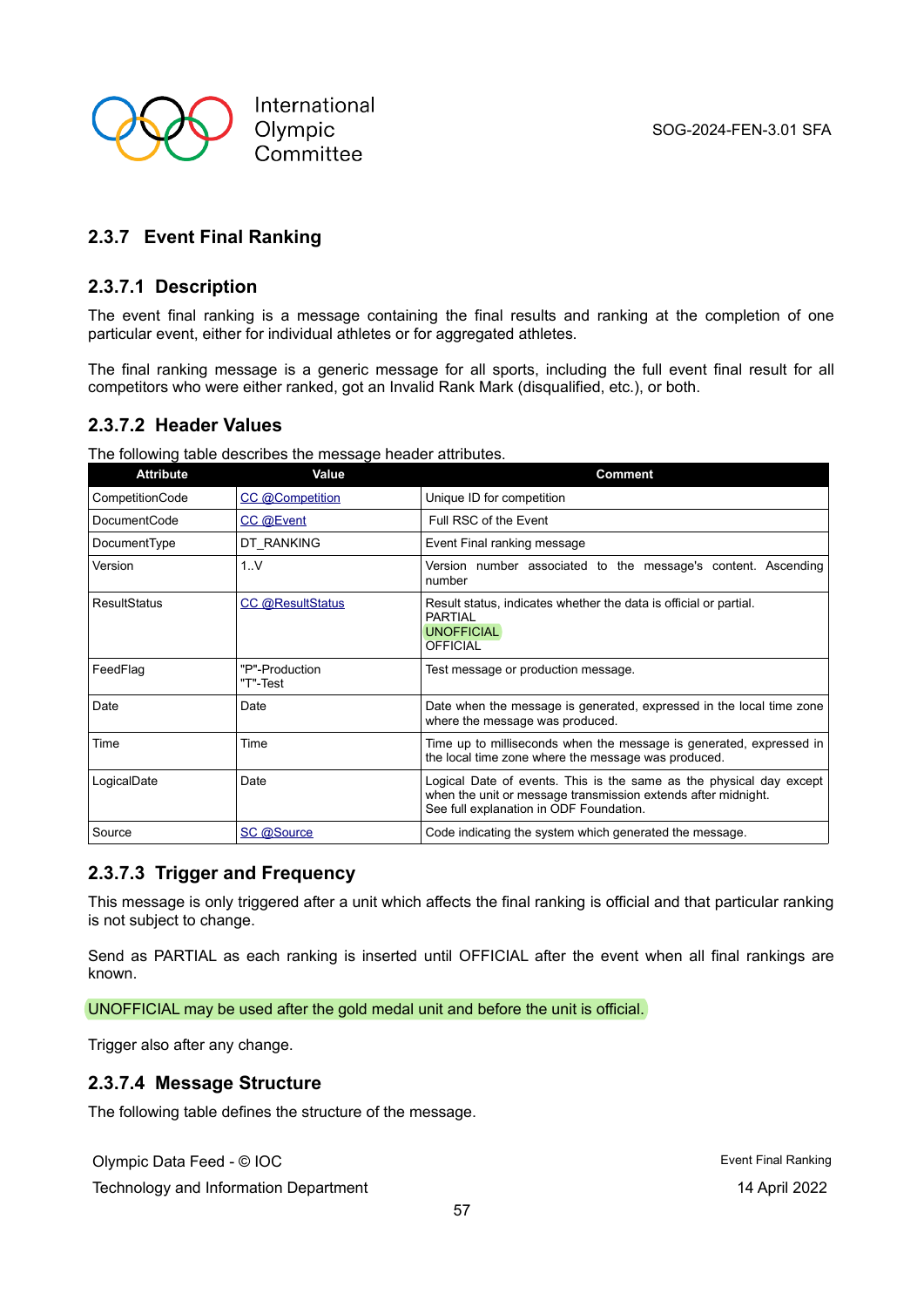

### SOG-2024-FEN-3.01 SFA

| Level 1           | Level 2             | Level 3                       | Level 4           | Level 5       | Level 6           | Level 7                      |
|-------------------|---------------------|-------------------------------|-------------------|---------------|-------------------|------------------------------|
| Competition (0,1) |                     |                               |                   |               |                   |                              |
|                   | Gen                 |                               |                   |               |                   |                              |
|                   | Sport               |                               |                   |               |                   |                              |
|                   | Codes               |                               |                   |               |                   |                              |
|                   | ExtendedInfos (0,1) |                               |                   |               |                   |                              |
|                   |                     | SportDescription (0,1)        |                   |               |                   |                              |
|                   |                     |                               | DisciplineName    |               |                   |                              |
|                   |                     |                               | EventName         |               |                   |                              |
|                   |                     |                               | Gender            |               |                   |                              |
|                   |                     | VenueDescription (0,1)        |                   |               |                   |                              |
|                   |                     |                               | Venue             |               |                   |                              |
|                   |                     |                               | VenueName         |               |                   |                              |
|                   | Result (1,N)        |                               |                   |               |                   |                              |
|                   |                     | Rank                          |                   |               |                   |                              |
|                   |                     | RankEqual                     |                   |               |                   |                              |
|                   |                     | <b>IRM</b>                    |                   |               |                   |                              |
|                   |                     | SortOrder<br>Competitor (1,1) |                   |               |                   |                              |
|                   |                     |                               | Code              |               |                   |                              |
|                   |                     |                               | Type              |               |                   |                              |
|                   |                     |                               | Organisation      |               |                   |                              |
|                   |                     |                               | Description (0,1) |               |                   |                              |
|                   |                     |                               |                   | TeamName      |                   |                              |
|                   |                     |                               |                   | <b>IFId</b>   |                   |                              |
|                   |                     |                               | Composition (1,1) |               |                   |                              |
|                   |                     |                               |                   | Athlete (0,N) |                   |                              |
|                   |                     |                               |                   |               | Code              |                              |
|                   |                     |                               |                   |               | Order             |                              |
|                   |                     |                               |                   |               | Description (1,1) |                              |
|                   |                     |                               |                   |               |                   | GivenName                    |
|                   |                     |                               |                   |               |                   | FamilyName                   |
|                   |                     |                               |                   |               |                   | Gender                       |
|                   |                     |                               |                   |               |                   | Organisation                 |
|                   |                     |                               |                   |               |                   | <b>BirthDate</b>             |
|                   |                     |                               |                   |               |                   | $\ensuremath{\mathsf{IFld}}$ |
|                   |                     |                               |                   |               |                   | $\textsf{Class}$             |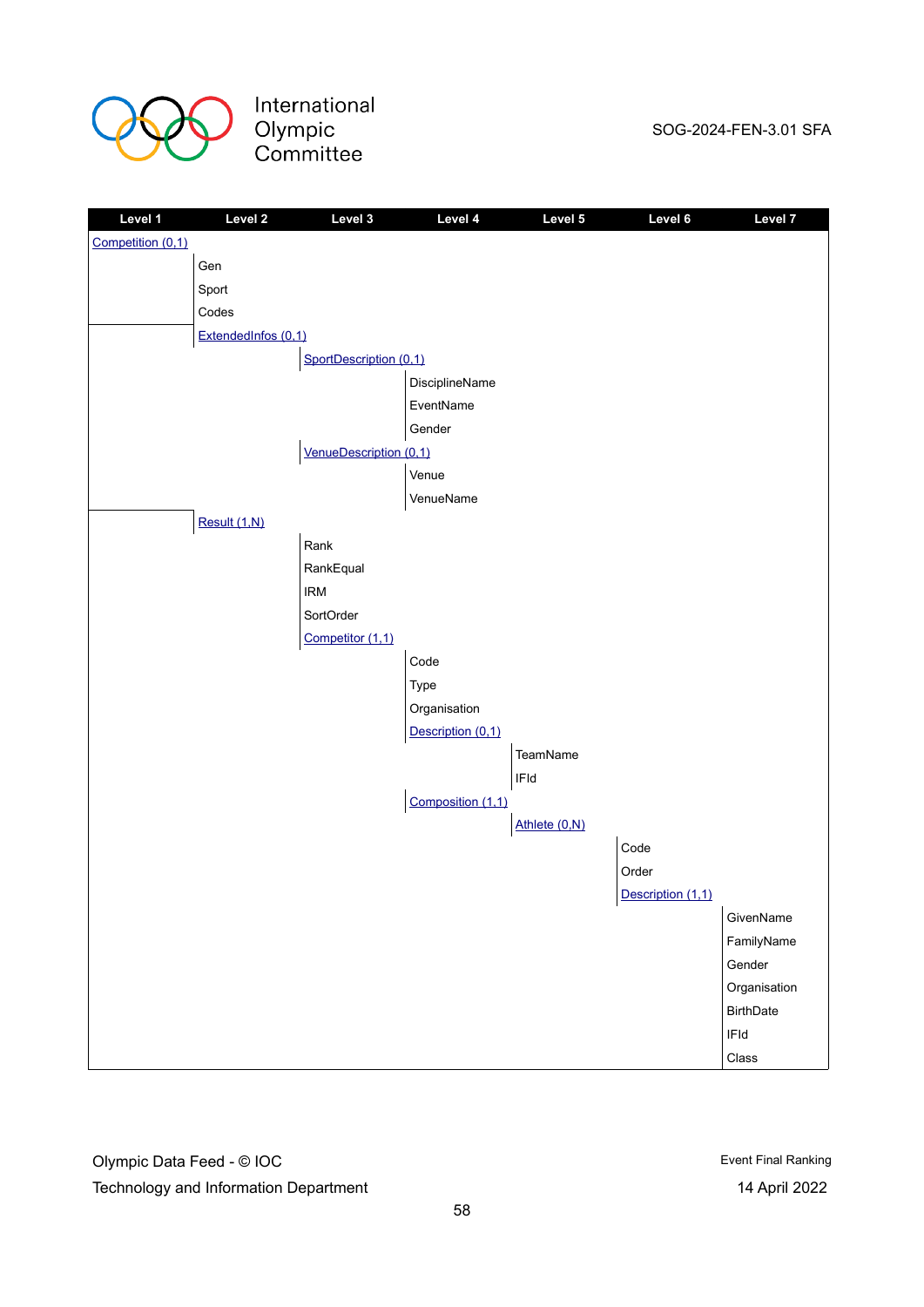

# **2.3.7.5 Message Values**

<span id="page-58-4"></span>

| <b>Element: Competition (0,1)</b> |     |       |                                                                     |  |  |  |
|-----------------------------------|-----|-------|---------------------------------------------------------------------|--|--|--|
| <b>Attribute</b>                  | M/O | Value | <b>Description</b>                                                  |  |  |  |
| Gen                               |     | S(20) | Version of the General Data Dictionary applicable to the<br>message |  |  |  |
| Sport                             |     | S(20) | Version of the Sport Data Dictionary applicable to the message      |  |  |  |
| Codes                             |     | S(20) | Version of the Codes applicable to the message                      |  |  |  |

<span id="page-58-3"></span>

| Element: Competition /ExtendedInfos /SportDescription (0.1) |     |                 |                                                                                                 |  |  |  |
|-------------------------------------------------------------|-----|-----------------|-------------------------------------------------------------------------------------------------|--|--|--|
| <b>Sport Description in text</b>                            |     |                 |                                                                                                 |  |  |  |
| <b>Attribute</b>                                            | M/O | Value           | <b>Description</b>                                                                              |  |  |  |
| <b>DisciplineName</b>                                       | м   | S(40)           | Discipline ENG Description (not code) from Common Codes                                         |  |  |  |
| EventName                                                   | м   | S(40)           | Event ENG Description (not code) from Common Codes. Must<br>be included if it is a single event |  |  |  |
| Gender                                                      | м   | CC @SportGender | Gender code for the event unit. Must be included if it is a single<br>gender                    |  |  |  |

<span id="page-58-2"></span>

| <b>Element: Competition /ExtendedInfos /VenueDescription (0,1)</b> |  |  |  |  |  |
|--------------------------------------------------------------------|--|--|--|--|--|
|--------------------------------------------------------------------|--|--|--|--|--|

| Venue Names in text |     |               |                                                    |  |  |  |
|---------------------|-----|---------------|----------------------------------------------------|--|--|--|
| <b>Attribute</b>    | M/O | Value         | <b>Description</b>                                 |  |  |  |
| Venue               | M   | CC @VenueCode | Venue code                                         |  |  |  |
| VenueName           | M   | S(25)         | Venue ENG Description (not code) from Common Codes |  |  |  |

<span id="page-58-1"></span>

| <b>Element: Competition /Result (1,N)</b>              |   |                |                                                                                                                                                                                                                                                   |  |  |  |
|--------------------------------------------------------|---|----------------|---------------------------------------------------------------------------------------------------------------------------------------------------------------------------------------------------------------------------------------------------|--|--|--|
|                                                        |   |                | For any event final ranking message, there should be at least one competitor being awarded a result for the event.                                                                                                                                |  |  |  |
| <b>Attribute</b><br>M/O<br>Value<br><b>Description</b> |   |                |                                                                                                                                                                                                                                                   |  |  |  |
| Rank                                                   | O | Text           | Final rank of the competitor in the corresponding event.                                                                                                                                                                                          |  |  |  |
| RankEqual                                              | O | S(1)           | Identifies if a rank has been equalled. Send Y if applicable else<br>do not send.                                                                                                                                                                 |  |  |  |
| <b>IRM</b>                                             | O | SC @IRM        | The invalid rank mark, send if applicable.                                                                                                                                                                                                        |  |  |  |
| SortOrder                                              | м | <b>Numeric</b> | This attribute is a sequential number with the order of the<br>results for the particular event, if they were to be presented. It<br>is mostly based on the rank, but it should be used to sort out<br>rank ties as well as results without rank. |  |  |  |

# <span id="page-58-0"></span>**Element: Competition /Result /Competitor (1,1)**

| Competitor related to one final event result. |          |                                                         |                                                                                                                                                                                     |  |  |  |
|-----------------------------------------------|----------|---------------------------------------------------------|-------------------------------------------------------------------------------------------------------------------------------------------------------------------------------------|--|--|--|
| <b>Attribute</b>                              | M/O      | Value                                                   | <b>Description</b>                                                                                                                                                                  |  |  |  |
| Code                                          | M        | S(20)<br>with<br>no<br>zeroes<br>or<br>@CompetitorPlace | leading Competitor's ID or another indicator (SC @CompetitorPlace) in<br>SC   the case where there is no competitor in the rank due to IRM.<br>NOAWARD if the place is not awarded. |  |  |  |
| Type                                          | <b>M</b> | S(1)                                                    | T for team<br>A for athlete                                                                                                                                                         |  |  |  |

Olympic Data Feed - © IOC **Example 2018** Event Final Ranking Technology and Information Department 14 April 2022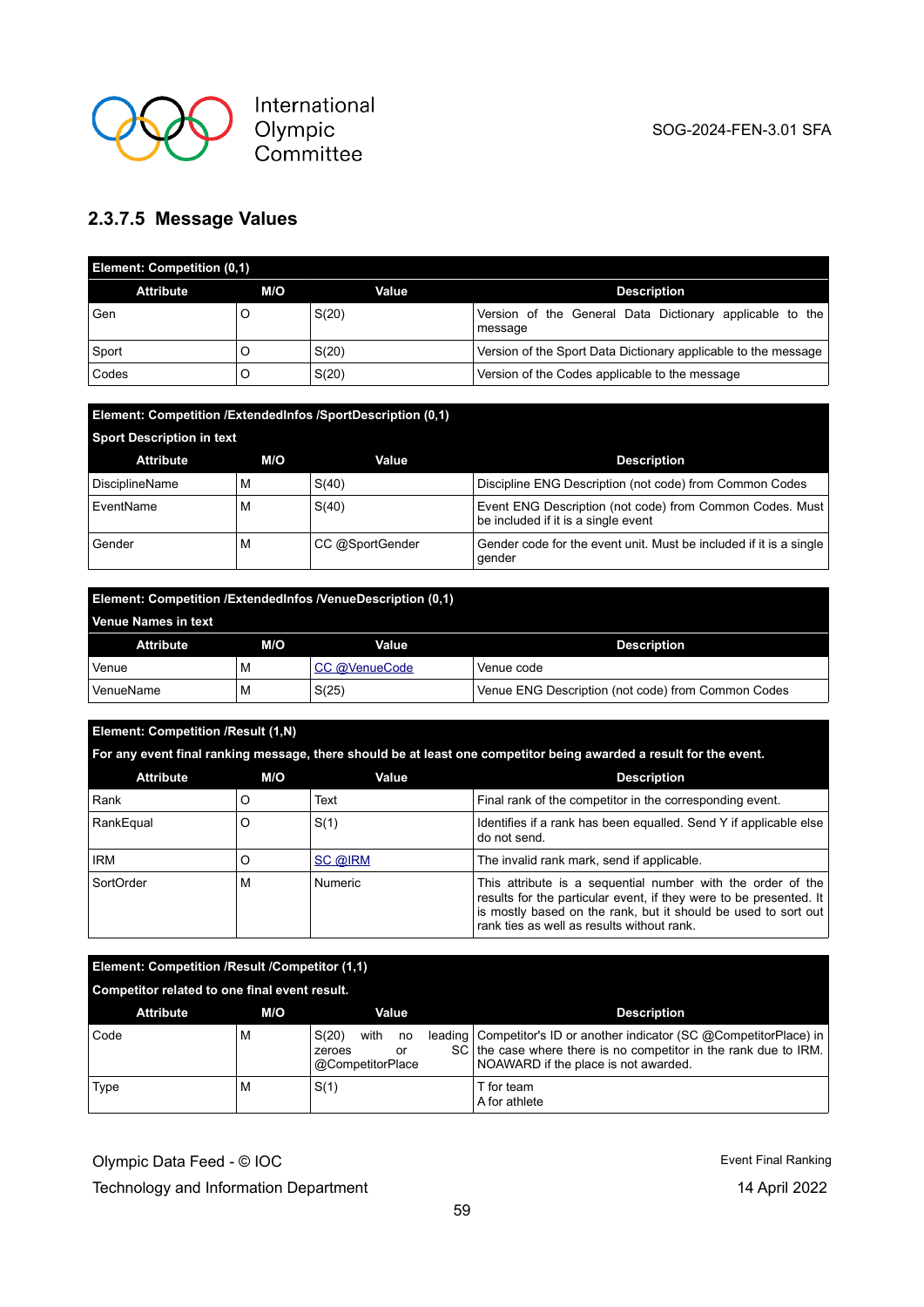

<span id="page-59-2"></span>

| Organisation                                                | Ő   | CC @Organisation | Competitor's organisation if known       |  |  |  |  |  |
|-------------------------------------------------------------|-----|------------------|------------------------------------------|--|--|--|--|--|
|                                                             |     |                  |                                          |  |  |  |  |  |
| Element: Competition /Result /Competitor /Description (0.1) |     |                  |                                          |  |  |  |  |  |
| <b>Attribute</b>                                            | M/O | Value            | <b>Description</b>                       |  |  |  |  |  |
| TeamName                                                    | м   | S(73)            | Name of the team. Only applies for teams |  |  |  |  |  |
| <b>IFId</b>                                                 |     | S(16)            | Team IF number, send if available        |  |  |  |  |  |
|                                                             |     |                  |                                          |  |  |  |  |  |

<span id="page-59-1"></span>**Element: Competition /Result /Competitor /Composition /Athlete (0,N)**

**(Include all members that contributed to the result according to sport rules if Competitor @Type="T". This may be 3 or 4 depending on the use of substitutes)**

| <b>Attribute</b> | M/O | Value                         | <b>Description</b>                                                                                                                      |  |  |
|------------------|-----|-------------------------------|-----------------------------------------------------------------------------------------------------------------------------------------|--|--|
| Code             | м   | S(20)<br>with<br>no<br>zeroes | leading Athlete's ID, corresponding to an individual athlete or a team<br>member.<br>Team members should be participating in the event. |  |  |
| Order            | м   | <b>Numeric</b>                | Order attribute used to sort team members in a team (if)<br>Competitor @Type="T") or 1 if Competitor @Type="A".                         |  |  |

<span id="page-59-0"></span>

| Element: Competition /Result /Competitor /Composition /Athlete /Description (1,1) |         |                     |                                                                                                                                                                                                             |  |  |
|-----------------------------------------------------------------------------------|---------|---------------------|-------------------------------------------------------------------------------------------------------------------------------------------------------------------------------------------------------------|--|--|
| <b>Attribute</b>                                                                  | M/O     | Value               | <b>Description</b>                                                                                                                                                                                          |  |  |
| GivenName                                                                         | O       | S(25)               | Given name in WNPA format (mixed case)                                                                                                                                                                      |  |  |
| FamilyName                                                                        | м       | S(25)               | Family name in WNPA format (mixed case)                                                                                                                                                                     |  |  |
| Gender                                                                            | м       | CC @PersonGender    | Gender of the athlete                                                                                                                                                                                       |  |  |
| Organisation                                                                      | м       | CC @Organisation    | Athletes' organisation                                                                                                                                                                                      |  |  |
| <b>BirthDate</b>                                                                  | O       | Date                | Birth date (example: YYYY-MM-DD). Must include if the data is<br>available                                                                                                                                  |  |  |
| IFId                                                                              | O       | S(16)               | International Federation ID                                                                                                                                                                                 |  |  |
| Class                                                                             | $\circ$ | CC @DisciplineClass | Code to identify the sport class in the case of events with<br>athletes with a disability (e.g: Paralympic Games). This<br>attribute is optional because it is not used in events without<br>such athletes. |  |  |

 **Sample (General)**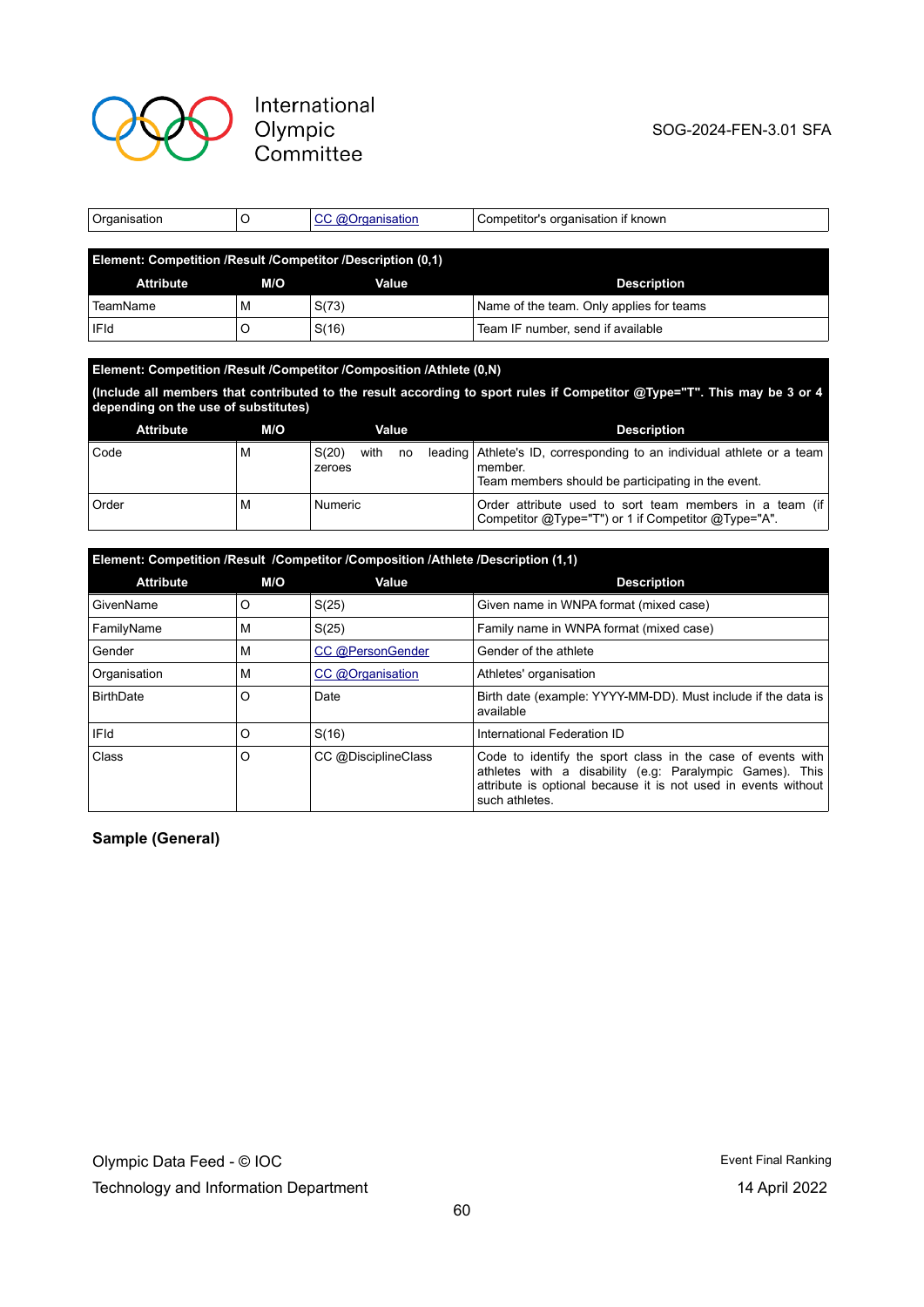

<Result Rank="1" SortOrder="1"> <Competitor Code="1106858" Type="A" Organisation="SUI" > <Composition> <Athlete Code="1106858" Order="1" > <Description GivenName="John" FamilyName="Smith" Gender="M" Organisation="SUI" BirthDate="1994-12-15" /> </Athlete> </Composition> </Competitor> </Result> <Result SortOrder="2" IRM="DQB" > <Competitor Code="1090697" Type="A" Organisation="ESP" > <Composition> <Athlete Code="1090697" Order="1"> <Description GivenName="James" FamilyName="Black" Gender="M" Organisation="ESP" BirthDate="1994-12-16" /> </Athlete> </Composition> </Competitor> </Result> ....

# **2.3.7.6 Message Sort**

Sort by Result @SortOrder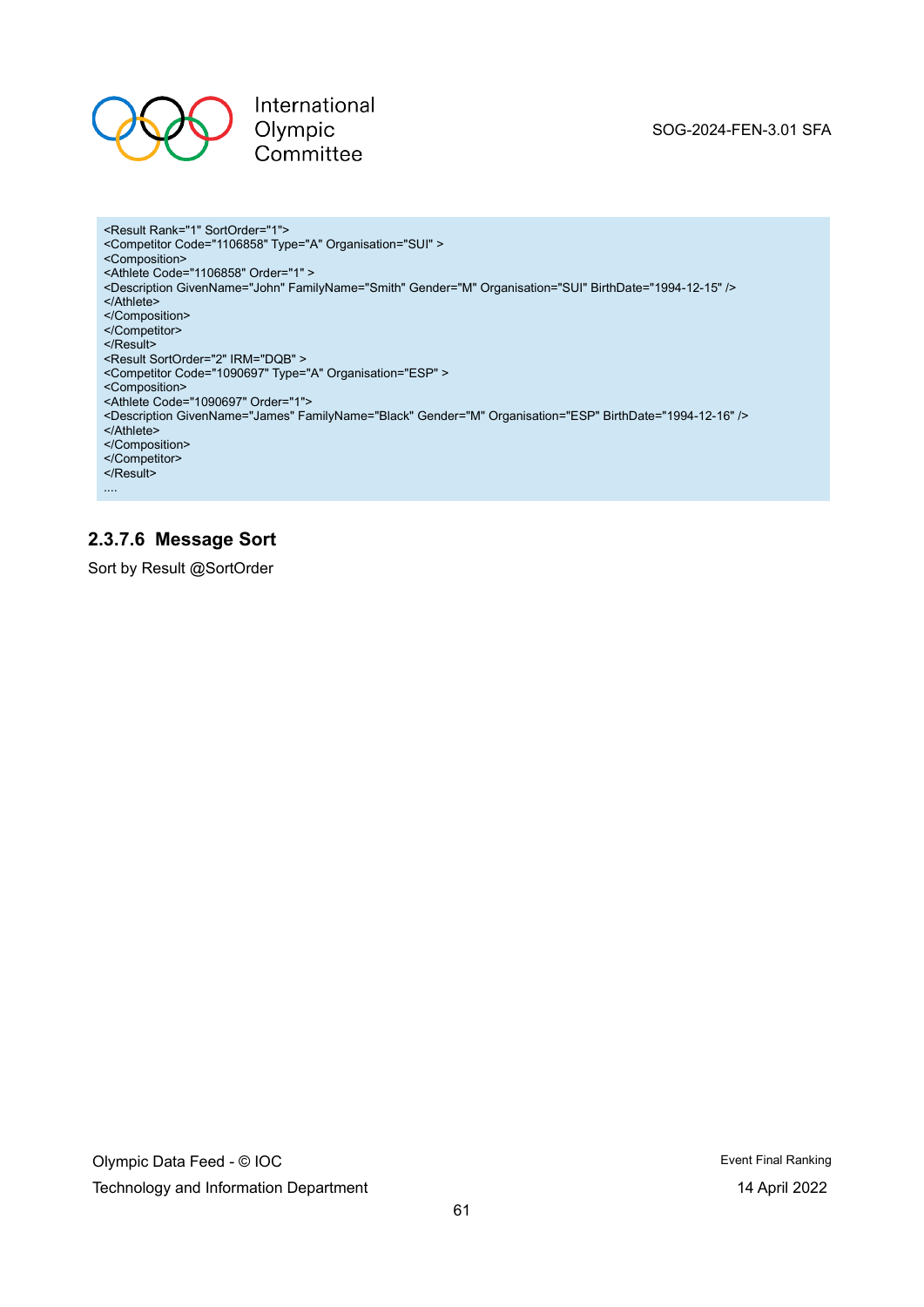

## **2.3.8 Event's Medallists**

## **2.3.8.1 Description**

The Event's Medallists is a message containing the list of medallists awarded in one particular event.

## **2.3.8.2 Header Values**

The following table describes the message header attributes.

| <b>Attribute</b>    | Value                      | <b>Comment</b>                                                                                                                                                                  |
|---------------------|----------------------------|---------------------------------------------------------------------------------------------------------------------------------------------------------------------------------|
| CompetitionCode     | CC @Competition            | Unique ID for competition                                                                                                                                                       |
| <b>DocumentCode</b> | CC @Event                  | Full RSC at event level                                                                                                                                                         |
| DocumentType        | DT MEDALLISTS              | Event's Medallists message                                                                                                                                                      |
| Version             | 1.1V                       | Version number associated to the message's content. Ascending<br>number                                                                                                         |
| <b>ResultStatus</b> | CC @ResultStatus           | It indicates whether the result is unofficial, official or partial.<br><b>UNOFFICIAL</b><br><b>OFFICIAL</b><br><b>PARTIAL</b>                                                   |
| FeedFlag            | "P"-Production<br>"T"-Test | Test message or production message.                                                                                                                                             |
| Date                | Date                       | Date when the message is generated, expressed in the local time zone<br>where the message was produced.                                                                         |
| Time                | <b>Time</b>                | Time up to milliseconds when the message is generated, expressed in<br>the local time zone where the message was produced.                                                      |
| LogicalDate         | Date                       | Logical Date of events. This is the same as the physical day except<br>when the unit or message transmission extends after midnight.<br>See full explanation in ODF Foundation. |
| Source              | SC @Source                 | Code indicating the system which generated the message.                                                                                                                         |

## **2.3.8.3 Trigger and Frequency**

The message is sent with ResultStatus=PARTIAL when the information of the medallist is known but the final event Unit is not yet finished.

Sent immediately after the unit is finished and the results are unofficial or in the case of longer duration events send before the unit is finished but as soon as the medallists are confirmed. In case of any delay in publishing unofficial results it must be sent at the latest 5 minutes before any ceremony starts with Status=UNOFFICIAL. To be clear, this message must be sent before any ceremony.

The message is sent with ResultStatus=OFFICIAL when the medallists are officially known in the sport.

For some sports, bronze medals are known before the end of the final event unit. In this case the message is sent the first time with the bronze medallists, and the second time with all the medallists.

In summary:

- Normal case (where the results quickly become official): DT\_MEDALLISTS is sent with ResultStatus=OFFICIAL when the event is OFFICIAL

- Separate units to determine all medals: DT\_MEDALLISTS is sent with ResultStatus=PARTIAL after the first unit with medals is complete (with status OFFICIAL or UNOFFICIAL) and then OFFICIAL after event is completed with all units are OFFICIAL.

- Mass start sports when the TD allows to release of medallists: DT\_MEDALLISTS is sent with

Olympic Data Feed - © IOC **Example 2018** Event's Medallists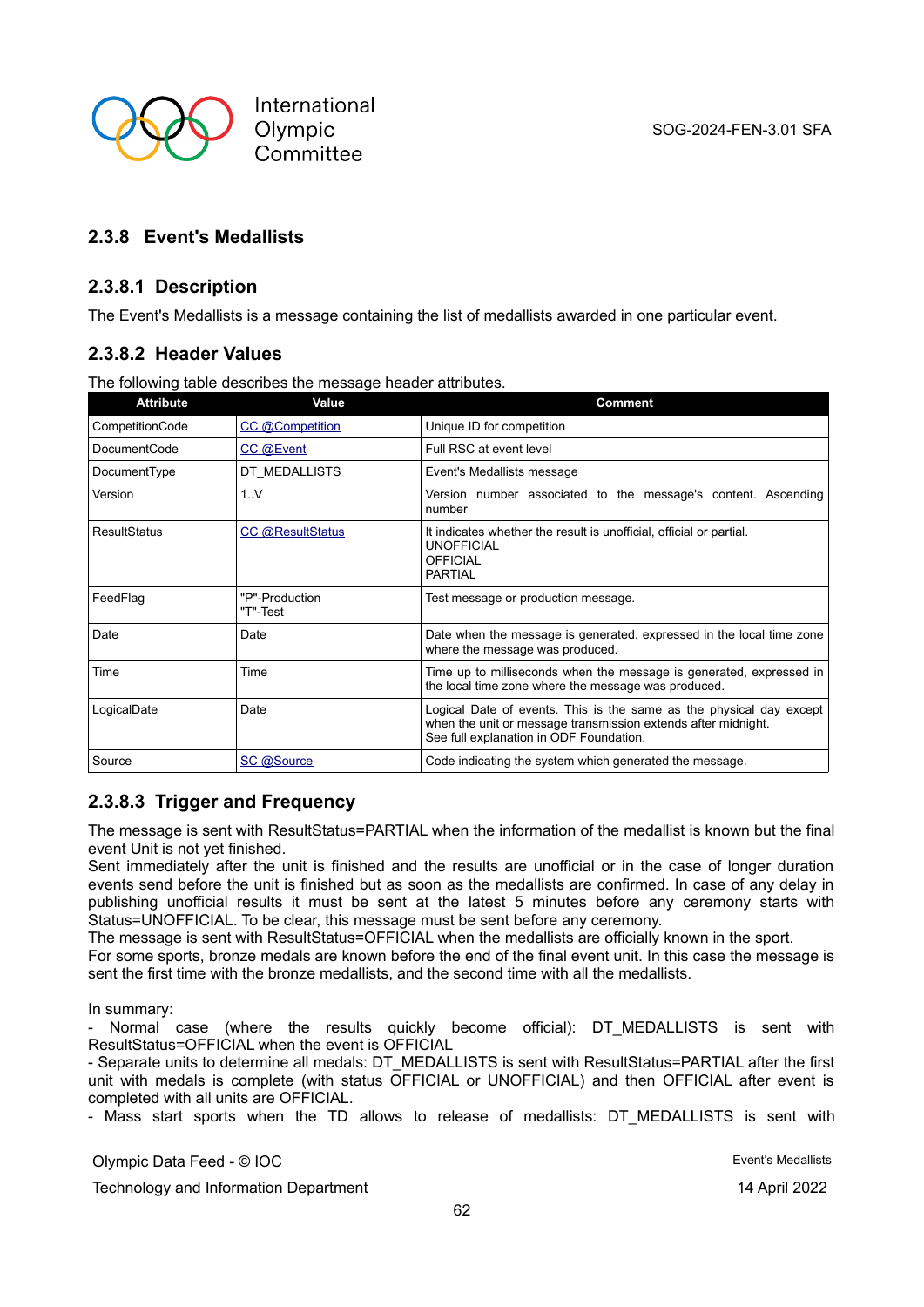

ResultStatus=UNOFFICIAL before the result is official (or even not all competitors are finished) and OFFICIAL after event is completed and the results OFFICIAL.

## **2.3.8.4 Message Structure**

The following table defines the structure of the message.

| Level 1           | Level <sub>2</sub>  | Level 3                | Level 4           | Level 5       | Level 6           | Level 7          | Level 8 |
|-------------------|---------------------|------------------------|-------------------|---------------|-------------------|------------------|---------|
| Competition (0,1) |                     |                        |                   |               |                   |                  |         |
|                   | Gen                 |                        |                   |               |                   |                  |         |
|                   | Sport               |                        |                   |               |                   |                  |         |
|                   | Codes               |                        |                   |               |                   |                  |         |
|                   | ExtendedInfos (0,1) |                        |                   |               |                   |                  |         |
|                   |                     | SportDescription (0,1) |                   |               |                   |                  |         |
|                   |                     |                        | DisciplineName    |               |                   |                  |         |
|                   |                     |                        | EventName         |               |                   |                  |         |
|                   |                     |                        | Gender            |               |                   |                  |         |
|                   |                     | VenueDescription (0,1) |                   |               |                   |                  |         |
|                   |                     |                        | Venue             |               |                   |                  |         |
|                   |                     |                        | VenueName         |               |                   |                  |         |
|                   | Medal (1,N)         |                        |                   |               |                   |                  |         |
|                   |                     | Code                   |                   |               |                   |                  |         |
|                   |                     | Unit                   |                   |               |                   |                  |         |
|                   |                     | Date                   |                   |               |                   |                  |         |
|                   |                     | Competitor (1,1)       |                   |               |                   |                  |         |
|                   |                     |                        | Code              |               |                   |                  |         |
|                   |                     |                        | Type              |               |                   |                  |         |
|                   |                     |                        | Order             |               |                   |                  |         |
|                   |                     |                        | Organisation      |               |                   |                  |         |
|                   |                     |                        | Description (0,1) |               |                   |                  |         |
|                   |                     |                        |                   | TeamName      |                   |                  |         |
|                   |                     |                        |                   | <b>IFId</b>   |                   |                  |         |
|                   |                     |                        | Composition (1,1) |               |                   |                  |         |
|                   |                     |                        |                   | Athlete (0,N) |                   |                  |         |
|                   |                     |                        |                   |               | Code              |                  |         |
|                   |                     |                        |                   |               | Order             |                  |         |
|                   |                     |                        |                   |               | Description (1,1) |                  |         |
|                   |                     |                        |                   |               |                   | GivenName        |         |
|                   |                     |                        |                   |               |                   | FamilyName       |         |
|                   |                     |                        |                   |               |                   | Gender           |         |
|                   |                     |                        |                   |               |                   | Organisation     |         |
|                   |                     |                        |                   |               |                   | <b>BirthDate</b> |         |

Olympic Data Feed - © IOC **Example 2018** Event's Medallists Technology and Information Department 14 April 2022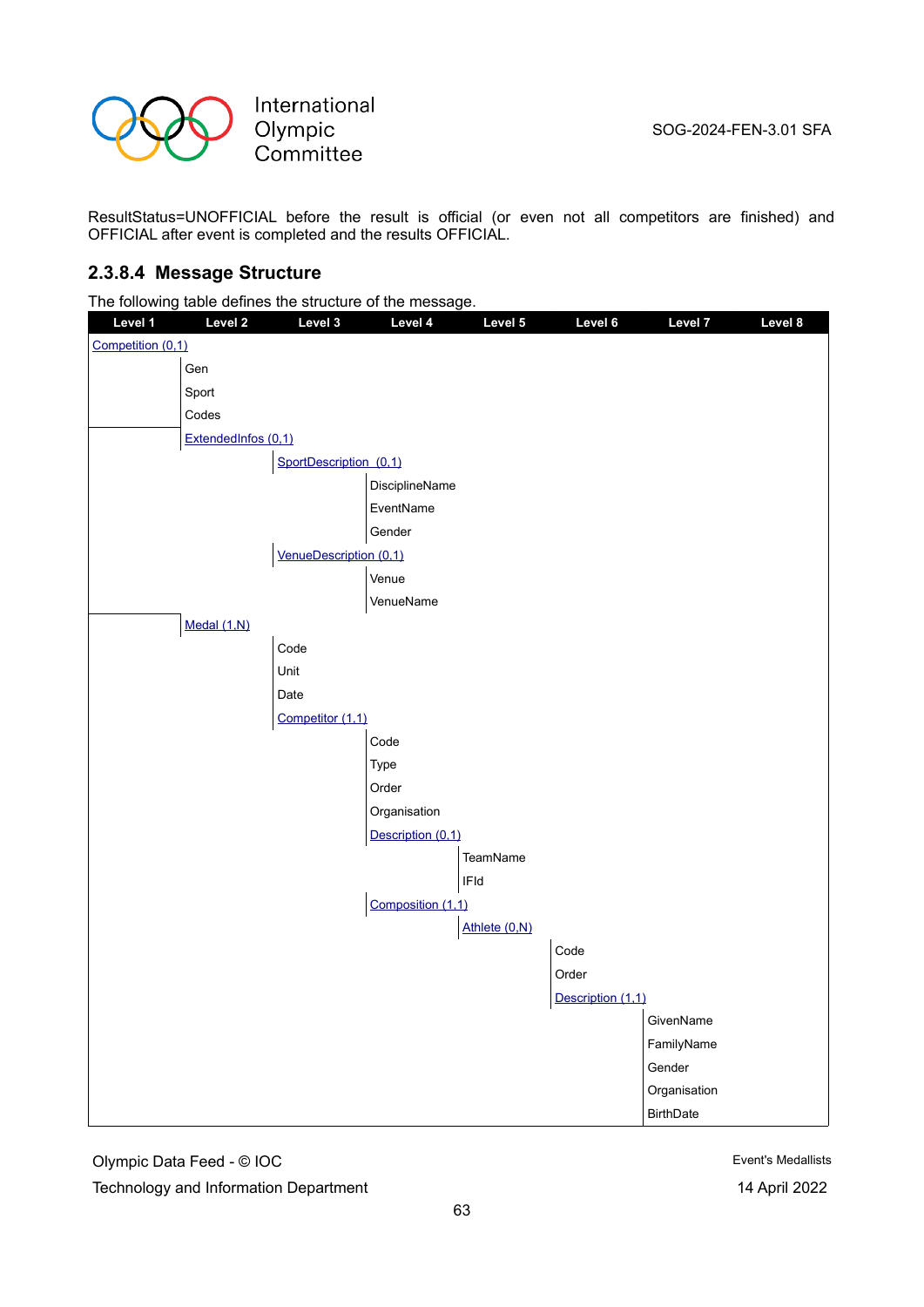

| IFId                      |              |
|---------------------------|--------------|
| Class                     |              |
| ExtendedDescription (0,N) |              |
|                           | Type<br>Code |
|                           |              |
|                           | Pos          |
|                           | lue          |

# **2.3.8.5 Message Values**

<span id="page-63-3"></span>

| <b>Element: Competition (0,1)</b> |     |       |                                                                     |
|-----------------------------------|-----|-------|---------------------------------------------------------------------|
| <b>Attribute</b>                  | M/O | Value | <b>Description</b>                                                  |
| Gen                               |     | S(20) | Version of the General Data Dictionary applicable to the<br>message |
| Sport                             |     | S(20) | Version of the Sport Data Dictionary applicable to the message      |
| Codes                             |     | S(20) | Version of the Codes applicable to the message                      |

<span id="page-63-2"></span>

| Element: Competition /ExtendedInfos /SportDescription (0,1) |     |                 |                                                         |
|-------------------------------------------------------------|-----|-----------------|---------------------------------------------------------|
| <b>Attribute</b>                                            | M/O | Value           | <b>Description</b>                                      |
| <b>DisciplineName</b>                                       | м   | S(40)           | Discipline ENG Description (not code) from Common Codes |
| EventName                                                   | м   | S(40)           | Event ENG Description (not code) from Common Codes.     |
| Gender                                                      | м   | CC @SportGender | Gender code for the event unit.                         |

<span id="page-63-1"></span>

| <b>Element: Competition /ExtendedInfos /VenueDescription (0.1)</b> |   |                    |                                                    |
|--------------------------------------------------------------------|---|--------------------|----------------------------------------------------|
| Value<br>M/O<br><b>Attribute</b>                                   |   | <b>Description</b> |                                                    |
| Venue                                                              | м | CC @VenueCode      | Venue Code                                         |
| VenueName                                                          | M | S(25)              | Venue ENG Description (not code) from Common Codes |

<span id="page-63-0"></span>

| Element: Competition /Medal (1,N) |     |               |                                                                                                                                                                                                                                                                                                                                                                                                 |
|-----------------------------------|-----|---------------|-------------------------------------------------------------------------------------------------------------------------------------------------------------------------------------------------------------------------------------------------------------------------------------------------------------------------------------------------------------------------------------------------|
| <b>Attribute</b>                  | M/O | Value         | <b>Description</b>                                                                                                                                                                                                                                                                                                                                                                              |
| Code                              | м   | SC @MedalType | Medal type.                                                                                                                                                                                                                                                                                                                                                                                     |
|                                   |     |               | All the Competitors with the same CC@MedalType are not<br>grouped in the same element.                                                                                                                                                                                                                                                                                                          |
| Unit                              | м   | CC @Unit      | Full RSC Unit code in which a medal was awarded.                                                                                                                                                                                                                                                                                                                                                |
|                                   |     |               | It is used in case of disciplines like Ice Hockey or Basketball,<br>with the bronze medal and the gold medal awarded in different<br>event units.                                                                                                                                                                                                                                               |
| Date                              | м   | Date          | The date of the most recent unit in which a medal was<br>determined for this event. That is, if only the bronze medal<br>competitor has been determined then this is the date of the<br>bronze medal unit. If all medals are determined then this is the<br>date of the gold medal unit. It is the date of the unit, not the<br>date of the awarding of the medal or the date of a later change |

Olympic Data Feed - © IOC **Example 2018** Event's Medallists Technology and Information Department 14 April 2022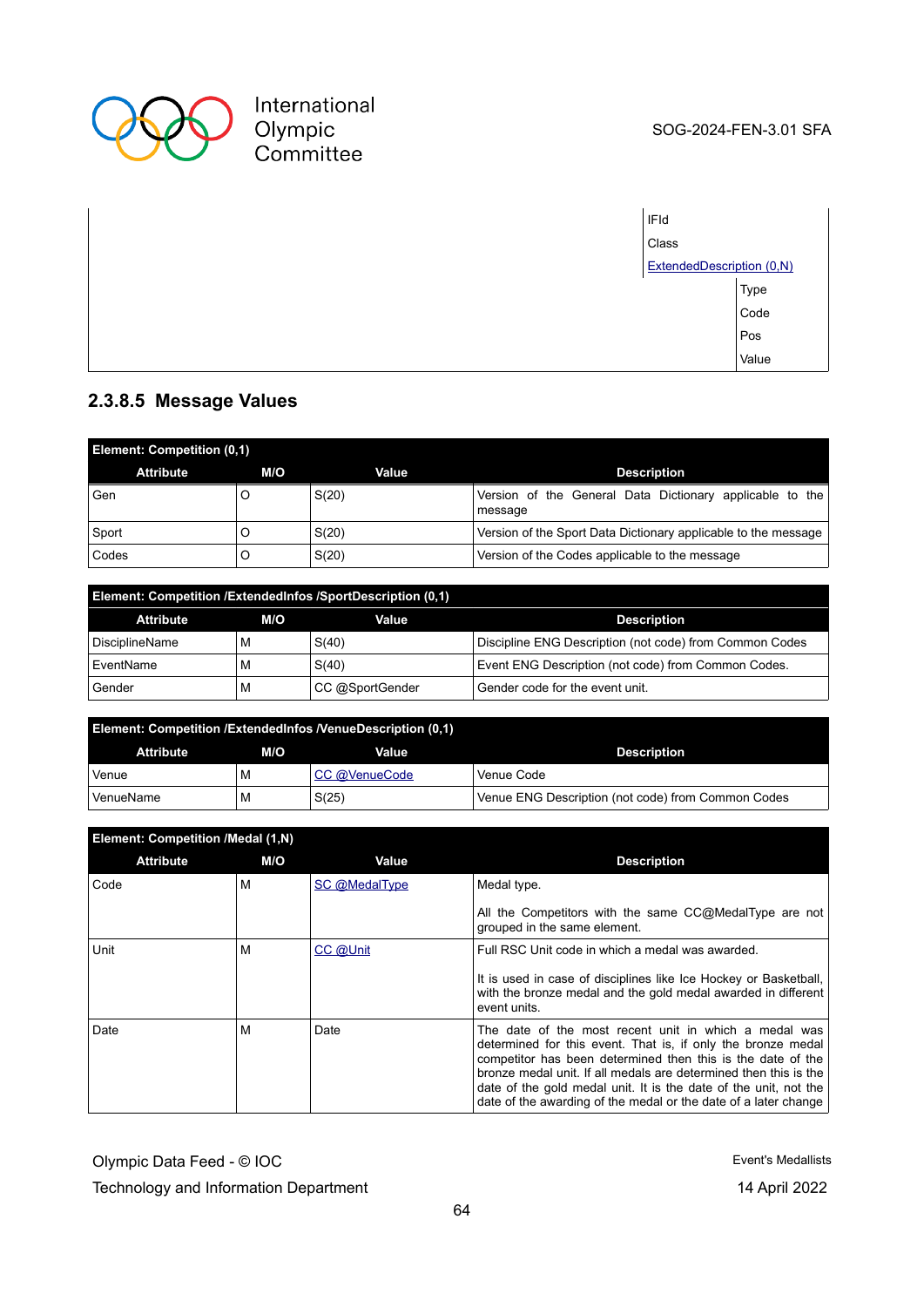

|  | in the medallists (that is it will not change [except in the case of ]<br>a re-run], even if the medallists do |
|--|----------------------------------------------------------------------------------------------------------------|
|--|----------------------------------------------------------------------------------------------------------------|

<span id="page-64-3"></span>

| Element: Competition /Medal /Competitor (1,1) |     |                               |                                                                                                       |  |
|-----------------------------------------------|-----|-------------------------------|-------------------------------------------------------------------------------------------------------|--|
| <b>Attribute</b>                              | M/O | Value                         | <b>Description</b>                                                                                    |  |
| Code                                          | м   | S(20)<br>with<br>no<br>zeroes | leading   Competitor's ID                                                                             |  |
| Type                                          | м   | S(1)                          | A for athlete, T for team                                                                             |  |
| Order                                         | м   | <b>Numeric</b>                | Competitor order (Send 1 by default). In the case of tie the<br>order is defined for the sport rules. |  |
| Organisation                                  | м   | CC @Organisation              | Competitors' organisation                                                                             |  |

<span id="page-64-2"></span>

| <b>Element: Competition /Medal /Competitor /Description (0.1)</b> |     |       |                                                    |
|-------------------------------------------------------------------|-----|-------|----------------------------------------------------|
| <b>Attribute</b>                                                  | M/O | Value | <b>Description</b>                                 |
| TeamName                                                          |     | S(73) | Name of the team. Only applies for teams / groups. |
| l IFId                                                            |     | S(16) | Team IF number, send if available                  |

<span id="page-64-1"></span>

| Element: Competition /Medal /Competitor /Composition /Athlete (0,N) |     |                                                                                           |                                                                                              |
|---------------------------------------------------------------------|-----|-------------------------------------------------------------------------------------------|----------------------------------------------------------------------------------------------|
|                                                                     |     | (Include all members that won the medal according to sport rules if Competitor @Type="T") |                                                                                              |
| <b>Attribute</b>                                                    | M/O | Value                                                                                     | <b>Description</b>                                                                           |
| Code                                                                | М   | S(20)<br>with<br>no<br>zeroes                                                             | leading Athlete's ID, corresponding either to a team member or an<br>individual athlete      |
| Order                                                               | м   | <b>Numeric</b>                                                                            | Order of the team members in a team if Competitor<br>@Type="T".<br>1 if Competitor @Type="A" |

#### <span id="page-64-0"></span>**Element: Competition /Medal /Competitor /Composition /Athlete /Description (1,1)**

| <b>Attribute</b> | M/O | Value               | <b>Description</b>                                                                                                                                                                                          |
|------------------|-----|---------------------|-------------------------------------------------------------------------------------------------------------------------------------------------------------------------------------------------------------|
| GivenName        | O   | S(25)               | Given name in WNPA format (mixed case)                                                                                                                                                                      |
| FamilyName       | м   | S(25)               | Family name in WNPA format (mixed case)                                                                                                                                                                     |
| Gender           | м   | CC @PersonGender    | Gender of the athlete                                                                                                                                                                                       |
| Organisation     | м   | CC @Organisation    | Athletes' organisation                                                                                                                                                                                      |
| <b>BirthDate</b> | O   | Date                | Birth date (example: YYYY-MM-DD). Must include if the data is<br>available                                                                                                                                  |
| <b>IFId</b>      | O   | S(16)               | International Federation ID                                                                                                                                                                                 |
| Class            | O   | CC @DisciplineClass | Code to identify the sport class in the case of events with<br>athletes with a disability (e.g: Paralympic Games). This<br>attribute is optional because it is not used in events without<br>such athletes. |

<span id="page-64-4"></span>

| <b>Element: Competition /Medal /Competitor /Composition /Athlete /Description /ExtendedDescription (0,N)</b> |          |     |                                                                 |
|--------------------------------------------------------------------------------------------------------------|----------|-----|-----------------------------------------------------------------|
| Tvpe                                                                                                         | Code     | Pos | Description                                                     |
| I ED                                                                                                         | REPLACED | N/A | <b>Element Expected:</b><br>For replaced athletes in team only. |

Olympic Data Feed - © IOC **Example 2018** Event's Medallists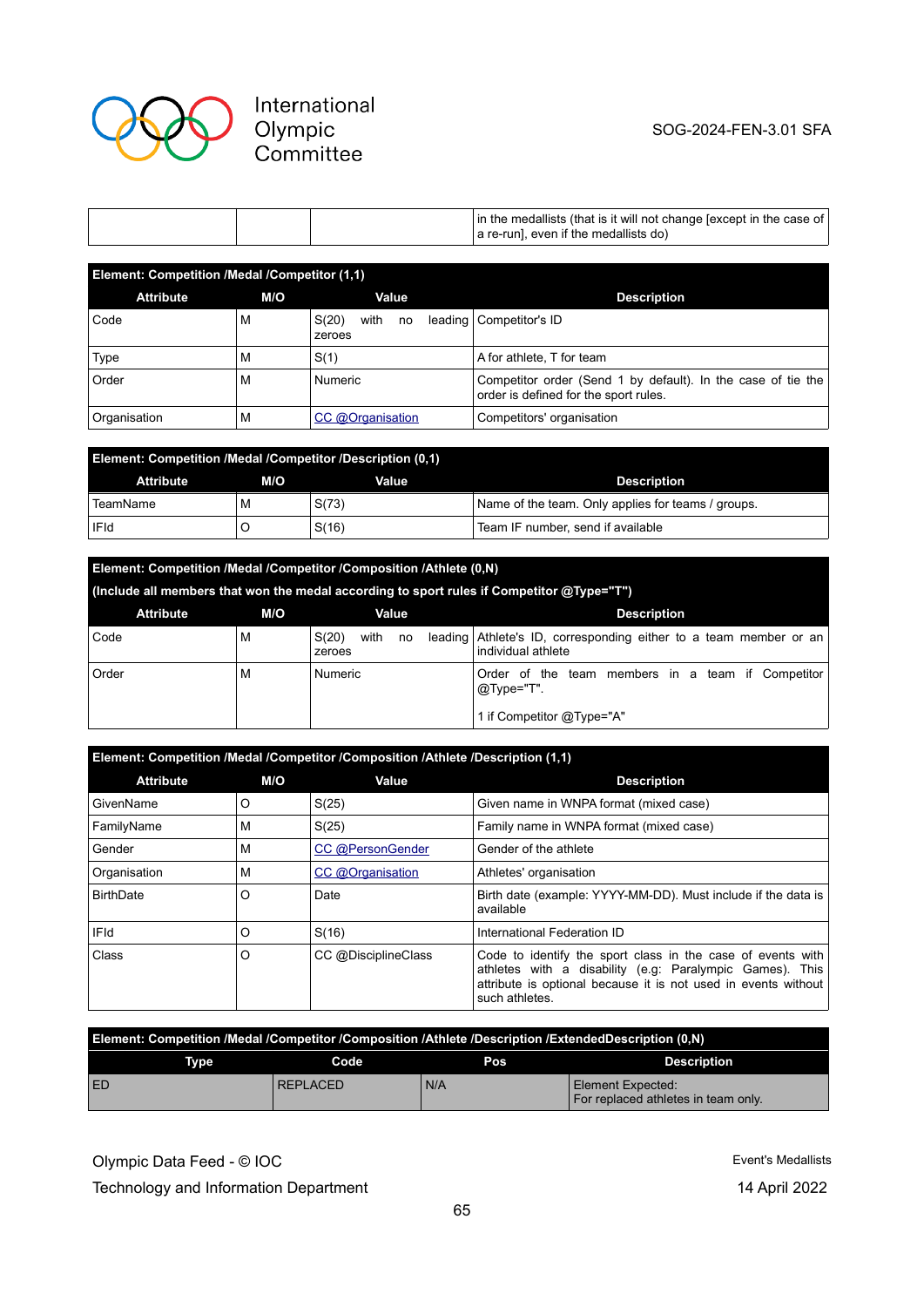

| <b>Attribute</b> | M/O | Value | <b>Description</b>                   |
|------------------|-----|-------|--------------------------------------|
| Value            | M   | S(1)  | Send Y if this athlete was replaced. |

## **2.3.8.6 Message Sort**

The message is sorted according to the medal type. Moreover, in case of tie the order is according to the Competitor@Order (given by the sport rule). Team members are sorted according to the Athlete@Order.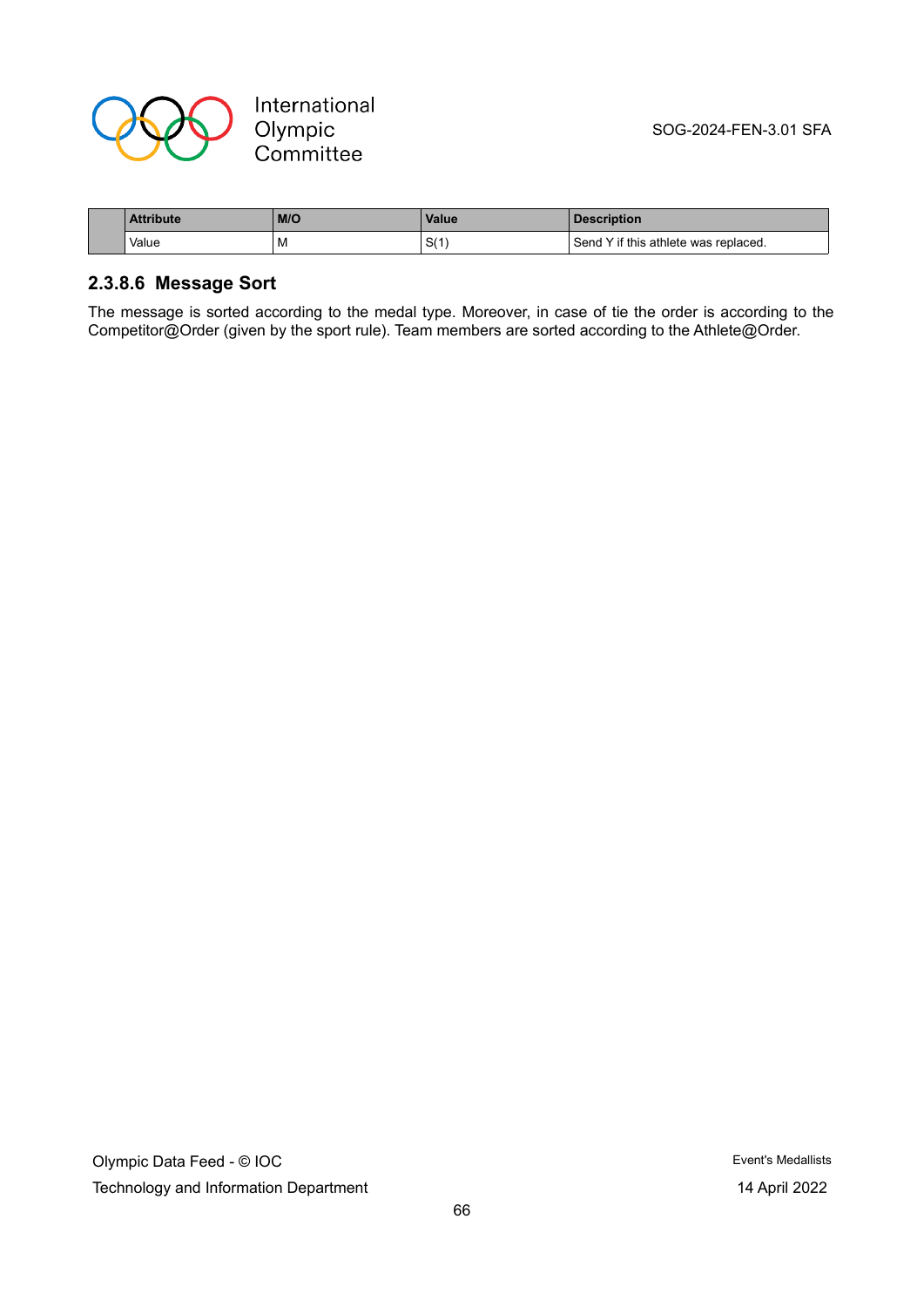## **2.3.9 Medallists by discipline**

### **2.3.9.1 Description**

The Medallists by discipline is a message containing the list of medallists for one discipline, up to the moment the message is generated.

The Medallists by discipline message is a complete message that increments its content as more medals are being awarded during the competition. The arrival of this message resets the entire previous Medallists by discipline information.

## **2.3.9.2 Header Values**

The following table describes the message header attributes.

| <b>Attribute</b> | Value                        | <b>Comment</b>                                                                                                                                                                  |
|------------------|------------------------------|---------------------------------------------------------------------------------------------------------------------------------------------------------------------------------|
| CompetitionCode  | CC @Competition              | Unique ID for competition                                                                                                                                                       |
| DocumentCode     | CC @Discipline               | Full RSC of the Discipline                                                                                                                                                      |
| DocumentType     | DT MEDALLISTS DISCIPLIN<br>E | Medallists by discipline                                                                                                                                                        |
| Version          | 1.1V                         | Version number associated to the message's content. Ascending<br>number                                                                                                         |
| FeedFlag         | "P"-Production<br>"T"-Test   | Test message or production message.                                                                                                                                             |
| Date             | Date                         | Date when the message is generated, expressed in the local time zone<br>where the message was produced.                                                                         |
| Time             | Time                         | Time up to milliseconds when the message is generated, expressed in<br>the local time zone where the message was produced.                                                      |
| LogicalDate      | Date                         | Logical Date of events. This is the same as the physical day except<br>when the unit or message transmission extends after midnight.<br>See full explanation in ODF Foundation. |
| Source           | SC @Source                   | Code indicating the system which generated the message.                                                                                                                         |

### **2.3.9.3 Trigger and Frequency**

Medallists by Discipline message is sent as soon as one new medal is officially known (but not necessarily awarded) for any of the events that are part of the competition schedule. As the competition progresses, successive changes in the medallists by discipline information are made. Trigger also after any change.

#### **2.3.9.4 Message Structure**

The following table defines the structure of the message.

| <b>Level 1</b>    |       |  | Level 2 Level 3 Level 4 Level 5 Level 6 Level 7 Level 8 Level 9 |  | Level 10 |
|-------------------|-------|--|-----------------------------------------------------------------|--|----------|
| Competition (0,1) |       |  |                                                                 |  |          |
|                   | Gen   |  |                                                                 |  |          |
|                   | Sport |  |                                                                 |  |          |
|                   | Codes |  |                                                                 |  |          |

Olympic Data Feed - © IOC **Medallists** by discipline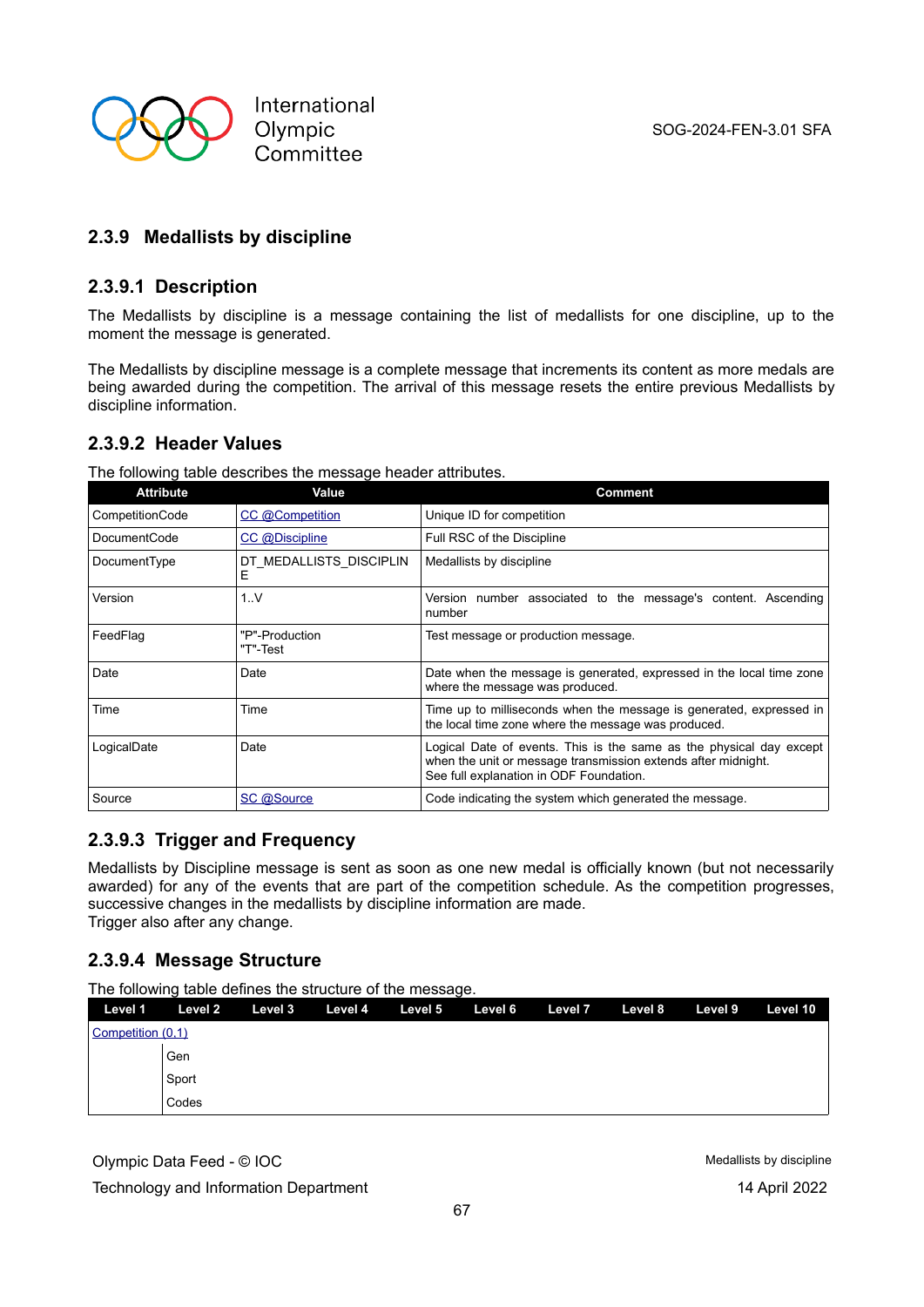

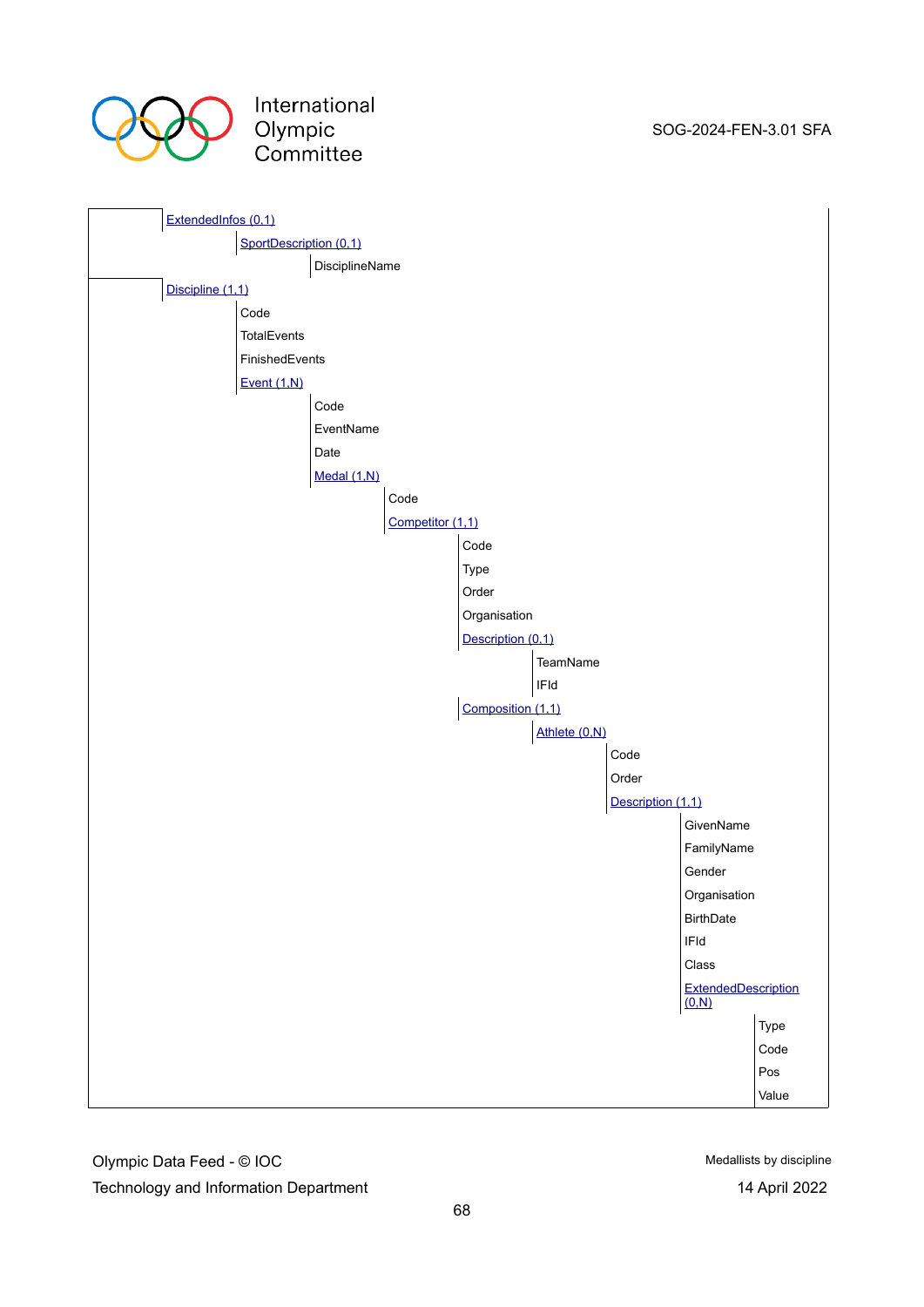

# **2.3.9.5 Message Values**

<span id="page-68-0"></span>

| <b>Element: Competition (0,1)</b> |     |       |                                                                     |  |  |  |
|-----------------------------------|-----|-------|---------------------------------------------------------------------|--|--|--|
| <b>Attribute</b>                  | M/O | Value | <b>Description</b>                                                  |  |  |  |
| Gen                               |     | S(20) | Version of the General Data Dictionary applicable to the<br>message |  |  |  |
| Sport                             |     | S(20) | Version of the Sport Data Dictionary applicable to the message      |  |  |  |
| Codes                             |     | S(20) | Version of the Codes applicable to the message                      |  |  |  |

<span id="page-68-5"></span>

| Element: Competition /ExtendedInfos /SportDescription (0,1) |     |       |                                                         |  |  |  |
|-------------------------------------------------------------|-----|-------|---------------------------------------------------------|--|--|--|
| <b>Sport Description in Text</b>                            |     |       |                                                         |  |  |  |
| <b>Attribute</b>                                            | M/O | Value | <b>Description</b>                                      |  |  |  |
| DisciplineName                                              | м   | S(40) | Discipline ENG Description (not code) from Common Codes |  |  |  |

<span id="page-68-4"></span>

| <b>Element: Competition /Discipline (1,1)</b> |     |                |                                                                                                                                                                                                                                                                                                     |  |  |  |  |
|-----------------------------------------------|-----|----------------|-----------------------------------------------------------------------------------------------------------------------------------------------------------------------------------------------------------------------------------------------------------------------------------------------------|--|--|--|--|
| Discipline information                        |     |                |                                                                                                                                                                                                                                                                                                     |  |  |  |  |
| <b>Attribute</b>                              | M/O | Value          | <b>Description</b>                                                                                                                                                                                                                                                                                  |  |  |  |  |
| Code                                          | м   | CC @Discipline | Full RSC Discipline Code                                                                                                                                                                                                                                                                            |  |  |  |  |
| <b>TotalEvents</b>                            | м   | <b>Numeric</b> | Total number of competition events (events that award medals)                                                                                                                                                                                                                                       |  |  |  |  |
| FinishedEvents                                | м   | <b>Numeric</b> | Number of competition events that have awarded any type of<br>medal, out of the total.<br>In case of sports with 2 matches have medals (Bronze and<br>Gold), this attribute only counts when the Gold medal has been<br>awarded (not counted for Bronze because the event has not<br>finished yet). |  |  |  |  |

<span id="page-68-3"></span>

| Element: Competition /Discipline /Event (1,N) |     |            |                                                     |  |  |  |  |
|-----------------------------------------------|-----|------------|-----------------------------------------------------|--|--|--|--|
| Event information                             |     |            |                                                     |  |  |  |  |
| <b>Attribute</b>                              | M/O | Value      | <b>Description</b>                                  |  |  |  |  |
| Code                                          | M   | CC @Event  | Full RSC of the Event                               |  |  |  |  |
| EventName                                     | м   | S(40)      | Event ENG Description (not code) from Common Codes. |  |  |  |  |
| Date                                          | M   | YYYY-MM-DD | Date of the Gold medal match.                       |  |  |  |  |

<span id="page-68-2"></span>

| <b>Element: Competition /Discipline /Event /Medal (1,N)</b> |     |               |                                                                                                                                                                     |  |  |  |
|-------------------------------------------------------------|-----|---------------|---------------------------------------------------------------------------------------------------------------------------------------------------------------------|--|--|--|
| <b>Attribute</b>                                            | M/O | Value         | <b>Description</b>                                                                                                                                                  |  |  |  |
| Code                                                        | M   | SC @MedalType | Medal type gold, silver or bronze. All the Competitors with the<br>same CC@MedalType must not be grouped in the same<br>element (it applies in the equalled medals) |  |  |  |

<span id="page-68-1"></span>

| Element: Competition /Discipline /Event /Medal /Competitor (1.1) |     |       |      |       |  |                           |                    |  |
|------------------------------------------------------------------|-----|-------|------|-------|--|---------------------------|--------------------|--|
| Competitor related to the medals.                                |     |       |      |       |  |                           |                    |  |
| <b>Attribute</b>                                                 | M/O |       |      | Value |  |                           | <b>Description</b> |  |
| Code                                                             | M   | S(20) | with | no    |  | leading   Competitor's ID |                    |  |

Olympic Data Feed - © IOC **Medallists** by discipline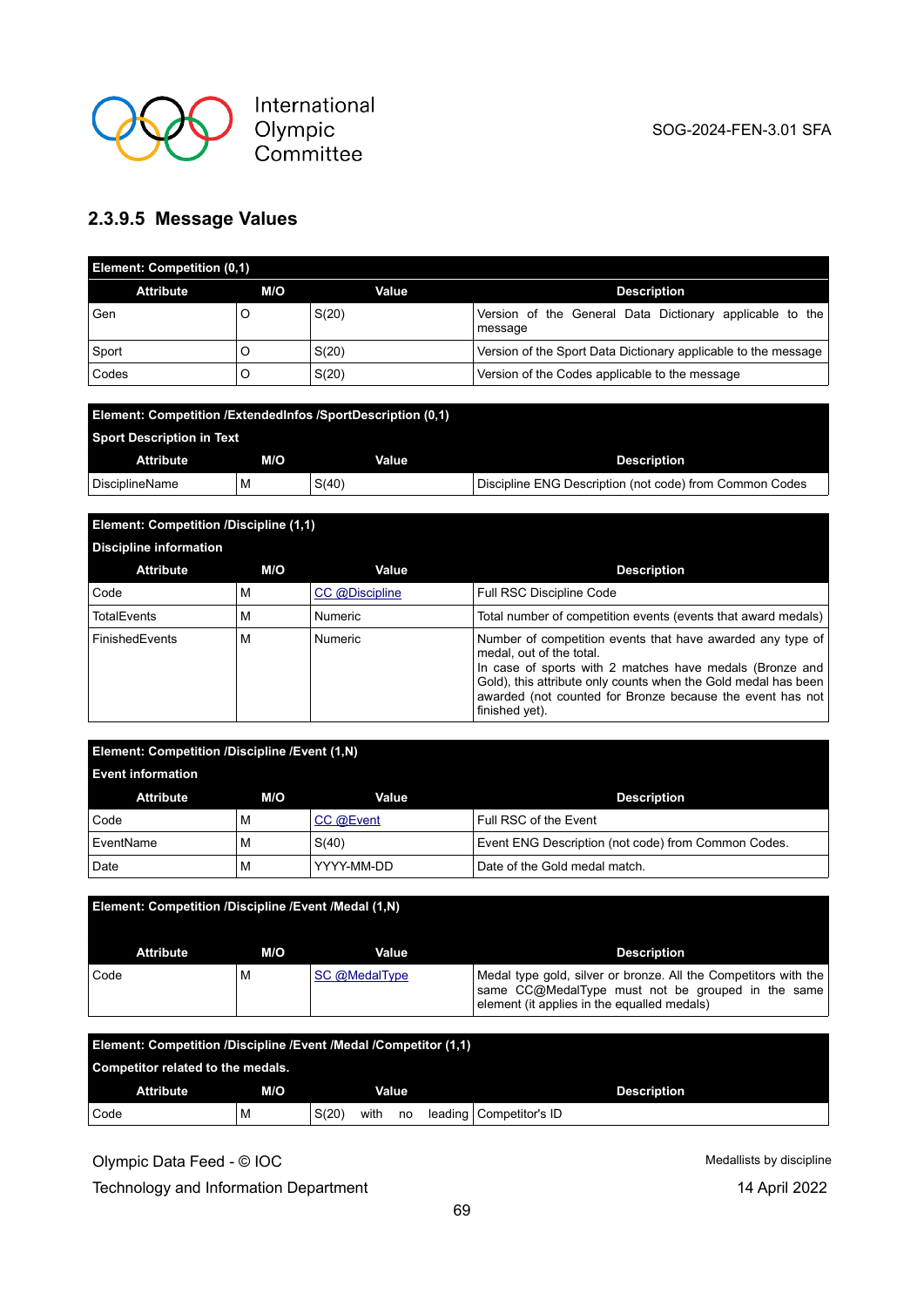

|              |   | zeroes           |                                                                                                            |
|--------------|---|------------------|------------------------------------------------------------------------------------------------------------|
| Type         | М | S(1)             | A for Athlete, T for Team                                                                                  |
| Order        | М | Numeric          | Competitor order (Send 1 by default) and in the case of tie the<br>order will be defined by the IOC rules. |
| Organisation | М | CC @Organisation | Competitors' organisation                                                                                  |

<span id="page-69-3"></span>

| Element: Competition /Discipline /Event /Medal /Competitor /Description (0,1) |   |       |                                                    |  |  |
|-------------------------------------------------------------------------------|---|-------|----------------------------------------------------|--|--|
| <b>Attribute</b><br>M/O<br>Value<br><b>Description</b>                        |   |       |                                                    |  |  |
| TeamName                                                                      | м | S(73) | Name of the team. Only applies for teams / groups. |  |  |
| IFId                                                                          |   | S(16) | Team IF number, send if available                  |  |  |

#### <span id="page-69-2"></span>**Element: Competition /Discipline /Event /Medal /Competitor /Composition /Athlete (0,N)**

**(Include all members that won the medal according to sport rules if Competitor @Type="T". This may be 3 or 4 depending on the use of substitutes)**

| <b>Attribute</b> | M/O | Value                         | <b>Description</b>                                                                                           |
|------------------|-----|-------------------------------|--------------------------------------------------------------------------------------------------------------|
| Code             | М   | S(20)<br>with<br>no<br>zeroes | leading Individual athlete's ID (if Competitor $@Type="A"$ or team<br>member's ID (if Competitor @Type="T"). |
| Order            | M   | Numeric                       | Team member order for medal (according to each different<br>sport rule). Send 1 if individul medal           |

<span id="page-69-1"></span>

| Element: Competition /Discipline /Event /Medal /Competitor /Composition /Athlete /Description (1,1) |     |                     |                                                                                                                                                                                                             |  |  |
|-----------------------------------------------------------------------------------------------------|-----|---------------------|-------------------------------------------------------------------------------------------------------------------------------------------------------------------------------------------------------------|--|--|
| <b>Attribute</b>                                                                                    | M/O | Value               | <b>Description</b>                                                                                                                                                                                          |  |  |
| GivenName                                                                                           | O   | S(25)               | Given name in WNPA format (mixed case)                                                                                                                                                                      |  |  |
| FamilyName                                                                                          | м   | S(25)               | Family name in WNPA format (mixed case)                                                                                                                                                                     |  |  |
| Gender                                                                                              | м   | CC @PersonGender    | Gender of the athlete                                                                                                                                                                                       |  |  |
| Organisation                                                                                        | м   | CC @Organisation    | Athletes' organisation                                                                                                                                                                                      |  |  |
| <b>BirthDate</b>                                                                                    | O   | Date                | Birth date (example: YYYY-MM-DD). Must include if the data is<br>available                                                                                                                                  |  |  |
| <b>IFId</b>                                                                                         | O   | S(16)               | International Federation ID                                                                                                                                                                                 |  |  |
| Class                                                                                               | O   | CC @DisciplineClass | Code to identify the sport class in the case of events with<br>athletes with a disability (e.g: Paralympic Games). This<br>attribute is optional because it is not used in events without<br>such athletes. |  |  |

<span id="page-69-0"></span>

| Element: Competition /Discipline /Event /Medal /Competitor /Composition /Athlete /Description /ExtendedDescription (0,N) |                  |                 |       |                                                                |  |  |  |
|--------------------------------------------------------------------------------------------------------------------------|------------------|-----------------|-------|----------------------------------------------------------------|--|--|--|
|                                                                                                                          | Type             | Code            | Pos   | <b>Description</b>                                             |  |  |  |
| <b>IED</b>                                                                                                               |                  | <b>REPLACED</b> | N/A   | <b>Element Expected:</b><br>For replaced athletes in team only |  |  |  |
|                                                                                                                          | <b>Attribute</b> | M/O             | Value | <b>Description</b>                                             |  |  |  |
|                                                                                                                          | Value            | M               | S(1)  | Send Y if this athlete was replaced.                           |  |  |  |

### **2.3.9.6 Message Sort**

Events in the message will be sorted by the chronological order in which the events took place, (the time is considered to be the actual finish time of the gold medal unit) followed by medal order (gold, silver, bronze)

Olympic Data Feed - © IOC **Medallists** by discipline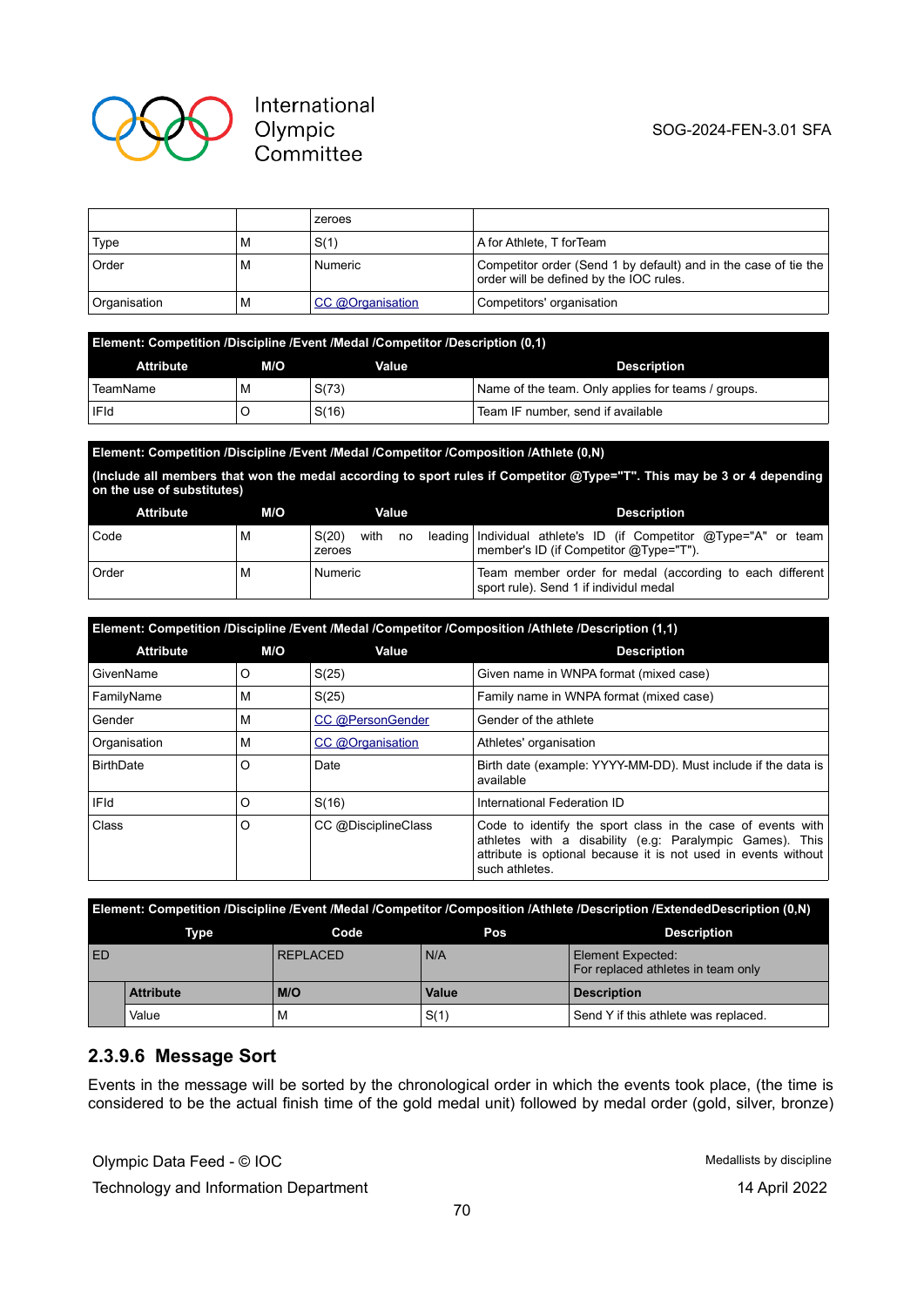

SOG-2024-FEN-3.01 SFA

and then by the official result order. Where the message is sent after the bronze unit and before the gold unit then use the actual finish time of the bronze until the gold finish time is known.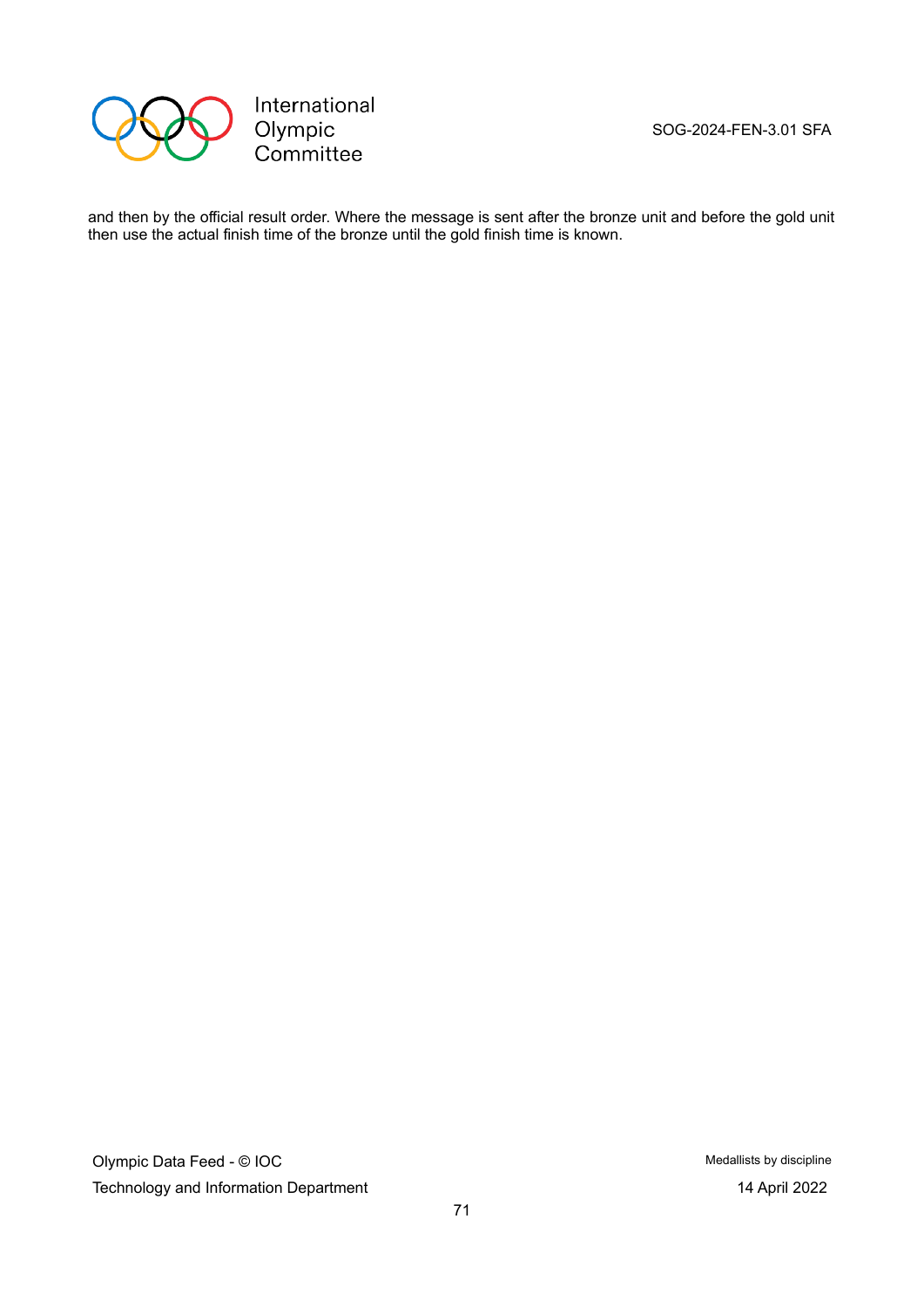

## **2.3.10 Configuration**

## **2.3.10.1 Description**

The Configuration is a message containing general configuration.

Ideally the configuration should be provided before competition. Send one message per event.

### **2.3.10.2 Header Values**

The following table describes the message header attributes.

| <b>Attribute</b> | Value                      | <b>Comment</b>                                                                                                                                                                  |  |  |
|------------------|----------------------------|---------------------------------------------------------------------------------------------------------------------------------------------------------------------------------|--|--|
| CompetitionCode  | CC @Competition            | Unique ID for competition                                                                                                                                                       |  |  |
| DocumentCode     | CC @Event                  | Full RSC at event level                                                                                                                                                         |  |  |
| DocumentType     | DT CONFIG                  | Configuration message                                                                                                                                                           |  |  |
| Version          | 1.1V                       | Version number associated to the message's content. Ascending<br>number                                                                                                         |  |  |
| FeedFlag         | "P"-Production<br>"T"-Test | Test message or production message.                                                                                                                                             |  |  |
| Date             | Date                       | Date when the message is generated, expressed in the local time zone<br>where the message was produced.                                                                         |  |  |
| Time             | Time                       | Time up to milliseconds when the message is generated, expressed in<br>the local time zone where the message was produced.                                                      |  |  |
| LogicalDate      | Date                       | Logical Date of events. This is the same as the physical day except<br>when the unit or message transmission extends after midnight.<br>See full explanation in ODF Foundation. |  |  |
| Source           | <b>SC @Source</b>          | Code indicating the system which generated the message.                                                                                                                         |  |  |

## **2.3.10.3 Trigger and Frequency**

Follow the general definition, taking also into account the following: As soon as the data is known send the message for that event, before sending any DT\_RESULT.

Trigger also after any change, but considering that, if possible, the configuration for one particular event, phase or event unit must be provided before the start list. If the message is sent after any DT\_RESULT then those DT\_RESULT messages must be sent again with the next version.

### **2.3.10.4 Message Structure**

The following table defines the structure of the message.

| Level 1           | Level 2         | Level 3 | Level 4 | Level 5 |
|-------------------|-----------------|---------|---------|---------|
| Competition (0,1) |                 |         |         |         |
|                   | Gen             |         |         |         |
|                   | Sport           |         |         |         |
|                   | Codes           |         |         |         |
|                   | Configs $(1,1)$ |         |         |         |

Olympic Data Feed - © IOC Configuration Technology and Information Department 14 April 2022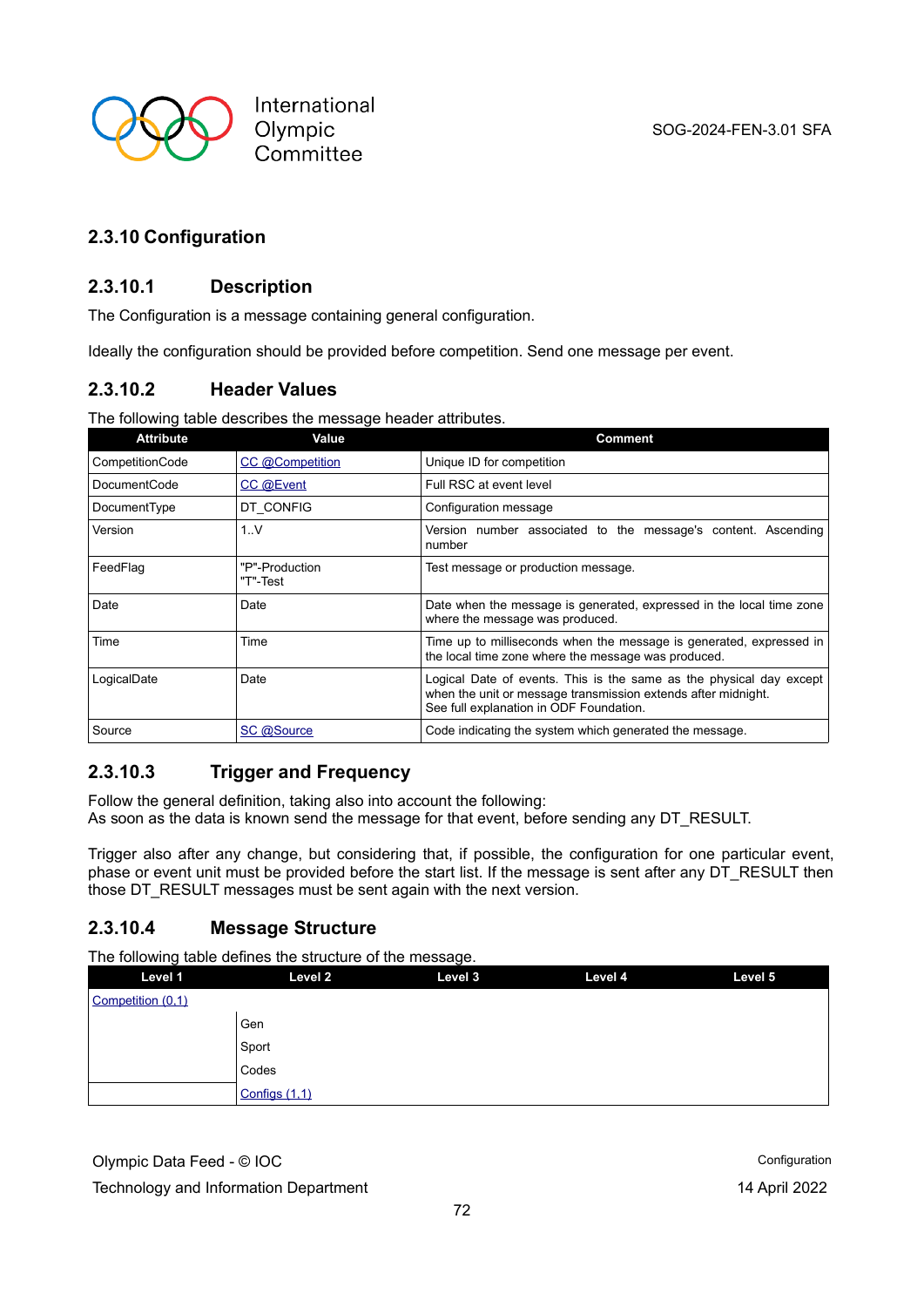

International Olympic Committee

| Config (1,N)         |       |
|----------------------|-------|
| Unit                 |       |
| ExtendedConfig (1,N) |       |
|                      | Type  |
|                      | Code  |
|                      | Pos   |
|                      | Value |

## **2.3.10.5 Message Values**

| <b>Element: Competition (0,1)</b> |     |       |                                                                     |
|-----------------------------------|-----|-------|---------------------------------------------------------------------|
| <b>Attribute</b>                  | M/O | Value | <b>Description</b>                                                  |
| Gen                               |     | S(20) | Version of the General Data Dictionary applicable to the<br>message |
| Sport                             |     | S(20) | Version of the Sport Data Dictionary applicable to the message      |
| Codes                             |     | S(20) | Version of the Codes applicable to the message                      |

<span id="page-72-1"></span>

| <b>Element: Competition Configs /Config (1,N)</b> |     |          |                         |
|---------------------------------------------------|-----|----------|-------------------------|
| <b>Attribute</b>                                  | M/O | Value    | <b>Description</b>      |
| Unit                                              |     | CC @Unit | Full RSC at event level |

<span id="page-72-0"></span>

|    | Element: Competition /Configs /Config /ExtendedConfig (1,N) |                     |                  |                                                |
|----|-------------------------------------------------------------|---------------------|------------------|------------------------------------------------|
|    | Type                                                        | Code                | Pos              | <b>Description</b>                             |
| EC |                                                             | <b>BRACKET SIZE</b> | N/A              | Element Expected:<br>When available            |
|    | <b>Attribute</b>                                            | M/O                 | <b>Value</b>     | <b>Description</b>                             |
|    | Value                                                       | м                   | SC @BracketItems | Send the code for the first phase of the event |

#### **Sample (General)**

```
<Configs>
  <Config Unit="FENMEPEE--------------------------">
   <ExtendedConfig Type="EC" Code="BRACKET_SIZE" Value="R32" />
 </Config>
</Configs>
```
### **2.3.10.6 Message Sort**

There is no general message sorting rule.

Olympic Data Feed - © IOC Configuration Technology and Information Department 14 April 2022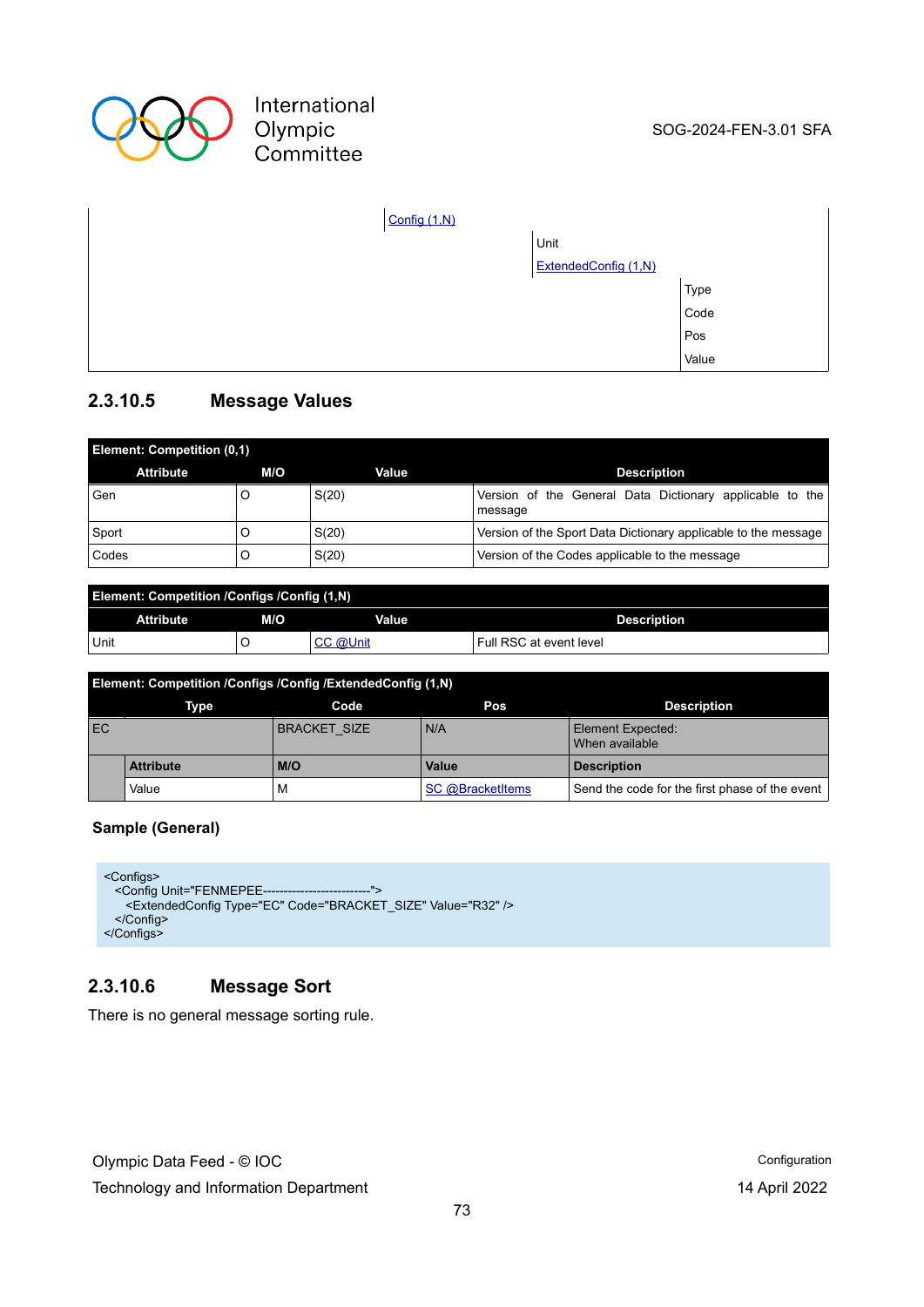

International Olympic<br>Committee

SOG-2024-FEN-3.01 SFA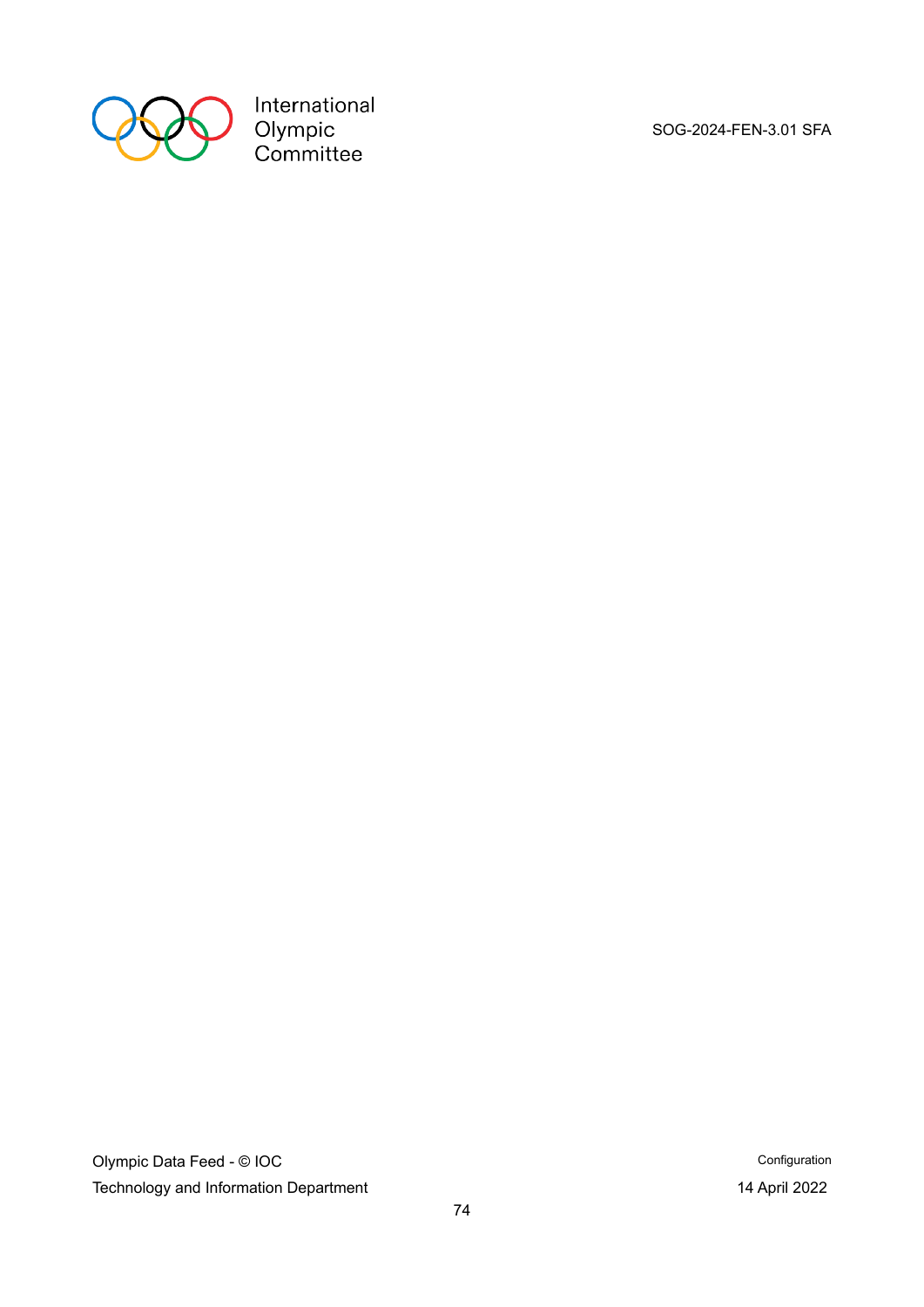

International Olympic Committee

SOG-2024-FEN-3.01 SFA

## **3 Message Timeline**

Legend:

**D** Discipline; **E** Event; **P** Phase; **S** Session; **U** Unit **x** Sent on that level; **o** Includes info from that level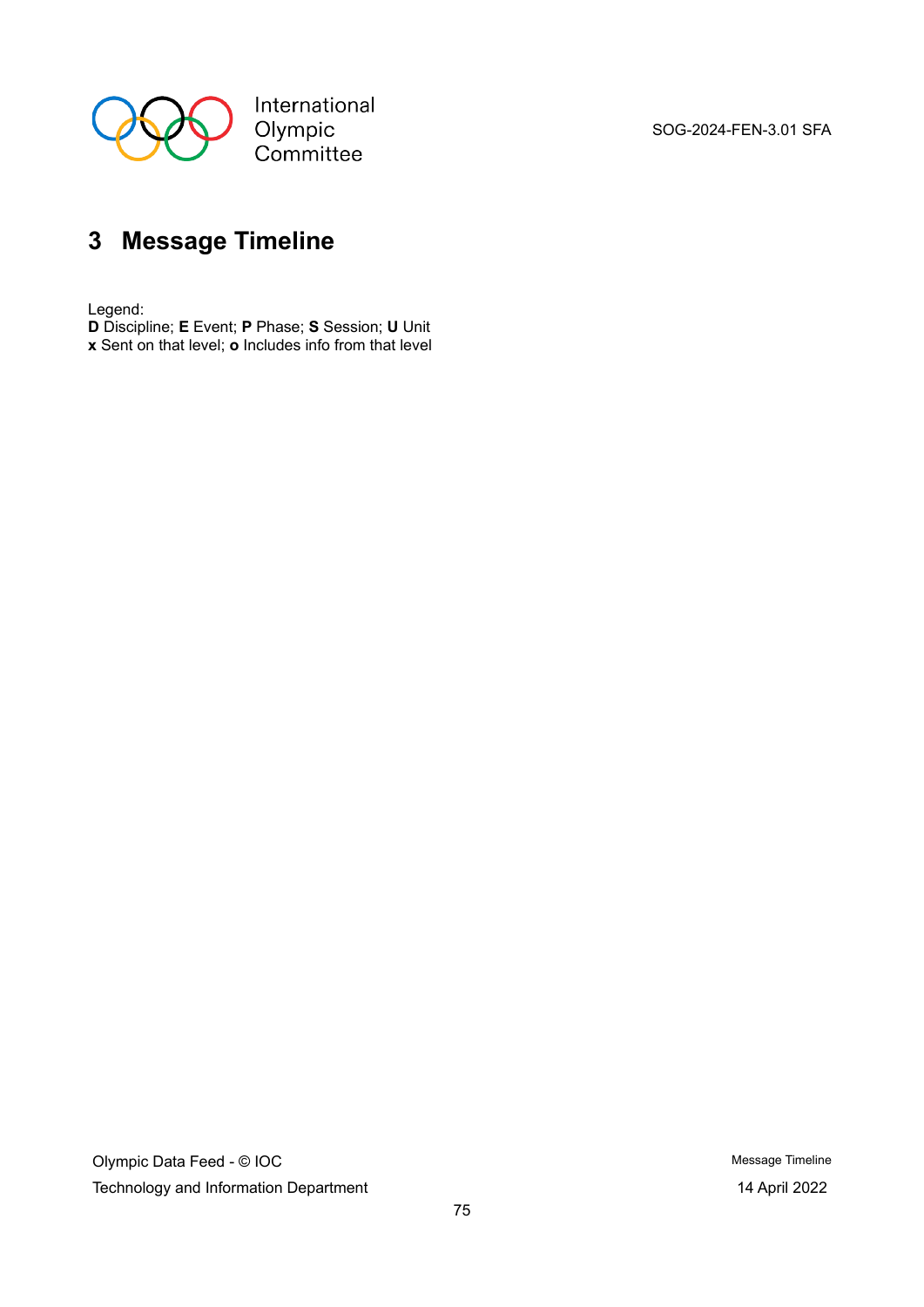

# **4 Document Control**

| <b>Version history</b> |                         |                              |  |
|------------------------|-------------------------|------------------------------|--|
| <b>Version</b>         | <b>Date</b>             | <b>Comments</b>              |  |
| v1.0                   | 15<br>September<br>2017 | First version                |  |
| V1.1                   | 3 January 2018          | Updated                      |  |
| V1.2                   | 26 July 2018            | Updated                      |  |
| V2.0                   | 4 January 2019          | Updated                      |  |
| V2.1                   | 25 February 2019        | Updated                      |  |
| V2.2                   | 18 April 2019           | Updated                      |  |
| V2.3                   | 14 August 2019          | Updated                      |  |
| V2.4                   | November<br>11<br>2019  | Updated                      |  |
| V2.5                   | 28 Feb 2020             | Updated after HT             |  |
| V2.6                   | 24 Apr 2020             | Updated                      |  |
| V3.0                   | 10 Dec 2021             | First version for Paris 2024 |  |
| V3.01                  | 14 Apr 2022             | Remove DT POOL STANDINGS     |  |

#### **File Reference:** SOG-2024-FEN-3.01 SFA

| <b>Change Log</b> |               |                                                                                                                                                                                                                                                                                                                                                                                                                                                                                                                                                                                                                                                                                                                                                                                                                                                                                                      |  |
|-------------------|---------------|------------------------------------------------------------------------------------------------------------------------------------------------------------------------------------------------------------------------------------------------------------------------------------------------------------------------------------------------------------------------------------------------------------------------------------------------------------------------------------------------------------------------------------------------------------------------------------------------------------------------------------------------------------------------------------------------------------------------------------------------------------------------------------------------------------------------------------------------------------------------------------------------------|--|
| Version           | <b>Status</b> | <b>Changes on version</b>                                                                                                                                                                                                                                                                                                                                                                                                                                                                                                                                                                                                                                                                                                                                                                                                                                                                            |  |
| v1.0              | <b>SFR</b>    | First version                                                                                                                                                                                                                                                                                                                                                                                                                                                                                                                                                                                                                                                                                                                                                                                                                                                                                        |  |
| V1.1              | <b>SFA</b>    | DT PARTIC: Updated to add Passport names (CR15219)                                                                                                                                                                                                                                                                                                                                                                                                                                                                                                                                                                                                                                                                                                                                                                                                                                                   |  |
| V1.2              | <b>SFA</b>    | DT RESULT: Result/WLT, added note that both competitors can get L<br>DT_RESULT: Periods /Period /ExtendedPeriods /ExtendedPeriod LAST_TOUCH, add 0 as value option.<br>DT_RESULT: Result /ExtendedResults /ExtendedResult @TEAM_SCORE. Update to send for each match<br>score. it was incorrect.<br>DT PLAY BY PLAY: Added not in description that this is only for individual events.<br>DT POOL STANDING: Update to send completed units etc (ExtendedInfos) after each unit is complete, not<br>waiting for official.<br>DT BRACKETS: Bracket /BracketItems /BracketItem /CompetitorPlace /PreviousUnit @Value changed to<br>S(6)                                                                                                                                                                                                                                                                 |  |
| V2.0              | <b>SFA</b>    | CR 15039: Add DT PARTIC NAME to applicable messages.<br>CR 16671: Add TVFamilyName in DT PARTIC message.<br>CR16537: Add ExtendedInfos/Progress to pool standings to replace the previous extensions.<br>CR 16628: DT BRACKETS: Add attributes to remove some extensions. Clarify previous unit.<br>DT PLAY BY PLAY: Added Order to comply with the general definition, was missing by error.<br>DT RESULT: Change EUE/SEQ NUMBER to optional<br>DT RESULT: At Athlete /ExtendedResults /ExtendedResult in WLT add T & correct Y to W<br>DT RESULT: At Athlete / Extended Results / Extended Result add ER/ REPLACED<br>DT MEDALLISTS: Add with REPLACED value<br>DT MEDALLISTS DISCIPLINE: Add with REPLACED value<br>Remove all references to Youth Olympic Games.<br>Details for Paralympic Games included.<br>Remove leading zeros in duration.<br>Editorial amendments to improve understanding |  |
| V <sub>2.1</sub>  | <b>SFA</b>    | DT PLAY BY PLAY: Add Action @Actions/Action<br>DT PLAY BY PLAY: Add the message for teams matches                                                                                                                                                                                                                                                                                                                                                                                                                                                                                                                                                                                                                                                                                                                                                                                                    |  |

Olympic Data Feed - © IOC Document Control

Technology and Information Department 14 April 2022